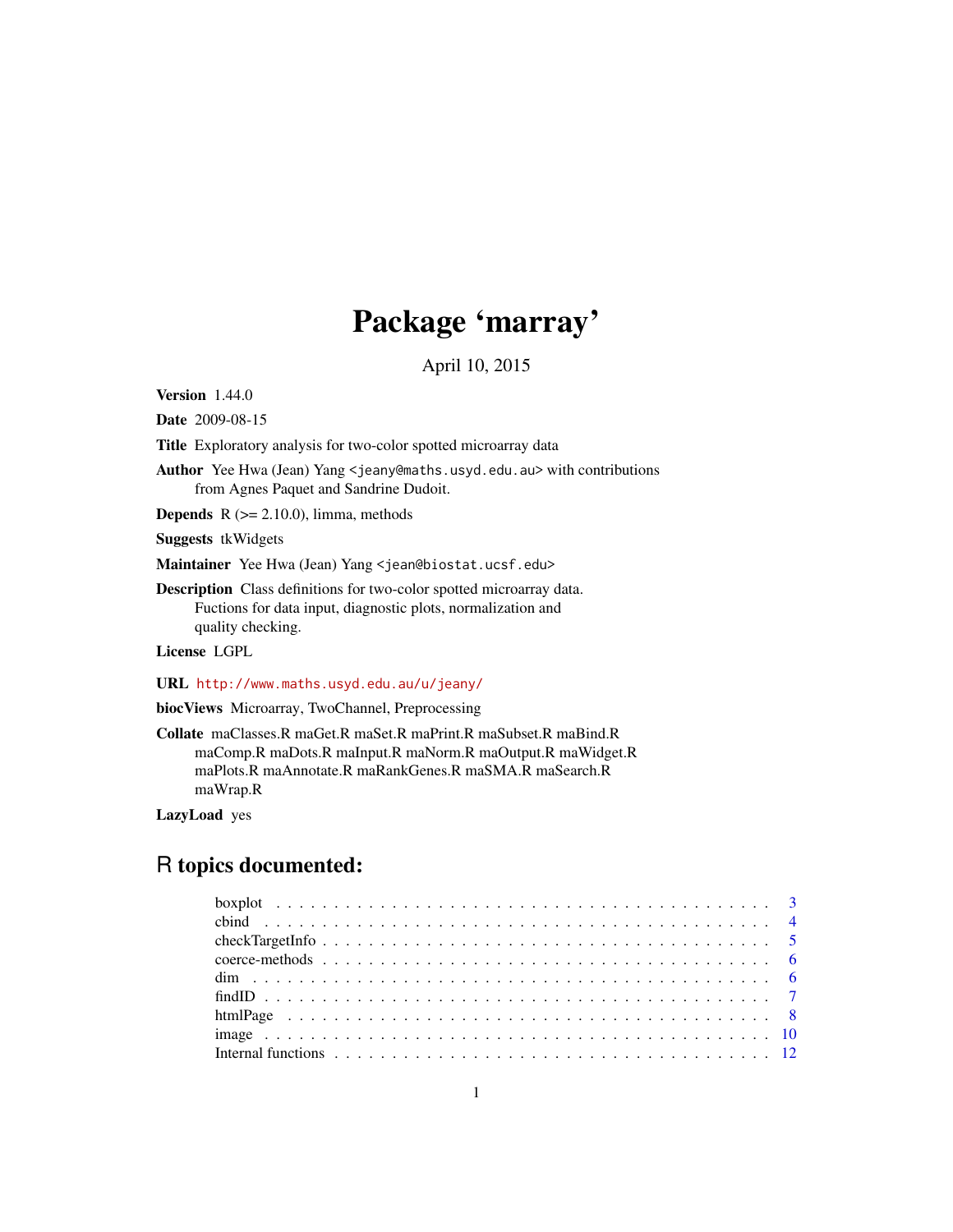| ma <sub>2</sub> D | 12 |
|-------------------|----|
|                   | 13 |
|                   | 14 |
|                   | 15 |
|                   | 16 |
|                   | 17 |
|                   | 18 |
|                   | 19 |
|                   | 20 |
|                   | 21 |
|                   | 22 |
|                   | 23 |
|                   | 23 |
|                   | 24 |
| maImage           | 25 |
|                   | 27 |
|                   | 28 |
|                   | 29 |
|                   | 30 |
|                   | 31 |
|                   | 33 |
|                   | 34 |
|                   | 35 |
|                   | 37 |
|                   | 38 |
|                   | 40 |
|                   | 41 |
|                   | 43 |
|                   | 44 |
|                   | 46 |
|                   | 47 |
|                   | 48 |
|                   | 49 |
|                   | 51 |
|                   | 52 |
|                   | 53 |
|                   | 56 |
| marrayRaw-class   | 59 |
| maSelectGnames    | 63 |
| maText            | 64 |
|                   | 65 |
|                   | 66 |
|                   | 67 |
|                   | 67 |
| plot              | 68 |
| read.Galfile      | 70 |
|                   | 71 |
|                   | 72 |
|                   |    |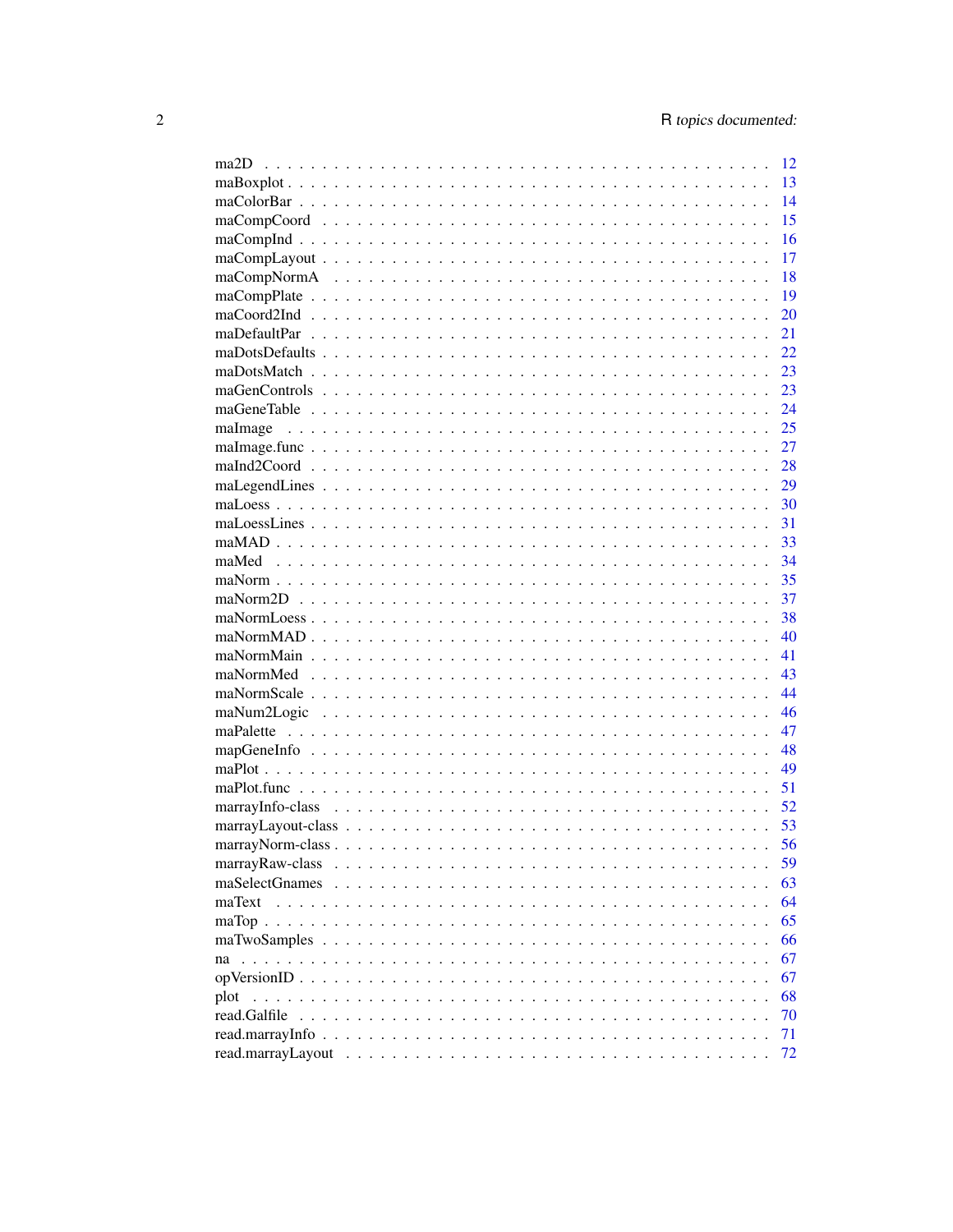#### <span id="page-2-0"></span>boxplot 3

| Index | 85 |
|-------|----|

<span id="page-2-1"></span>

boxplot *Boxplots for cDNA microarray spot statistics*

#### Description

The function boxplot produces boxplots of microarray spot statistics for the classes ["marrayRaw"](#page-58-1), ["marrayNorm"](#page-55-1). We encourage users to use boxplot rather than maBoxplot. The name of the arguments have changed slightly.

#### Usage

## S4 method for signature marrayRaw boxplot(x, xvar="maPrintTip", yvar="maM", ...) ## S4 method for signature marrayNorm boxplot(x, xvar="maPrintTip", yvar="maM", ...)

# Arguments

| X                 | Microarray object of class "marrayRaw", "marrayNorm"                                                                                                                                                                                                         |
|-------------------|--------------------------------------------------------------------------------------------------------------------------------------------------------------------------------------------------------------------------------------------------------------|
| xvar              | Name of accessor method for the spot statistic used to stratify the data, typi-<br>cally a slot name for the microarray layout object (see "marrayLayout") such<br>as maplate or a method such as maprint Tip. If x is NULL, the data are not<br>stratified. |
| yvar              | Name of accessor method for the spot statistic of interest, typically a slot name<br>for the microarray object m, such as maM.                                                                                                                               |
| $\cdot\cdot\cdot$ | Optional graphical parameters, see par.                                                                                                                                                                                                                      |

#### Details

If there are more than one array in the batch, the function produces a boxplot for each array in the batch. Such plots are useful when assessing the need for between array normalization, for example, to deal with scale differences among different arrays. Default graphical parameters are chosen for convenience using the function [maDefaultPar](#page-20-1) (e.g. color palette, axis labels, plot title) but the user has the option to overwrite these parameters at any point.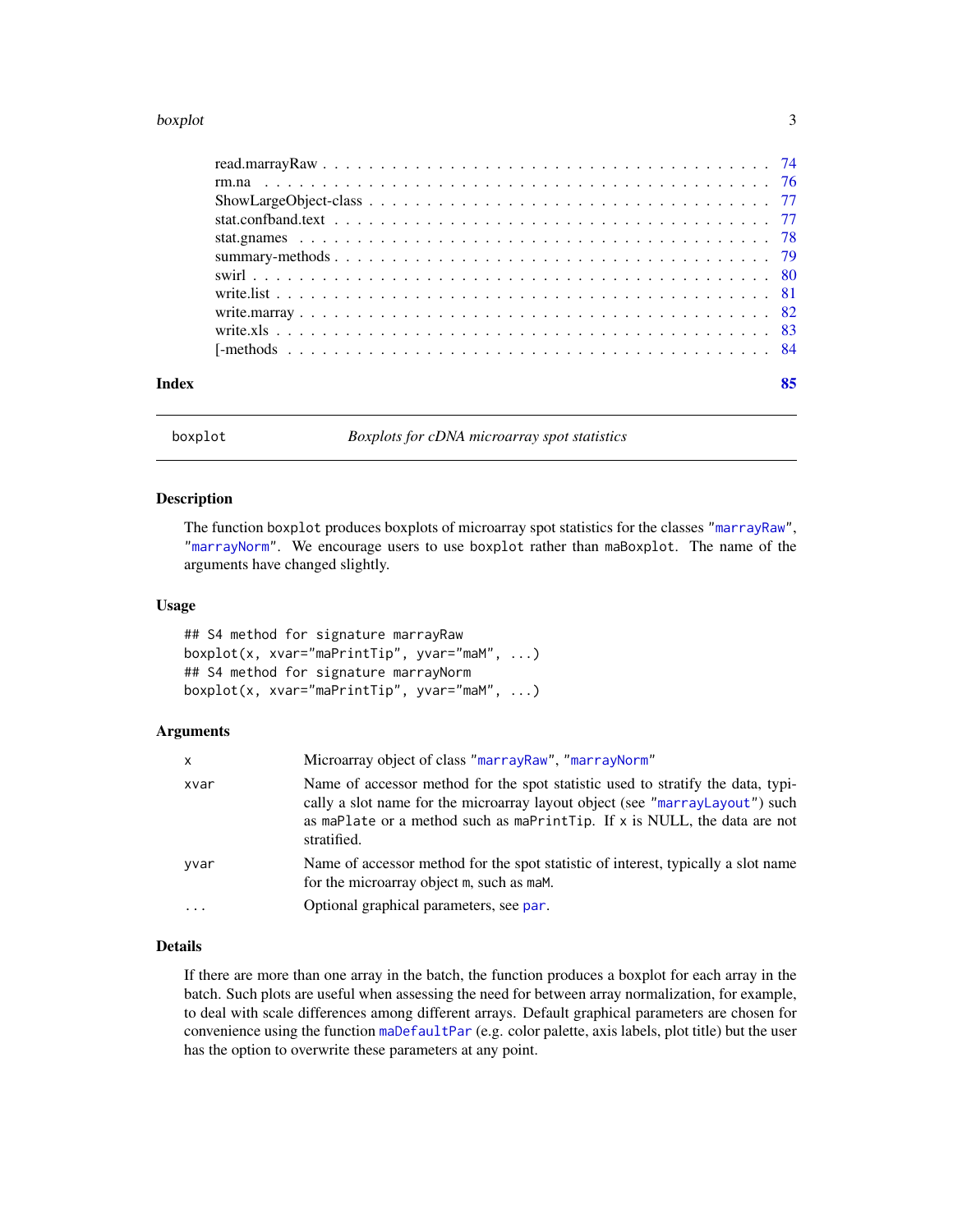# <span id="page-3-0"></span>Author(s)

Jean Yang and Sandrine Dudoit

#### References

S. Dudoit and Y. H. Yang. (2002). Bioconductor R packages for exploratory analysis and normalization of cDNA microarray data. In G. Parmigiani, E. S. Garrett, R. A. Irizarry and S. L. Zeger, editors, *The Analysis of Gene Expression Data: Methods and Software*, Springer, New York.

# See Also

[maBoxplot](#page-12-1), [maDefaultPar](#page-20-1).

#### Examples

# To see the demo type demo(marrayPlots)

```
# Examples use swirl dataset, for description type ? swirl
data(swirl)
```

```
# Boxplots of pre-normalization log-ratios M for each of the 16
# print-tip-groups for the Swirl 93 array.
# - Default arguments
boxplot(swirl[,3])
```

```
# All spots
boxplot(swirl[,3], xvar=NULL, col="green")
```

```
# Boxplots of pre-normalization red foreground intensities for each grid row
# for the Swirl 81 array.
boxplot(swirl[,1], xvar="maGridRow", yvar = "maRf", main = "Swirl array 81: pre-normalization red foreground intens
```

```
# Boxplots of pre-normalization log-ratios for each array in swirl
boxplot(swirl, main="Swirl arrays: pre-normalization log-ratios")
```
<span id="page-3-1"></span>cbind *Combine marrayRaw, marrayNorm or marrayInfo Objects*

# Description

Combine a series of marrayRaw, marrayNorm and marrayInfo objects.

#### Usage

```
## S3 method for class marrayRaw
cbind(..., deparse.level=1)
## S3 method for class marrayNorm
cbind(..., deparse.level=1)
```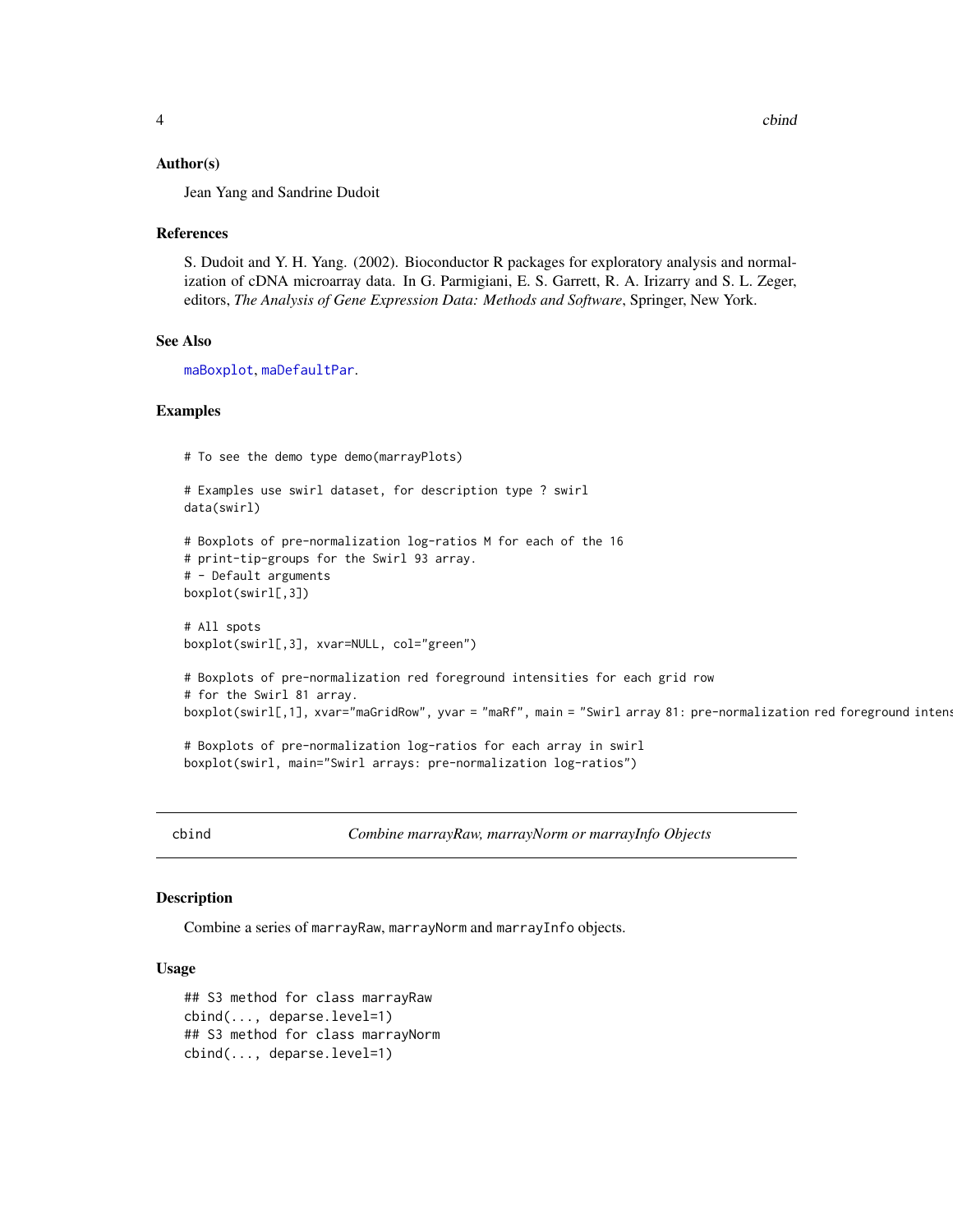# <span id="page-4-0"></span>checkTargetInfo 5

```
## S3 method for class marrayInfo
rbind(..., deparse.level=1)
```
#### Arguments

| $\cdot\cdot\cdot$ | marray Raw objects or marray Norm objects         |
|-------------------|---------------------------------------------------|
| deparse.level     | not currently used, see chind in the base package |

# Details

cbind combines data objects assuming the same gene lists but different arrays. rbind combines data objects assuming equivalent arrays, i.e., the same RNA targets, but different genes.

For cbind, the matrices o f expression data from the individual objects are cbinded. The data.frames of target information, if they exist, are rbinded. The combined data object will preserve any additional components or attributes found in the first object to be combined. For rbind, the matrices of expression data are rbinded while the target information, in any, is unchanged.

#### Author(s)

Jean Yang

#### See Also

[cbind](#page-3-1) in the base package.

| checkTargetInfo | Verifying the order between intensities matrix and target file informa-<br>tion |
|-----------------|---------------------------------------------------------------------------------|
|                 |                                                                                 |

#### Description

Check that the foreground and backgruond intensities are stored in the same order as provided in the first column of target file.

#### Usage

```
checkTargetInfo(mraw)
```
#### Arguments

mraw Object of class marrayRaw or marryNorm.

#### Value

A logical value. This function returns "TRUE" if the first column from the Target information is the same order as the foreground and backgruond intensities.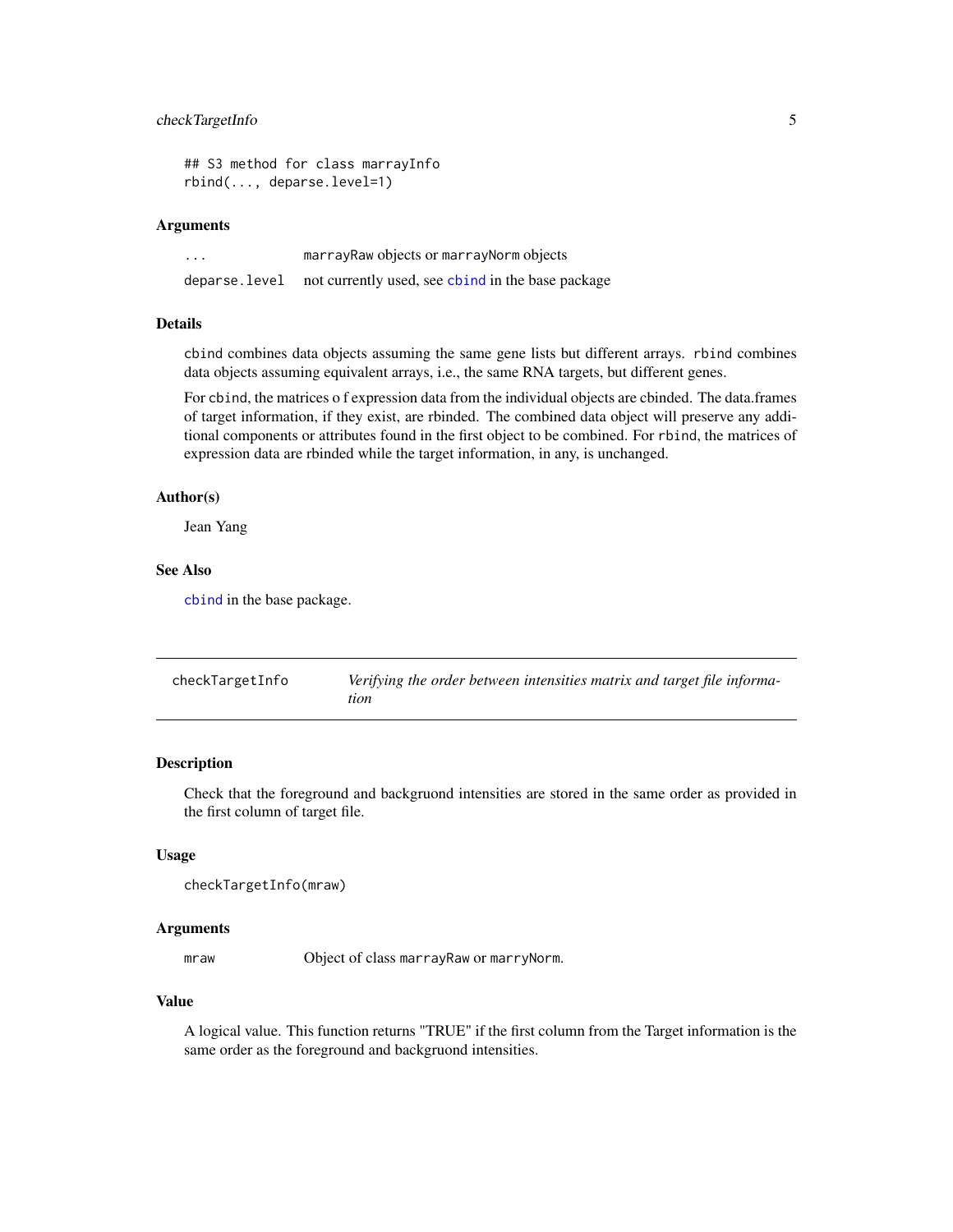# <span id="page-5-0"></span>Author(s)

Yee Hwa (Jean) Yang

# Examples

```
datadir <- system.file("swirldata", package="marray")
swirl.targets <- read.marrayInfo(file.path(datadir, "SwirlSample.txt"))
data(swirl)
swirl@maTargets <- swirl.targets
checkTargetInfo(swirl)
checkTargetInfo(swirl[, 2:4])
## reorder
swirl@maTargets <- swirl.targets[c(2:4, 1),]
checkTargetInfo(swirl)
```
coerce-methods *Coerce an object to belong to a given microarray class*

# Description

Coercing methods were defined to convert microarray objects of one class into objects of another class, e.g., instances of the ["marrayRaw"](#page-58-1) class into instances of the ["marrayNorm"](#page-55-1) class.

# Methods

from = marrayRaw, to = marrayNorm convert an object of class ["marrayRaw"](#page-58-1) into an object of class ["marrayNorm"](#page-55-1).

# Note

Use Package convert to convert object to other data types such as ExpressionSet and MAList.

<span id="page-5-1"></span>

| dim | Retrieve the Dimensions of an marrayRaw, marrayNorm or marray- |
|-----|----------------------------------------------------------------|
|     | Info Object                                                    |

# Description

Retrieve the number of rows (genes) and columns (arrays) for an marrayRaw, marrayNorm or marrayInfo object.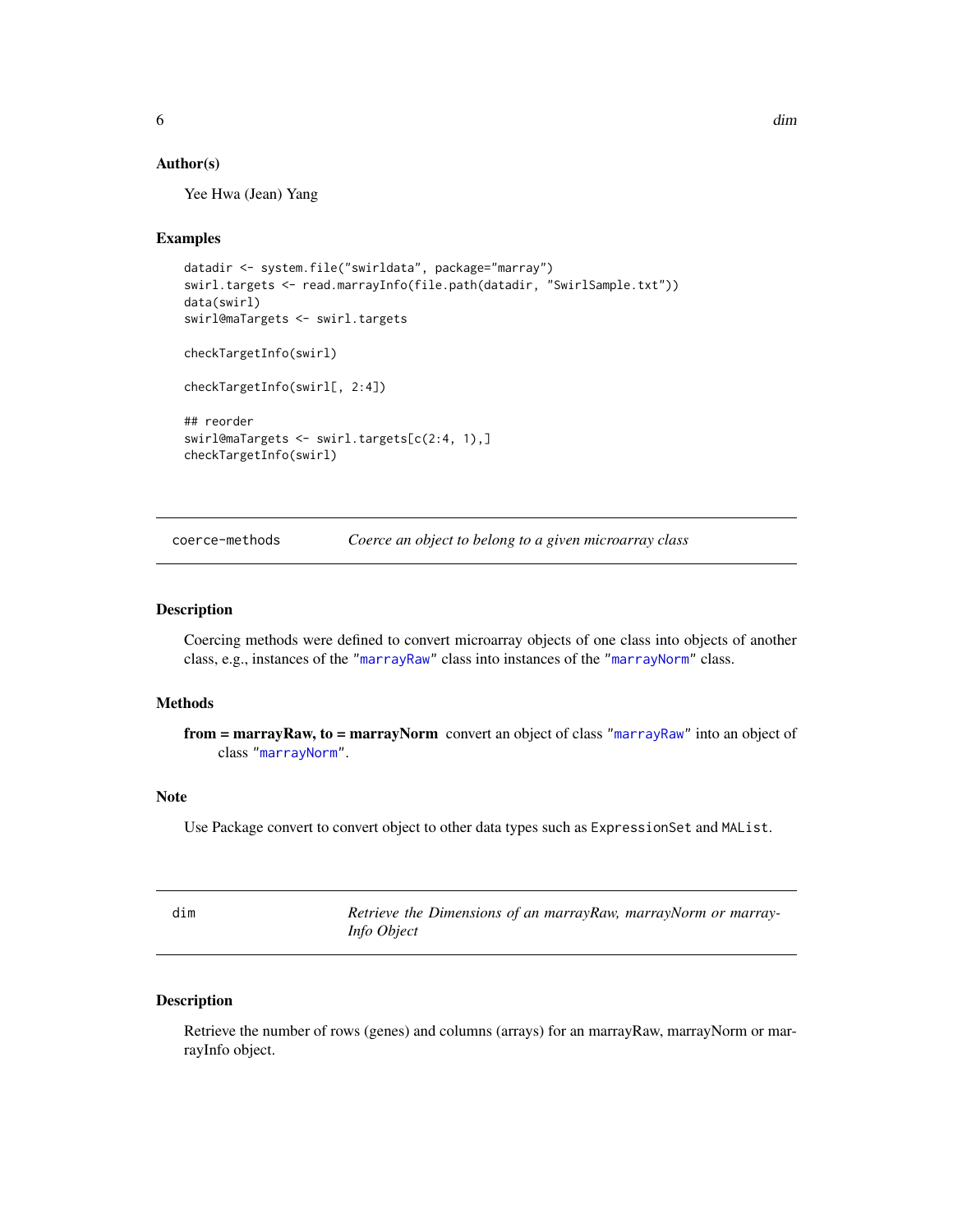#### <span id="page-6-0"></span>findID 7 and 7 and 7 and 7 and 7 and 7 and 7 and 7 and 7 and 7 and 7 and 7 and 7 and 7 and 7 and 7 and 7 and 7

# Usage

## S3 method for class marrayRaw dim(x)

#### Arguments

x an object of class marrayRaw, marrayNorm or marrayInfo

# Details

Microarray data objects share many analogies with ordinary matrices in which the rows correspond to spots or genes and the columns to arrays. These methods allow one to extract the size of microarray data objects in the same way that one would do for ordinary matrices.

A consequence is that row and column commands  $nrow(x)$ , ncol(x) and so on also work.

#### Value

Numeric vector of length 2. The first element is the number of rows (genes) and the second is the number of columns (arrays).

#### Author(s)

modified from Gordon Smyth's function

#### See Also

[dim](#page-5-1) in the base package.

# Examples

```
M \leq -A \leq -\text{matrix}(11:14, 4, 2)rownames(M) \leq rownames(A) \leq c("a","b","c","d")
colnames(M) <- colnames(A) <- c("A1","A2")
MA <- new("marrayNorm", maM=M,maA=A)
dim(MA)
dim(M)
```

```
findID Find ID when given an accession number
```
# Description

Search gene ID with a vector of accession number from gene names or ID values.

#### Usage

```
findID(text, Gnames = gnames, ID = "Name")
```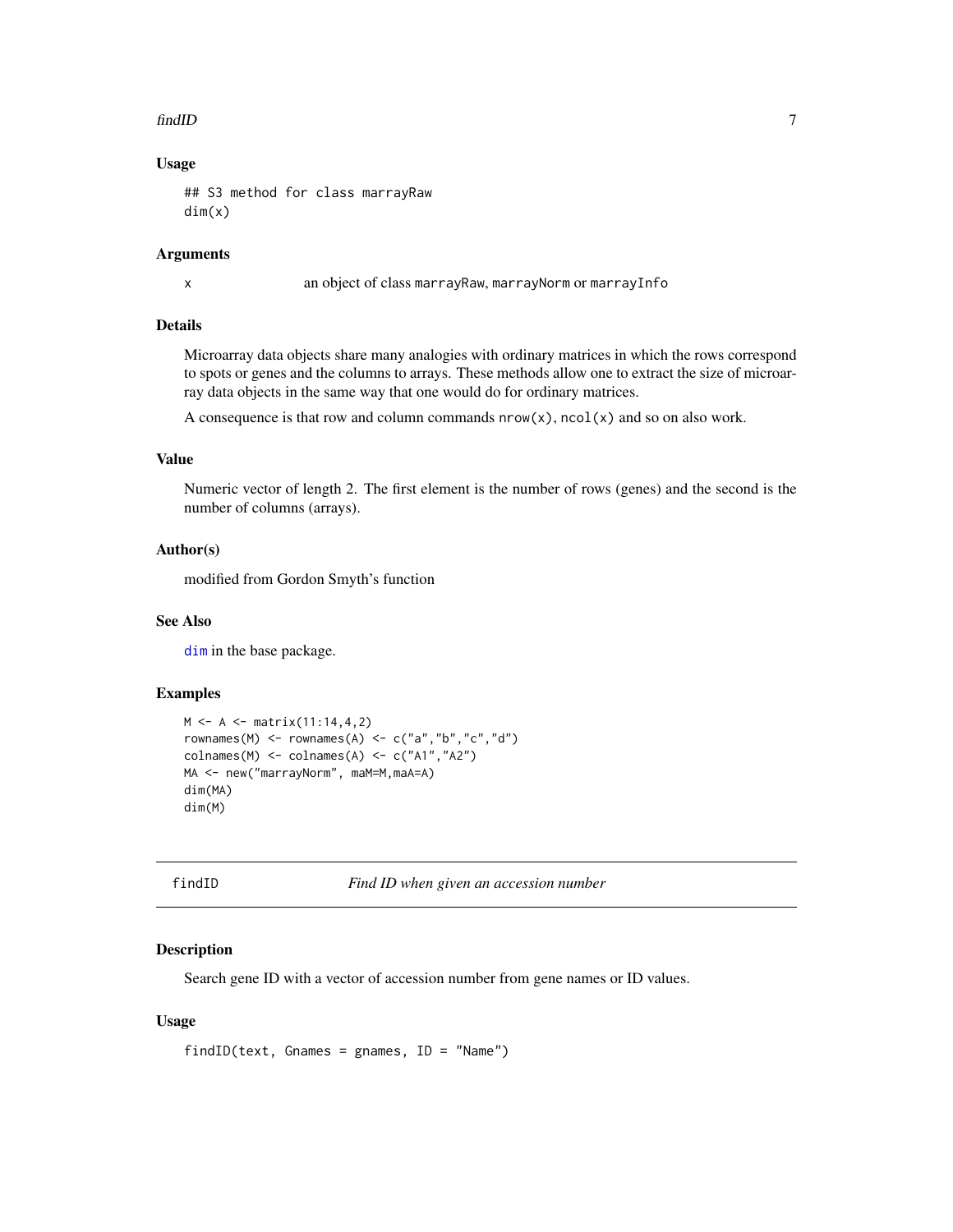# <span id="page-7-0"></span>Arguments

| text   | A character strings of gene names or id names.                                                     |
|--------|----------------------------------------------------------------------------------------------------|
| Gnames | An objects of marray Raw, marray Norm, Expression Set or data. frame of gene<br>names information. |
| ΙD     | The column of ID corresponding to 'text'.                                                          |

# Value

A numeric vector the gene ID.

#### Author(s)

Yee Hwa (Jean) Yang

#### See Also

[grep](#page-0-0)

# Examples

```
data(swirl)
findID("fb24a09", swirl, ID="ID")
findID("geno1", swirl)
```
htmlPage *Display gene list as a HTML page*

# Description

Given a set of index to a data.frame containing gene names information. We create a web page with one element per genes that contains URLs links to various external database links. E.g Operon oligodatabase , Riken, GenBank and PubMed web sites.

#### Usage

```
htmlPage(genelist, filename = "GeneList.html", geneNames =
                 Gnames, mapURL = SFGL, othernames, title, table.head,
                 table.center = TRUE, disp = c("brouser", "file")[1])table2html(restable, filename = "GeneList.html", mapURL = SFGL,
                 title, table.head, table.center = TRUE, disp =
                 c("browser", "file")[1])
```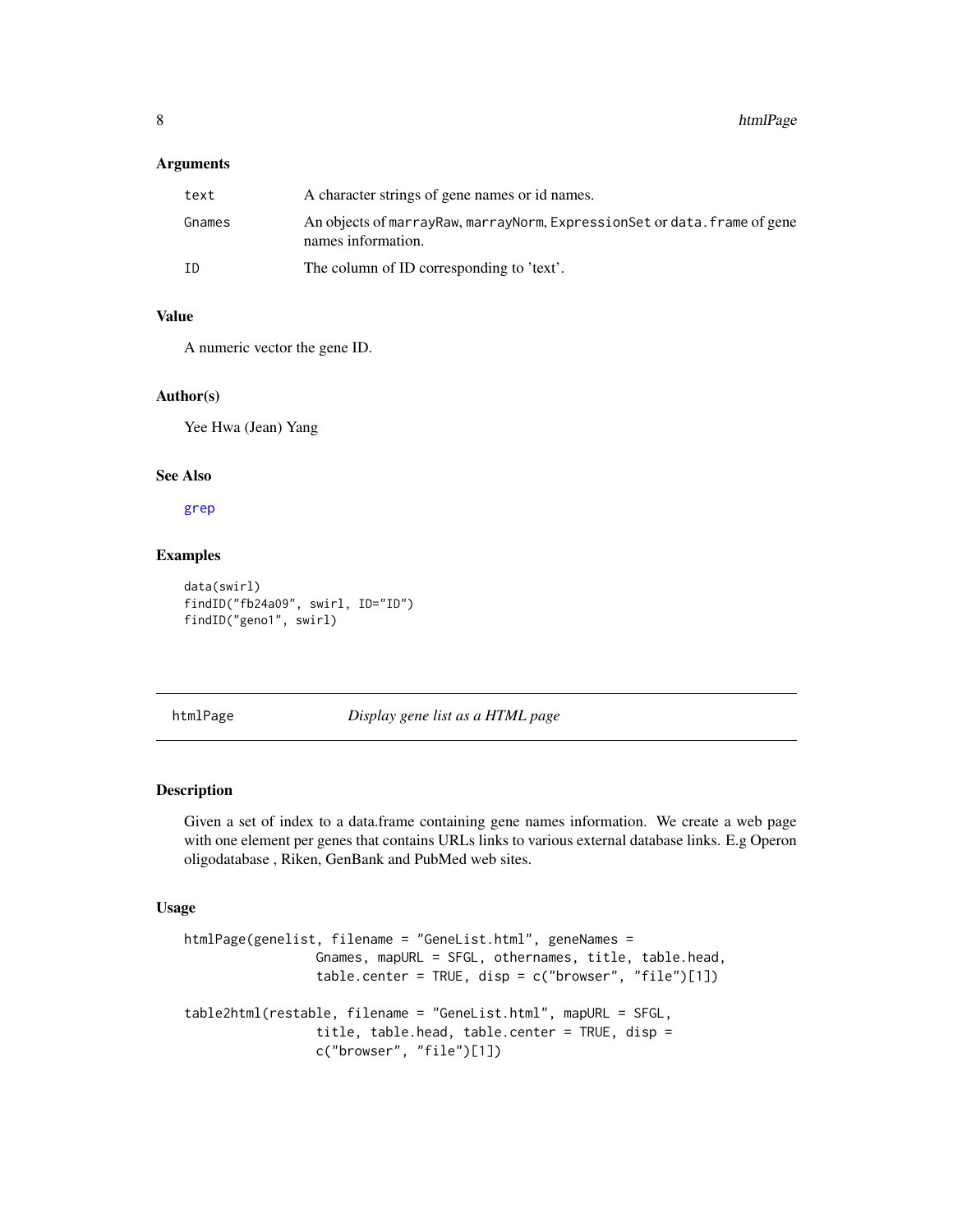#### htmlPage 9

# Arguments

| restable     | A data frame that contains only the information you wish to display in the html<br>file. The rows corresponds to a different DNA spots.                                                    |
|--------------|--------------------------------------------------------------------------------------------------------------------------------------------------------------------------------------------|
| genelist     | A numeric vector of index to a data.frame                                                                                                                                                  |
| filename     | The name of the file to store the HTML in.                                                                                                                                                 |
| geneNames    | A data frame containing the information related the each DNA spots.                                                                                                                        |
| mapURL       | A matrix of characters containing the URL for various external database. E.g<br>SFGL.                                                                                                      |
| othernames   | A data frame containing other information.                                                                                                                                                 |
| title        | Title of the HTML page                                                                                                                                                                     |
| table.head   | A character vector of column labels for the table                                                                                                                                          |
| table.center | A logical indicating whether the table should be centered                                                                                                                                  |
| disp         | Either "File" or "Browser" (default is Browser). File will save the information<br>in html file, while Browser will create an html files and display information in<br>the user's browser. |

# Details

This function is an extension to 11.htmlpage

# Value

No value is return, the function produce a html file "filename" and output the results in a browser.

# Author(s)

Yee Hwa Yang

# See Also

ll.htmlpage, [URLstring](#page-47-1), [widget.mapGeneInfo](#page-47-1)

#### Examples

```
##library(annotate)
data(swirl)
Gnames <- maGeneTable(swirl)
swirlmap <- mapGeneInfo(Name = "none", ID="genbank")
## htmlPage(100:110, geneNames = Gnames, mapURL = swirlmap, title="Swirl")
moreinfo <- round(maM(swirl), 2)
swirlmap <- mapGeneInfo(Name = "pubmed", ID="genbank")
##htmlPage(100:110, geneNames = Gnames, mapURL = swirlmap, othernames=moreinfo, title="Swirl", disp="file")
```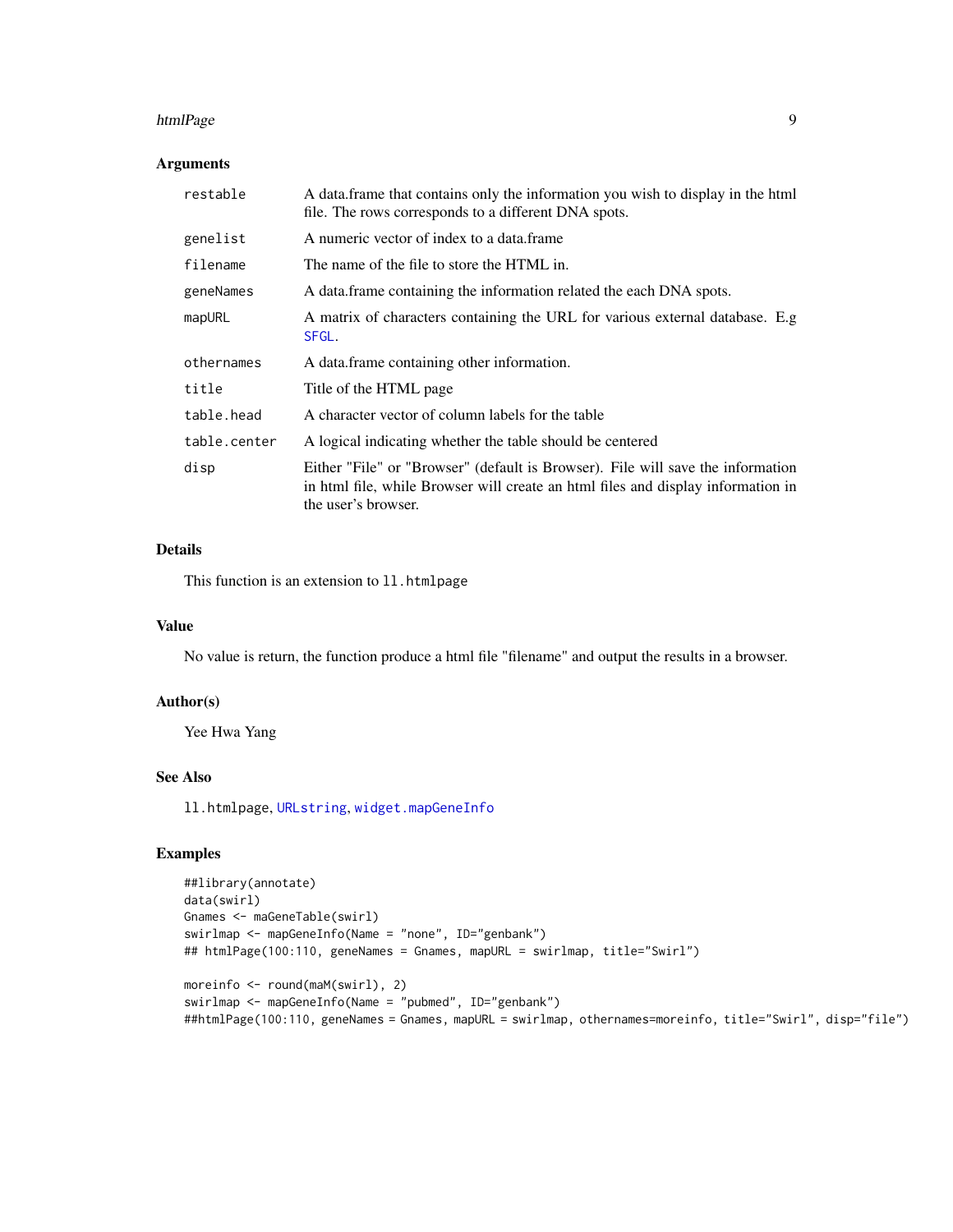<span id="page-9-1"></span><span id="page-9-0"></span>We encourage users calling "image" rather than "maImage". The name of the arguments are change slightly. The function image creates spatial images of shades of gray or colors that correspond to the values of a statistic for each spot on the array. The statistic can be the intensity log-ratio M, a spot quality measure (e.g. spot size or shape), or a test statistic. This function can be used to explore whether there are any spatial effects in the data, for example, print-tip or cover-slip effects.

#### Usage

## S4 method for signature marrayRaw image(x, xvar = "maM", subset = TRUE, col, contours=FALSE, bar = TRUE, overlay=NULL, ol.col=1, colorinf ## S4 method for signature marrayNorm image(x, xvar = "maM", subset = TRUE, col, contours=FALSE, bar = TRUE, overlay=NULL, ol.col=1, colorinf

# Arguments

| x         | Microarray object of class "marrayRaw", "marrayNorm"                                                                                                                                                                                                                                                |
|-----------|-----------------------------------------------------------------------------------------------------------------------------------------------------------------------------------------------------------------------------------------------------------------------------------------------------|
| xvar      | Name of accessor function for the spot statistic of interest, typically a slot name<br>for the microarray object x, such as maM.                                                                                                                                                                    |
| subset    | A "logical" or "numeric" vector indicating the subset of spots to display on the<br>image.                                                                                                                                                                                                          |
| col       | List of colors such as that generated by rainbow, heat colors, topo colors, ter-<br>rain.colors, or similar functions. In addition to these color palette functions, a<br>new function maPalette was defined to generate color palettes from user sup-<br>plied low, middle, and high color values. |
| contours  | If contours=TRUE, contours are plotted, otherwise they are not shown.                                                                                                                                                                                                                               |
| bar       | If bar=TRUE, a calibration color bar is shown to the right of the image.                                                                                                                                                                                                                            |
| overlay   | A logical vector of spots to be highlighted on the image plots.                                                                                                                                                                                                                                     |
| ol.col    | Color of the overlay spots.                                                                                                                                                                                                                                                                         |
| colorinfo | A logical value indicating whether the function should return the color scale<br>information.                                                                                                                                                                                                       |
| .         | Optional graphical parameters, see par.                                                                                                                                                                                                                                                             |
|           |                                                                                                                                                                                                                                                                                                     |

# Details

This function calls the general function [maImage.func](#page-26-1), which is not specific to microarray data. If there are more than one array in the batch, the plot is done for the first array, by default. Default color palettes were set for different types of spot statistics using the [maPalette](#page-46-1) function. When x=c("maM", "maMloc", "maMscale"), a green-to-red color palette is used. When x=c("maGb", "maGf", "maLG"), a white-to-green color palette is used. When x=c("maRb", "maRf", "maLR"), a white-to-red color palette is used. The user has the option to overwrite these parameters at any point.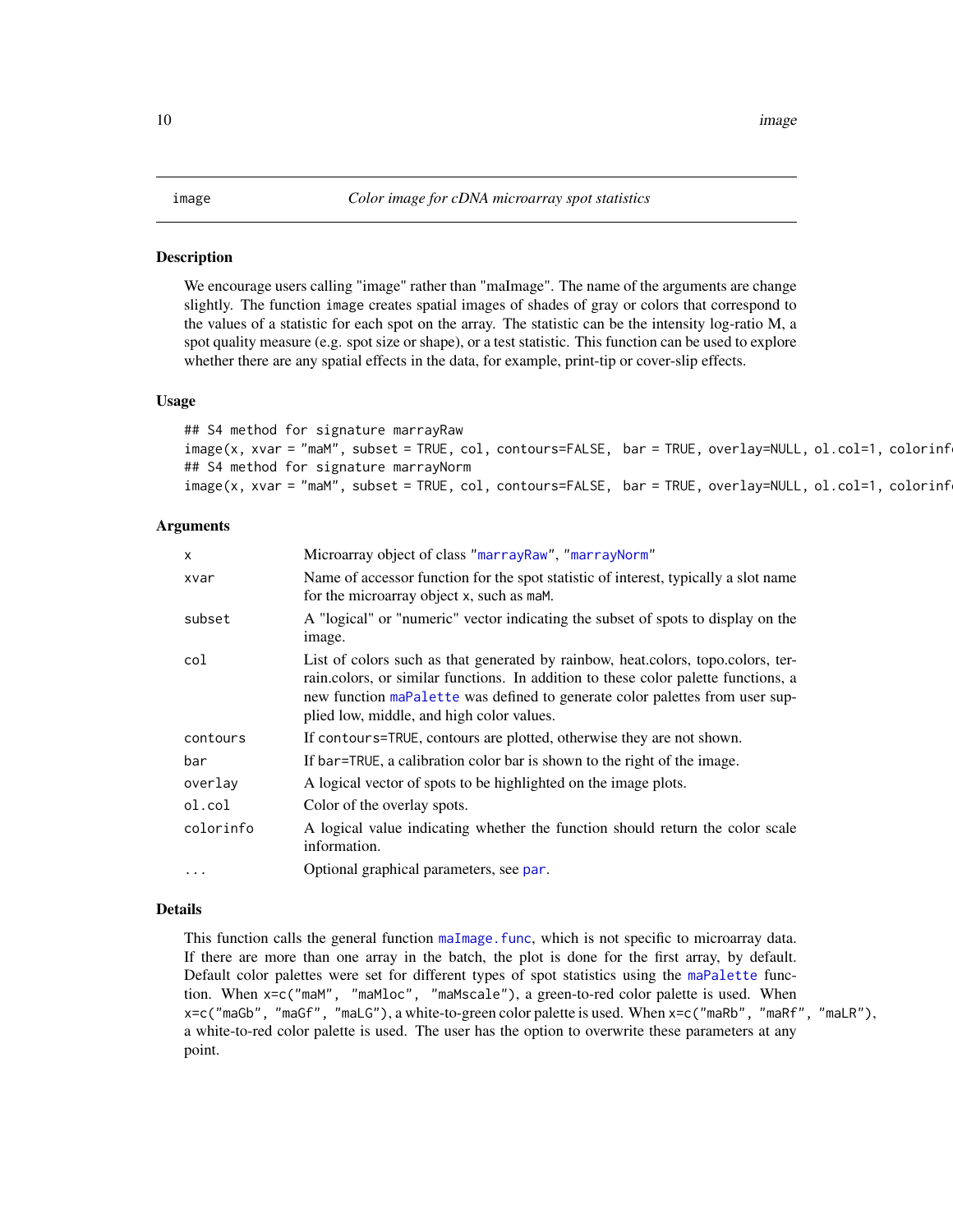#### image that the contract of the contract of the contract of the contract of the contract of the contract of the contract of the contract of the contract of the contract of the contract of the contract of the contract of the

#### Value

If colorinfo is set to TRUE, the following list with elements will be returned.

| x.col   | vector of colors to be used for calibration color bar.                |
|---------|-----------------------------------------------------------------------|
| x.bar   | vector of values to be used for calibration color bar.                |
| summarv | six number summary of the spot statistics, from the function summary. |

# Author(s)

Jean Yang and Sandrine Dudoit

#### References

S. Dudoit and Y. H. Yang. (2002). Bioconductor R packages for exploratory analysis and normalization of cDNA microarray data. In G. Parmigiani, E. S. Garrett, R. A. Irizarry and S. L. Zeger, editors, *The Analysis of Gene Expression Data: Methods and Software*, Springer, New York.

# See Also

[maImage](#page-24-1), [maImage.func](#page-26-1), [maColorBar](#page-13-1), [maPalette](#page-46-1)

#### Examples

```
# Examples use swirl dataset, for description type ? swirl
data(swirl)
# Microarray color palettes
Gcol <- maPalette(low = "white", high = "green", k = 50)
Rcol \leq maPalette(low = "white", high = "red", k = 50)
BYcol \leq maPalette(low = "blue", mid="gray", high = "yellow", k = 50)
# Color images of green and red background and foreground intensities
##image(swirl[, 2], xvar ="maGb")
##image(swirl[, 2], xvar ="maGf", subset = TRUE, col = Gcol, contours = FALSE, bar = TRUE, main="Swirl array 93")
##image(swirl[, 1], xvar ="maRb", contour=TRUE)
##image(swirl[, 4], xvar ="maRf", bar=FALSE)
# Color images of pre-normalization intensity log-ratios
##image(swirl[, 1])
# Color images with overlay spots
##image(swirl[, 3], xvar = "maA", overlay = maTop(maA(swirl[, 3]), h = 0.1, l = 0.1), bar = TRUE, main = "Image of A v
# Color image of print-tip-group
##image(swirl[, 1],xvar = "maPrintTip")
```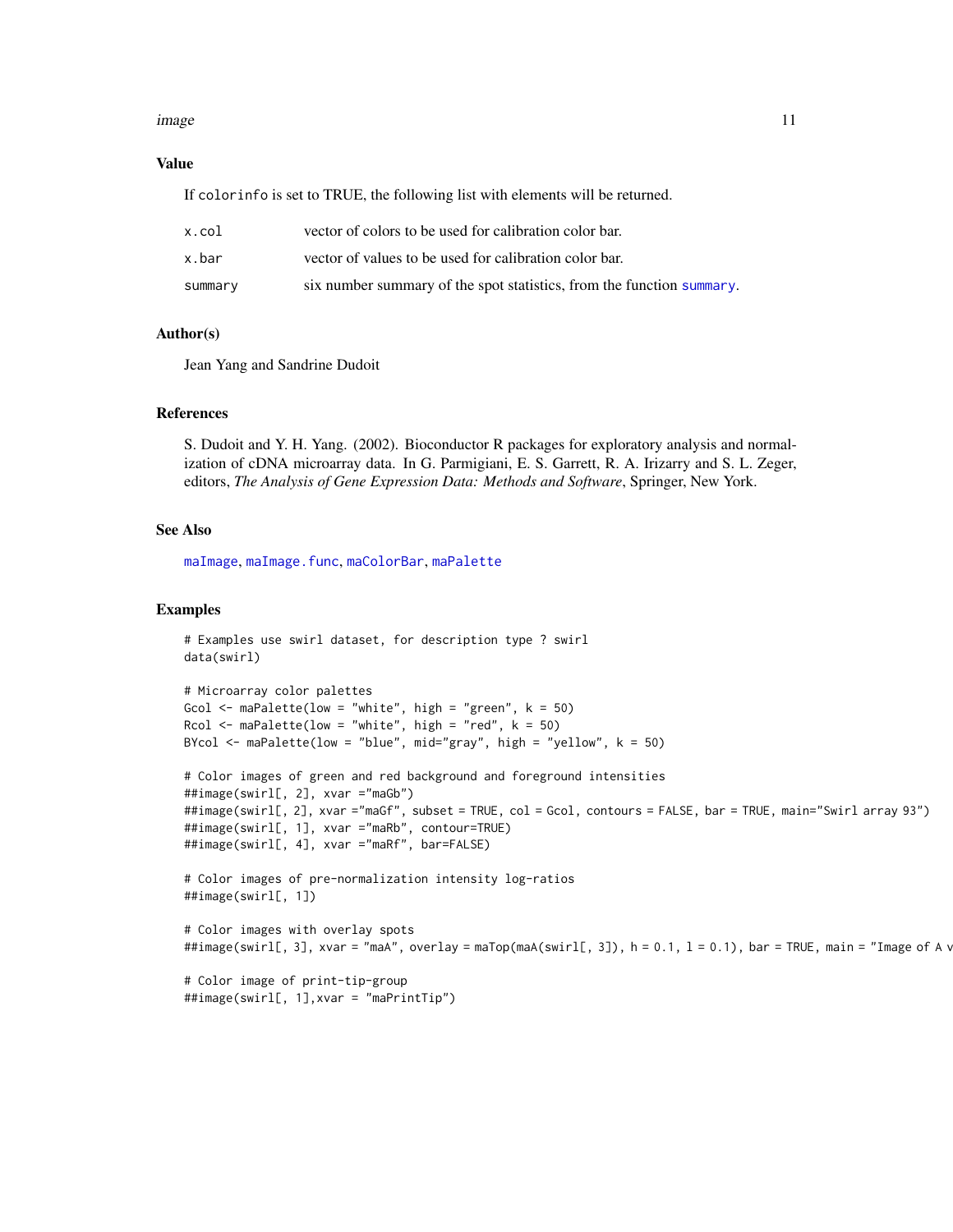<span id="page-11-0"></span>Internal functions *Internal marray functions*

# Description

Internal marray functions

# Details

These are not to be called by the user.

ma2D *Stratified bivariate robust local regression*

# Description

This function performs robust local regression of a variable z on predictor variables x and y, separately within values of a fourth variable g. It is used by [maNorm2D](#page-36-1) for 2D spatial location normalization.

# Usage

 $ma2D(x, y, z, g, w=NULL, subset=TRUE, span=0.4, ...)$ 

# Arguments

| x         | A numeric vector of predictor variables.                                                     |
|-----------|----------------------------------------------------------------------------------------------|
| У         | A numeric vector of predictor variables.                                                     |
| z         | A numeric vector of responses.                                                               |
| g         | Variables used to stratify the data.                                                         |
| W         | An optional numeric vector of weights.                                                       |
| subset    | A "logical" or "numeric" vector indicating the subset of points used to compute<br>the fits. |
| span      | The argument span which controls the degree of smoothing in the loess func-<br>tion.         |
| $\ddotsc$ | Misc arguments                                                                               |

# Details

z is regressed on x and y, separately within values of g using the [loess](#page-0-0) function.

# Value

A numeric vector of fitted values.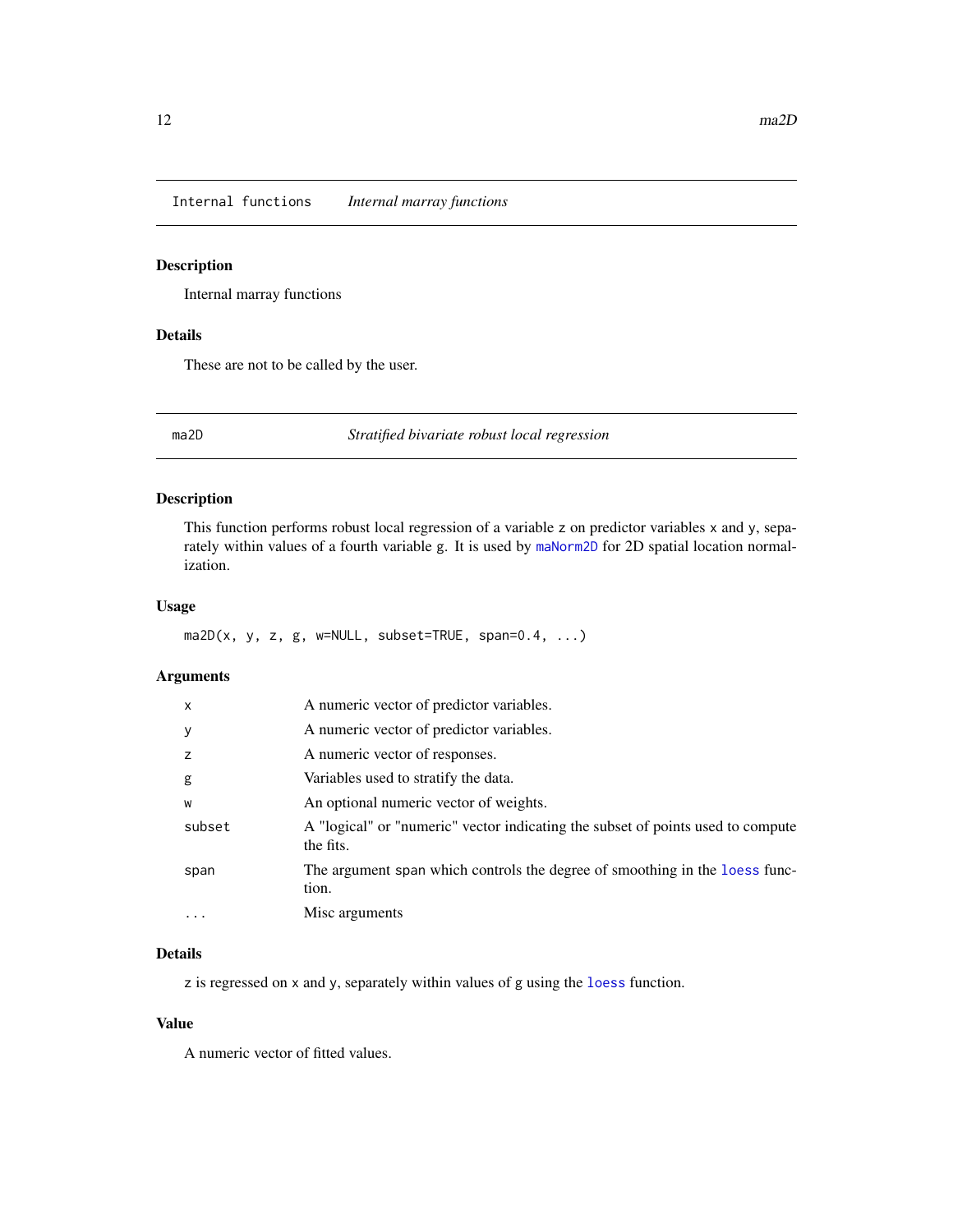#### <span id="page-12-0"></span> $mabexplot$  13

#### Author(s)

Sandrine Dudoit, <http://www.stat.berkeley.edu/~sandrine>.

#### References

S. Dudoit and Y. H. Yang. (2002). Bioconductor R packages for exploratory analysis and normalization of cDNA microarray data. In G. Parmigiani, E. S. Garrett, R. A. Irizarry and S. L. Zeger, editors, *The Analysis of Gene Expression Data: Methods and Software*, Springer, New York.

#### See Also

[maNormMain](#page-40-1), [maNorm2D](#page-36-1), [loess](#page-0-0).

#### Examples

# See examples for maNormMain.

<span id="page-12-1"></span>maBoxplot *Boxplots for cDNA microarray spot statistics* 

#### **Description**

The function maBoxplot produces boxplots of microarray spot statistics for the classes [marrayRaw](#page-58-1) and [marrayNorm](#page-55-1).We encourage users to use "boxplot" rather than "maBoxplot". The name of the arguments have changed.

#### Usage

```
maBoxplot(m, x="maPrintTip", y="maM", ...)
```
#### Arguments

| m            | Microarray object of class "marrayRaw" and "marrayNorm"                                                                                                                                                                                                     |
|--------------|-------------------------------------------------------------------------------------------------------------------------------------------------------------------------------------------------------------------------------------------------------------|
| $\mathsf{x}$ | Name of accessor method for the spot statistic used to stratify the data, typi-<br>cally a slot name for the microarray layout object (see "marrayLayout") such<br>as maPlate or a method such as maPrintTip. If x is NULL, the data are not<br>stratified. |
| <b>y</b>     | Name of accessor method for the spot statistic of interest, typically a slot name<br>for the microarray object m, such as mam.                                                                                                                              |
| $\cdots$     | Optional graphical parameters, see par.                                                                                                                                                                                                                     |

#### Details

If there are more than one array in the batch, the function produces a boxplot for each array in the batch. Such plots are useful when assessing the need for between array normalization, for example, to deal with scale differences among different arrays. Default graphical parameters are chosen for convenience using the function [maDefaultPar](#page-20-1) (e.g. color palette, axis labels, plot title) but the user has the option to overwrite these parameters at any point.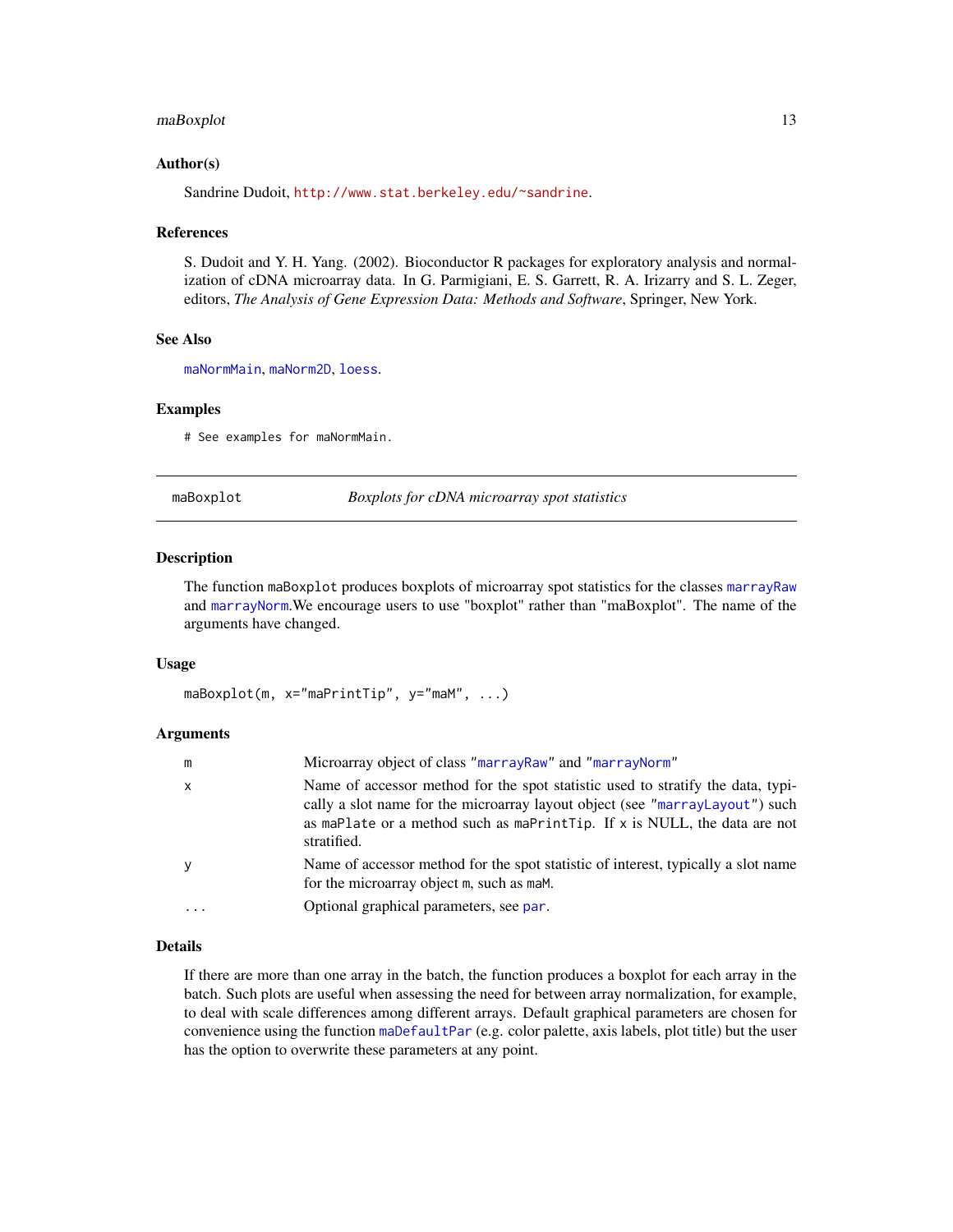#### Author(s)

Sandrine Dudoit, <http://www.stat.berkeley.edu/~sandrine>.

#### References

S. Dudoit and Y. H. Yang. (2002). Bioconductor R packages for exploratory analysis and normalization of cDNA microarray data. In G. Parmigiani, E. S. Garrett, R. A. Irizarry and S. L. Zeger, editors, *The Analysis of Gene Expression Data: Methods and Software*, Springer, New York.

#### See Also

[boxplot](#page-2-1), [maDefaultPar](#page-20-1).

# Examples

## see example in boxplot

<span id="page-13-1"></span>maColorBar *Calibration bar for color images*

#### Description

This function produces a color image (color bar) which can be used for the legend to another color [image](#page-9-1) obtained from the functions image, [maImage](#page-24-1), or [maImage.func](#page-26-1).

#### Usage

```
maColorBar(x, horizontal=TRUE, col=heat.colors(50), scale=1:length(x), k=10, ...)
```
# Arguments

| X          | If "numeric", a vector containing the "z" values in the color image, i.e., the<br>values which are represented in the color image. Otherwise, a "character" vector<br>representing colors.                                                                                                             |
|------------|--------------------------------------------------------------------------------------------------------------------------------------------------------------------------------------------------------------------------------------------------------------------------------------------------------|
| horizontal | If TRUE, the values of x are represented as vertical color strips in the image, else,<br>the values are represented as horizontal color strips.                                                                                                                                                        |
| col        | Vector of colors such as that generated by rainbow, heat. colors, topo. colors,<br>terrain.colors, or similar functions. In addition to these color palette func-<br>tions, a new function mappalette was defined to generate color palettes from<br>user supplied low, middle, and high color values. |
| scale      | A "numeric" vector specifying the "z" values in the color image. This is used<br>when the argument $x$ is a "character" vector representing color information.                                                                                                                                         |
| k          | Object of class "numeric", for the number of labels displayed on the bar.                                                                                                                                                                                                                              |
| $\cdots$   | Optional graphical parameters, see par.                                                                                                                                                                                                                                                                |

<span id="page-13-0"></span>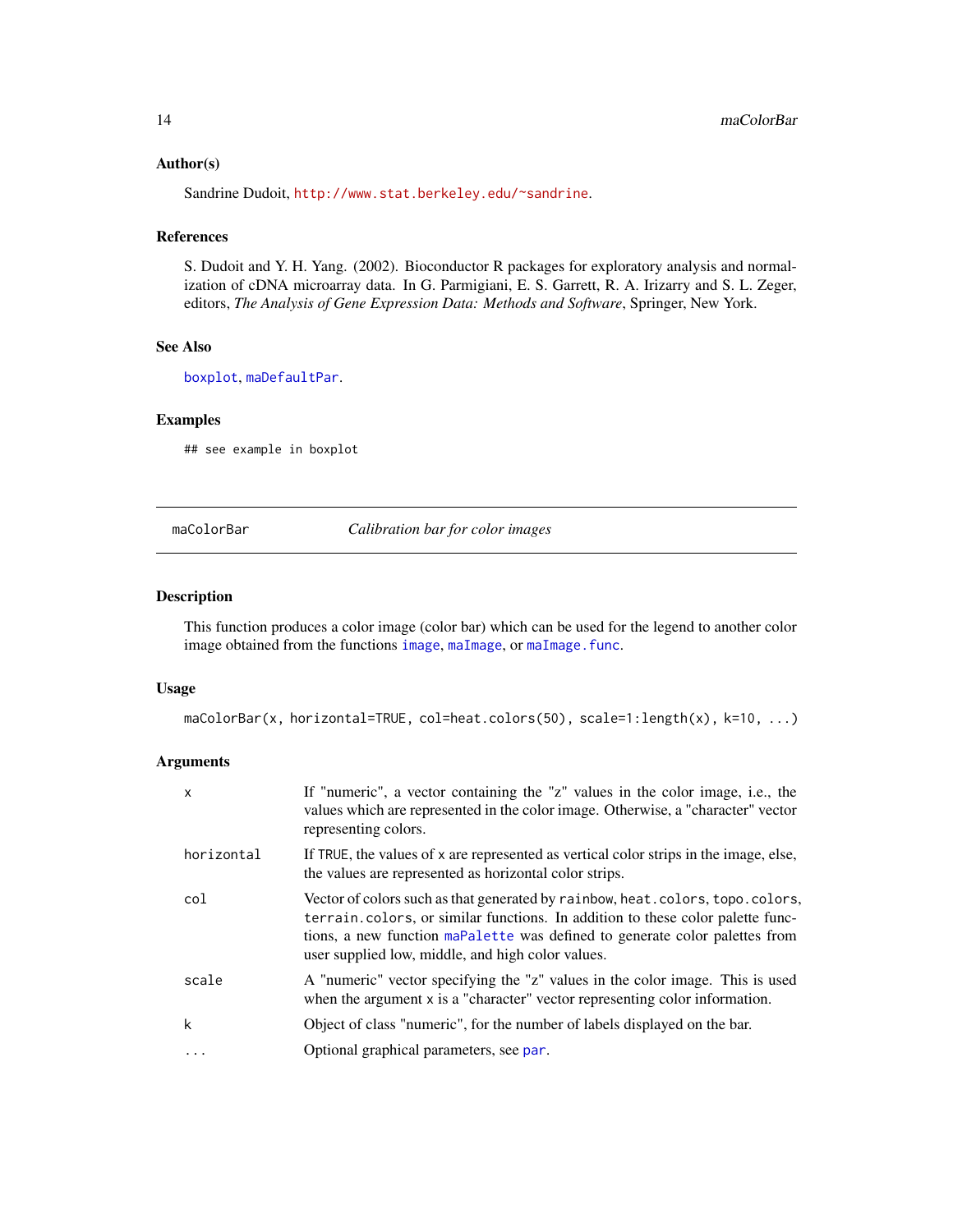# <span id="page-14-0"></span>maCompCoord 15

#### Author(s)

Sandrine Dudoit, <http://www.stat.berkeley.edu/~sandrine>, Yee Hwa (Jean) Yang.

#### References

S. Dudoit and Y. H. Yang. (2002). Bioconductor R packages for exploratory analysis and normalization of cDNA microarray data. In G. Parmigiani, E. S. Garrett, R. A. Irizarry and S. L. Zeger, editors, *The Analysis of Gene Expression Data: Methods and Software*, Springer, New York.

# See Also

[image](#page-9-1), [maImage](#page-24-1), [maImage.func](#page-26-1), [maPalette](#page-46-1).

#### Examples

```
par(mfrow=c(3,1))
Rcol <- maPalette(low="white", high="red", k=10)
Gcol <- maPalette(low="white", high="green", k=50)
RGcol <- maPalette(low="green", high="red", k=100)
maColorBar(Rcol)
maColorBar(Gcol, scale=c(-5,5))
maColorBar(1:50, col=RGcol)
par(mfrow=c(1,3))
x<-seq(-1, 1, by=0.01)
maColorBar(x, col=Gcol, horizontal=FALSE, k=11)
maColorBar(x, col=Gcol, horizontal=FALSE, k=21)
maColorBar(x, col=Gcol, horizontal=FALSE, k=51)
```
maCompCoord *Generate grid and spot matrix coordinates*

#### **Description**

This function generates grid and spot matrix coordinates from ranges of rows and columns for the grid and spot matrices. Spots on the array are numbered consecutively starting from the top left grid and the top left spot within each grid.

#### Usage

```
maCompCoord(grows, gcols, srows, scols)
```
# Arguments

| grows | numeric vector of grid rows.    |
|-------|---------------------------------|
| gcols | numeric vector of grid columns. |
| srows | numeric vector of spot rows.    |
| scols | numeric vector of spot columns. |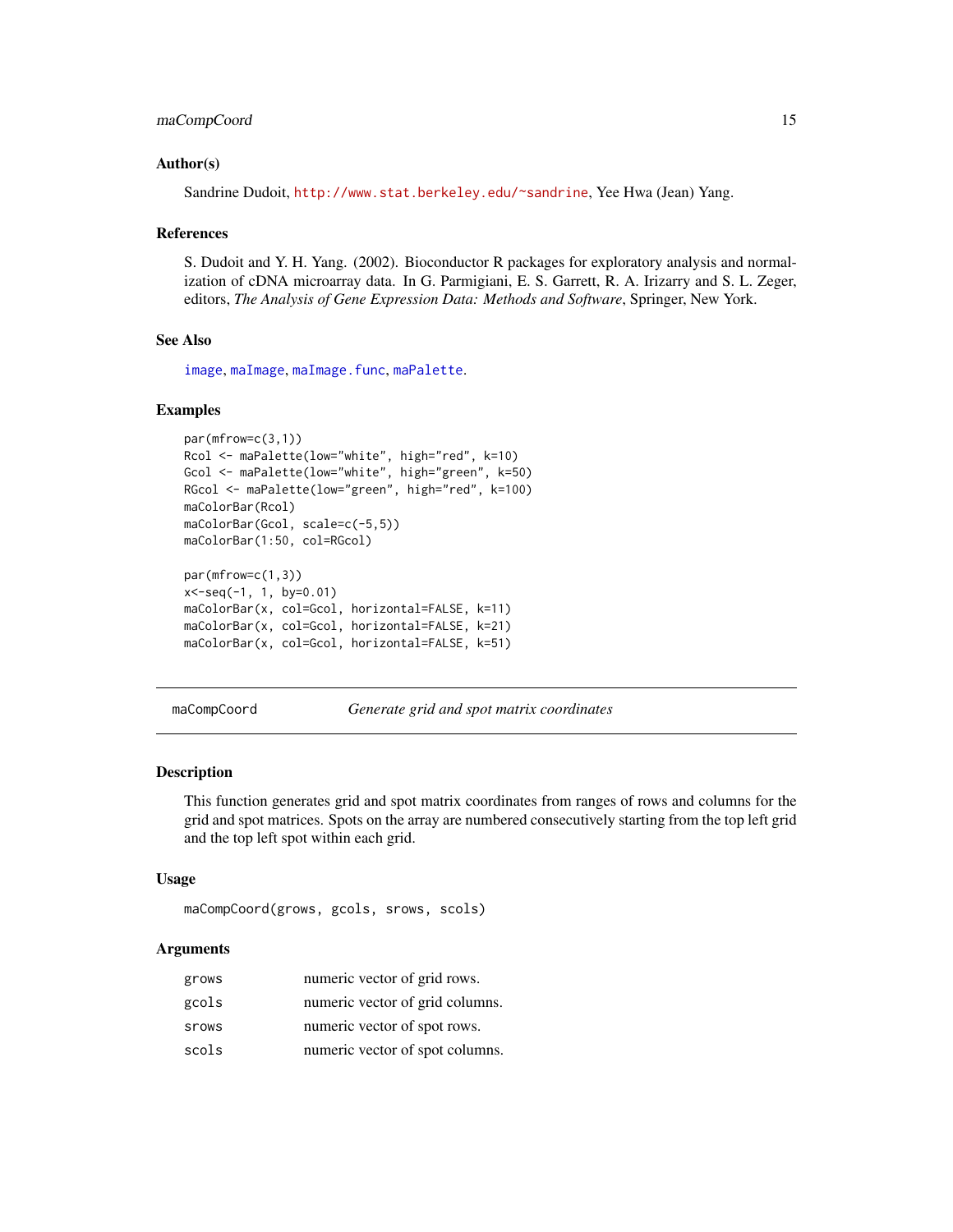# <span id="page-15-0"></span>Value

a matrix of spot four-coordinates, with rows corresponding to spots and columns to grid row, grid column, spot row, and spot column coordinates.

# Author(s)

Yee Hwa (Jean) Yang, Sandrine Dudoit, <http://www.stat.berkeley.edu/~sandrine>.

#### See Also

[marrayLayout](#page-52-1), [maCoord2Ind](#page-19-1), [maInd2Coord](#page-27-1), [maCompInd](#page-15-1).

# Examples

maCompCoord(1:2,1,1:4,1:3)

<span id="page-15-1"></span>maCompInd *Generate spot indices*

# Description

This function generates spot indices from ranges of rows and columns for the grid and spot matrices. Spots on the array are numbered consecutively starting from the top left grid and the top left spot within each grid.

#### Usage

maCompInd(grows, gcols, srows, scols, L)

# Arguments

| grows | numeric vector of grid rows.    |
|-------|---------------------------------|
| gcols | numeric vector of grid columns. |
| srows | numeric vector of spot rows.    |
| scols | numeric vector of spot columns. |
|       | object of class "marrayLayout". |

# Value

a numeric vector of spot indices.

# Author(s)

Yee Hwa (Jean) Yang, Sandrine Dudoit, <http://www.stat.berkeley.edu/~sandrine>.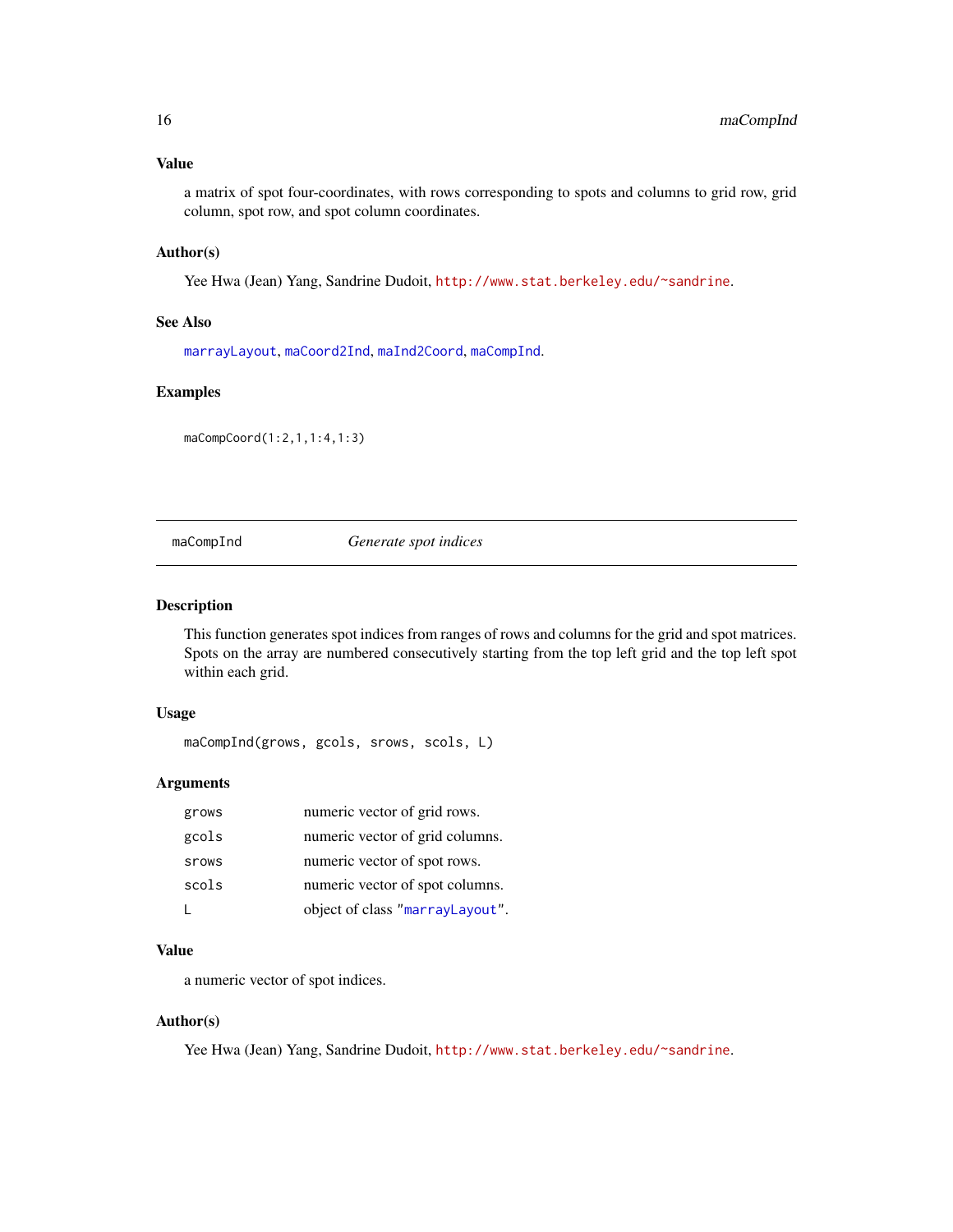# <span id="page-16-0"></span>maCompLayout 17

# See Also

[marrayLayout](#page-52-1), [maCoord2Ind](#page-19-1), [maInd2Coord](#page-27-1), [maCompCoord](#page-14-1).

#### Examples

```
L <- new("marrayLayout", maNgr=4, maNgc=4, maNsr=22, maNsc=24)
maCompInd(1:2,1,1:4,1:3,L)
```
maCompLayout *Generate a marrayLayout object*

# Description

Take a matrix of cooordiates and generate a marrayLayout object.

# Usage

```
maCompLayout(mat, ncolumns = 4)
```
# Arguments

| mat      | a matrix of coordinates, this can either be n by 3 matrix with columns (Block,  |
|----------|---------------------------------------------------------------------------------|
|          | Row, Column) or n by 4 matrix with columns (Grid.R, Grid.C, Spot.R, Spot.C)     |
| ncolumns | For n by 3 matrix, the number of meta-grid columns. By default, it is set to 4. |

# Value

An object of class ["marrayLayout"](#page-52-1).

#### Author(s)

Jean Yang

# Examples

```
X \leftarrow \text{cbind}(\text{Block} = c(1,1,2,2,3,3,4,4), \text{ Rows} = c(1,2,1,2,1,2,1,2), \text{ Columns} = \text{rep}(1,8))maCompLayout(X, ncolumns=2)
```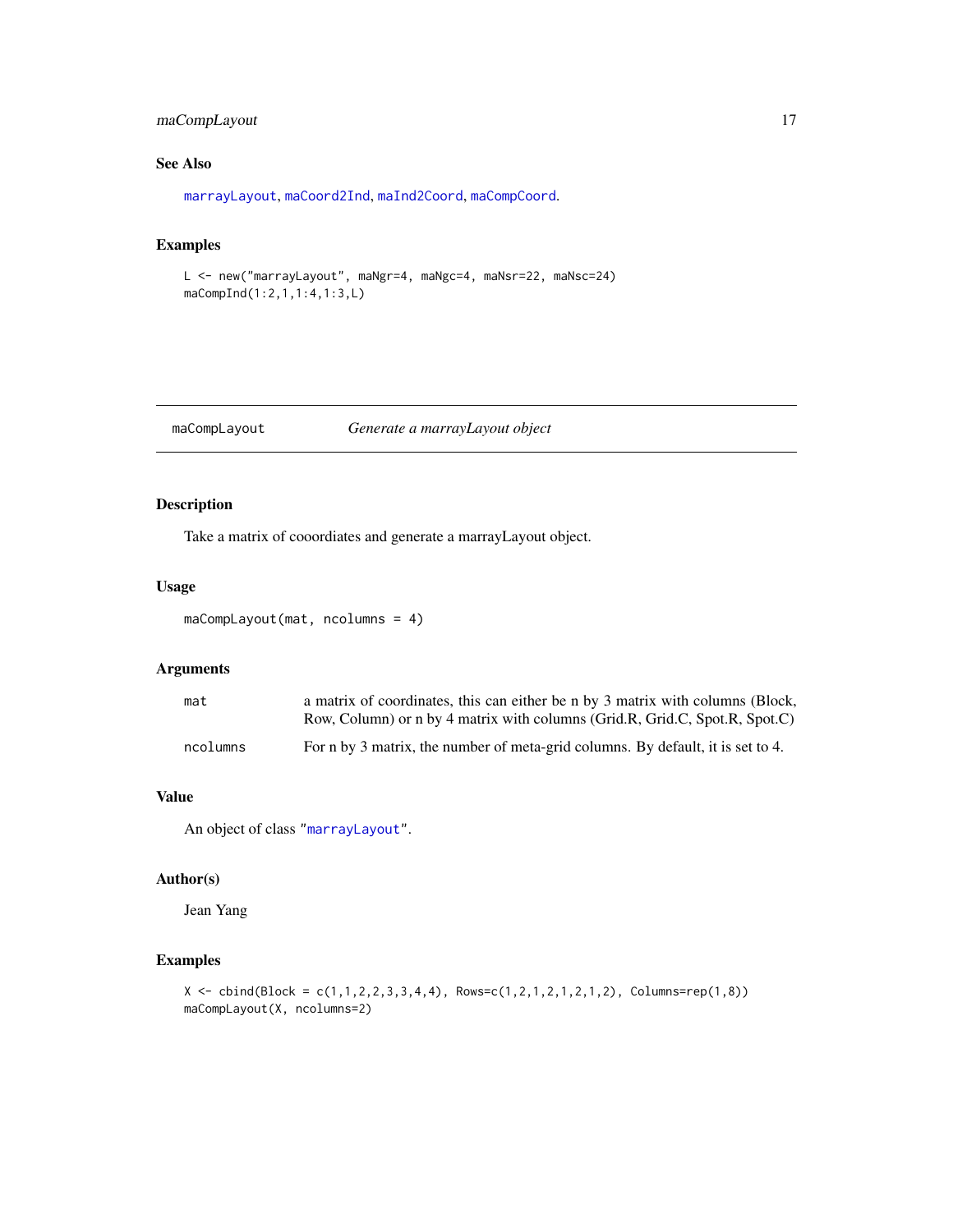<span id="page-17-0"></span>

This function is used for composite normalization with intensity dependent weights. The function should be used as an argument to the main normalization function [maNormMain](#page-40-1). It only applies when two normalization procedures are combined.

#### Usage

maCompNormA() maCompNormEq()

# Value

A function which takes as arguments x and n, the spot average log-intensities A and the number of normalization procedures. This latter function returns a matrix of weights for combining two normalization procedures, rows correspond to spots and columns to normalization procedures. The weights for the first procedure are given by the empirical cumulative distribution function of the spot average log-intensities A. Note that when performing composite normalization as described in Yang et al. (2002), the first normalization procedure is the global fit and the second procedure is the within-print-tip-group fit.

For maCompEq, equal weights are given for each procedure.

#### Author(s)

Sandrine Dudoit, <http://www.stat.berkeley.edu/~sandrine>, Yee Hwa (Jean) Yang.

#### References

S. Dudoit and Y. H. Yang. (2002). Bioconductor R packages for exploratory analysis and normalization of cDNA microarray data. In G. Parmigiani, E. S. Garrett, R. A. Irizarry and S. L. Zeger, editors, *The Analysis of Gene Expression Data: Methods and Software*, Springer, New York.

Y. H. Yang, S. Dudoit, P. Luu, D. M. Lin, V. Peng, J. Ngai, and T. P. Speed (2002). Normalization for cDNA microarray data: a robust composite method addressing single and multiple slide systematic variation. *Nucleic Acids Research*, Vol. 30, No. 4.

#### See Also

[maNormMain](#page-40-1), [maNormLoess](#page-37-1), [ecdf](#page-0-0).

#### Examples

# See examples for maNormMain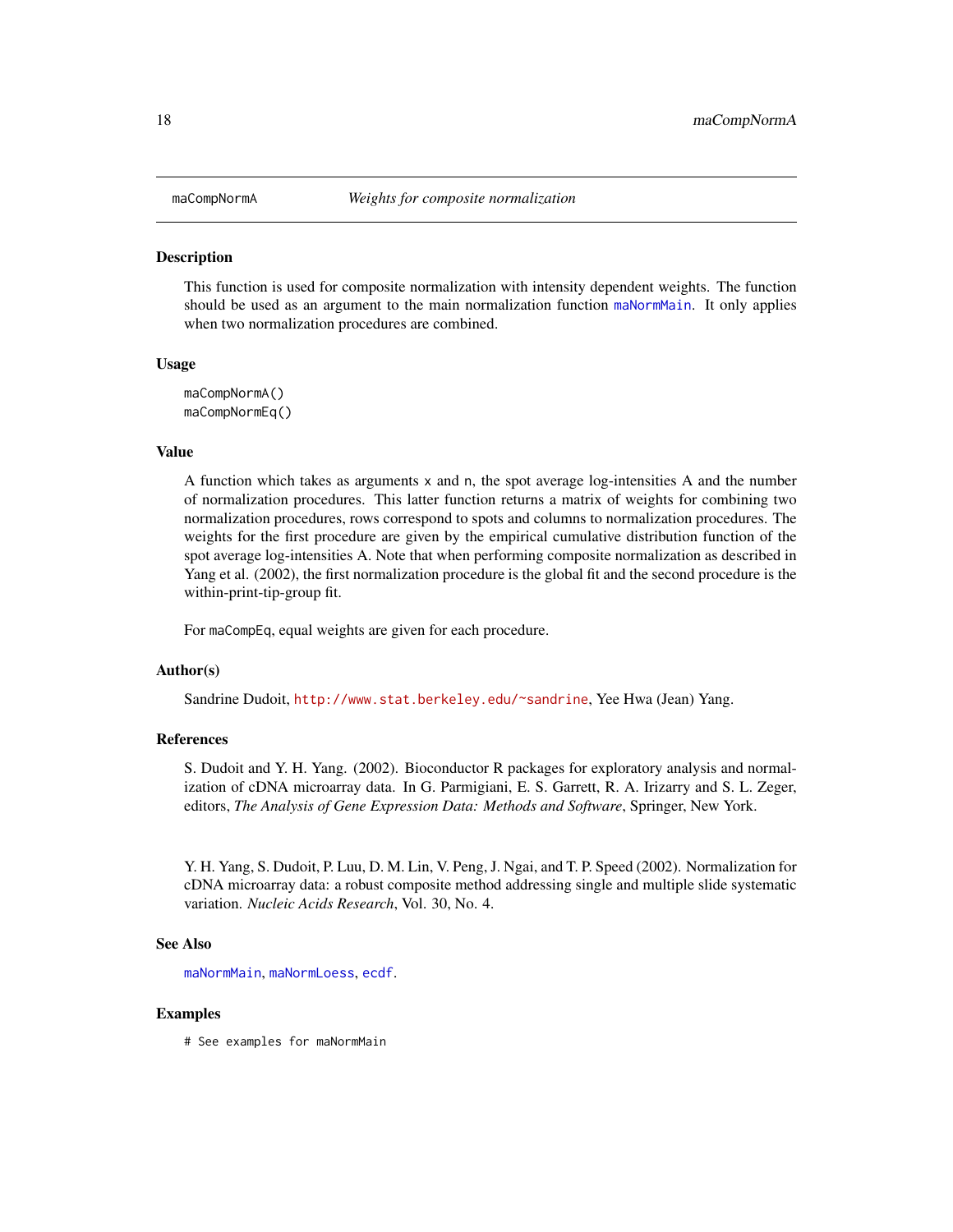<span id="page-18-0"></span>

This function generates plate IDs from the dimensions of the grid and spot matrices. Note that this function only applies to arrays with a regular plate layout, where the number of spots is a multiple of the number of wells on a plate (usually 96 or 384) and each well contributes exactly one spot. It should thus be used with caution.

#### Usage

maCompPlate(x, n=384)

#### Arguments

|    | object of class "marrayLayout", "marrayRaw" and "marrayNorm"                 |
|----|------------------------------------------------------------------------------|
| n. | object of class "numeric", number of wells in each plate, usually 384 or 96. |

# Details

Having plate IDs may be useful for the purpose of normalization. Normalization by plate can be done using the function [maNormMain](#page-40-1).

#### Value

a vector of plate IDs ([factor](#page-0-0)).

#### Author(s)

Yee Hwa (Jean) Yang, Sandrine Dudoit, <http://www.stat.berkeley.edu/~sandrine>.

# See Also

[marrayLayout](#page-52-1), [marrayRaw](#page-58-1), [marrayNorm](#page-55-1)

# Examples

```
L<-new("marrayLayout", maNgr=4, maNgc=4, maNsr=22, maNsc=24)
plate<-maCompPlate(L,384)
table(plate)
maPlate(L)<-plate
```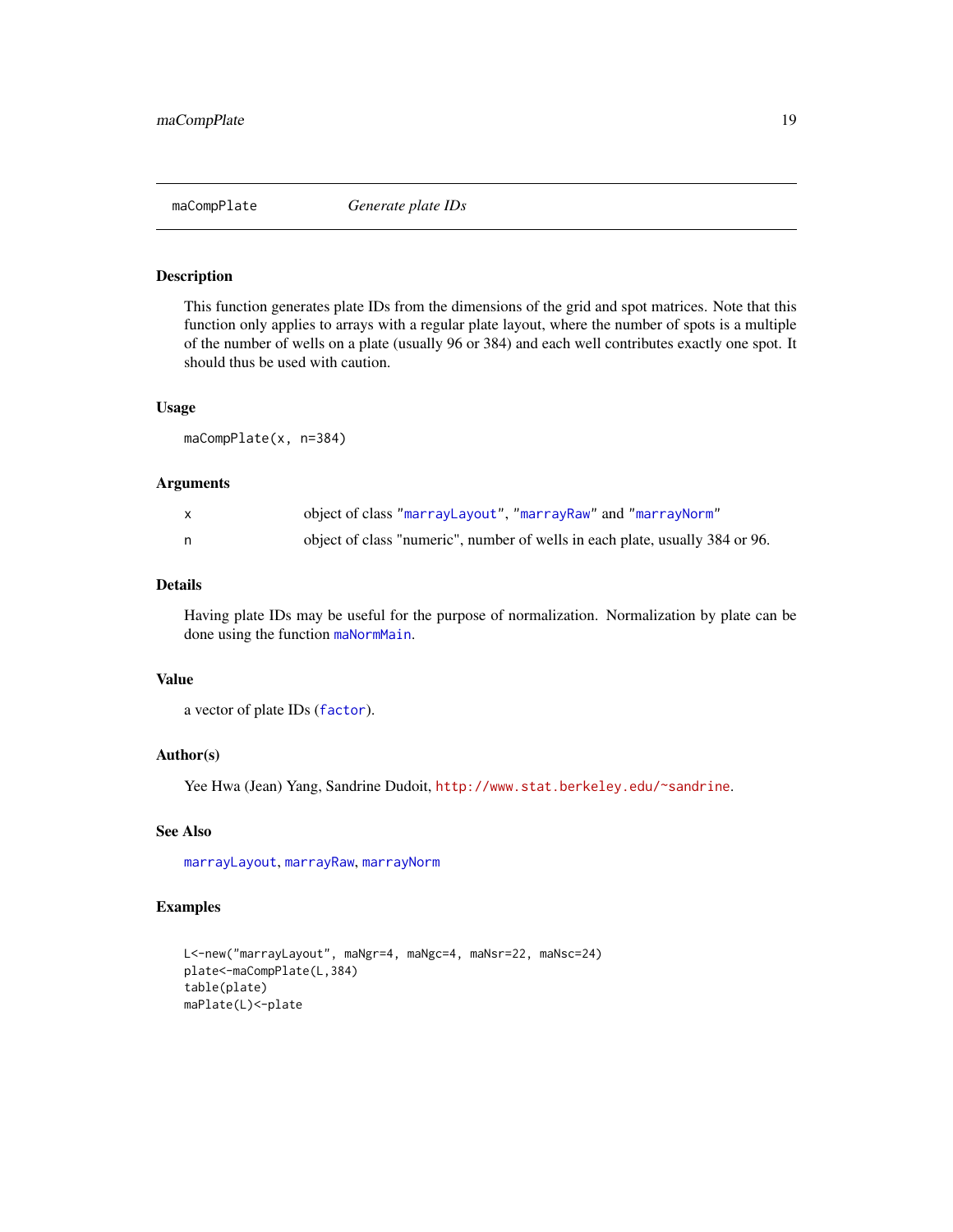<span id="page-19-1"></span><span id="page-19-0"></span>

This functions converts grid and spot matrix coordinates (four coordinates) to spot indices, where spots on the array are numbered consecutively starting from the top left grid and the top left spot within each grid.

# Usage

maCoord2Ind(x, L)

# Arguments

| a matrix of spot four-coordinates, with rows corresponding to spots and columns<br>to grid row, grid column, spot row, and spot column coordinates. |
|-----------------------------------------------------------------------------------------------------------------------------------------------------|
| an object of class "marrayLayout".                                                                                                                  |

#### Value

a numeric vector of spot indices.

# Author(s)

Yee Hwa (Jean) Yang, Sandrine Dudoit, <http://www.stat.berkeley.edu/~sandrine>.

# See Also

[marrayLayout](#page-52-1), [maInd2Coord](#page-27-1), [maCompCoord](#page-14-1), [maCompInd](#page-15-1).

# Examples

```
L <- new("marrayLayout", maNgr=4, maNgc=4, maNsr=22, maNsc=24)
coord<-cbind(rep(2,4),rep(1,4),rep(1,4),1:4)
maCoord2Ind(coord, L)
```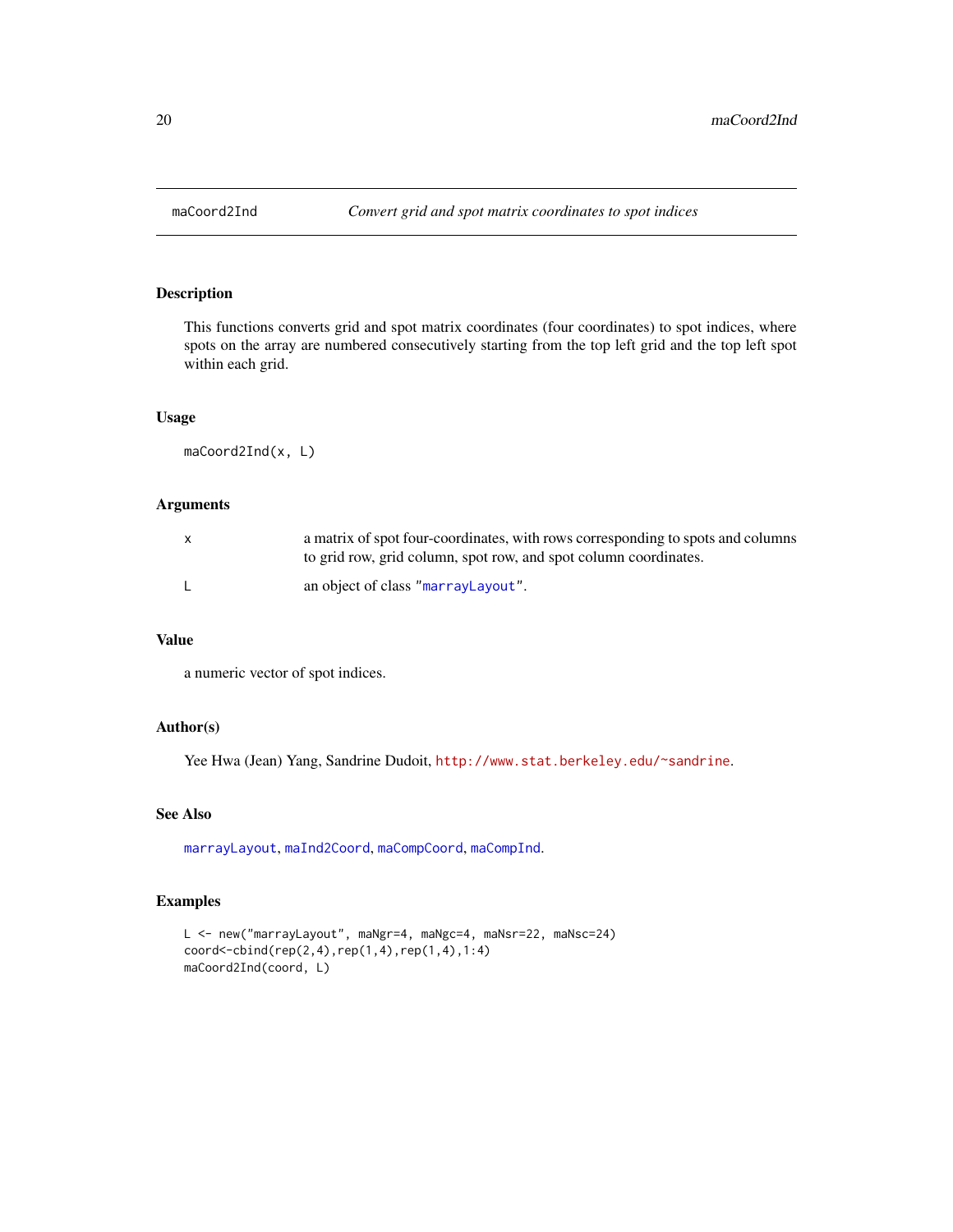<span id="page-20-1"></span><span id="page-20-0"></span>

This function returns default graphical parameters for microarray objects. The parameters may be passed as arguments to the functions maBoxplot and maPlot.

#### Usage

maDefaultPar(m, x, y, z)

#### Arguments

| m            | Microarray object of class "marrayRaw" and "marrayNorm".                                                                                                                                                      |
|--------------|---------------------------------------------------------------------------------------------------------------------------------------------------------------------------------------------------------------|
| $\mathsf{x}$ | Name of accessor method for the abscissa spot statistic, typically a slot name<br>for the microarray object m, such as maA.                                                                                   |
| y            | Name of accessor method for the ordinate spot statistic, typically a slot name<br>for the microarray object m, such as mam.                                                                                   |
| z            | Name of accessor method for the spot statistic used to stratify the data, typi-<br>cally a slot name for the microarray layout object (see "marrayLayout") such<br>as maPlate or a method such as maPrintTip. |

#### Value

A list with elements

| def.box    | default graphical parameters for maBoxplot.                                      |
|------------|----------------------------------------------------------------------------------|
| def.plot   | default graphical parameters for maPlot.                                         |
| def.lines  | default graphical parameters for functions such as maloesslines used in maPlot.  |
| def.legend | default graphical parameters for functions such as malegendlines used in maPlot. |
| def.text   | default graphical parameters for functions such as maText used in maPlot.        |

# Author(s)

Sandrine Dudoit, <http://www.stat.berkeley.edu/~sandrine>.

# References

S. Dudoit and Y. H. Yang. (2002). Bioconductor R packages for exploratory analysis and normalization of cDNA microarray data. In G. Parmigiani, E. S. Garrett, R. A. Irizarry and S. L. Zeger, editors, *The Analysis of Gene Expression Data: Methods and Software*, Springer, New York.

# See Also

[maBoxplot](#page-12-1), [maPlot](#page-48-1), [maLegendLines](#page-28-1), [maLoessLines](#page-30-1), [maText](#page-63-1), [maDotsDefaults](#page-21-1).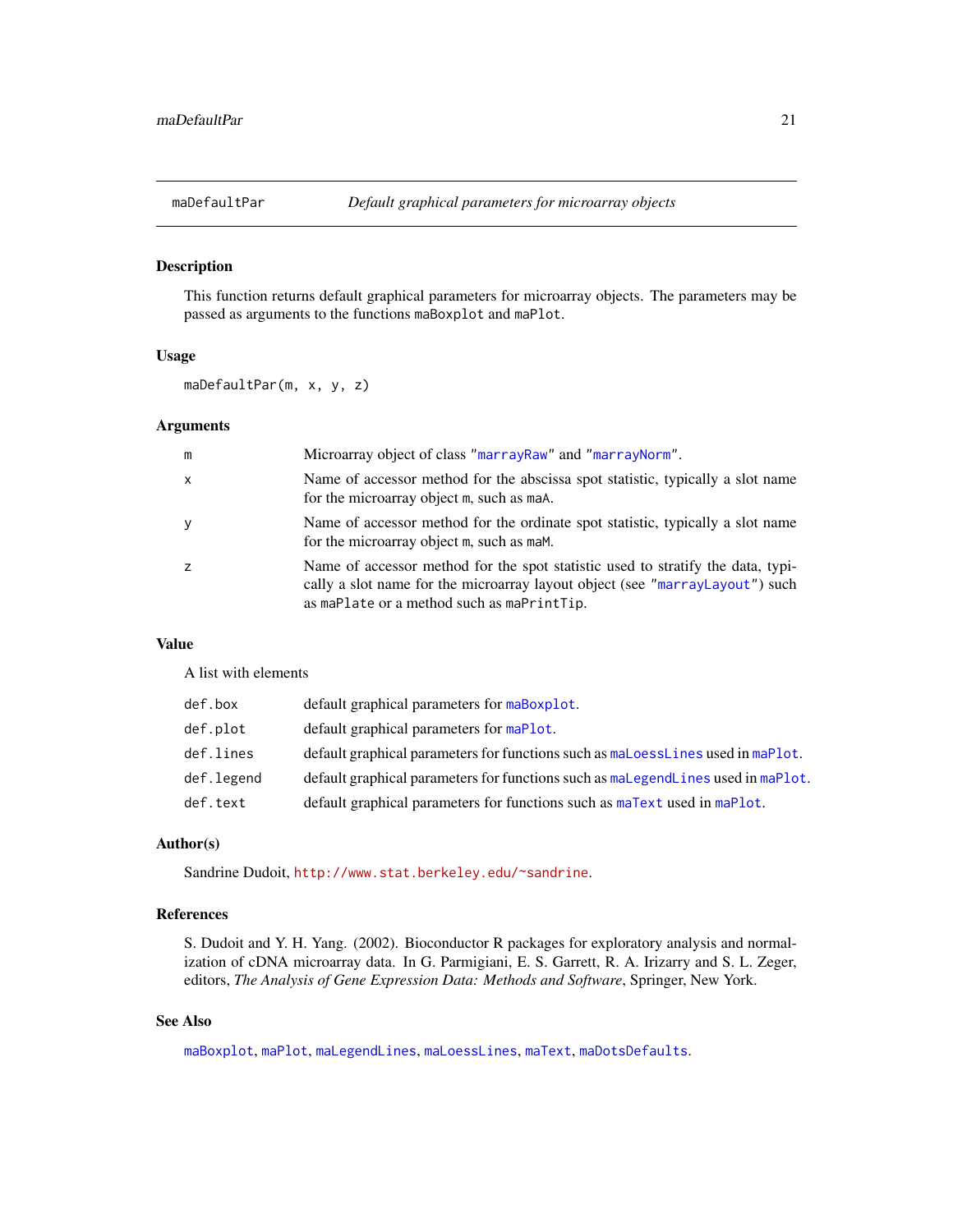# <span id="page-21-0"></span>Examples

# See examples for maPlot.

<span id="page-21-1"></span>maDotsDefaults *Replace graphical default parameters by user supplied parameters*

# Description

This function may be used to compare default graphical parameters for microarray diagnostic plots to user supplied parameters given in .... User supplied parameters overwrite the defaults. It is used in [maBoxplot](#page-12-1), [maPlot](#page-48-1), and [maImage](#page-24-1).

# Usage

maDotsDefaults(dots, defaults)

#### Arguments

| dots     | List of user supplied parameters, e.g. from $list()$ .           |
|----------|------------------------------------------------------------------|
| defaults | List of default parameters, e.g. from the function maDefaultPar. |

# Value

args List of graphical parameters.

#### Author(s)

Sandrine Dudoit, <http://www.stat.berkeley.edu/~sandrine>.

# References

S. Dudoit and Y. H. Yang. (2002). Bioconductor R packages for exploratory analysis and normalization of cDNA microarray data. In G. Parmigiani, E. S. Garrett, R. A. Irizarry and S. L. Zeger, editors, *The Analysis of Gene Expression Data: Methods and Software*, Springer, New York.

# See Also

[maDefaultPar](#page-20-1), [maBoxplot](#page-12-1), [maPlot](#page-48-1), [maImage](#page-24-1).

#### Examples

```
dots<-list(xlab="X1", ylab="Y1")
defaults<-list(xlab="X1", ylab="Y2", col=2)
pars<-maDotsDefaults(dots, defaults)
```
do.call("plot",c(list(x=1:10), pars))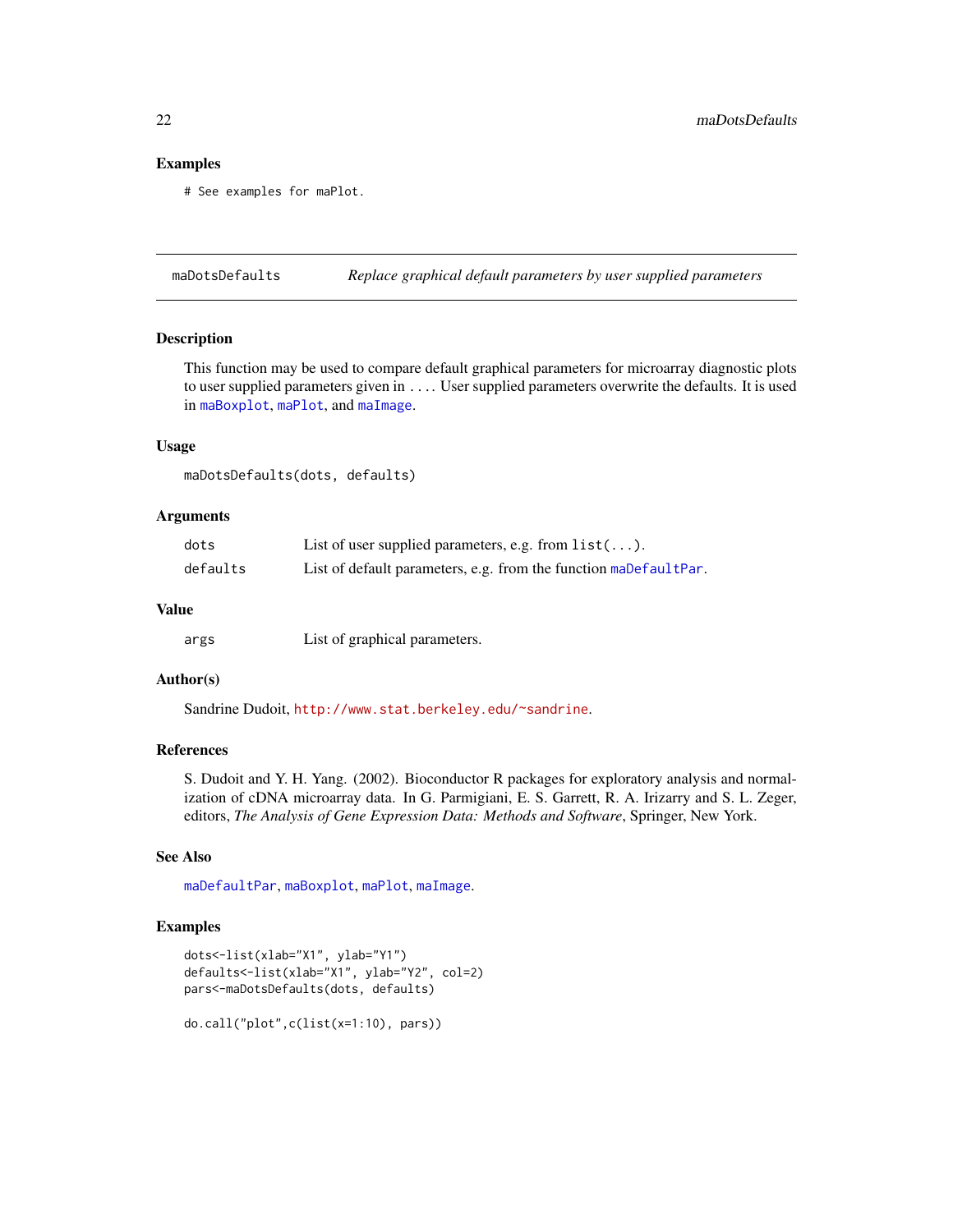<span id="page-22-0"></span>

This function may be used to replace default arguements for any functions to user supplied parameters.

#### Usage

```
maDotsMatch(dots, defaults)
```
# Arguments

| dots     | List of user supplied argements, e.g. from $list()$ .                   |
|----------|-------------------------------------------------------------------------|
| defaults | List of formal arguments of a function, e.g. from the function formals. |

# Value

args List of argument of a function.

# Author(s)

Jean Yee Hwa Yang

#### See Also

[maDefaultPar](#page-20-1), [maDotsDefaults](#page-21-1)

# Examples

```
dots<-list(x=1:10, y=11:20)
argsfun <- maDotsMatch(dots, formals(args(plot)))
do.call("plot", argsfun)
```

| maGenControls | Generating a vector recording the control status of the spotted probe |  |  |  |
|---------------|-----------------------------------------------------------------------|--|--|--|
|               | sequences.                                                            |  |  |  |

# Description

ControlCode is a matrix representing certain regular expression pattern and the control status of the spotted probe sequences. This function uses 'grep' searches for matches to 'pattern' (its first argument) within the character vector 'x' (second argument).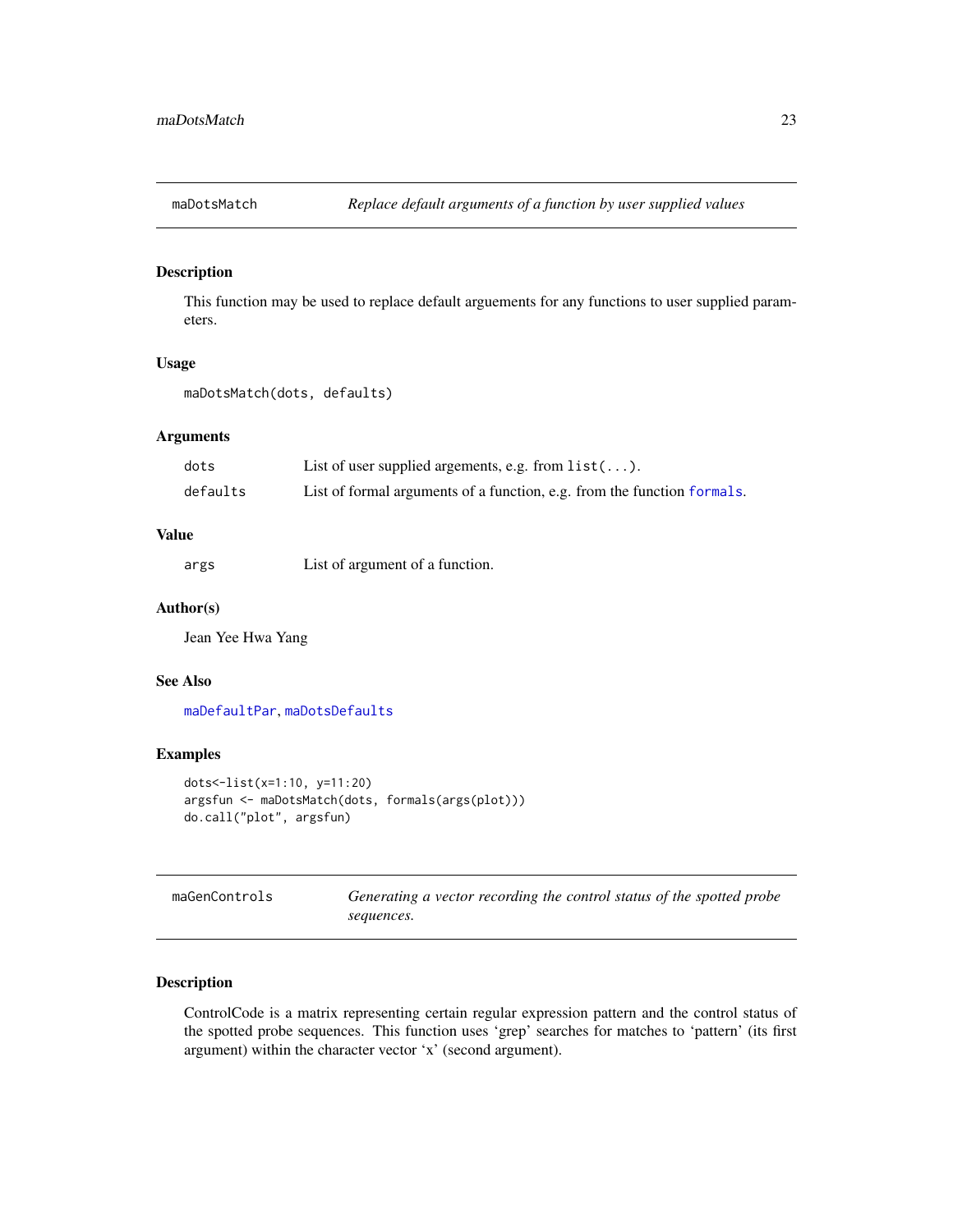```
maGenControls(Gnames, controlcode, id = "ID")
```
# Arguments

| Gnames      | An object of class matrix, data. frame or marray Info which contains descrip-<br>tion of spotted probe sequences.                                                                            |
|-------------|----------------------------------------------------------------------------------------------------------------------------------------------------------------------------------------------|
| controlcode | A character matrix of n by 2 columns. The first column contains a few regu-<br>lar expression of spotted probe sequences and the second column contains the<br>corresponding control status. |
| id          | the column number of column name in Gnames that contains description of each<br>spot on the array.                                                                                           |

# Value

A vector of characters recording the control status of the spotted probe sequences.

# Author(s)

Jean Yee Hwa Yang

#### See Also

[grep](#page-0-0)

# Examples

```
data(swirl)
maControls(swirl) <- maGenControls(maGnames(swirl), id="Name")
table(maControls(swirl))
```
maGeneTable *Table of spot coordinates and gene names*

# Description

This function produces a table of spot coordinates and gene names for objects of class ["marrayRaw"](#page-58-1) and ["marrayNorm"](#page-55-1).

# Usage

maGeneTable(object)

# Arguments

object microarray object of class ["marrayRaw"](#page-58-1) and ["marrayNorm"](#page-55-1).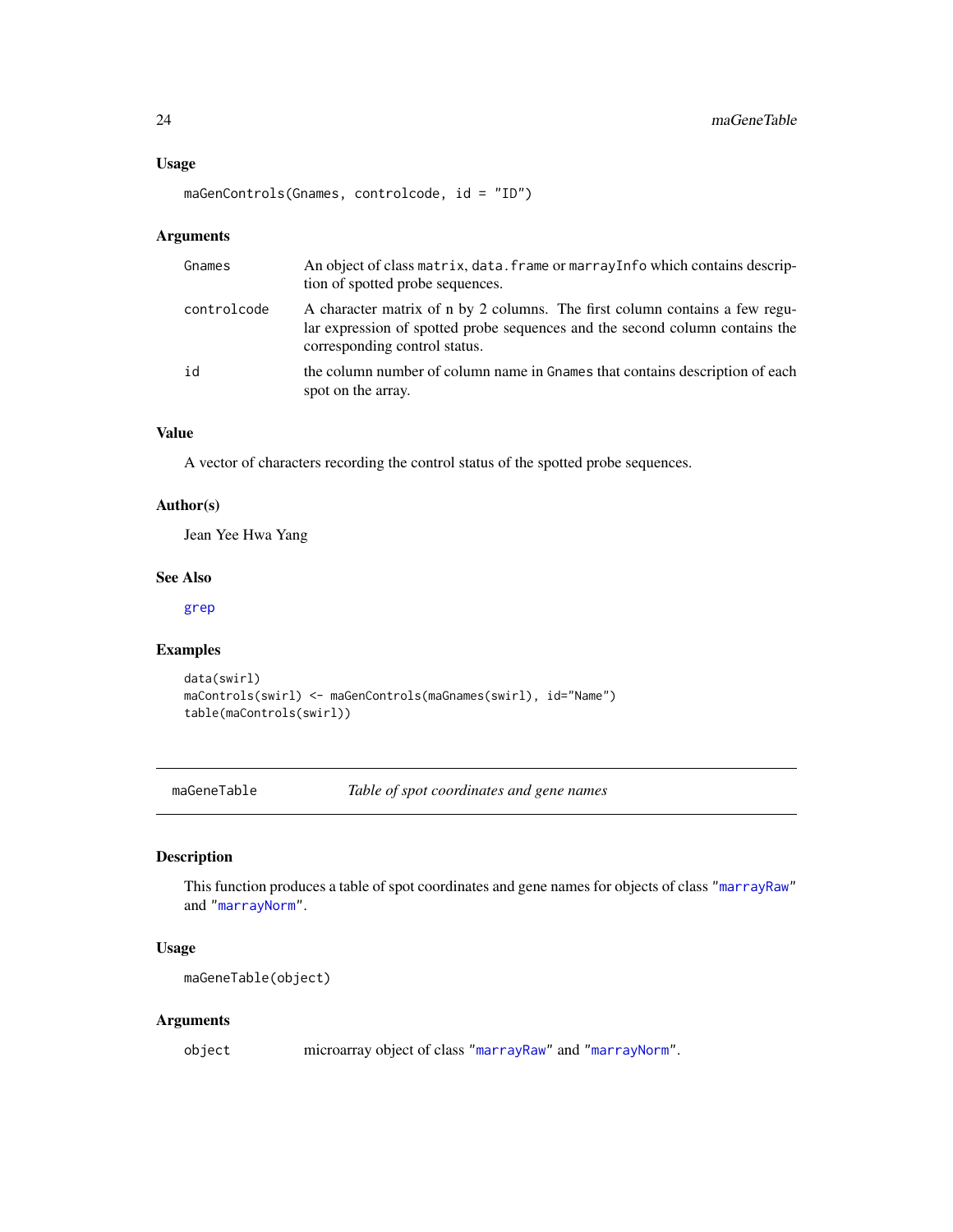#### <span id="page-24-0"></span>maImage 25

# Value

an object of class [data.frame](#page-0-0), with rows corresponding to spotted probe sequences. The first four columns are the grid matrix and spot matrix coordinates, and the remaining columns are the spot descriptions stored in the maGnames slot of the microarray object.

#### Author(s)

Yee Hwa (Jean) Yang

# See Also

[marrayInfo](#page-51-1), [marrayLayout](#page-52-1), [marrayRaw](#page-58-1), [marrayNorm](#page-55-1), [maCompCoord](#page-14-1).

# Examples

# Example uses swirl dataset, for description type ? swirl

data(swirl)

tab<-maGeneTable(swirl) tab[1:10,]

<span id="page-24-1"></span>

maImage *Color image for cDNA microarray spot statistics*

#### Description

We encourage users calling "image" rather than "maImage". The name of the arguments are change slightly.

The function maImage creates spatial images of shades of gray or colors that correspond to the values of a statistic for each spot on the array. The statistic can be the intensity log-ratio M, a spot quality measure (e.g. spot size or shape), or a test statistic. This function can be used to explore whether there are any spatial effects in the data, for example, print-tip or cover-slip effects.

#### Usage

```
maImage(m, x="maM", subset=TRUE, col, contours=FALSE, bar=TRUE,
overlay=NULL, ol.col=1, colorinfo=FALSE, ...)
```
#### Arguments

| m      | Microarray object of class "marrayRaw" and "marrayNorm".                                                                         |
|--------|----------------------------------------------------------------------------------------------------------------------------------|
| X      | Name of accessor function for the spot statistic of interest, typically a slot name<br>for the microarray object m, such as mam. |
| subset | A "logical" or "numeric" vector indicating the subset of spots to display on the<br>image.                                       |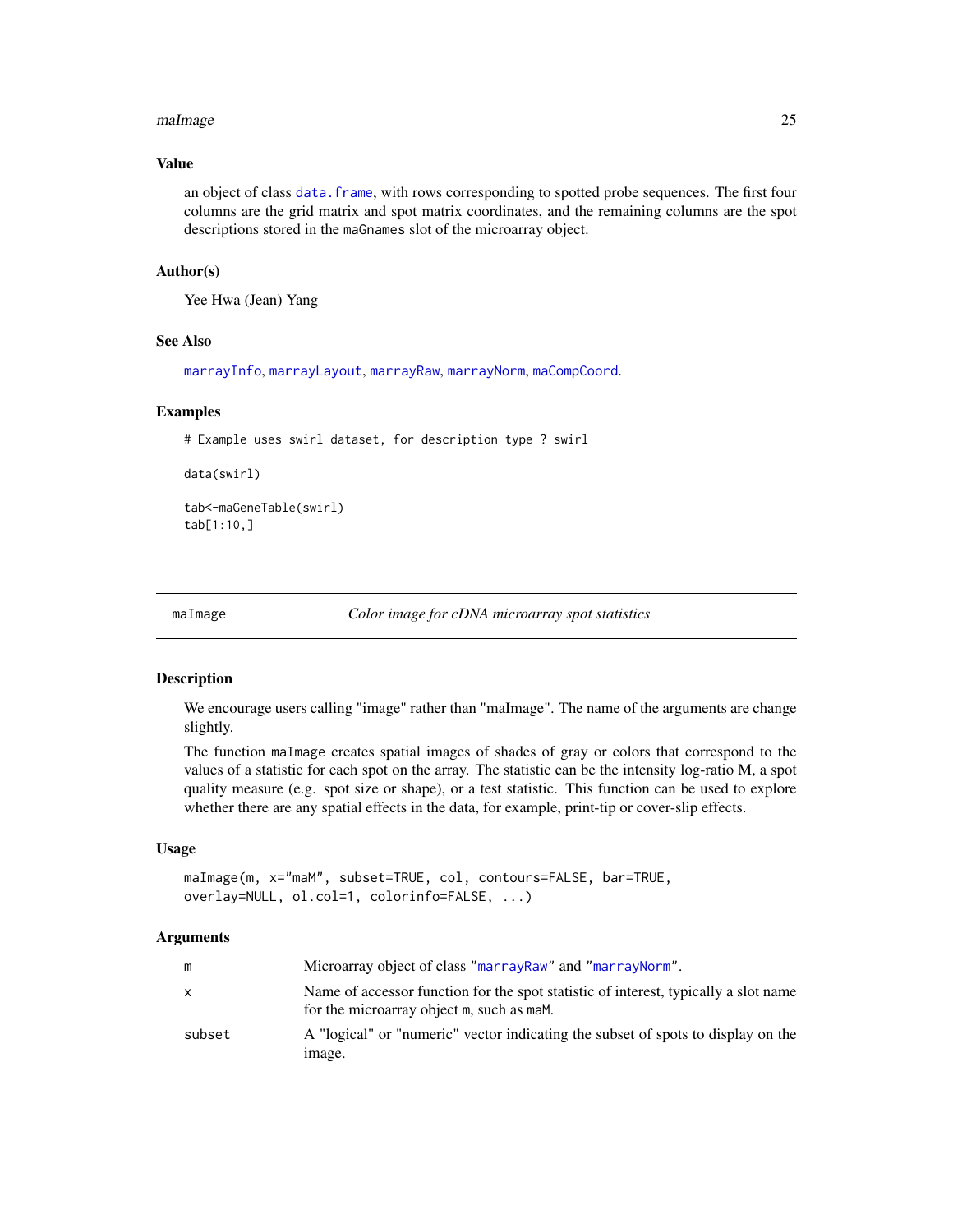| col       | List of colors such as that generated by rainbow, heat.colors, topo.colors, ter-<br>rain.colors, or similar functions. In addition to these color palette functions, a<br>new function maPalette was defined to generate color palettes from user sup-<br>plied low, middle, and high color values. |
|-----------|-----------------------------------------------------------------------------------------------------------------------------------------------------------------------------------------------------------------------------------------------------------------------------------------------------|
| contours  | If contours=TRUE, contours are plotted, otherwise they are not shown.                                                                                                                                                                                                                               |
| bar       | If bar=TRUE, a calibration color bar is shown to the right of the image.                                                                                                                                                                                                                            |
| overlav   | A logical vector of spots to be highlighted on the image plots.                                                                                                                                                                                                                                     |
| ol.col    | Color of the overlay spots.                                                                                                                                                                                                                                                                         |
| colorinfo | A logical value indicating whether the function should return the color scale<br>information.                                                                                                                                                                                                       |
| $\cdots$  | Optional graphical parameters, see par.                                                                                                                                                                                                                                                             |
|           |                                                                                                                                                                                                                                                                                                     |

# Details

This function calls the general function [maImage.func](#page-26-1), which is not specific to microarray data. If there are more than one array in the batch, the plot is done for the first array, by default. Default color palettes were set for different types of spot statistics using the [maPalette](#page-46-1) function. When x=c("maM", "maMloc", "maMscale"), a green-to-red color palette is used. When x=c("maGb", "maGf", "maLG"), a white-to-green color palette is used. When x=c("maRb", "maRf", "maLR"), a white-to-red color palette is used. The user has the option to overwrite these parameters at any point.

# Value

If colorinfo is set to TRUE, the following list with elements will be returned.

| x.col   | vector of colors to be used for calibration color bar.                |
|---------|-----------------------------------------------------------------------|
| x.bar   | vector of values to be used for calibration color bar.                |
| summary | six number summary of the spot statistics, from the function summary. |

#### Author(s)

Sandrine Dudoit, <http://www.stat.berkeley.edu/~sandrine>.

# References

S. Dudoit and Y. H. Yang. (2002). Bioconductor R packages for exploratory analysis and normalization of cDNA microarray data. In G. Parmigiani, E. S. Garrett, R. A. Irizarry and S. L. Zeger, editors, *The Analysis of Gene Expression Data: Methods and Software*, Springer, New York.

# See Also

[image](#page-9-1), [maImage.func](#page-26-1), [maColorBar](#page-13-1), [maPalette](#page-46-1), [summary](#page-0-0).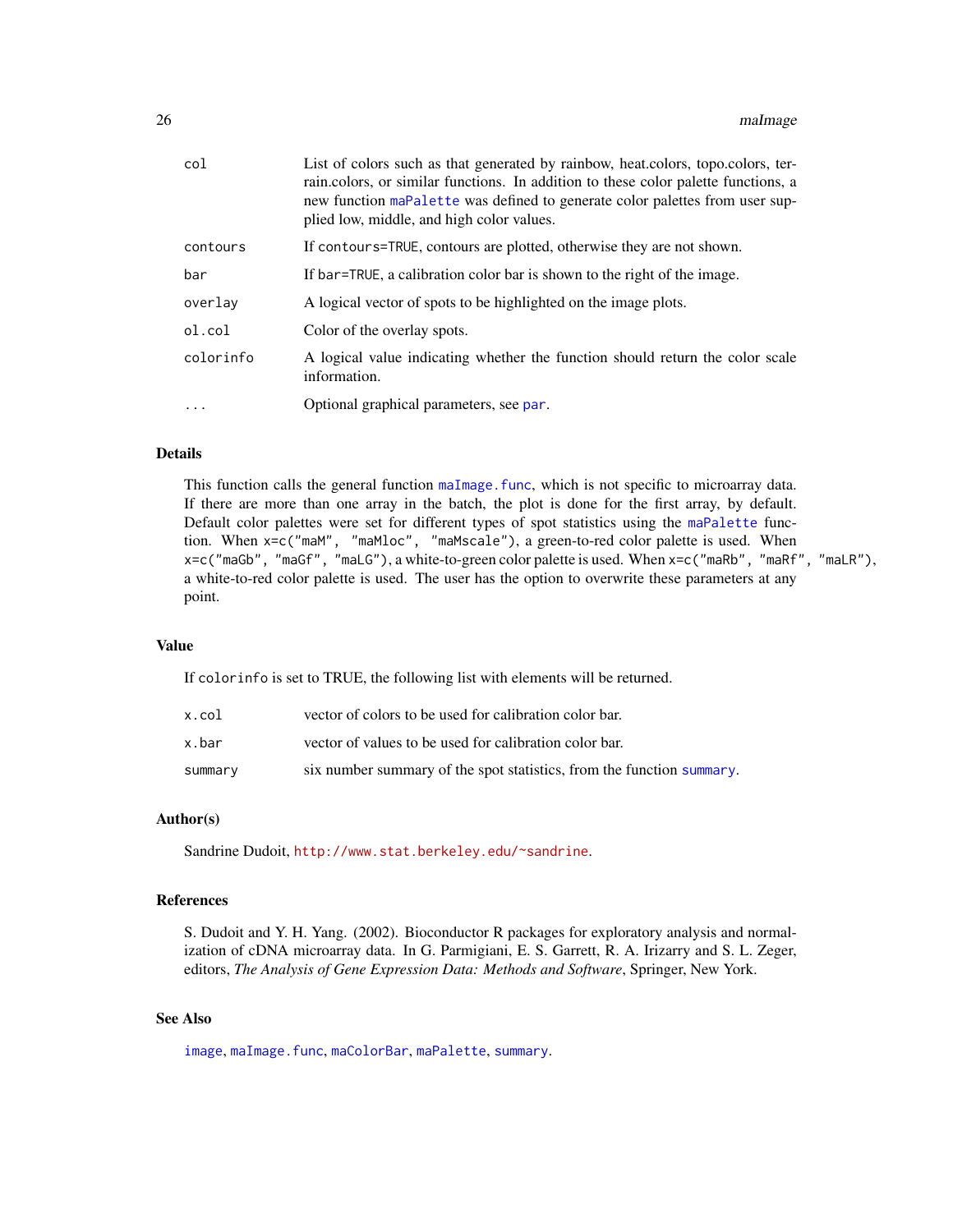# <span id="page-26-0"></span>maImage.func 27

#### Examples

```
# To see the demo type demo(marrayPlots)
# Examples use swirl dataset, for description type ? swirl
data(swirl)
# Microarray color palettes
Gcol \leq maPalette(low = "white", high = "green", k = 50)
Rcol \leq maPalette(low = "white", high = "red", k = 50)
RGcol \leq maPalette(low = "green", high = "red", k = 50)
# Color images of green and red background and foreground intensities
maImage(swirl[, 3], x="maGb")
maImage(swirl[, 3], x = "maGf", subset = TRUE, col = Gcol, contours = FALSE, bar = TRUE, main="Swirl array 93")
m\Delta Image(swin1[, 3], x = "m\Delta B", contour=TRUE)maImage(swin1[, 3], x = "makf", bar=False)# Color images of pre-normalization intensity log-ratios
maImage(swirl[, 1])
maImage(swirl[, 3], x = "maM", subset = maTop(maM(swirl[, 3]), h = 0.1, l = 0.1), col = RGcol, contours = FALSE, bar:
# Color image of print-tip-group
maImage(swirl[, 1],x="maPrintTip")
```
<span id="page-26-1"></span>maImage.func *Color image for cDNA microarray spot statistics*

#### Description

This function creates spatial images of shades of gray or colors that correspond to the values of a statistic for each spot on the array. The statistic can be the intensity log-ratio M, a spot quality measure (e.g. spot size or shape), or a test statistic. This function can be used to explore whether there are any spatial effects in the data, for example, print-tip or cover-slip effects. This function is called by [maImage](#page-24-1).

# Usage

```
maImage.func(x, L, subset=TRUE, col=heat.colors(12), contours=FALSE, overlay=NULL, ol.col=1, ...)
```
#### Arguments

| X      | A "numeric" vector of spot statistics.                                                     |
|--------|--------------------------------------------------------------------------------------------|
| L.     | An object of class "marrayLayout", if L is missing we will assume the dimen-<br>sion of x. |
| subset | A "logical" or "numeric" vector indicating the subset of spots to display on the<br>image. |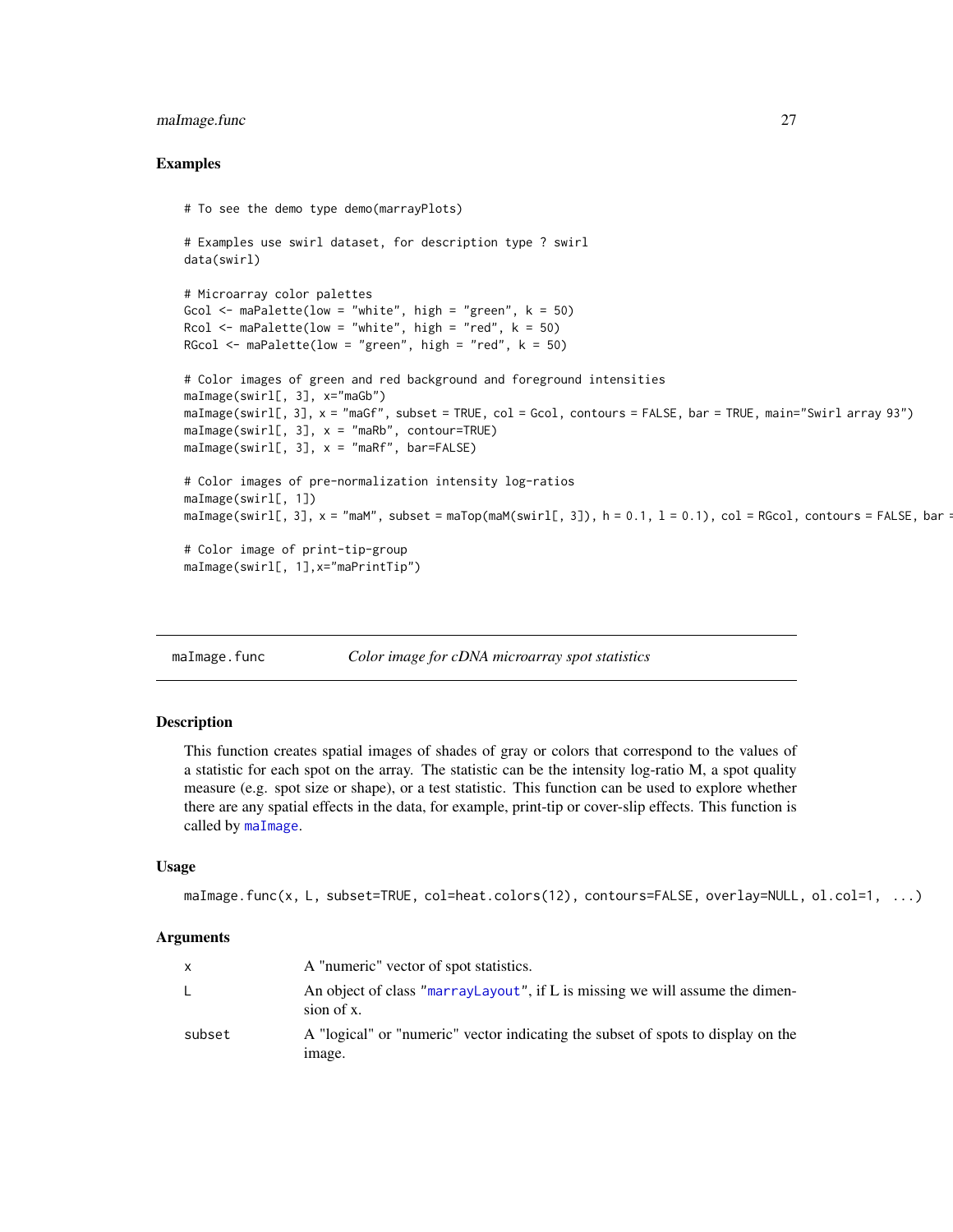<span id="page-27-0"></span>

| col      | A list of colors such as that generated by rainbow, heat colors, topo colors, ter-<br>rain.colors, or similar functions. In addition to these color palette functions, a<br>new function maPalette was defined to generate color palettes from user sup-<br>plied low, middle, and high color values. |
|----------|-------------------------------------------------------------------------------------------------------------------------------------------------------------------------------------------------------------------------------------------------------------------------------------------------------|
| contours | If contours=TRUE, contours are plotted, otherwise they are not shown.                                                                                                                                                                                                                                 |
| overlav  | A logical vector of spots to be highlighted on the image plots.                                                                                                                                                                                                                                       |
| ol.col   | Color of the overlay spots.                                                                                                                                                                                                                                                                           |
| $\cdots$ | Optional graphical parameters, see par.                                                                                                                                                                                                                                                               |

# Author(s)

Sandrine Dudoit, <http://www.stat.berkeley.edu/~sandrine>.

# References

S. Dudoit and Y. H. Yang. (2002). Bioconductor R packages for exploratory analysis and normalization of cDNA microarray data. In G. Parmigiani, E. S. Garrett, R. A. Irizarry and S. L. Zeger, editors, *The Analysis of Gene Expression Data: Methods and Software*, Springer, New York.

# See Also

[image](#page-9-1), [maImage](#page-24-1), [maColorBar](#page-13-1), [maPalette](#page-46-1).

#### Examples

# See examples for image.

<span id="page-27-1"></span>maInd2Coord *Convert spot indices to grid and spot matrix coordinates*

#### Description

This functions converts spot indices to grid and spot matrix coordinates (four coordinates), where spots on the array are numbered consecutively starting from the top left grid and the top left spot within each grid.

#### Usage

maInd2Coord(x, L)

# Arguments

| X | a numeric vector of spot indices.  |
|---|------------------------------------|
|   | an object of class "marrayLayout". |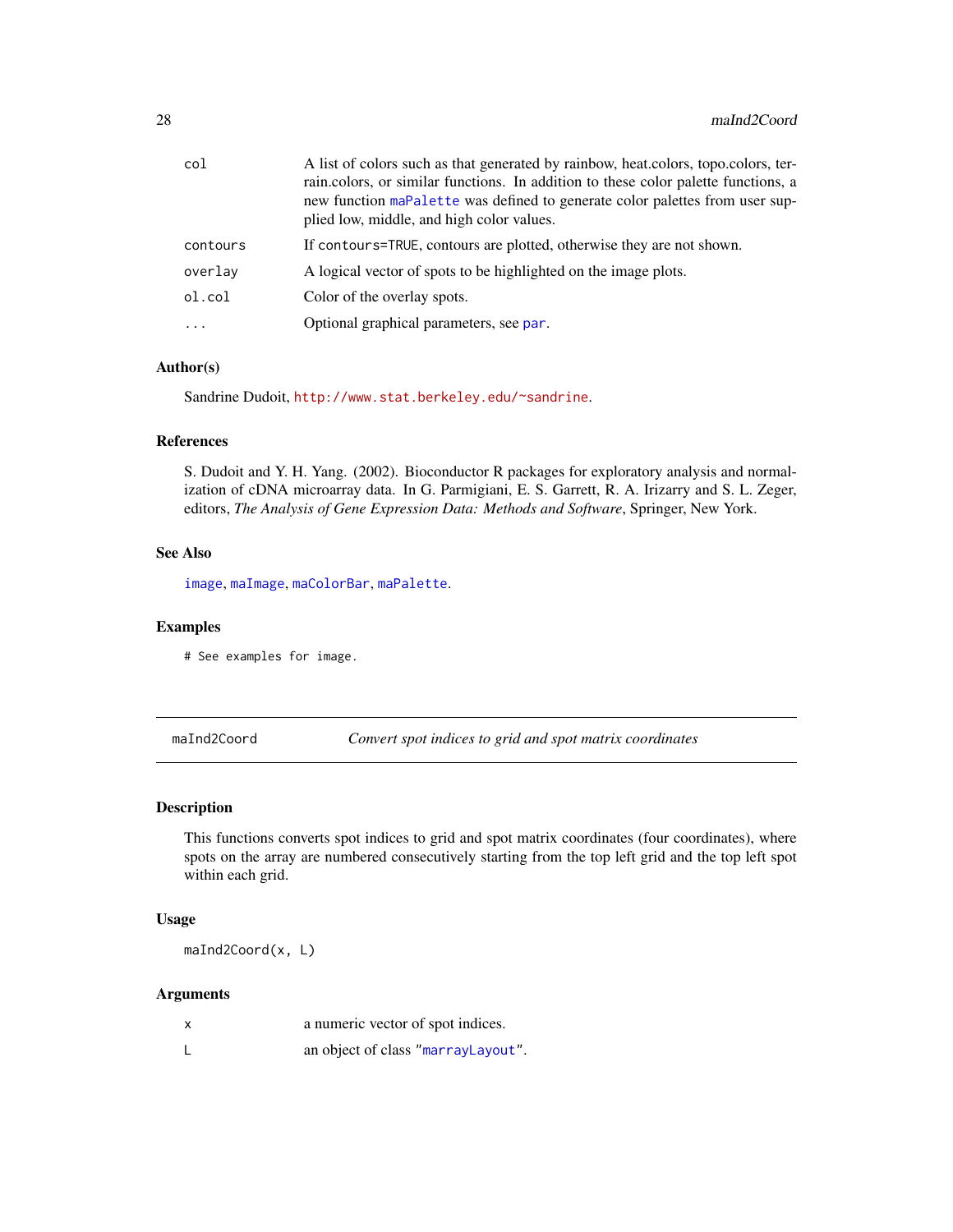# <span id="page-28-0"></span>maLegendLines 29

# Value

a matrix of spot four-coordinates, with rows corresponding to spots and columns to grid row, grid column, spot row, and spot column coordinates.

# Author(s)

Yee Hwa (Jean) Yang, Sandrine Dudoit, <http://www.stat.berkeley.edu/~sandrine>.

#### See Also

[marrayLayout](#page-52-1), [maCoord2Ind](#page-19-1), [maCompCoord](#page-14-1), [maCompInd](#page-15-1).

#### Examples

```
L <- new("marrayLayout", maNgr=4, maNgc=4, maNsr=22, maNsc=24)
maInd2Coord(c(1:10,529:538), L)
```
<span id="page-28-1"></span>maLegendLines *Add a legend to a plot*

# Description

This function may be used to add a legend for lines in [plot](#page-67-1)s such as those produced by plot, [maPlot](#page-48-1), or [maPlot.func](#page-50-1).

#### Usage

```
maLegendLines(legend="", col=2, lty=1, lwd=2.5, ncol=1, ...)
```
#### Arguments

| legend    | A vector of "character" strings to appear in the legend.                                     |
|-----------|----------------------------------------------------------------------------------------------|
| col       | Line colors for the legend.                                                                  |
| lty       | Line types for the legend.                                                                   |
| lwd       | Line widths for the legend.                                                                  |
| ncol      | The number of columns in which to set the legend items (default is 1, a vertical<br>legend). |
| $\ddotsc$ | Optional graphical parameters, see par.                                                      |

# Value

A function with bindings for legend, col, lty, lwd, ncol, and .... This latter function takes as arguments x and y, the coordinates for the location of the legend on the plot, and it adds the legend to the current plot.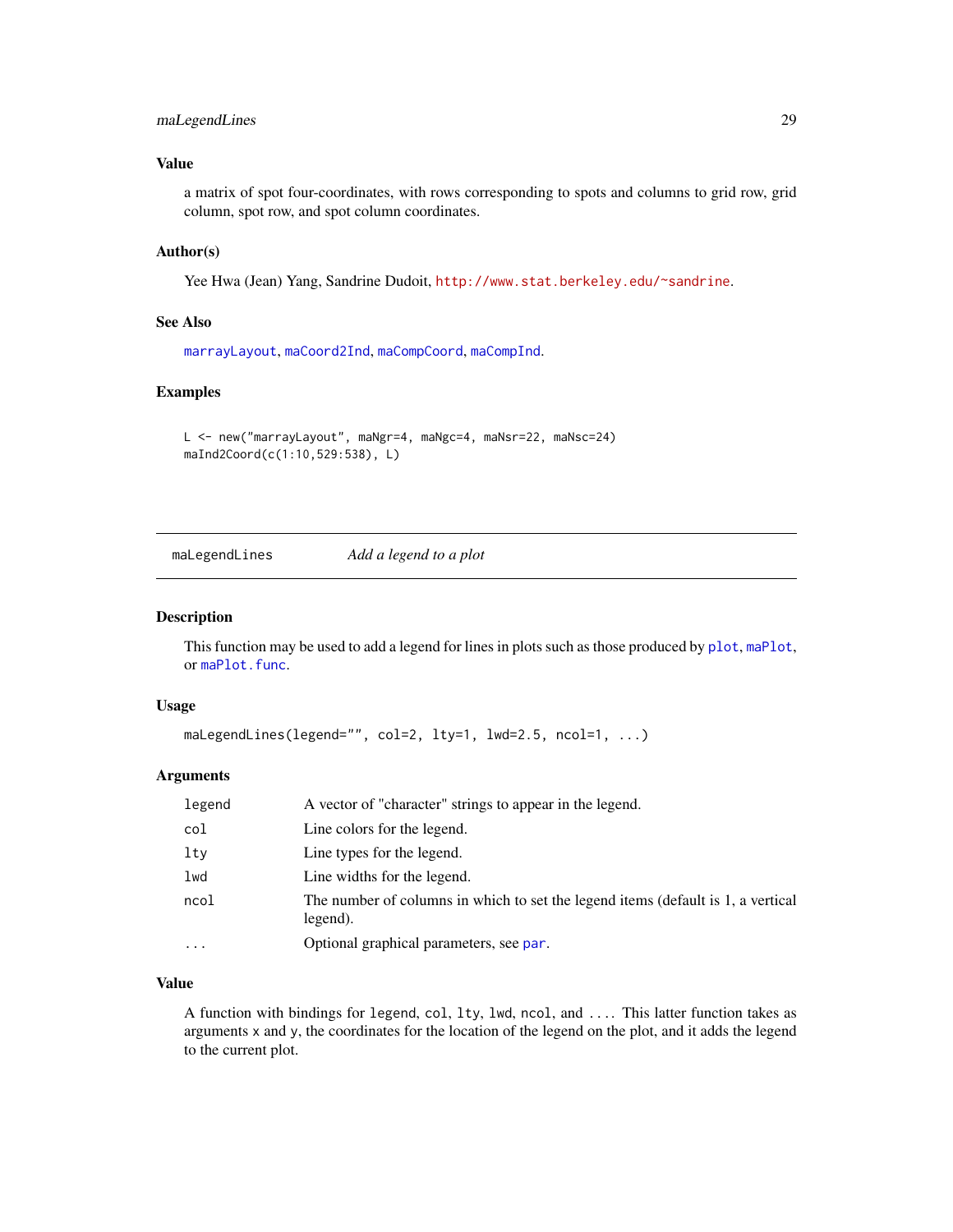#### <span id="page-29-0"></span>Author(s)

Sandrine Dudoit, <http://www.stat.berkeley.edu/~sandrine>.

#### References

S. Dudoit and Y. H. Yang. (2002). Bioconductor R packages for exploratory analysis and normalization of cDNA microarray data. In G. Parmigiani, E. S. Garrett, R. A. Irizarry and S. L. Zeger, editors, *The Analysis of Gene Expression Data: Methods and Software*, Springer, New York.

# See Also

[legend](#page-0-0), [maPlot](#page-48-1), [maPlot.func](#page-50-1).

# Examples

# See examples for maPlot.

#### maLoess *Stratified univariate robust local regression*

#### Description

This function performs robust local regression of a variable y on predictor variable x, separately within values of a third variable z. It is used by [maNormLoess](#page-37-1) for intensity dependent location normalization.

#### Usage

maLoess(x, y, z, w=NULL, subset=TRUE, span=0.4, ...)

#### Arguments

| $\mathsf{x}$ | A numeric vector of predictor variables.                                                     |
|--------------|----------------------------------------------------------------------------------------------|
| У            | A numeric vector of responses.                                                               |
| z            | Variables used to stratify the data.                                                         |
| W            | An optional numeric vector of weights.                                                       |
| subset       | A "logical" or "numeric" vector indicating the subset of points used to compute<br>the fits. |
| span         | The argument span which controls the degree of smoothing in the loess func-<br>tion.         |
| $\ddotsc$    | Misc arguments.                                                                              |
|              |                                                                                              |

# Details

y is regressed on x, separately within values of z using the [loess](#page-0-0) function.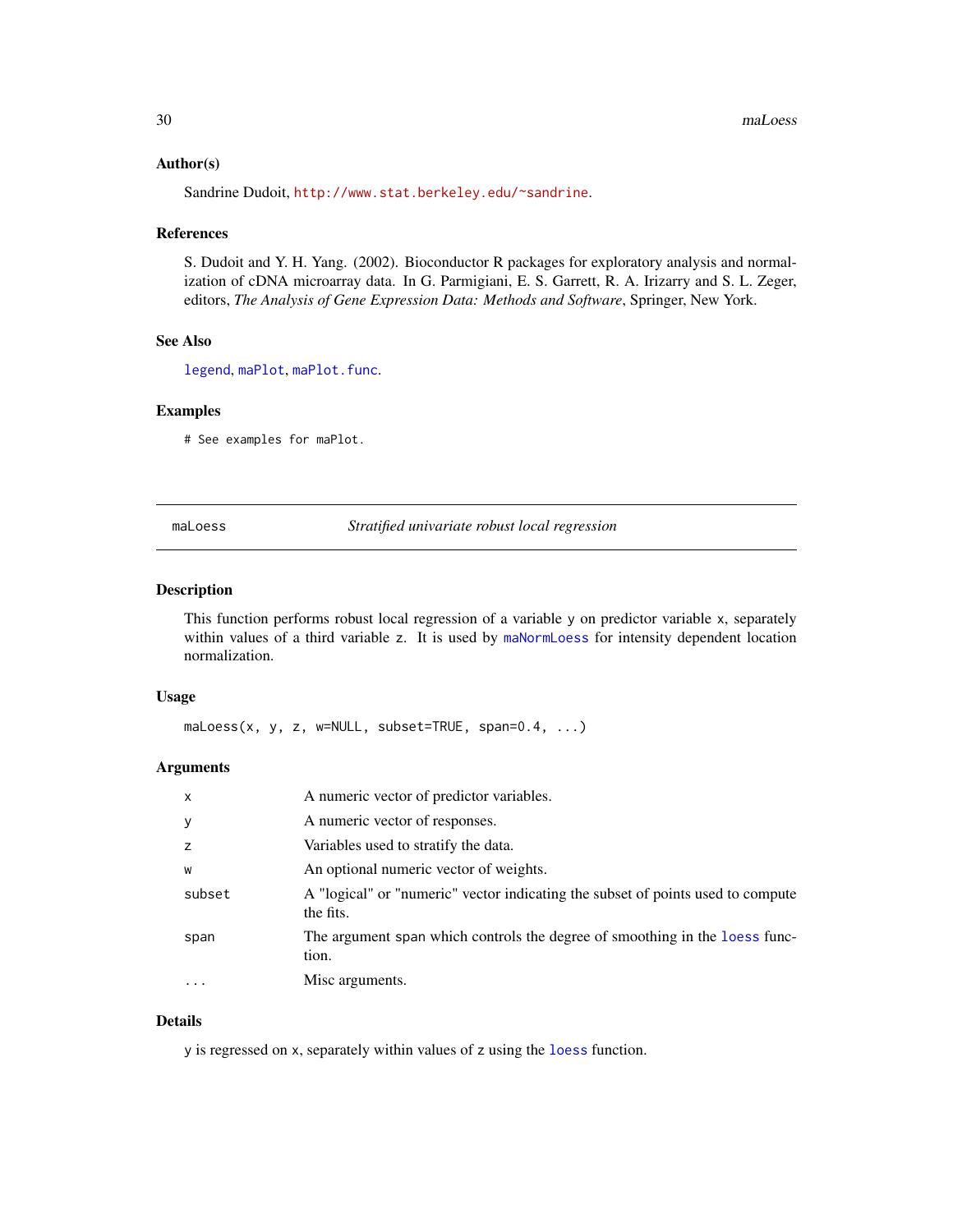#### <span id="page-30-0"></span>maLoessLines 31

# Value

A numeric vector of fitted values.

#### Author(s)

Sandrine Dudoit, <http://www.stat.berkeley.edu/~sandrine>.

#### References

S. Dudoit and Y. H. Yang. (2002). Bioconductor R packages for exploratory analysis and normalization of cDNA microarray data. In G. Parmigiani, E. S. Garrett, R. A. Irizarry and S. L. Zeger, editors, *The Analysis of Gene Expression Data: Methods and Software*, Springer, New York.

Y. H. Yang, S. Dudoit, P. Luu, and T. P. Speed (2001). Normalization for cDNA microarray data. In M. L. Bittner, Y. Chen, A. N. Dorsel, and E. R. Dougherty (eds), *Microarrays: Optical Technologies and Informatics*, Vol. 4266 of *Proceedings of SPIE*.

Y. H. Yang, S. Dudoit, P. Luu, D. M. Lin, V. Peng, J. Ngai, and T. P. Speed (2002). Normalization for cDNA microarray data: a robust composite method addressing single and multiple slide systematic variation. *Nucleic Acids Research*, Vol. 30, No. 4.

#### See Also

[maNormMain](#page-40-1), [maNormLoess](#page-37-1), [loess](#page-0-0).

#### Examples

# See examples for maNormMain.

<span id="page-30-1"></span>maLoessLines *Add smoothed fits to a plot*

#### Description

This function may be used to compute and plot loess or lowess fits for an existing plot. The plot can be produced by [plot](#page-67-1), [maPlot](#page-48-1), or maPlot. func.

#### Usage

```
maLoessLines(subset=TRUE, weights=NULL, loess.args=list(span = 0.4,
degree=1, family="symmetric", control=loess.control(trace.hat =
"approximate", iterations=5, surface="direct")), col=2, lty=1, lwd=2.5, ...)
```
maLowessLines(subset = TRUE,  $f = 0.3$ , col = 2, lty = 1, lwd = 2.5, ...)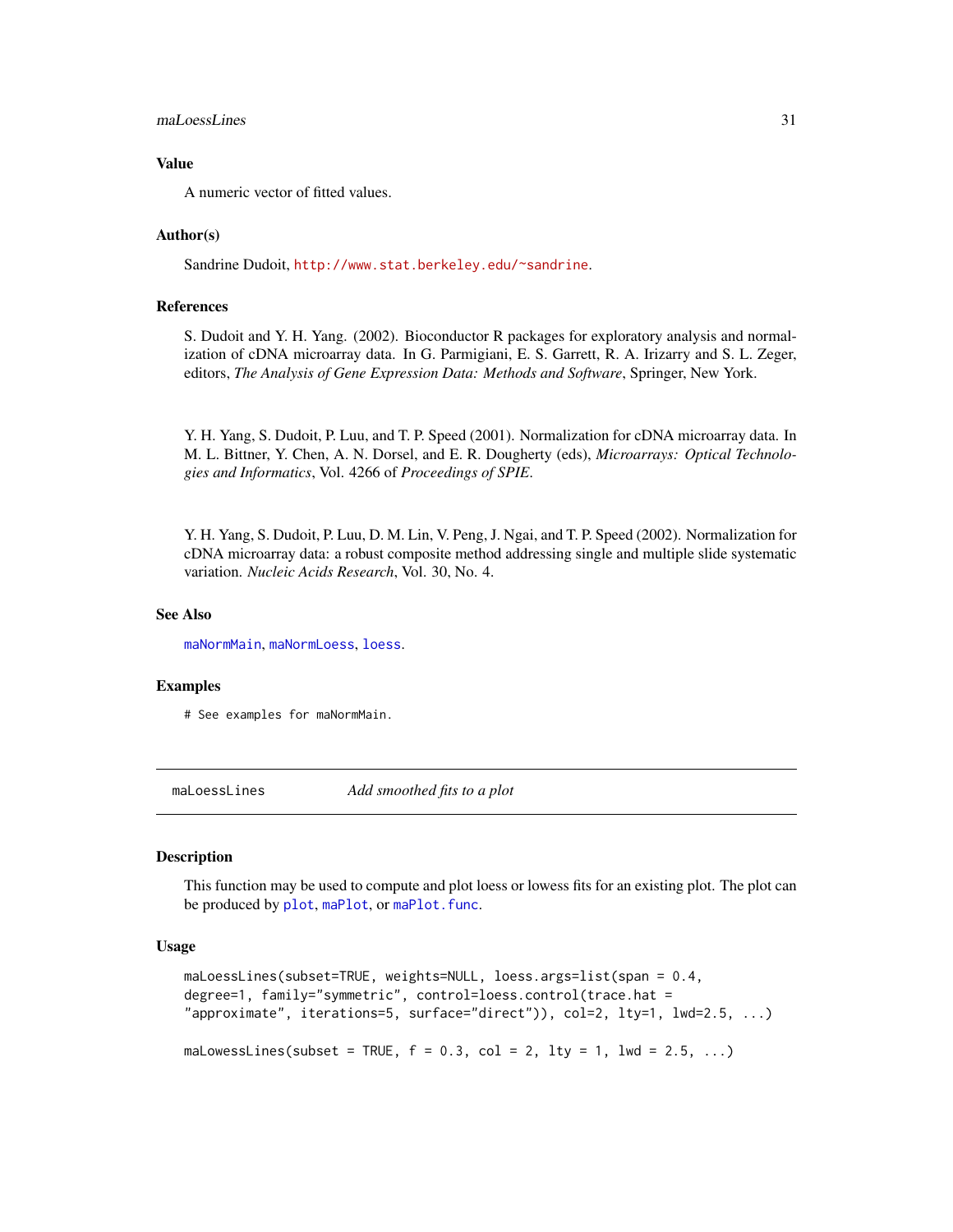# Arguments

| subset       | A "logical" or "numeric" vector indicating the subset of points used to compute<br>the fits. |
|--------------|----------------------------------------------------------------------------------------------|
| weights      | Optional "numeric" vector of weights – for maloesslines only.                                |
| loess.args   | List of optional arguments for the loess functions – for maloess Lines only.                 |
| $\mathsf{f}$ | The smoother span for the lowess function – for maLowessLines only.                          |
| col          | The fitted line colors.                                                                      |
| lty          | The fitted line types.                                                                       |
| lwd          | The fitted line widths.                                                                      |
| $\cdots$     | Optional graphical parameters, see par.                                                      |

# Value

A function with bindings for subset, weights, loess.args, col, lty, lwd, and .... This latter function takes as arguments x and y, the abscissa and ordinates of points on the plot, and z a vector of discrete values used to stratify the points. Loess (or lowess) fits are performed separately within values of z.

# Author(s)

Sandrine Dudoit, <http://www.stat.berkeley.edu/~sandrine>.

# References

S. Dudoit and Y. H. Yang. (2002). Bioconductor R packages for exploratory analysis and normalization of cDNA microarray data. In G. Parmigiani, E. S. Garrett, R. A. Irizarry and S. L. Zeger, editors, *The Analysis of Gene Expression Data: Methods and Software*, Springer, New York.

# See Also

[loess](#page-0-0), [lowess](#page-0-0), [maPlot](#page-48-1), [maPlot.func](#page-50-1).

#### Examples

# See examples for maPlot.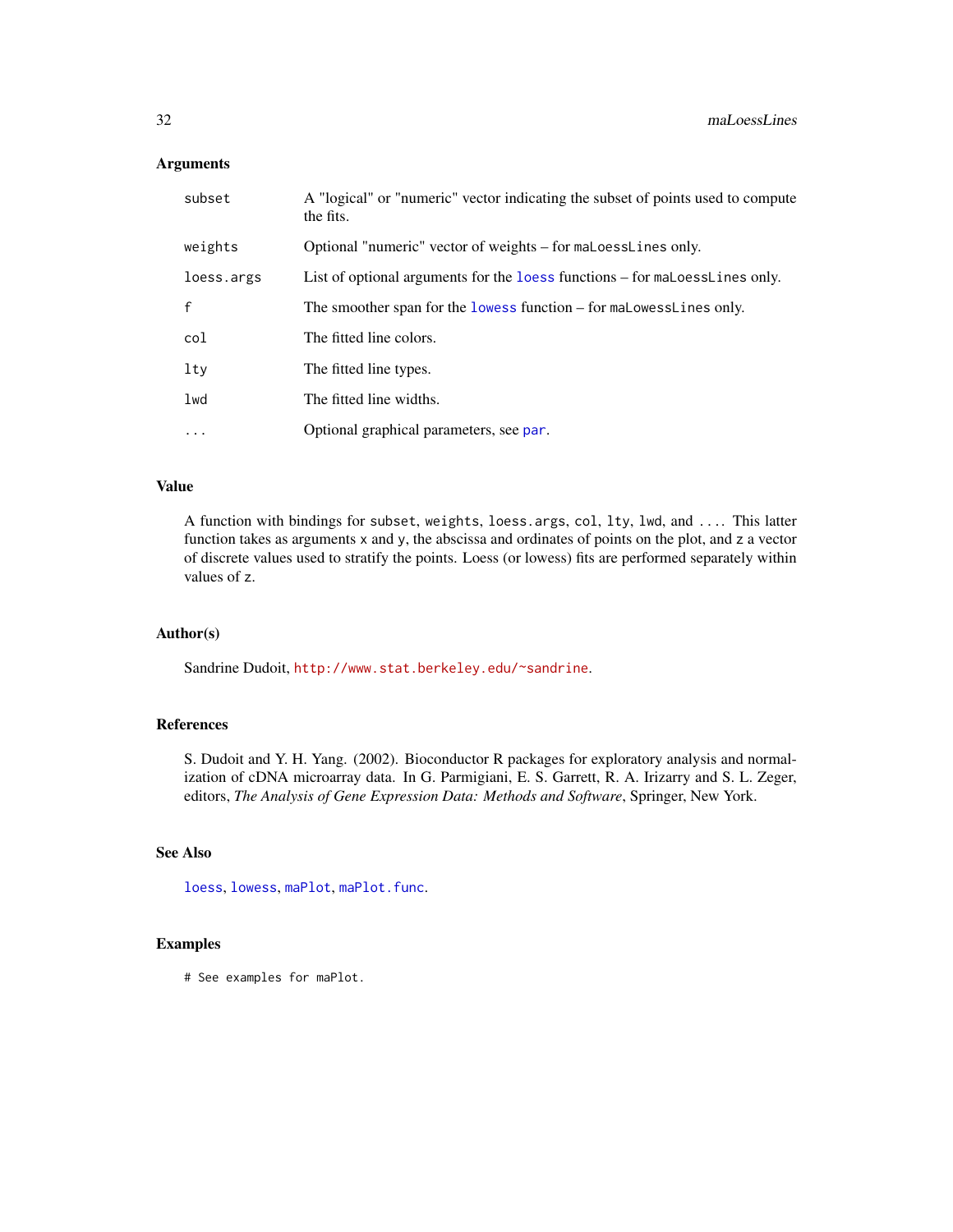<span id="page-32-0"></span>

This function computes the median absolute deviation (MAD) of values in y separately within values of x. It is used by [maNormMAD](#page-39-1) for MAD scale normalization.

#### Usage

maMAD(x, y, geo=TRUE, subset=TRUE)

#### Arguments

| $\mathsf{x}$ | Variables used to stratify the data.                                                                                                                                               |
|--------------|------------------------------------------------------------------------------------------------------------------------------------------------------------------------------------|
| y            | A numeric vector.                                                                                                                                                                  |
| geo          | If TRUE, the MAD of each group is divided by the geometric mean of the MADs<br>across groups (cf. Yang et al. (2002)). This allows observations to retain their<br>original units. |
| subset       | A "logical" or "numeric" vector indicating the subset of points used to compute<br>the MAD.                                                                                        |

# Value

A numeric vector of MAD values.

#### Author(s)

Sandrine Dudoit, <http://www.stat.berkeley.edu/~sandrine>.

#### References

S. Dudoit and Y. H. Yang. (2002). Bioconductor R packages for exploratory analysis and normalization of cDNA microarray data. In G. Parmigiani, E. S. Garrett, R. A. Irizarry and S. L. Zeger, editors, *The Analysis of Gene Expression Data: Methods and Software*, Springer, New York.

Y. H. Yang, S. Dudoit, P. Luu, and T. P. Speed (2001). Normalization for cDNA microarray data. In M. L. Bittner, Y. Chen, A. N. Dorsel, and E. R. Dougherty (eds), *Microarrays: Optical Technologies and Informatics*, Vol. 4266 of *Proceedings of SPIE*.

Y. H. Yang, S. Dudoit, P. Luu, D. M. Lin, V. Peng, J. Ngai, and T. P. Speed (2002). Normalization for cDNA microarray data: a robust composite method addressing single and multiple slide systematic variation. *Nucleic Acids Research*, Vol. 30, No. 4.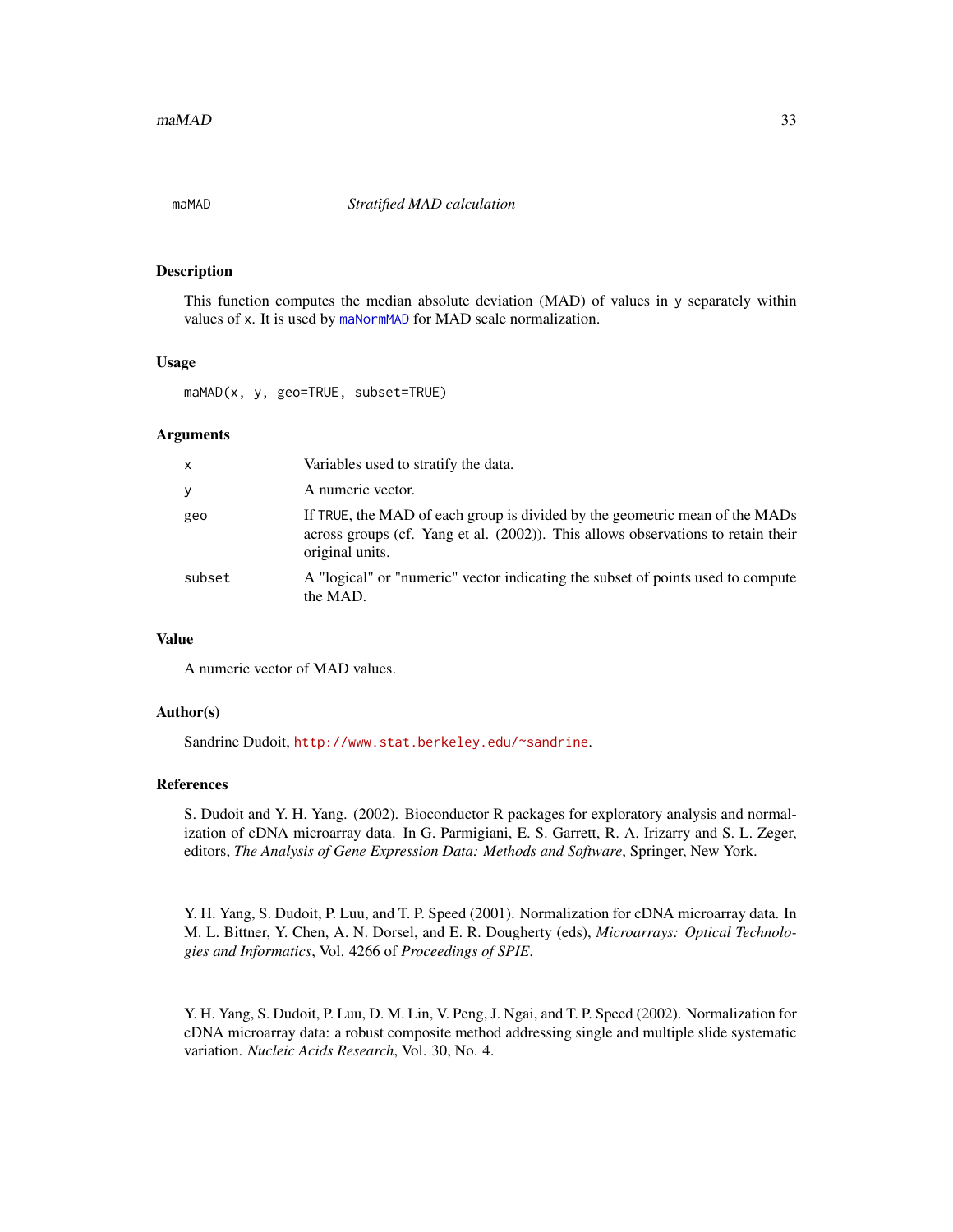#### See Also

[maNormMain](#page-40-1), [maNormMAD](#page-39-1), [mad](#page-0-0).

#### Examples

# See examples for maNormMain.

maMed *Stratified median calculation*

#### Description

This function computes the median of values in y separately within values of x. It is used by [maNormMed](#page-42-1) for median location normalization.

#### Usage

maMed(x, y, subset=TRUE)

# Arguments

|        | Variables used to stratify the data.                                                           |
|--------|------------------------------------------------------------------------------------------------|
|        | A numeric vector.                                                                              |
| subset | A "logical" or "numeric" vector indicating the subset of points used to compute<br>the median. |

#### Value

A numeric vector of median values.

#### Author(s)

Sandrine Dudoit, <http://www.stat.berkeley.edu/~sandrine>.

# References

S. Dudoit and Y. H. Yang. (2002). Bioconductor R packages for exploratory analysis and normalization of cDNA microarray data. In G. Parmigiani, E. S. Garrett, R. A. Irizarry and S. L. Zeger, editors, *The Analysis of Gene Expression Data: Methods and Software*, Springer, New York.

Y. H. Yang, S. Dudoit, P. Luu, and T. P. Speed (2001). Normalization for cDNA microarray data. In M. L. Bittner, Y. Chen, A. N. Dorsel, and E. R. Dougherty (eds), *Microarrays: Optical Technologies and Informatics*, Vol. 4266 of *Proceedings of SPIE*.

<span id="page-33-0"></span>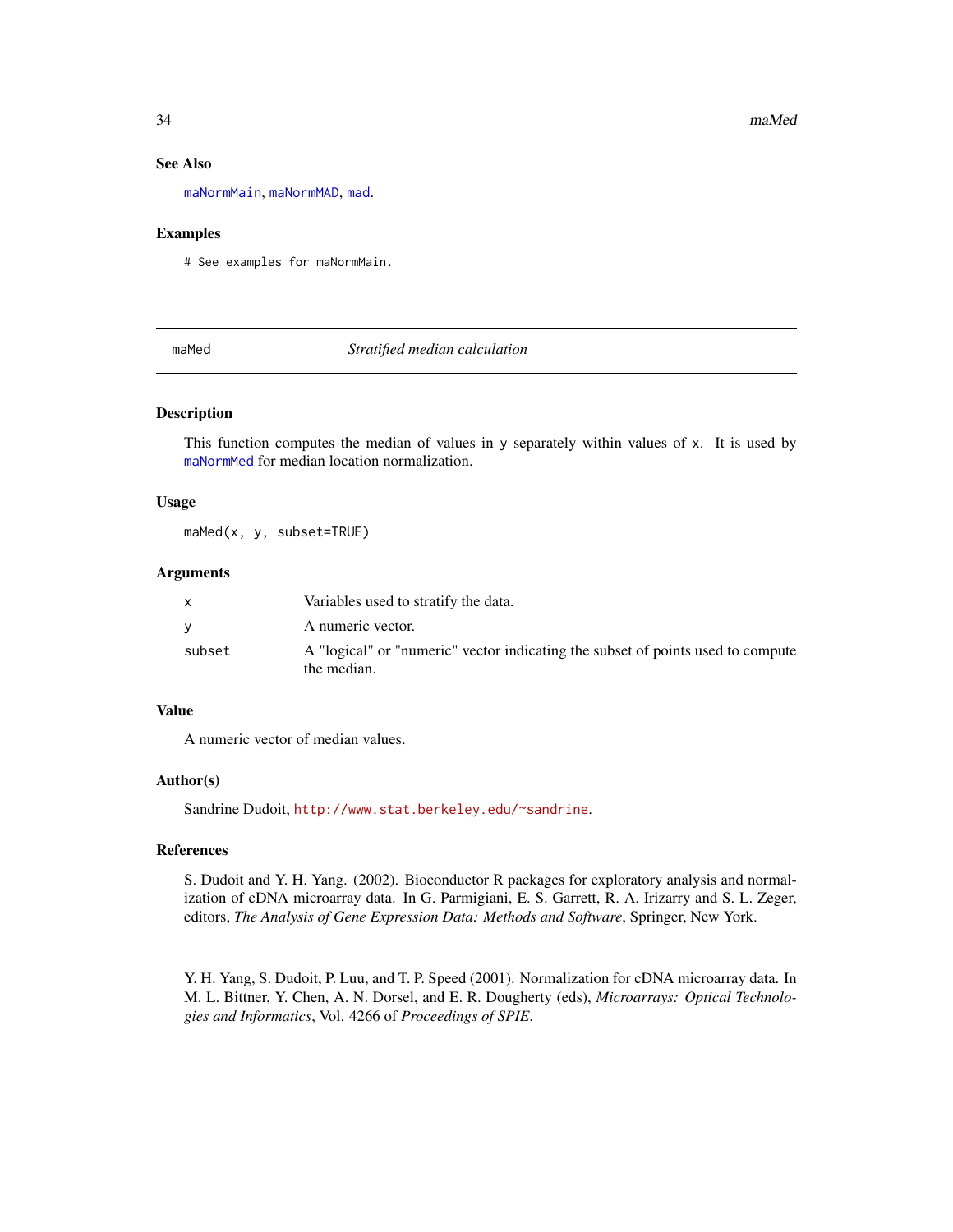#### <span id="page-34-0"></span>maNorm 35

Y. H. Yang, S. Dudoit, P. Luu, D. M. Lin, V. Peng, J. Ngai, and T. P. Speed (2002). Normalization for cDNA microarray data: a robust composite method addressing single and multiple slide systematic variation. *Nucleic Acids Research*, Vol. 30, No. 4.

# See Also

[maNormMain](#page-40-1), [maNormMed](#page-42-1), [median](#page-0-0).

#### Examples

# See examples for maNormMain.

maNorm *Simple location and scale normalization function*

# Description

This function is a simple wrapper function around the main normalization function [maNormMain](#page-40-1). It allows the user to choose from a set of six basic location and scale normalization procedures. The function operates on an object of class ["marrayRaw"](#page-58-1) (or possibly ["marrayNorm"](#page-55-1), if normalization is performed in several steps) and returns an object of class ["marrayNorm"](#page-55-1).

#### Usage

```
maNorm(mbatch, norm=c("printTipLoess", "none", "median", "loess",
"twoD", "scalePrintTipMAD"), subset=TRUE, span=0.4, Mloc=TRUE,
Mscale=TRUE, echo=FALSE, ...)
```
# Arguments

| mbatch | Object of class marray Raw, containing intensity data for the batch of arrays to<br>be normalized. An object of class "marrayNorm" may also be passed if normal-<br>ization is performed in several steps. |
|--------|------------------------------------------------------------------------------------------------------------------------------------------------------------------------------------------------------------|
| norm   | Character string specifying the normalization procedures:                                                                                                                                                  |
|        | <b>none</b> no normalization                                                                                                                                                                               |
|        | <b>median</b> for global median location normalization                                                                                                                                                     |
|        | loess for global intensity or A-dependent location normalization using the loess<br>function                                                                                                               |
|        | <b>twoD</b> for 2D spatial location normalization using the loss function                                                                                                                                  |
|        | <b>printTipLoess</b> for within-print-tip-group intensity dependent location normal-<br>ization using the loss function                                                                                    |
|        | scalePrintTipMAD for within-print-tip-group intensity dependent location nor-<br>malization followed by within-print-tip-group scale normalization using the<br>median absolute deviation (MAD).           |

This argument can be specified using the first letter of each method.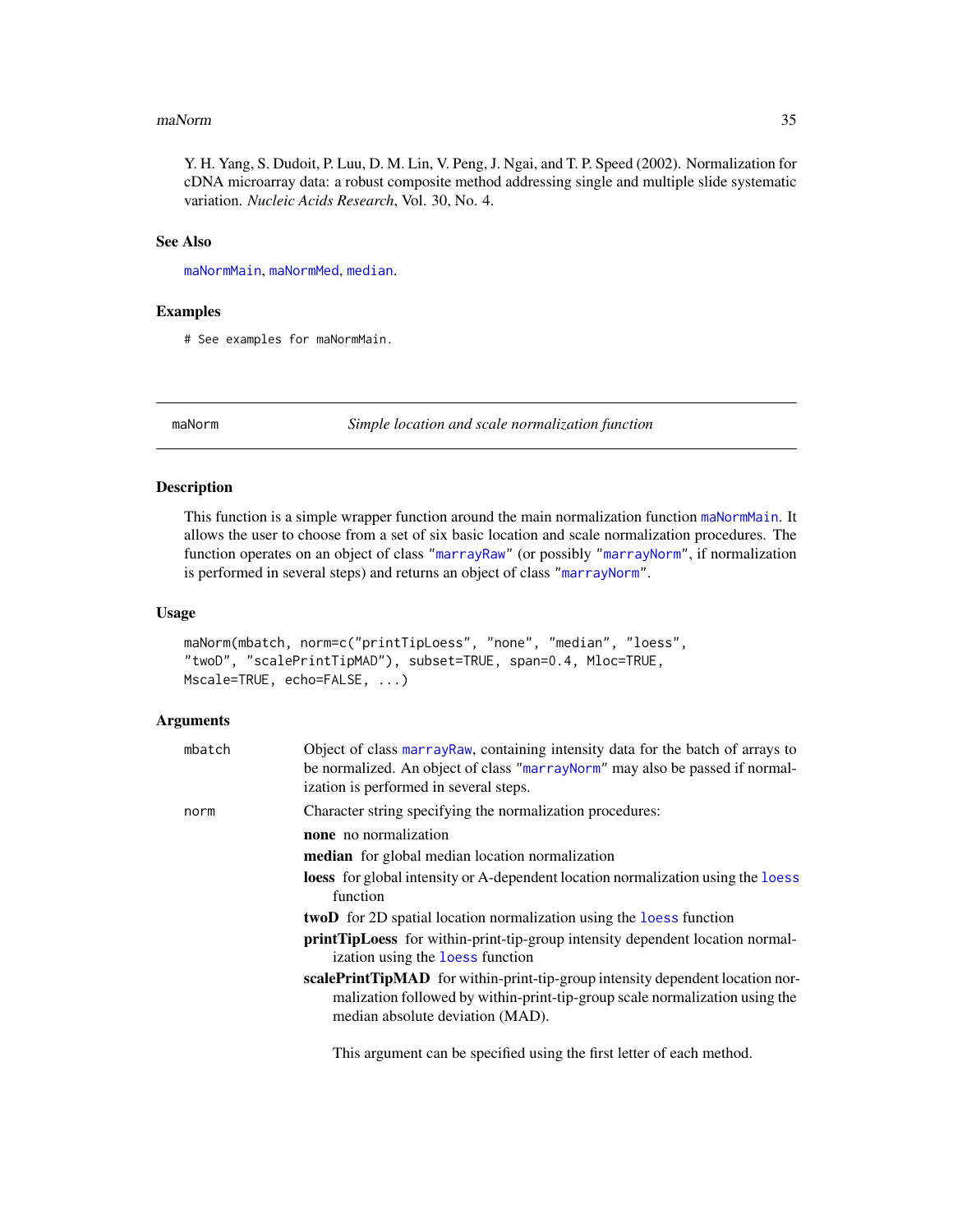| subset    | A "logical" or "numeric" vector indicating the subset of points used to compute<br>the normalization values.                                                                           |
|-----------|----------------------------------------------------------------------------------------------------------------------------------------------------------------------------------------|
| span      | The argument span which controls the degree of smoothing in the loess func-<br>tion.                                                                                                   |
| Mloc      | If TRUE, the location normalization values are stored in the slot mamble of the<br>object of class "marrayNorm" returned by the function, if FALSE, these values<br>are not retained.  |
| Mscale    | If TRUE, the scale normalization values are stored in the slot mambroacle of the<br>object of class "marrayNorm" returned by the function, if FALSE, these values<br>are not retained. |
| echo      | If TRUE, the index of the array currently being normalized is printed.                                                                                                                 |
| $\ddotsc$ | Misc arguments                                                                                                                                                                         |
|           |                                                                                                                                                                                        |

# Details

See [maNormMain](#page-40-1) for details and also more general procedures.

# Value

mnorm An object of class ["marrayNorm"](#page-55-1), containing the normalized intensity data.

#### Author(s)

Sandrine Dudoit, <http://www.stat.berkeley.edu/~sandrine>.

# References

S. Dudoit and Y. H. Yang. (2002). Bioconductor R packages for exploratory analysis and normalization of cDNA microarray data. In G. Parmigiani, E. S. Garrett, R. A. Irizarry and S. L. Zeger, editors, *The Analysis of Gene Expression Data: Methods and Software*, Springer, New York.

Y. H. Yang, S. Dudoit, P. Luu, and T. P. Speed (2001). Normalization for cDNA microarray data. In M. L. Bittner, Y. Chen, A. N. Dorsel, and E. R. Dougherty (eds), *Microarrays: Optical Technologies and Informatics*, Vol. 4266 of *Proceedings of SPIE*.

Y. H. Yang, S. Dudoit, P. Luu, D. M. Lin, V. Peng, J. Ngai, and T. P. Speed (2002). Normalization for cDNA microarray data: a robust composite method addressing single and multiple slide systematic variation. *Nucleic Acids Research*, Vol. 30, No. 4.

# See Also

[maNormMain](#page-40-1), [maNormScale](#page-43-1).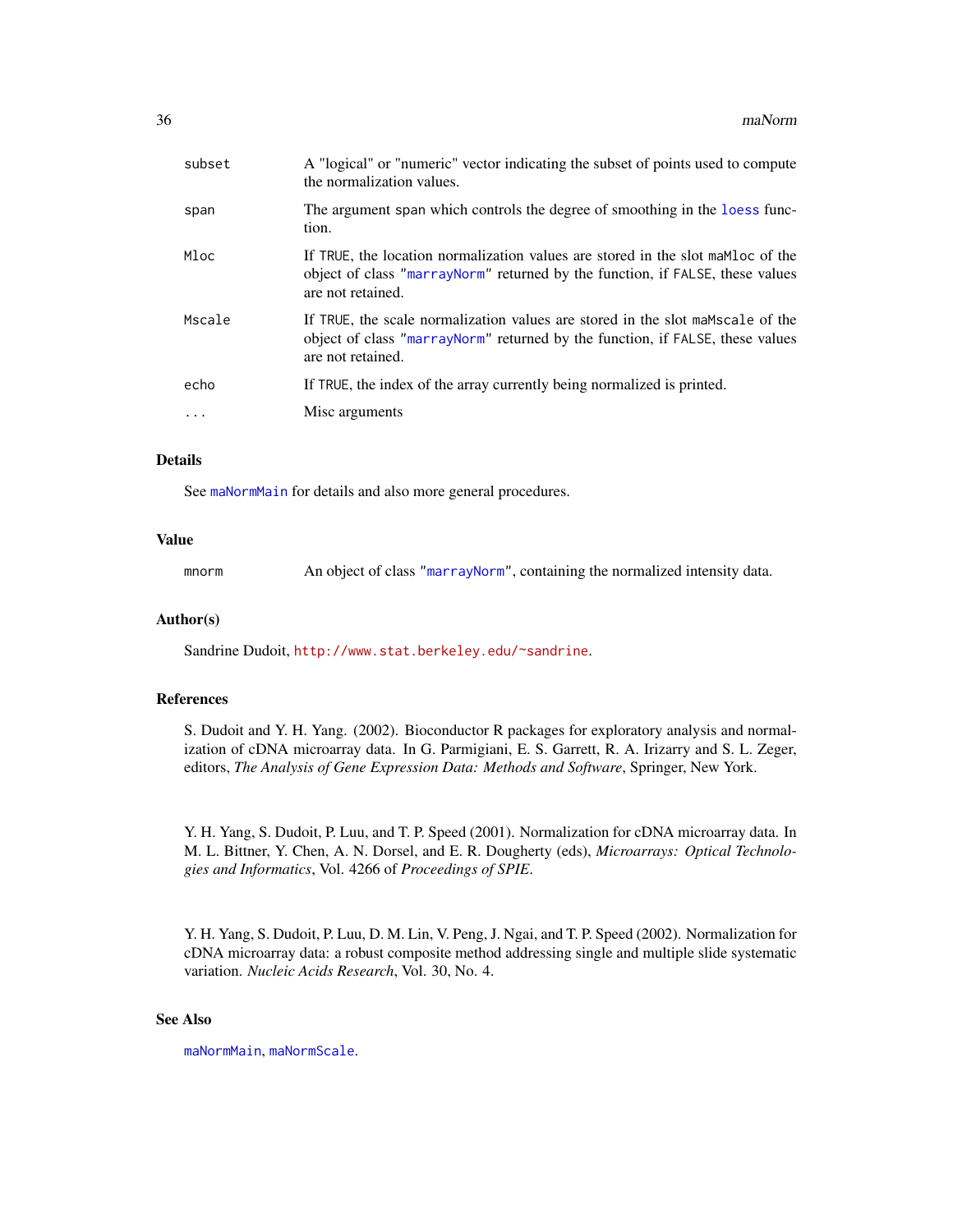#### maNorm2D 37

# Examples

```
# Examples use swirl dataset, for description type ? swirl
data(swirl)
# Global median normalization for swirl arrays 2 and 3
mnorm<-maNorm(swirl[,2:3], norm="median", echo=TRUE)
# Within-print-tip-group loess location normalization for swirl array 1
mnorm<-maNorm(swirl[,1], norm="p", span=0.45)
```
<span id="page-36-0"></span>

# maNorm2D *2D spatial location normalization function*

# Description

This function is used for 2D spatial location normalization, using the robust local regression function [loess](#page-0-0). It should be used as an argument to the main normalization function [maNormMain](#page-40-0).

#### Usage

```
maNorm2D(x="maSpotRow", y="maSpotCol", z="maM", g="maPrintTip", w=NULL,
subset=TRUE, span=0.4, ...)
```
# Arguments

| $\times$  | Name of accessor method for spot row coordinates, usually maspot Row.                        |
|-----------|----------------------------------------------------------------------------------------------|
| У         | Name of accessor method for spot column coordinates, usually maSpotCol.                      |
| z         | Name of accessor method for spot statistics, usually the log-ratio maM.                      |
| g         | Name of accessor method for print-tip-group indices, usually maPrintTip.                     |
| W         | An optional numeric vector of weights.                                                       |
| subset    | A "logical" or "numeric" vector indicating the subset of points used to compute<br>the fits. |
| span      | The argument span which controls the degree of smoothing in the loess func-<br>tion.         |
| $\ddotsc$ | Misc arguments                                                                               |
|           |                                                                                              |

# Details

The spot statistic named in z is regressed on spot row and column coordinates, separately within print-tip-group, using the [loess](#page-0-0) function.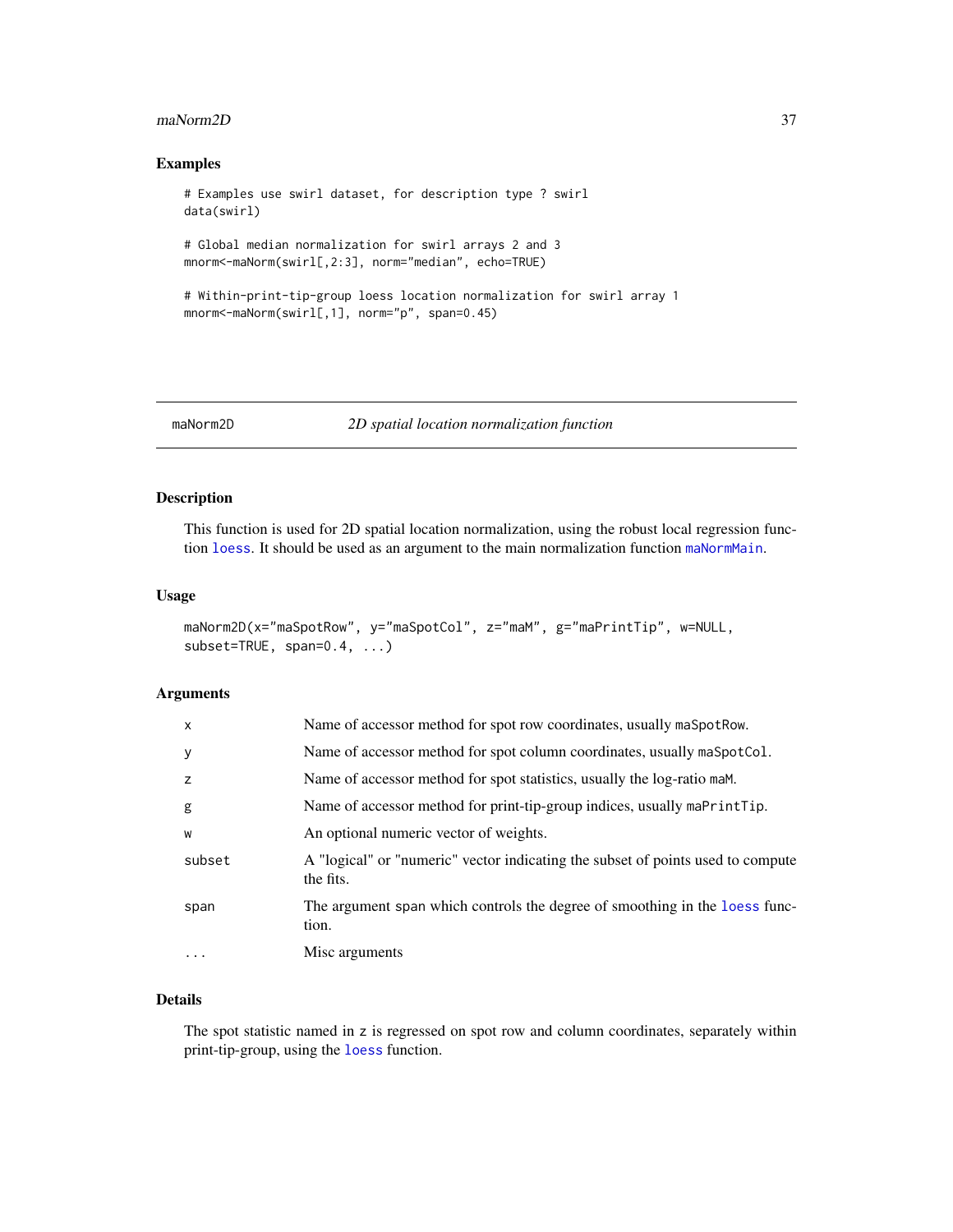# Value

A function with bindings for the above arguments. This latter function takes as argument an object of class ["marrayRaw"](#page-58-0) (or possibly ["marrayNorm"](#page-55-0)), and returns a vector of fitted values to be substracted from the raw log-ratios. It calls the function [ma2D](#page-11-0), which is not specific to microarray objects.

# Author(s)

Sandrine Dudoit, <http://www.stat.berkeley.edu/~sandrine>.

## References

S. Dudoit and Y. H. Yang. (2002). Bioconductor R packages for exploratory analysis and normalization of cDNA microarray data. In G. Parmigiani, E. S. Garrett, R. A. Irizarry and S. L. Zeger, editors, *The Analysis of Gene Expression Data: Methods and Software*, Springer, New York.

#### See Also

[maNormMain](#page-40-0), [ma2D](#page-11-0), [loess](#page-0-0).

## Examples

# See examples for maNormMain.

<span id="page-37-0"></span>

maNormLoess *Intensity dependent location normalization function*

# **Description**

This function is used for intensity dependent location normalization, using the robust local regression function [loess](#page-0-0). It should be used as an argument to the main normalization function [maNormMain](#page-40-0).

#### Usage

```
maNormLoess(x="maA", y="maM", z="maPrintTip", w=NULL, subset=TRUE,
span=0.4, \ldots)
```
#### **Arguments**

| $\mathsf{x}$ | Name of accessor method for spot statistics, usually maA.                                                                                                                                            |
|--------------|------------------------------------------------------------------------------------------------------------------------------------------------------------------------------------------------------|
| y            | Name of accessor method for spot statistics, usually maM.                                                                                                                                            |
|              | Name of accessor method for spot statistic used to stratify the data, usually a<br>layout parameter, e.g. maPrintTip or maPlate. If z is not a character, e.g.<br>NULL, the data are not stratified. |
| W            | An optional numeric vector of weights.                                                                                                                                                               |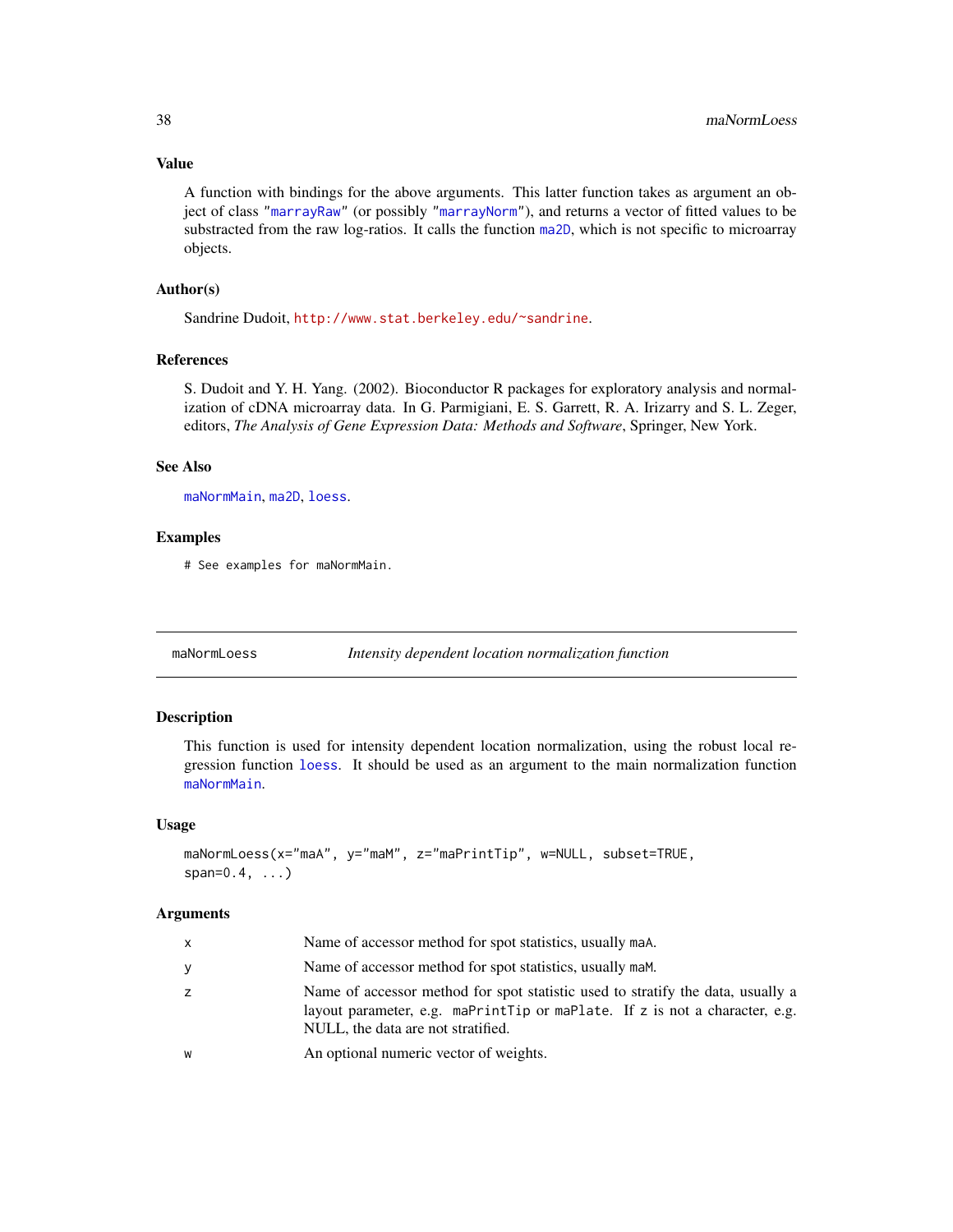# maNormLoess 39

| subset    | A "logical" or "numeric" vector indicating the subset of points used to compute<br>the fits. |
|-----------|----------------------------------------------------------------------------------------------|
| span      | The argument span which controls the degree of smoothing in the loess func-<br>tion.         |
| $\ddotsc$ | Misc arguments                                                                               |

# Value

A function with bindings for the above arguments. This latter function takes as argument an object of class ["marrayRaw"](#page-58-0) (or possibly ["marrayNorm"](#page-55-0)), and returns a vector of fitted values to be substracted from the raw log-ratios. It calls the function [maLoess](#page-29-0), which is not specific to microarray objects.

# Author(s)

Sandrine Dudoit, <http://www.stat.berkeley.edu/~sandrine>.

# References

S. Dudoit and Y. H. Yang. (2002). Bioconductor R packages for exploratory analysis and normalization of cDNA microarray data. In G. Parmigiani, E. S. Garrett, R. A. Irizarry and S. L. Zeger, editors, *The Analysis of Gene Expression Data: Methods and Software*, Springer, New York.

Y. H. Yang, S. Dudoit, P. Luu, and T. P. Speed (2001). Normalization for cDNA microarray data. In M. L. Bittner, Y. Chen, A. N. Dorsel, and E. R. Dougherty (eds), *Microarrays: Optical Technologies and Informatics*, Vol. 4266 of *Proceedings of SPIE*.

Y. H. Yang, S. Dudoit, P. Luu, D. M. Lin, V. Peng, J. Ngai, and T. P. Speed (2002). Normalization for cDNA microarray data: a robust composite method addressing single and multiple slide systematic variation. *Nucleic Acids Research*, Vol. 30, No. 4.

# See Also

[maNormMain](#page-40-0), [maLoess](#page-29-0), [loess](#page-0-0).

# Examples

# See examples for maNormMain.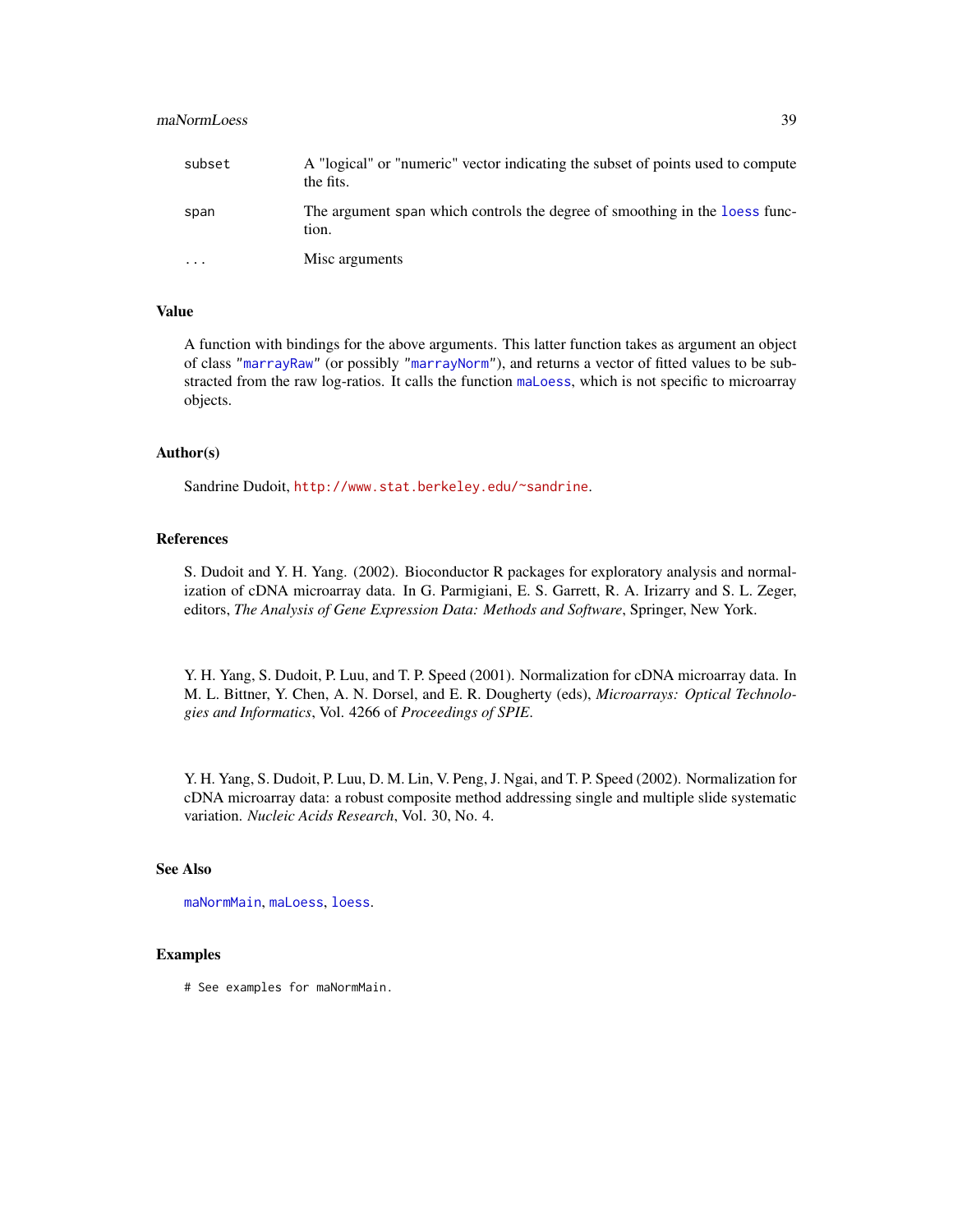<span id="page-39-0"></span>

This function is used for scale normalization using the median absolute deviation (MAD) of intensity log-ratios for a group of spots. It can be used for within or between array normalization. The function should be used as an argument to the main normalization function [maNormMain](#page-40-0).

## Usage

maNormMAD(x=NULL, y="maM", geo=TRUE, subset=TRUE)

## **Arguments**

| $\mathsf{x}$ | Name of accessor function for spot statistic used to stratify the data, usually<br>a layout parameter, e.g. maPrintTip or maPlate. If $x$ is not a character, e.g.<br>NULL, the data are not stratified. |
|--------------|----------------------------------------------------------------------------------------------------------------------------------------------------------------------------------------------------------|
| y            | Name of accessor function for spot statistics, usually maM.                                                                                                                                              |
| geo          | If TRUE, the MAD of each group is divided by the geometric mean of the MADs<br>across groups (cf. Yang et al. (2002)). This allows observations to retain their<br>original units.                       |
| subset       | A "logical" or "numeric" vector indicating the subset of points used to compute<br>the scale normalization values.                                                                                       |

## Value

A function with bindings for the above arguments. This latter function takes as argument an object of class ["marrayRaw"](#page-58-0) (or possibly ["marrayNorm"](#page-55-0)), and returns a vector of values used to scale the location normalized log-ratios. It calls the function [maMAD](#page-32-0), which is not specific to microarray objects.

#### Author(s)

Sandrine Dudoit, <http://www.stat.berkeley.edu/~sandrine>.

#### References

S. Dudoit and Y. H. Yang. (2002). Bioconductor R packages for exploratory analysis and normalization of cDNA microarray data. In G. Parmigiani, E. S. Garrett, R. A. Irizarry and S. L. Zeger, editors, *The Analysis of Gene Expression Data: Methods and Software*, Springer, New York.

Y. H. Yang, S. Dudoit, P. Luu, and T. P. Speed (2001). Normalization for cDNA microarray data. In M. L. Bittner, Y. Chen, A. N. Dorsel, and E. R. Dougherty (eds), *Microarrays: Optical Technologies and Informatics*, Vol. 4266 of *Proceedings of SPIE*.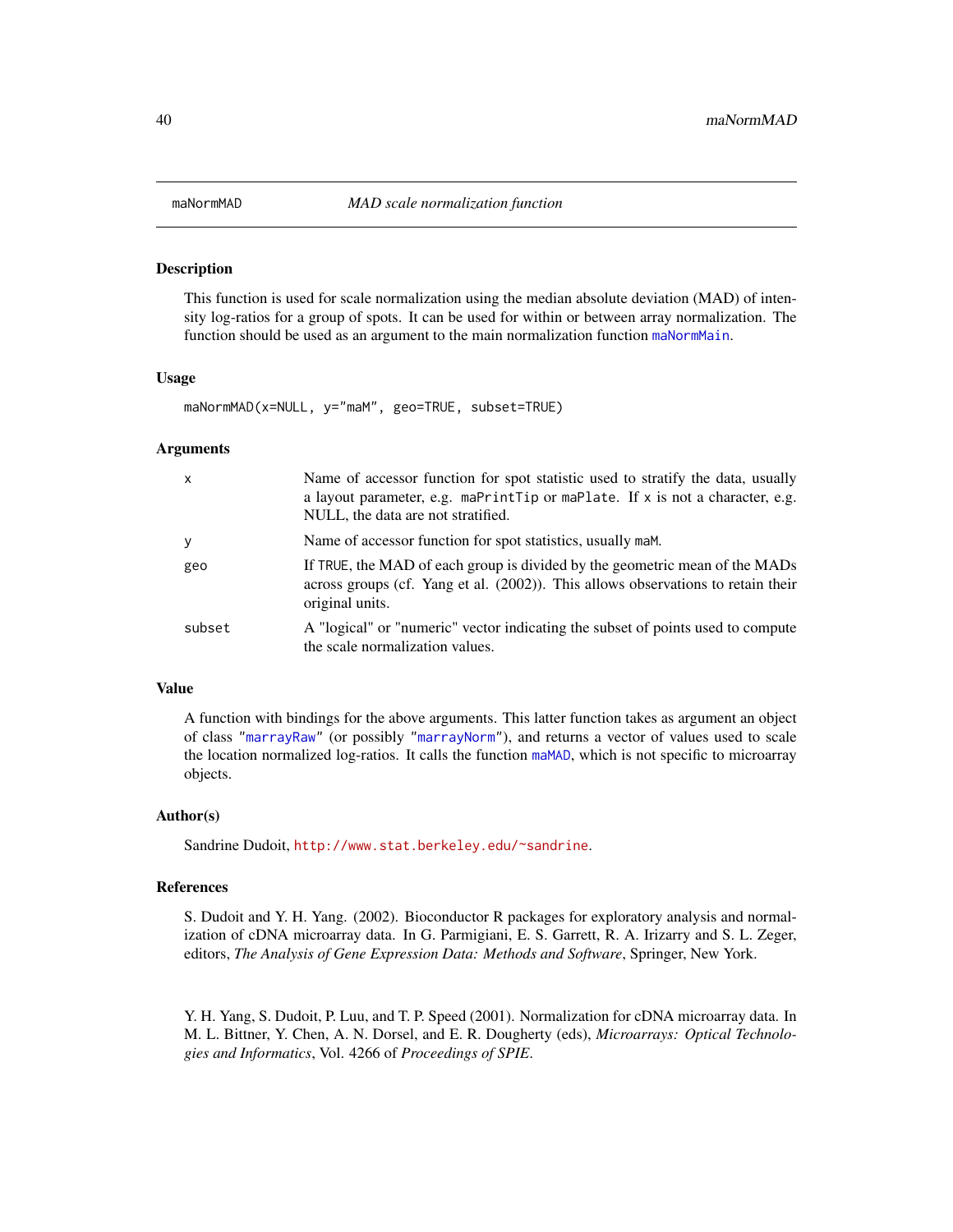Y. H. Yang, S. Dudoit, P. Luu, D. M. Lin, V. Peng, J. Ngai, and T. P. Speed (2002). Normalization for cDNA microarray data: a robust composite method addressing single and multiple slide systematic variation. *Nucleic Acids Research*, Vol. 30, No. 4.

# See Also

[maNormMain](#page-40-0), [maMAD](#page-32-0), [mad](#page-0-0).

## Examples

# See examples for maNormMain.

<span id="page-40-0"></span>

| maNormMain | Main function for location and scale normalization of cDNA microar- |
|------------|---------------------------------------------------------------------|
|            | ray data                                                            |

#### Description

This is the main function for location and scale normalization of cDNA microarray data. Normalization is performed for a batch of arrays using location and scale normalization procedures specified by the lists of functions f.loc and f.scale. Typically, only one function is given in each list, otherwise composite normalization is performed using the weights computed by the functions a.loc and a.scale. The function operates on an object of class ["marrayRaw"](#page-58-0) (or possibly ["marrayNorm"](#page-55-0), if normalization is performed in several steps) and returns an object of class ["marrayNorm"](#page-55-0). Simple wrapper functions are provided by [maNorm](#page-34-0) and [maNormScale](#page-43-0).

# Usage

```
maNormMain(mbatch, f.loc=list(maNormLoess()), f.scale=NULL,
a.loc=maCompNormEq(), a.scale=maCompNormEq(), Mloc=TRUE, Mscale=TRUE, echo=FALSE)
```
## Arguments

| mbatch   | An object of class "marrayRaw", containing intensity data for the batch of ar-<br>rays to be normalized. An object of class "marrayNorm" may also be passed if<br>normalization is performed in several steps. |
|----------|----------------------------------------------------------------------------------------------------------------------------------------------------------------------------------------------------------------|
| $f.$ loc | A list of location normalization functions, e.g., maNormLoess, maNormMed, or<br>maNorm2D.                                                                                                                      |
| f.scale  | A list of scale normalization functions, .e.g, maNormMAD.                                                                                                                                                      |
| a.loc    | For composite normalization, a function for computing the weights used in com-<br>bining several location normalization functions, e.g., maCompNormA.                                                          |
| a.scale  | For composite normalization, a function for computing the weights used in com-<br>bining several scale normalization functions.                                                                                |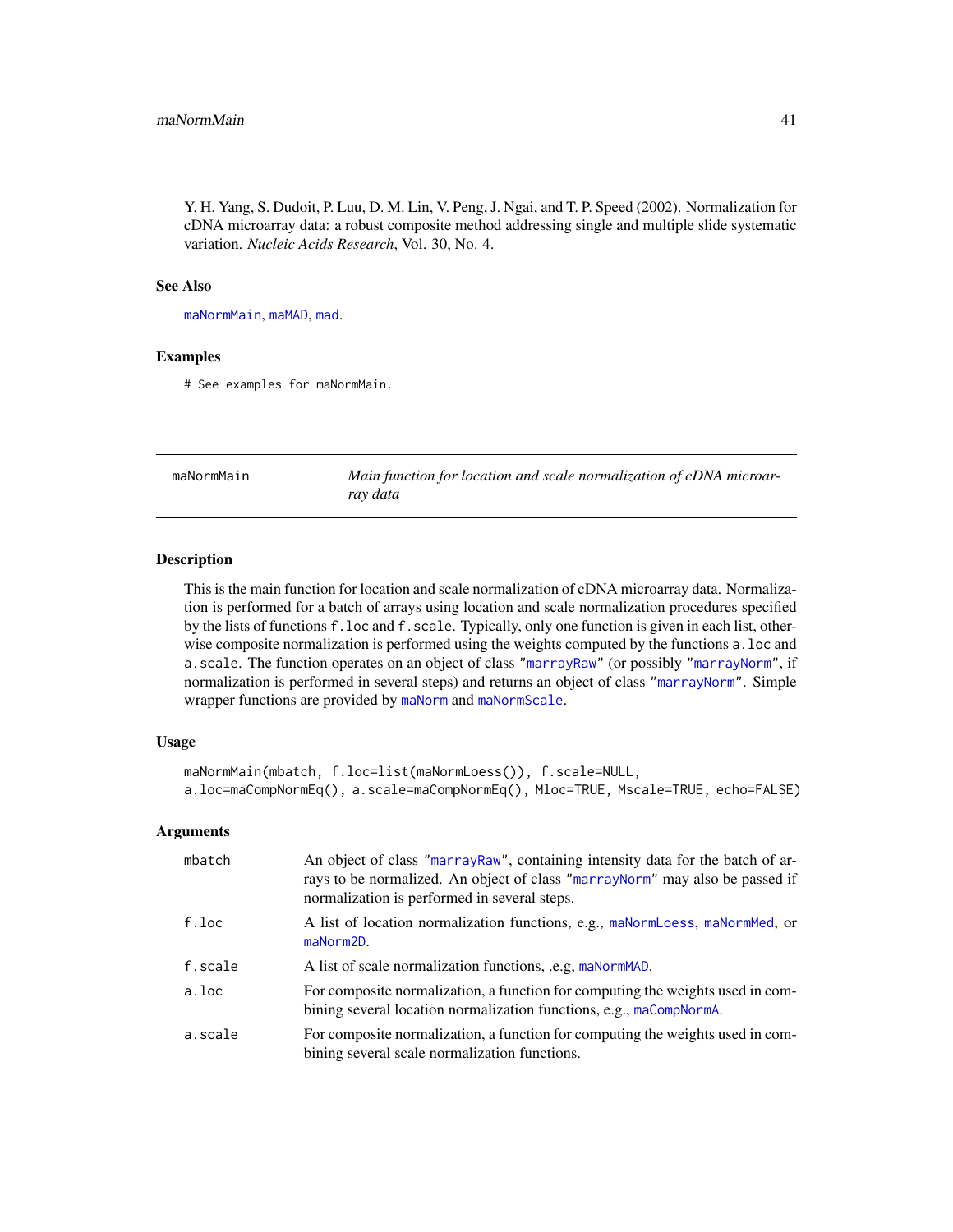| Mloc   | If TRUE, the location normalization values are stored in the slot maMloc of the<br>object of class "marrayNorm" returned by the function, if FALSE, these values<br>are not retained.  |
|--------|----------------------------------------------------------------------------------------------------------------------------------------------------------------------------------------|
| Mscale | If TRUE, the scale normalization values are stored in the slot mambracale of the<br>object of class "marrayNorm" returned by the function, if FALSE, these values<br>are not retained. |
| echo   | If TRUE, the index of the array currently being normalized is printed.                                                                                                                 |

# **Details**

When both location and scale normalization functions (f.loc and f. scale) are passed, location normalization is performed before scale normalization. That is, scale values are computed for the location normalized log-rations. The same results could be obtained by two applications of the function maNormMain, first with only the location normalization function and f.scale=NULL, and second with only the scale normalization function and f.loc=NULL.

## Value

mnorm An object of class ["marrayNorm"](#page-55-0), containing the normalized intensity data.

# Author(s)

Sandrine Dudoit, <http://www.stat.berkeley.edu/~sandrine>.

#### References

S. Dudoit and Y. H. Yang. (2002). Bioconductor R packages for exploratory analysis and normalization of cDNA microarray data. In G. Parmigiani, E. S. Garrett, R. A. Irizarry and S. L. Zeger, editors, *The Analysis of Gene Expression Data: Methods and Software*, Springer, New York.

Y. H. Yang, S. Dudoit, P. Luu, and T. P. Speed (2001). Normalization for cDNA microarray data. In M. L. Bittner, Y. Chen, A. N. Dorsel, and E. R. Dougherty (eds), *Microarrays: Optical Technologies and Informatics*, Vol. 4266 of *Proceedings of SPIE*.

Y. H. Yang, S. Dudoit, P. Luu, D. M. Lin, V. Peng, J. Ngai, and T. P. Speed (2002). Normalization for cDNA microarray data: a robust composite method addressing single and multiple slide systematic variation. *Nucleic Acids Research*, Vol. 30, No. 4.

# See Also

[maNorm](#page-34-0), [maNormScale](#page-43-0), [maNormLoess](#page-37-0), [maLoess](#page-29-0), [maNormMAD](#page-39-0), [maMAD](#page-32-0), [maNormMed](#page-42-0), [maMed](#page-33-0), [maNorm2D](#page-36-0), [ma2D](#page-11-0), [maCompNormA](#page-17-0), [maCompNormEq](#page-17-1).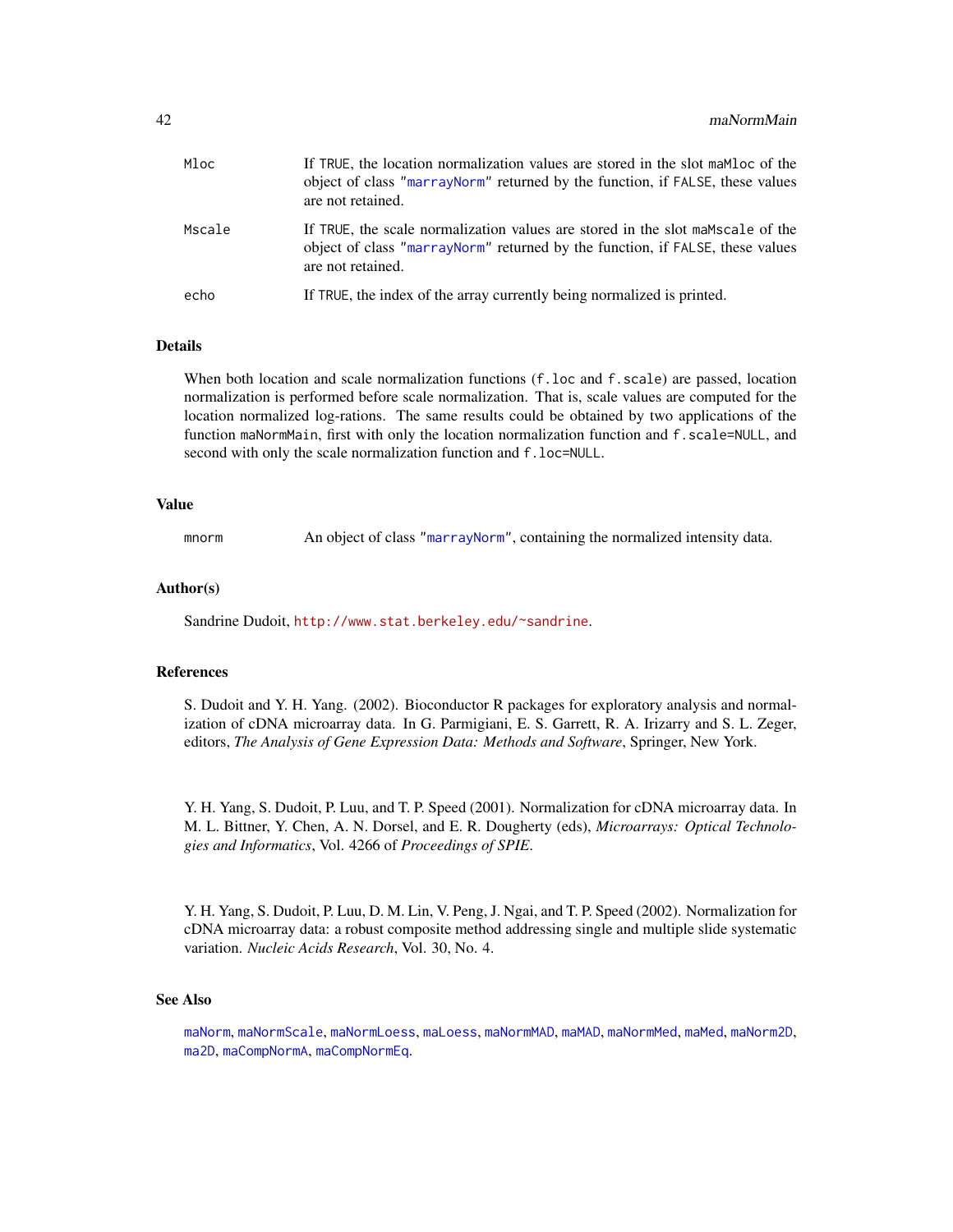#### maNormMed 43

## Examples

```
# Examples use swirl dataset, for description type ? swirl
data(swirl)
# Within-print-tip-group loess location normalization of batch swirl
# - Default normalization
swirl.norm<-maNormMain(swirl)
boxplot(swirl.norm)
boxplot(swirl.norm[,3])
plot(swirl.norm[,3])
# Global median normalization for arrays 81 and 82
swirl.norm <- maNormMain(swirl[,1:2], f.loc = list(maNormMed(x=NULL,y="maM")))
# Global loess normalization for array 81
swirl.norm <- maNormMain(swirl[,1], f.loc = list(maNormLoess(x="maA",y="maM",z=NULL)))
# Composite normalization as in Yang et al. (2002)
# No MSP controls are available here, so all spots are used for illustration
# purposes
swirl.norm <- maNormMain(swirl[,1], f.loc = list(maNormLoess(x="maA",y="maM",z=NULL),maNormLoess(x="maA",y="maM"
```
<span id="page-42-0"></span>

maNormMed *Median location normalization function*

# Description

This function is used for location normalization using the median of intensity log-ratios for a group of spots. The function should be used as an argument to the main normalization function [maNormMain](#page-40-0).

# Usage

```
maNormMed(x=NULL, y="maM", subset=TRUE)
```
#### Arguments

| x      | Name of accessor method for spot statistic used to stratify the data, usually a<br>layout parameter, e.g. maPrintTip or maPlate. If $x$ is not a character, e.g.<br>NULL, the data are not stratified. |
|--------|--------------------------------------------------------------------------------------------------------------------------------------------------------------------------------------------------------|
| v      | Name of accessor method for spot statistics, usually mam.                                                                                                                                              |
| subset | A "logical" or "numeric" vector indicating the subset of points used to compute<br>the location normalization values.                                                                                  |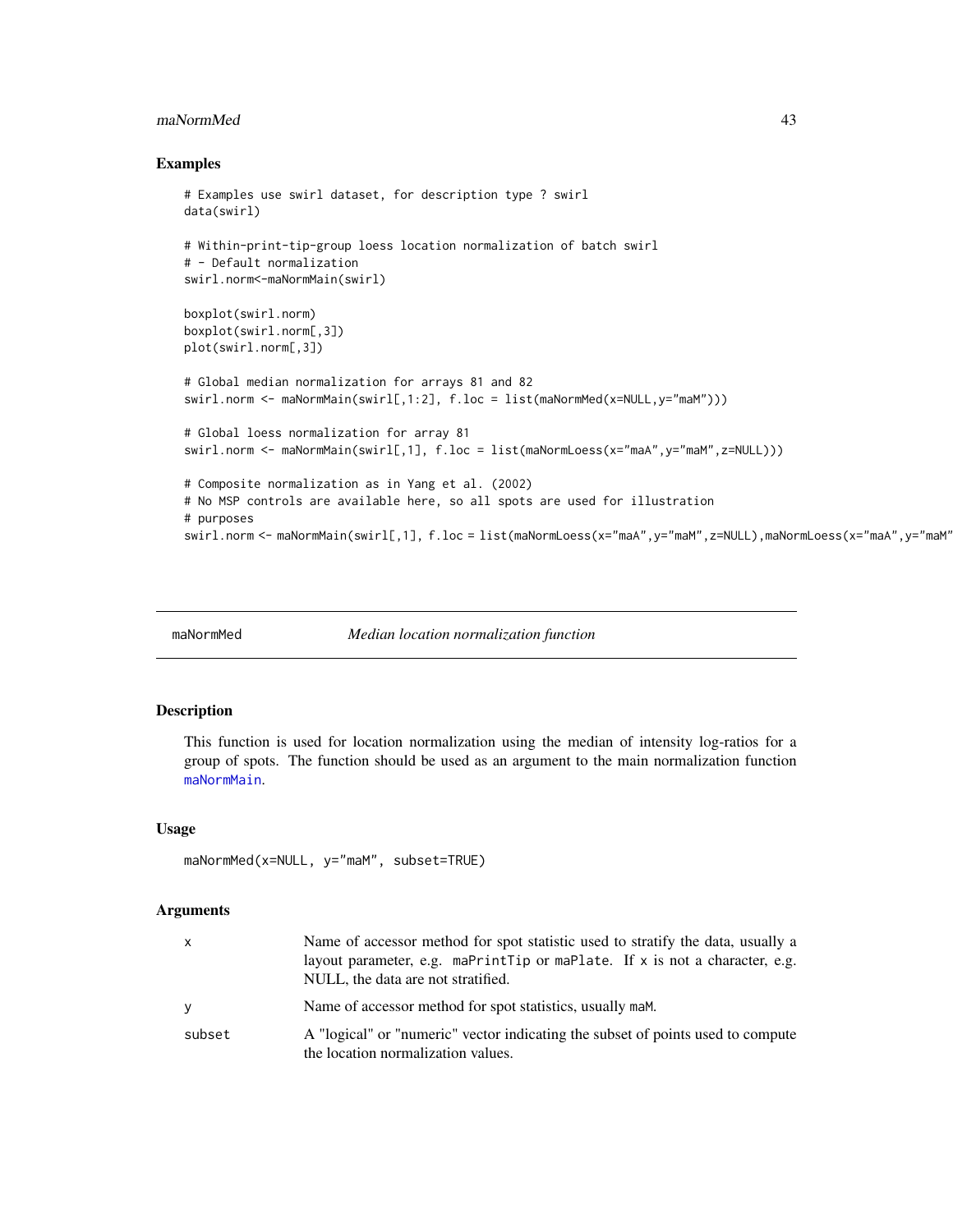### Value

A function with bindings for the above arguments. This latter function takes as argument an object of class ["marrayRaw"](#page-58-0) (or possibly ["marrayNorm"](#page-55-0)), and returns a vector of fitted values to be subtracted from the raw log-ratios. It calls the function [maMed](#page-33-0), which is not specific to microarray objects.

# Author(s)

Sandrine Dudoit, <http://www.stat.berkeley.edu/~sandrine>.

# References

S. Dudoit and Y. H. Yang. (2002). Bioconductor R packages for exploratory analysis and normalization of cDNA microarray data. In G. Parmigiani, E. S. Garrett, R. A. Irizarry and S. L. Zeger, editors, *The Analysis of Gene Expression Data: Methods and Software*, Springer, New York.

Y. H. Yang, S. Dudoit, P. Luu, and T. P. Speed (2001). Normalization for cDNA microarray data. In M. L. Bittner, Y. Chen, A. N. Dorsel, and E. R. Dougherty (eds), *Microarrays: Optical Technologies and Informatics*, Vol. 4266 of *Proceedings of SPIE*.

Y. H. Yang, S. Dudoit, P. Luu, D. M. Lin, V. Peng, J. Ngai, and T. P. Speed (2002). Normalization for cDNA microarray data: a robust composite method addressing single and multiple slide systematic variation. *Nucleic Acids Research*, Vol. 30, No. 4.

#### See Also

[maNormMain](#page-40-0), [maMed](#page-33-0), [median](#page-0-0).

# Examples

# See examples for maNormMain.

<span id="page-43-0"></span>

maNormScale *Simple scale normalization function*

## Description

This function is a simple wrapper function around the main normalization function [maNormMain](#page-40-0). It allows the user to choose from a set of two basic scale normalization procedures. The function operates on an object of class ["marrayRaw"](#page-58-0) (or possibly ["marrayNorm"](#page-55-0), if normalization is performed in several steps) and returns an object of class ["marrayNorm"](#page-55-0). This function can be used to conormalize a batch of arrays (norm="globalMAD" option).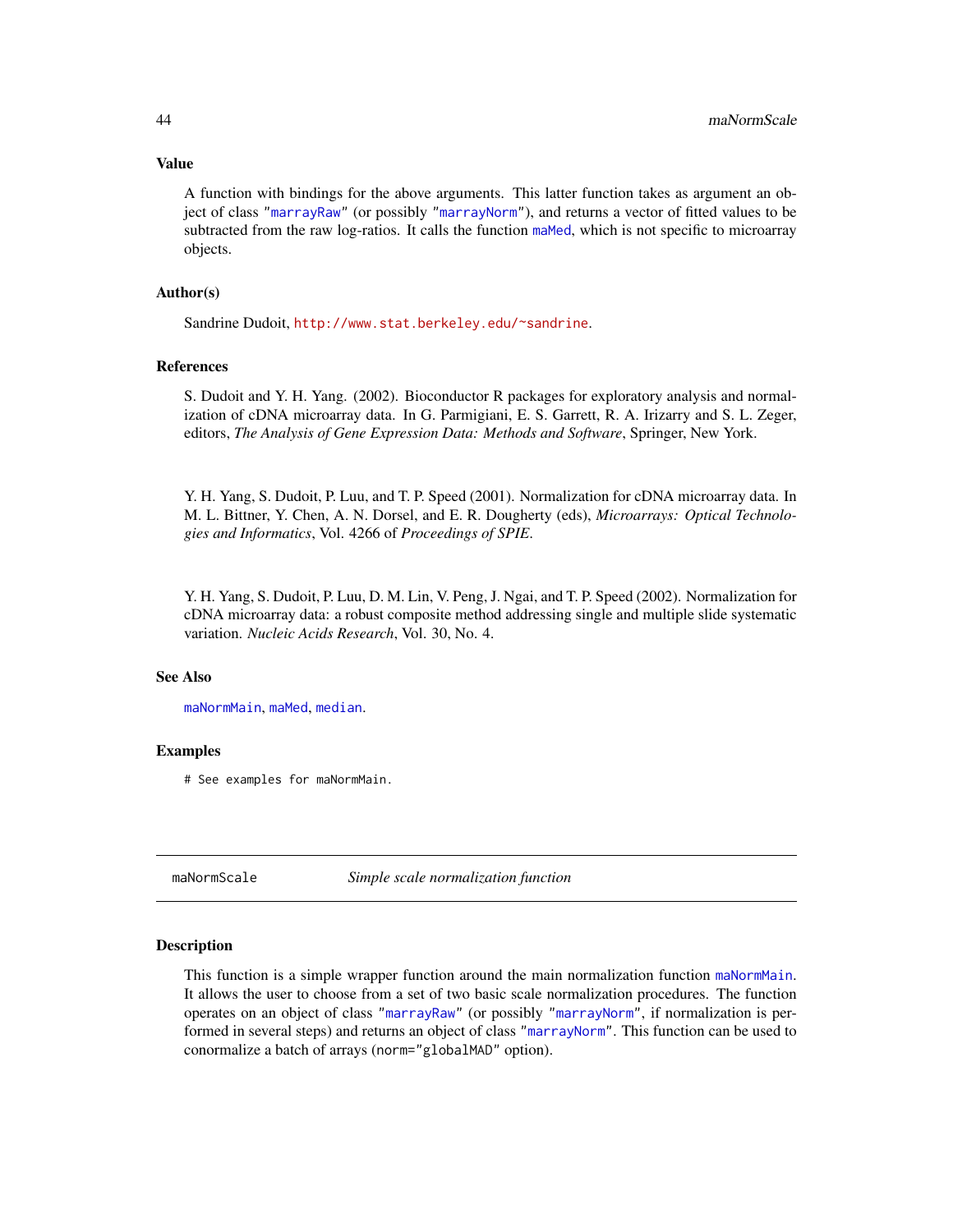# maNormScale 45

## Usage

maNormScale(mbatch, norm=c("globalMAD", "printTipMAD"), subset=TRUE, geo=TRUE, Mscale=TRUE, echo=FAL!

## Arguments

| mbatch | An object of class "marrayRaw", containing intensity data for the batch of ar-<br>rays to be normalized. An object of class marrayNorm may also be passed if<br>normalization is performed in several steps. |  |
|--------|--------------------------------------------------------------------------------------------------------------------------------------------------------------------------------------------------------------|--|
| norm   | A character string specifying the normalization procedures:                                                                                                                                                  |  |
|        | globalMAD for global scale normalization using the median absolute deviation<br>(MAD), this allows between slide scale normalization                                                                         |  |
|        | <b>printTipMAD</b> for within-print-tip-group scale normalization using the median<br>absolute deviation (MAD). This argument can be specified using the first<br>letter of each method.                     |  |
| subset | A "logical" or "numeric" vector indicating the subset of points used to compute<br>the normalization values.                                                                                                 |  |
| geo    | If TRUE, the MAD of each group is divided by the geometric mean of the MADs<br>across groups (cf. Yang et al. (2002)). This allows observations to retain their<br>original units.                           |  |
| Mscale | If TRUE, the scale normalization values are stored in the slot mambrace of the<br>object of class "marrayNorm" returned by the function, if FALSE, these values<br>are not retained.                         |  |
| echo   | If TRUE, the index of the array currently being normalized is printed.                                                                                                                                       |  |

# Details

See [maNormMain](#page-40-0) for details and more general procedures.

#### Value

| mnorm | An object of class "marrayNorm", containing the normalized intensity data. |  |  |
|-------|----------------------------------------------------------------------------|--|--|
|       |                                                                            |  |  |

# Author(s)

Sandrine Dudoit, <http://www.stat.berkeley.edu/~sandrine>.

#### References

S. Dudoit and Y. H. Yang. (2002). Bioconductor R packages for exploratory analysis and normalization of cDNA microarray data. In G. Parmigiani, E. S. Garrett, R. A. Irizarry and S. L. Zeger, editors, *The Analysis of Gene Expression Data: Methods and Software*, Springer, New York.

Y. H. Yang, S. Dudoit, P. Luu, and T. P. Speed (2001). Normalization for cDNA microarray data. In M. L. Bittner, Y. Chen, A. N. Dorsel, and E. R. Dougherty (eds), *Microarrays: Optical Technologies and Informatics*, Vol. 4266 of *Proceedings of SPIE*.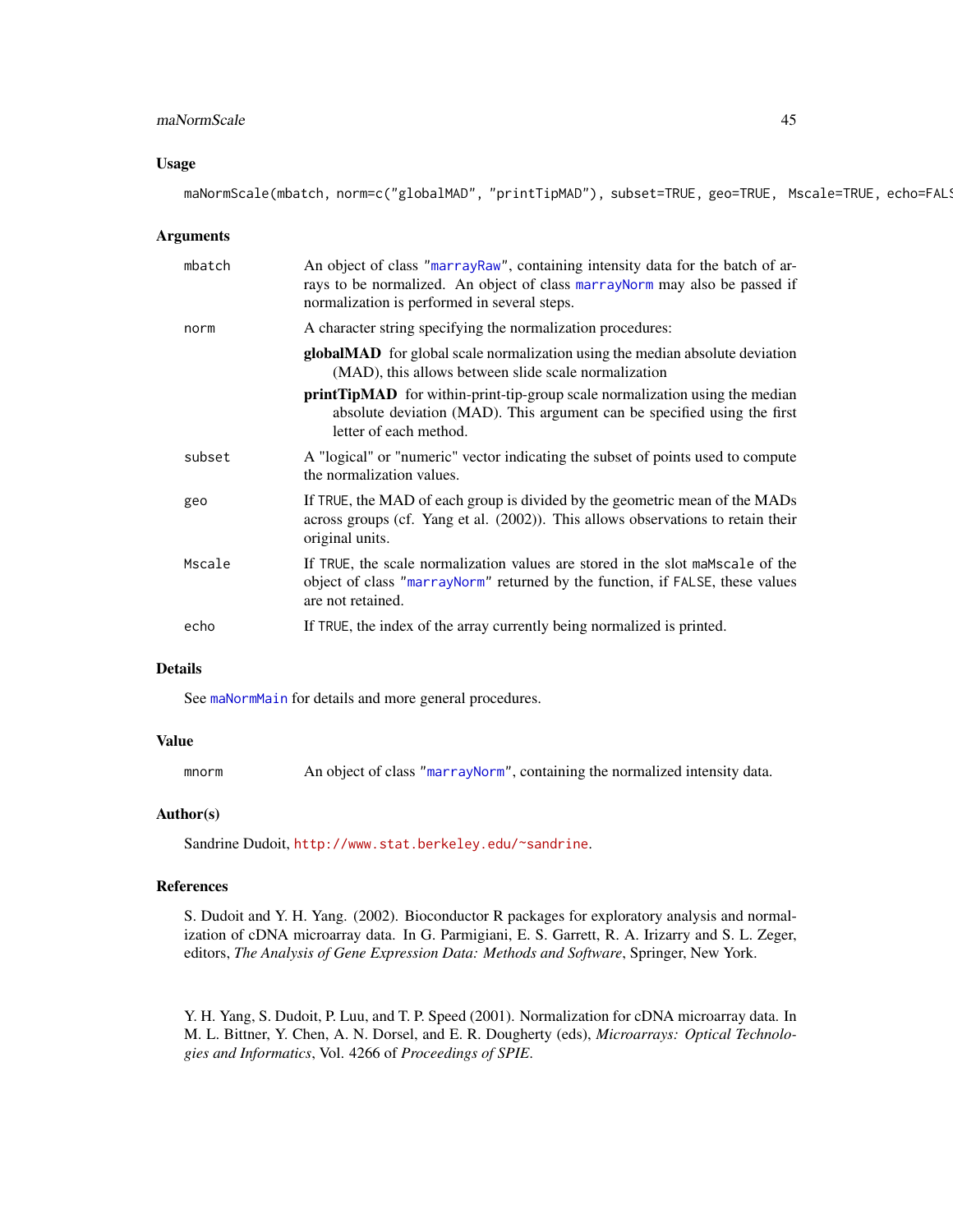Y. H. Yang, S. Dudoit, P. Luu, D. M. Lin, V. Peng, J. Ngai, and T. P. Speed (2002). Normalization for cDNA microarray data: a robust composite method addressing single and multiple slide systematic variation. *Nucleic Acids Research*, Vol. 30, No. 4.

# See Also

[maNormMain](#page-40-0), [maNorm](#page-34-0).

## Examples

```
# Examples use swirl dataset, for description type ? swirl
data(swirl)
# Global median normalization followed by global MAD normalization for
# only arrays 2 and 3 in the batch swirl
mnorm1<-maNorm(swirl[,2:3], norm="m")
mnorm2<-maNormScale(mnorm1, norm="g")
```

| Convert a numeric vector of indices to a logical vector<br>maNum2Logic |  |  |
|------------------------------------------------------------------------|--|--|
|------------------------------------------------------------------------|--|--|

# Description

This function converts a numeric vector of indices to a logical vector. It is used for subsetting purposes.

# Usage

```
maNum2Logic(n=length(subset), subset=TRUE)
```
#### Arguments

|        | the length of the logical vector to be produced.                             |
|--------|------------------------------------------------------------------------------|
| subset | a numeric vector of indices. A logical vector may also be supplied, in which |
|        | case it is also the value of the function.                                   |

# Value

a logical vector.

# Author(s)

Sandrine Dudoit, <http://www.stat.berkeley.edu/~sandrine>.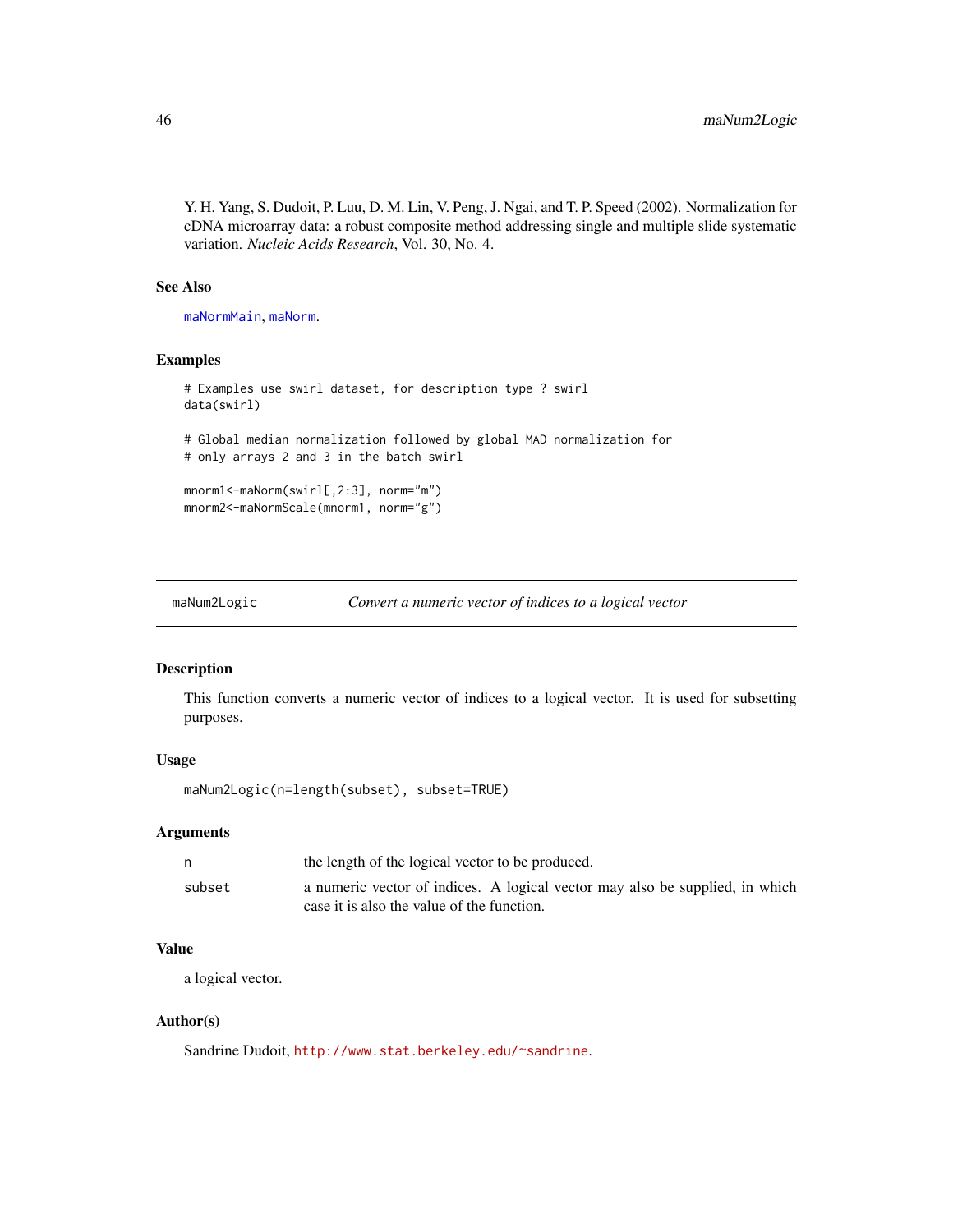#### maPalette and the set of the set of the set of the set of the set of the set of the set of the set of the set of the set of the set of the set of the set of the set of the set of the set of the set of the set of the set of

## Examples

maNum2Logic(10, 1:3)

maPalette *Microarray color palette*

# Description

This function returns a vector of color names corresponding to a range of colors specified in the arguments.

#### Usage

```
maPalette(low = "white", high = c("green", "red"), mid=NULL, k =50)
```
## **Arguments**

| low  | Color for the lower end of the color palette, specified using any of the three kinds<br>of R colors, i.e., either a color name (an element of colors), a hexadecimal<br>string of the form "#rrggbb", or an integer i meaning palette()[i].            |
|------|--------------------------------------------------------------------------------------------------------------------------------------------------------------------------------------------------------------------------------------------------------|
| high | Color for the upper end of the color palette, specified using any of the three kinds<br>of R colors, i.e., either a color name (an element of colors), a hexadecimal<br>string of the form "#rrggbb", or an integer i meaning palette( $)[i]$ .        |
| mid  | Color for the middle portion of the color palette, specified using any of the three<br>kinds of R colors, i.e., either a color name (an element of colors), a hexadeci-<br>mal string of the form "#rrggbb", or an integer i meaning palette $()$ [i]. |
| k    | Number of colors in the palette.                                                                                                                                                                                                                       |

# Value

A "character" vector of color names. This can be used to create a user-defined color palette for subsequent graphics by palette, in a col= specification in graphics functions, or in [par](#page-0-0).

## Author(s)

Sandrine Dudoit, <http://www.stat.berkeley.edu/~sandrine>, Yee Hwa (Jean) Yang.

# References

S. Dudoit and Y. H. Yang. (2002). Bioconductor R packages for exploratory analysis and normalization of cDNA microarray data. In G. Parmigiani, E. S. Garrett, R. A. Irizarry and S. L. Zeger, editors, *The Analysis of Gene Expression Data: Methods and Software*, Springer, New York.

## See Also

[image](#page-9-0), [maColorBar](#page-13-0), [maImage](#page-24-0), [maImage.func](#page-26-0).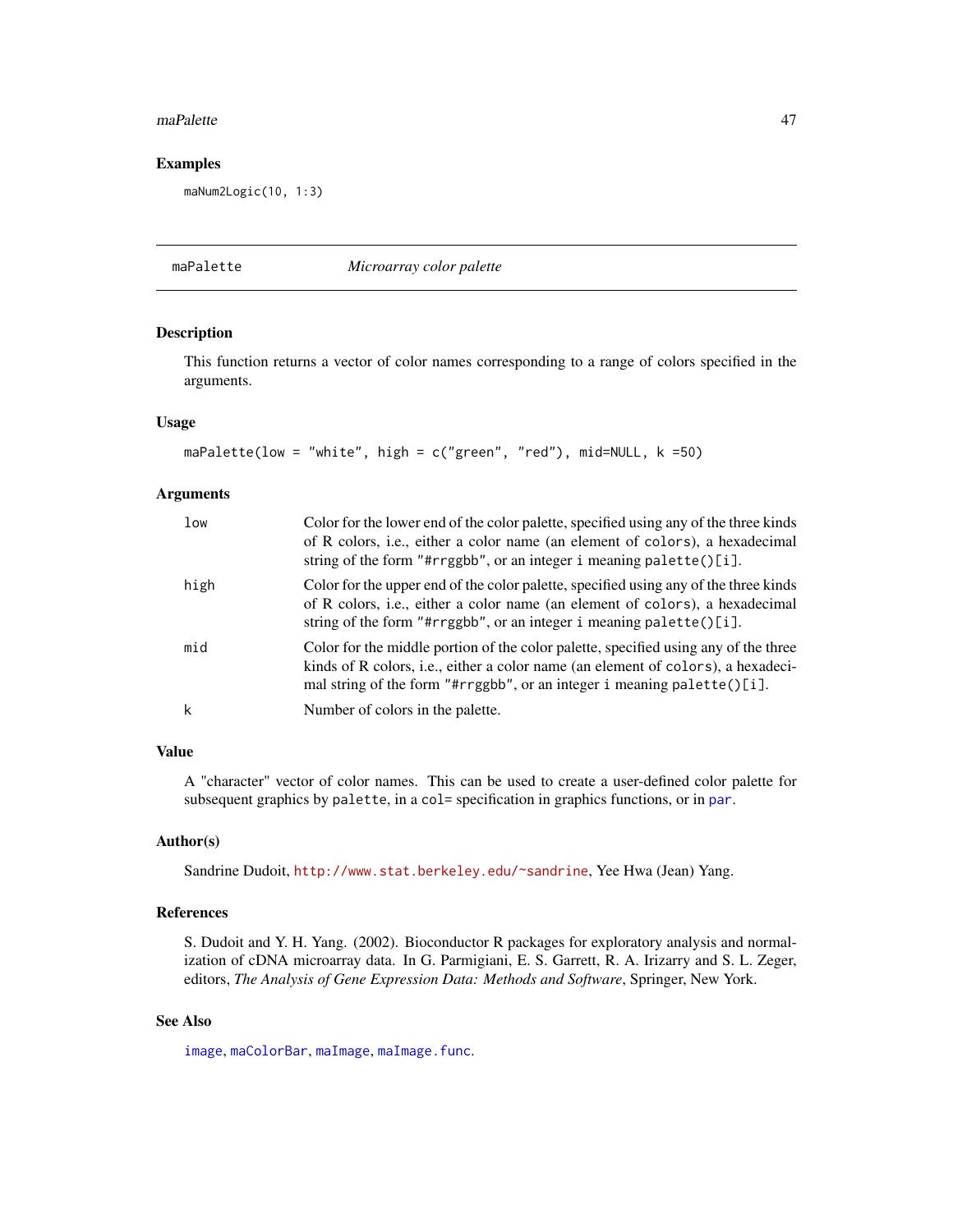# Examples

```
par(mfrow=c(1,4))
pal <- maPalette(low="red", high="green")
maColorBar(seq(-2,2, 0.2), col=pal, horizontal=FALSE, k=21)
pal <- maPalette(low="red", high="green", mid="yellow")
maColorBar(seq(-2,2, 0.2), col=pal, horizontal=FALSE, k=21)
pal <- maPalette()
maColorBar(seq(-2,2, 0.2), col=pal, horizontal=FALSE, k=21)
pal <- maPalette(low="purple", high="purple",mid="white")
maColorBar(seq(-2,2, 0.2), col=pal, horizontal=FALSE, k=21)
```
mapGeneInfo *Creating URL strings for external database links*

# <span id="page-47-0"></span>Description

These functions are used with [htmlPage](#page-7-0). The function mapGeneInfo, takes all the arguments and generate a character matrix of two columns. The first columns representing the name of the argument and the second columns represents the value of an argument. The function widget.mapGeneInfo allows the user to enter this information interactively.

#### Usage

```
mapGeneInfo(widget = FALSE, Gnames, Name = "pubmed", ID =
                 "genbank", ACC = "SMDacc", ...widget.mapGeneInfo(Gnames)
```
## Arguments

| widget | A logical value specifying if widgets should be used.                                                             |
|--------|-------------------------------------------------------------------------------------------------------------------|
| Name   | The external database for spot description, E.g. "pubmed".                                                        |
| ΙD     | The external database for spot ID, E.g. "operon", "Riken", "locuslink".                                           |
| ACC.   | The external database for gene accession number, E.g. "genebank".                                                 |
| Gnames | An object of class matrix, data. frame or marray Info which contains descrip-<br>tion of spotted probe sequences. |
| .      | Other column names                                                                                                |

## Details

The function mapGeneInfo generates a character matrix with the first column representing the column headings of "Gnames" and the second column representing the corresponding names in the list URLstring. For example, if a particular column in "Gnames" with column names "ID" contains genebank accession number, then the function mapGeneInfo generates a row containing "ID" in the first column and "genbank" in the second. Examples are SFGL and UCBFGL.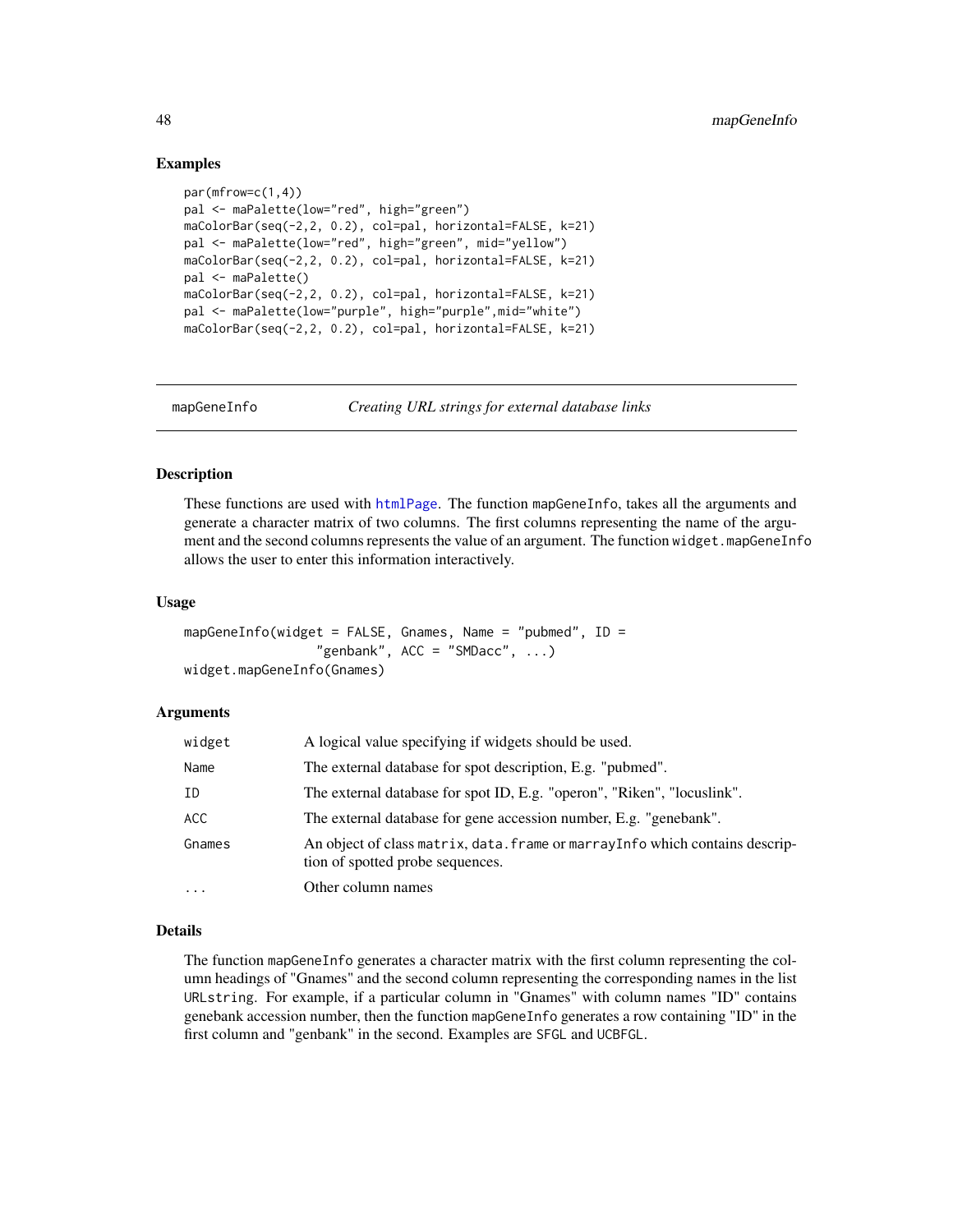#### maPlot **49**

URLstring is a list contains the URL to various external database, E.g. operon, Riken, genbank. The current choices are: "pubmed", "locuslink", "riken", "SMDclid", "SMDacc", "operonh2", "operonh1" , "operonm2", "operonm1" and "genbank" . "SMDclid" and "SMDacc" are links to Stanford Microarray Databases.

#### Author(s)

Jean Yee Hwa Yang

## Examples

```
mapGeneInfo(ID="genebank", ll="locuslink")
mapGeneInfo(ID="locuslink", Sample.ID="riken")
```
<span id="page-48-0"></span>

maPlot *Scatter-plots for cDNA microarray spot statistics*

# Description

The function maPlot produces scatter-plots of microarray spot statistics for the classes ["marrayRaw"](#page-58-0) and ["marrayNorm"](#page-55-0). It also allows the user to highlight and annotate subsets of points on the plot, and display fitted curves from robust local regression or other smoothing procedures.

## Usage

maPlot(m, x="maA", y="maM", z="maPrintTip", lines.func, text.func, legend.func, ...)

# Arguments

| m           | Microarray object of class "marrayRaw" and "marrayNorm".                                                                                                                                                                                                    |
|-------------|-------------------------------------------------------------------------------------------------------------------------------------------------------------------------------------------------------------------------------------------------------------|
| X           | Name of accessor function for the abscissa spot statistic, typically a slot name<br>for the microarray object m, such as maA.                                                                                                                               |
| У           | Name of accessor function for the ordinate spot statistic, typically a slot name<br>for the microarray object m, such as maM.                                                                                                                               |
| z           | Name of accessor method for the spot statistic used to stratify the data, typi-<br>cally a slot name for the microarray layout object (see "marrayLayout") such<br>as maPlate or a method such as maPrintTip. If z is NULL, the data are not<br>stratified. |
| lines.func  | Function for computing and plotting smoothed fits of y as a function of x, sep-<br>arately within values of z, e.g. maloesslines. If lines. func is NULL, no<br>fitting is performed.                                                                       |
| text.func   | Function for highlighting a subset of points, e.g., maText. If text. func is<br>NULL, no points are highlighted.                                                                                                                                            |
| legend.func | Function for adding a legend to the plot, e.g. malleeend lines. If legend, func<br>is NULL, there is no legend.                                                                                                                                             |
| $\ddotsc$   | Optional graphical parameters, see par.                                                                                                                                                                                                                     |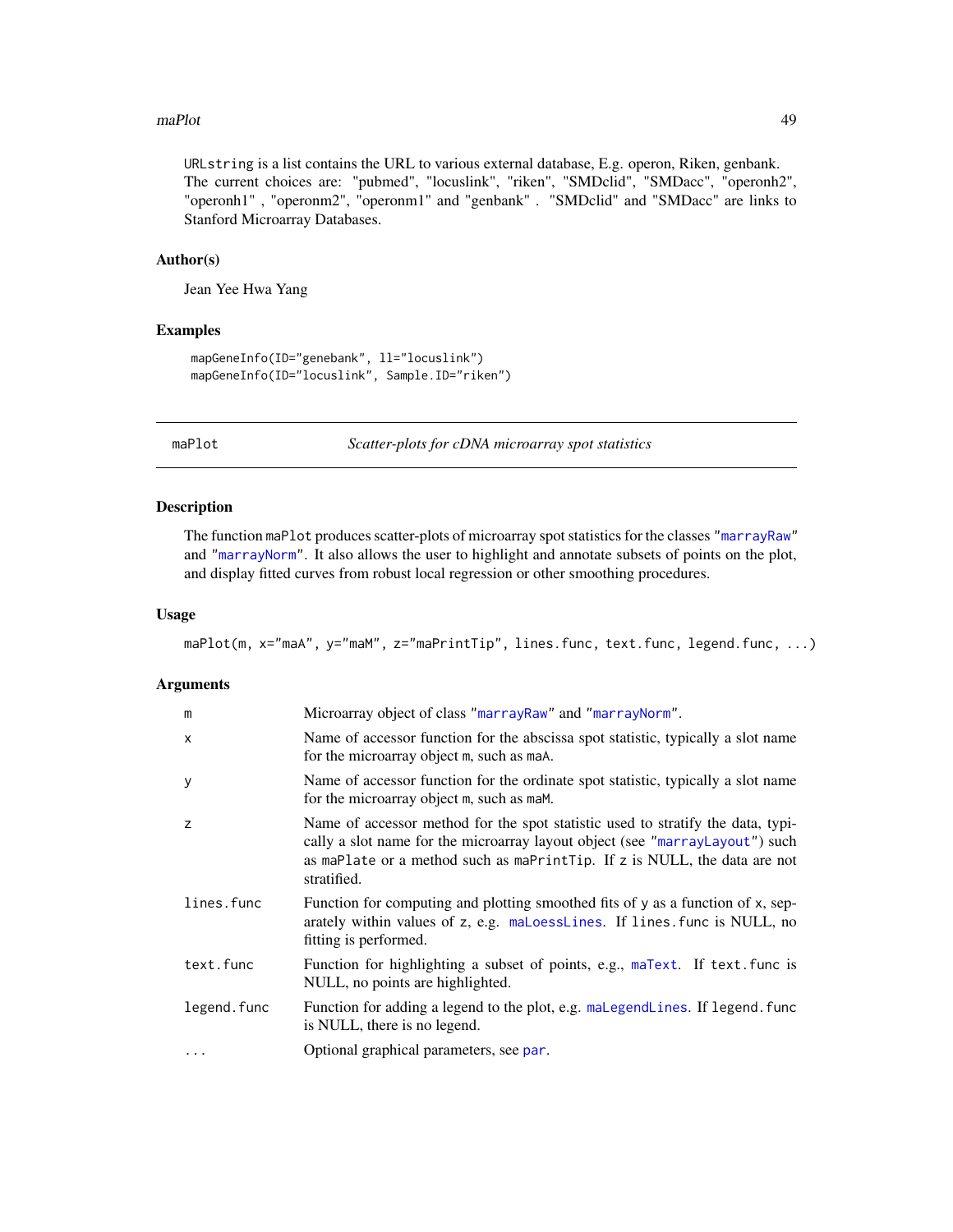## Details

This function calls the general function maPlot. func, which is not specific to microarray data. If there are more than one array in the batch, the plot is done for the first array, by default. Default graphical parameters are chosen for convenience using the function [maDefaultPar](#page-20-0) (e.g. color palette, axis labels, plot title) but the user has the option to overwrite these parameters at any point.

# Author(s)

Sandrine Dudoit, <http://www.stat.berkeley.edu/~sandrine>.

## References

S. Dudoit and Y. H. Yang. (2002). Bioconductor R packages for exploratory analysis and normalization of cDNA microarray data. In G. Parmigiani, E. S. Garrett, R. A. Irizarry and S. L. Zeger, editors, *The Analysis of Gene Expression Data: Methods and Software*, Springer, New York.

# See Also

[maPlot.func](#page-50-0), [maDefaultPar](#page-20-0), [maLoessLines](#page-30-0), [maLegendLines](#page-28-0), [maText](#page-63-0), [plot](#page-67-0), [lowess](#page-0-0), [loess](#page-0-0), [legend](#page-0-0).

# Examples

# To see the demo type demo(marrayPlots)

```
# Examples use swirl dataset, for description type ? swirl
data(swirl)
```

```
# - Default arguments
maPlot(swirl)
```
# Lowess fit using all spots maPlot(swirl, z=NULL, legend.func=NULL)

```
# Loess fit using all spots
maPlot(swirl, z=NULL, legend.func=maLegendLines(legend="All spots",col="green"), lines.func=maLoessLines(loess.a
```

```
# Pre-normalization MA-plot for the Swirl 81 array, with the lowess fits for
# individual grid columns and 1% tails of M highlighted
defs <- maDefaultPar(swirl[, 1], x = "maA", y = "maM", z = "maGridCol")
legend.func <- do.call("maLegendLines", defs$def.legend)
lines.func <- do.call("maLowessLines", c(list(TRUE, f = 0.3), defs$def.lines))
text.func<-maText(subset=maTop(maM(swirl)[,1],h=0.01,l=0.01), labels="o", col="violet")
maPlot(swirl[, 1], x = "maA", y = "maM", z = "maGridCol", lines.func=lines.func, text.func = text.func, legend.func
```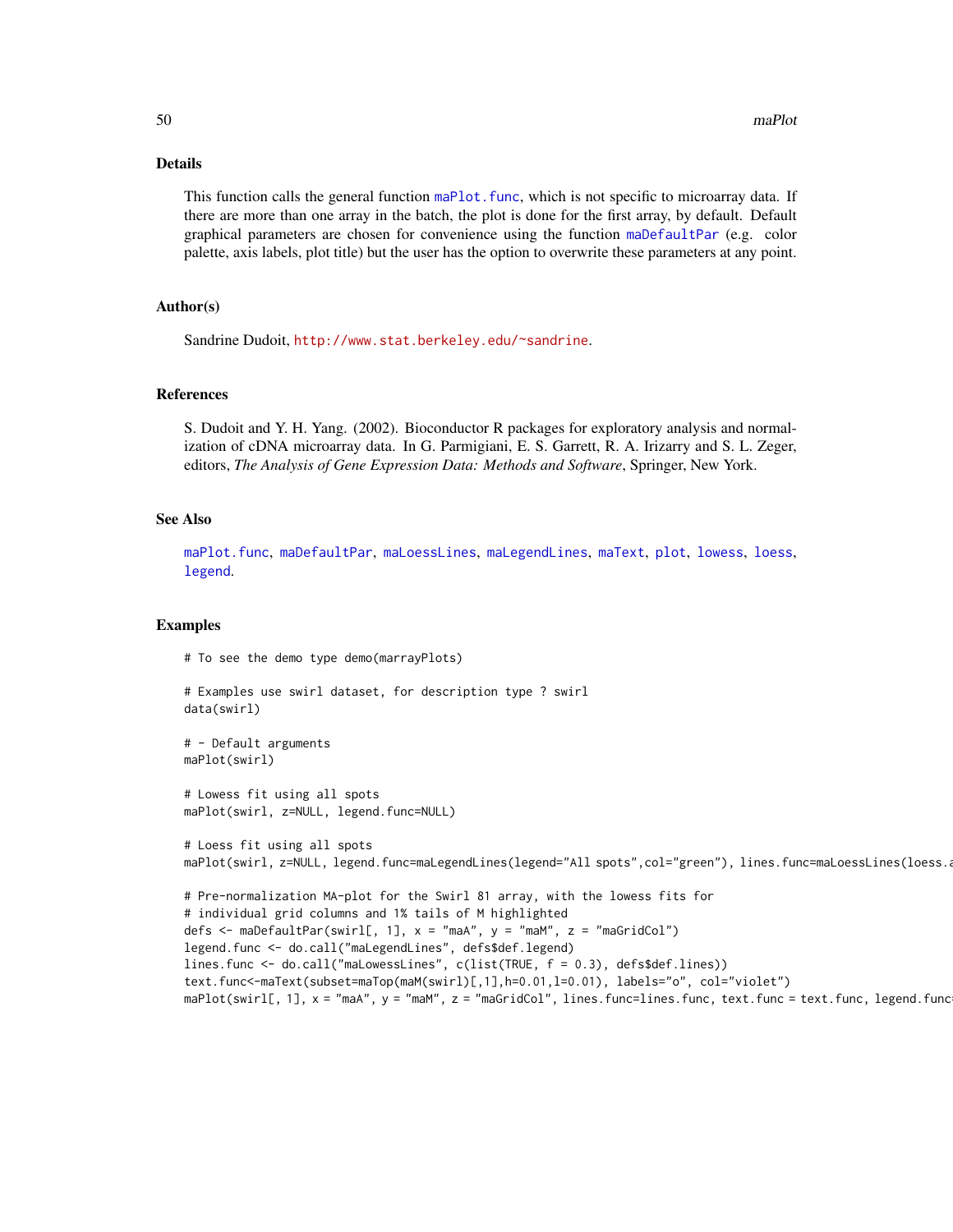<span id="page-50-0"></span>

This function produces scatter-plots of x vs. y. It also allows the user to highlight and annotate subsets of points on the plot, and display fitted curves from robust local regression or other smoothing procedures.

## Usage

```
maPlot.func(x, y, z,
lines.func = maLowessLines(subset = TRUE, f = 0.3, col = 1:length(unique(z)), lty = 1, lwd = 2.5),
     text{text .} = text{max},
legend.func = maLegendLines(legend = as.character(unique(z)), col = 1:length(unique(z)), lty = 1, lwd =
 ...)
```
# Arguments

| $\mathsf{x}$      | A "numeric" vector for the abscissa.                                                                                              |
|-------------------|-----------------------------------------------------------------------------------------------------------------------------------|
| У                 | A "numeric" vector for the ordinates.                                                                                             |
| z                 | A vector of statistic used to stratify the data, smoothed curves are fitted sepa-<br>rately within values of z                    |
| lines.func        | A function for computing and plotting smoothed fits of y as a function of x,<br>separately within values of z, e.g. maLoessLines. |
| text.func         | A function for highlighting a subset of points, e.g., maText.                                                                     |
| legend.func       | A function for adding a legend to the plot, e.g. mallergendlines.                                                                 |
| $\cdot\cdot\cdot$ | Optional graphical parameters, see par.                                                                                           |

# Author(s)

Sandrine Dudoit, <http://www.stat.berkeley.edu/~sandrine>.

#### **References**

S. Dudoit and Y. H. Yang. (2002). Bioconductor R packages for exploratory analysis and normalization of cDNA microarray data. In G. Parmigiani, E. S. Garrett, R. A. Irizarry and S. L. Zeger, editors, *The Analysis of Gene Expression Data: Methods and Software*, Springer, New York.

#### See Also

[maPlot](#page-48-0), [maLoessLines](#page-30-0), [maLegendLines](#page-28-0), [maText](#page-63-0), [plot](#page-67-0), [lowess](#page-0-0), [loess](#page-0-0), [legend](#page-0-0).

## Examples

# See examples for maPlot.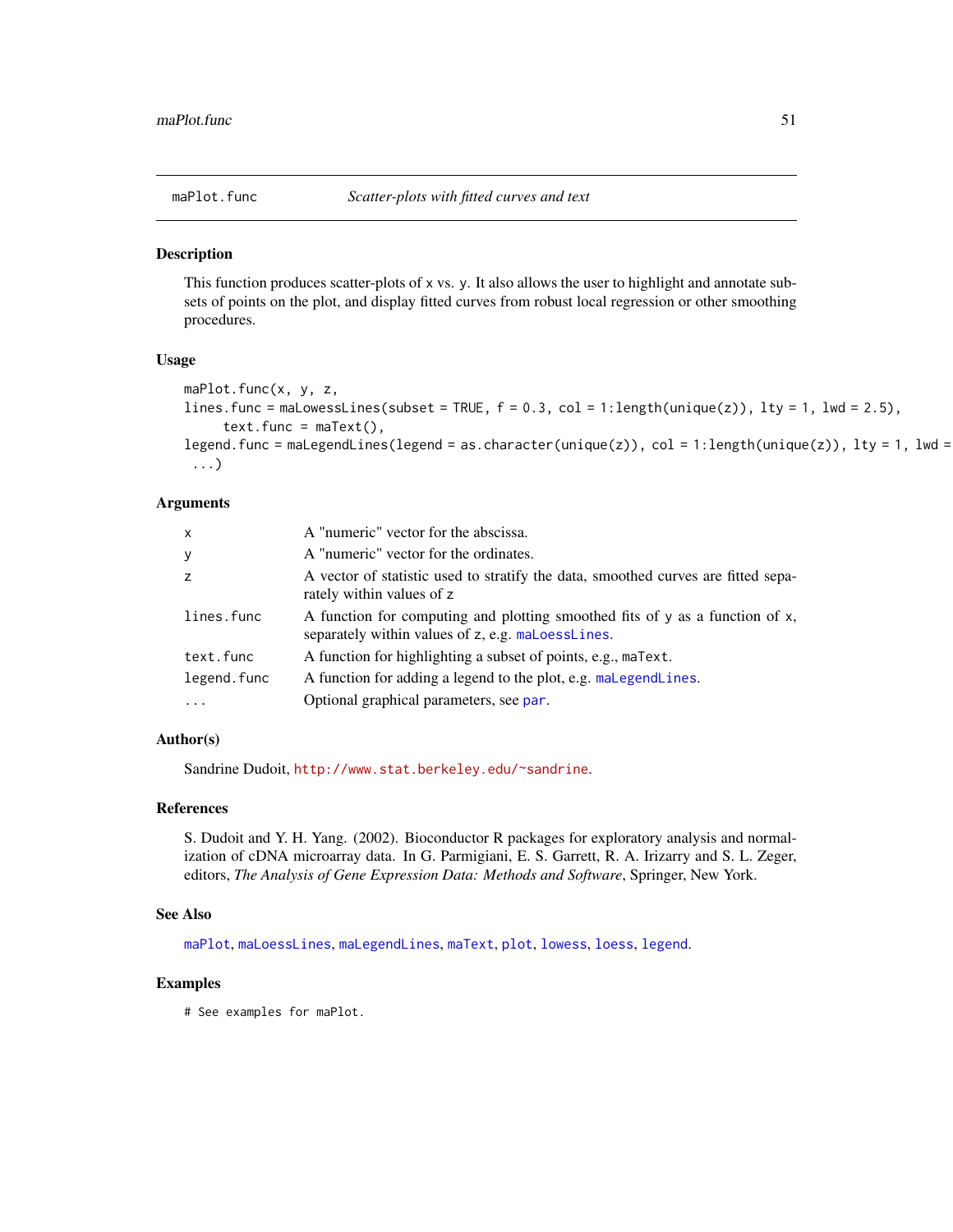<span id="page-51-0"></span>This class is used to store information on target samples hybridized to a batch of arrays or probe sequences spotted onto these arrays. It is not specific to the microarray context.

#### Objects from the Class

```
Objects can be created by calls of the form new(marrayInfo,
maLabels = ...., # Object of class character
maInfo = \dots, # Object of class data.frame
maNotes = ...., # Object of class character
)
```
# Slots

maLabels: Object of class "character", vector of spot or array labels.

- maInfo: Object of class "data.frame". If the object of class "marrayInfo" is used to describe probe sequences, rows of maInfo correspond to spots and columns to various gene identifiers and annotations. If the object of class "marrayInfo" is used to describe target samples hybridized to the arrays, rows of maInfo correspond to arrays and columns to various descriptions of the hybridizations, e.g., names of Cy3 and Cy5 samples, labels for the arrays etc.
- maNotes: Object of class "character", any notes on the target samples or spotted probe sequences.

# Methods

- $[$  signature( $x =$  "marrayInfo"): subsetting operator for spots on the array or arrays in the batch, ensures that all slots are subset properly.
- maGnames<- signature(object = "marrayRaw", value = "marrayInfo"): slot assignment method.
- maGnames<- signature(object = "marrayNorm", value = "marrayInfo"): slot assignment method.
- maGnames<- signature(object = "marraySpots", value = "marrayInfo"): slot assignment method.

maInfo signature(object = "marrayInfo"): slot accessor method.

- maInfo<- signature(object = "marrayInfo", value = "data.frame"): slot assignment method.
- maLabels signature(object = "marrayInfo"): slot accessor method.
- maLabels<- signature(object = "marrayInfo", value = "character"): slot assignment method.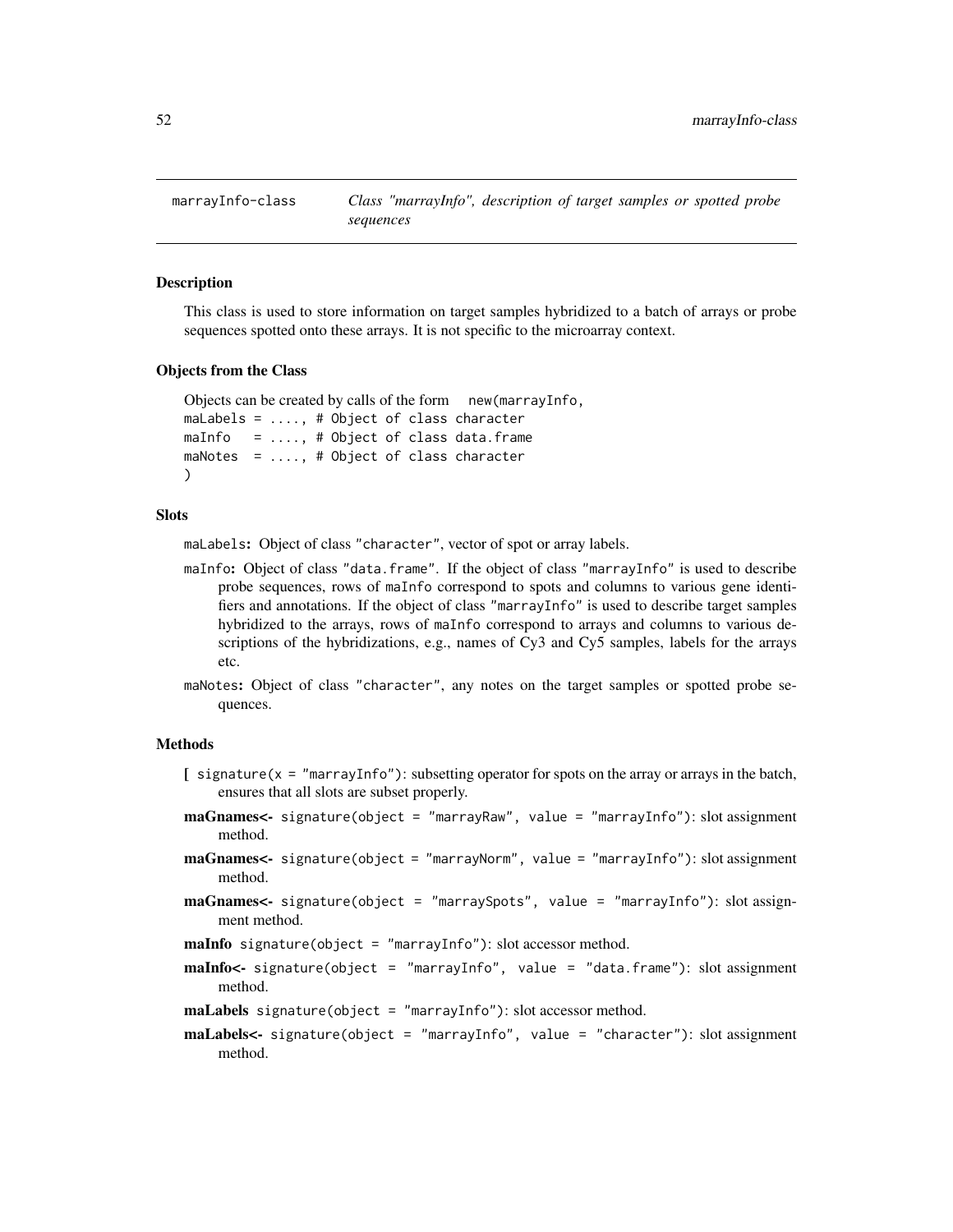marrayLayout-class 53

maLabels<- signature(object = "marrayInfo", value = "numeric"): slot assignment method.

```
maNotes signature(object = "marrayInfo"): slot accessor method.
```
- maNotes<- signature(object = "marrayInfo", value = "character"): slot assignment method.
- maTargets<- signature(object = "marrayRaw", value = "marrayInfo"): slot assignment method.
- maTargets<- signature(object = "marrayNorm", value = "marrayInfo"): slot assignment method.

print signature( $x = "marrayInfo"$  $x = "marrayInfo"$ ): print method for "marrayInfo" class.

## Author(s)

Jean Yang and Sandrine Dudoit

## References

S. Dudoit and Y. H. Yang. (2002). Bioconductor R packages for exploratory analysis and normalization of cDNA microarray data. In G. Parmigiani, E. S. Garrett, R. A. Irizarry and S. L. Zeger, editors, *The Analysis of Gene Expression Data: Methods and Software*, Springer, New York.

#### See Also

[marrayLayout](#page-52-0), [marrayRaw](#page-58-0), [marrayNorm](#page-55-0).

## Examples

## See marrayRaw

marrayLayout-class *Class "marrayLayout", classes and methods for layout parameters of cDNA microarrays*

# <span id="page-52-0"></span>Description

This class is used to keep track of important layout parameters for two-color cDNA microarrays. It contains slots for: the total number of spotted probe sequences on the array, the dimensions of the spot and grid matrices, the plate origin of the probes, information on spotted control sequences (e.g. probe sequences which should have equal abundance in the two target samples, such as housekeeping genes). The terms *print-tip-group*, *grid*, *spot matrix*, and *sector* are used interchangeably and refer to a set of spots printed using the same print-tip.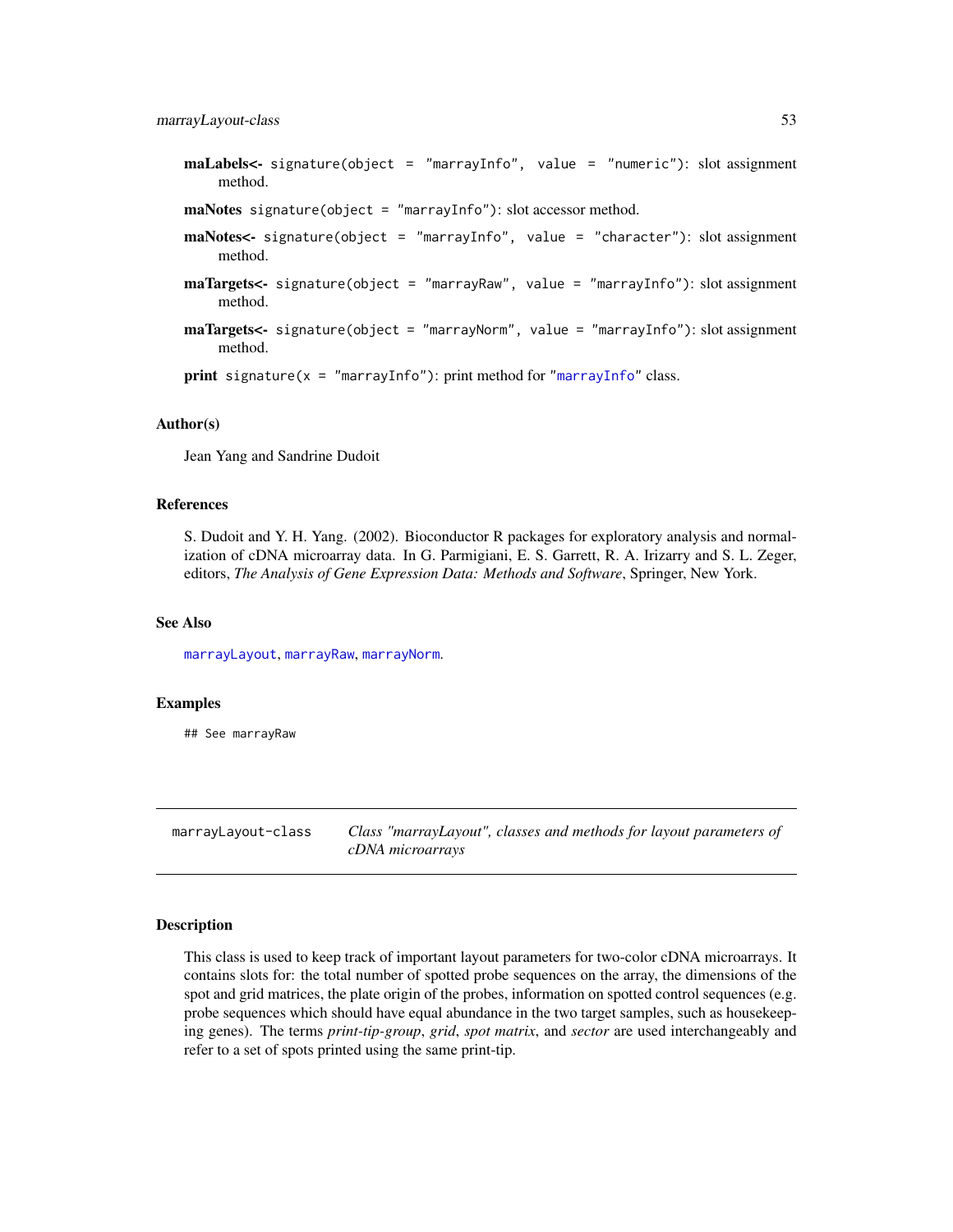## Objects from the Class

```
Objects can be created by calls of the form new(marrayLayout,
m\Delta\gamma = 1, \ldots, m + Object of class numeric
maNgc = ...., # Object of class numeric
maNsr = ...., # Object of class numeric
maNsc = ...., # Object of class numeric
maNspots = \dots, # Object of class numeric
maSub = \dots, # Object of class logical
maPlate = ...., # Object of class factor
maControls = ...., # Object of class factor
maNotes = ...., # Object of class character
)
```
# **Slots**

maNgr: Object of class "numeric", number of rows for the grid matrix.

maNgc: Object of class "numeric", number of columns for the grid matrix.

maNsr: Object of class "numeric", number of rows for the spot matrices.

maNsc: Object of class "numeric", number of columns for the spot matrices.

maNspots: Object of class "numeric", total number of spots on the array, equal to  $maNqrxmaNqcxmaNsrxmaNsc$ .

maSub: Object of class "logical", indicating which spots are currently being considered.

maPlate: Object of class "factor", recording the plate origin of the spotted probe sequences.

maControls: Object of class "factor", recording the control status of the spotted probe sequences.

maNotes: Object of class "character", any notes concerning the microarray layout, e.g., printing conditions.

# Methods

- $\int$  signature(x = "marrayLayout"): subsetting operator for spots on the array, ensures that all slots are subset properly.
- maControls<- signature(object = "marrayLayout"): slot assignment method.
- $maControls$  signature(object = "marrayLayout"): slot accessor method.
- maGridCol signature(object = "marrayLayout"): method which computes a vector of grid column coordinates for each spot.
- **maGridRow** signature(object = "marrayLayout"): method which computes a vector of grid row coordinates for each spot.
- maLayout<- signature(object = "marrayRaw", value = "marrayLayout"): slot assignment method.
- maLayout<- signature(object = "marrayNorm", value = "marrayLayout"): slot assignment method.
- maNgc signature(object = "marrayLayout"): slot accessor method.
- maNgc<- signature(object = "marrayLayout", value = "numeric"): slot assignment method.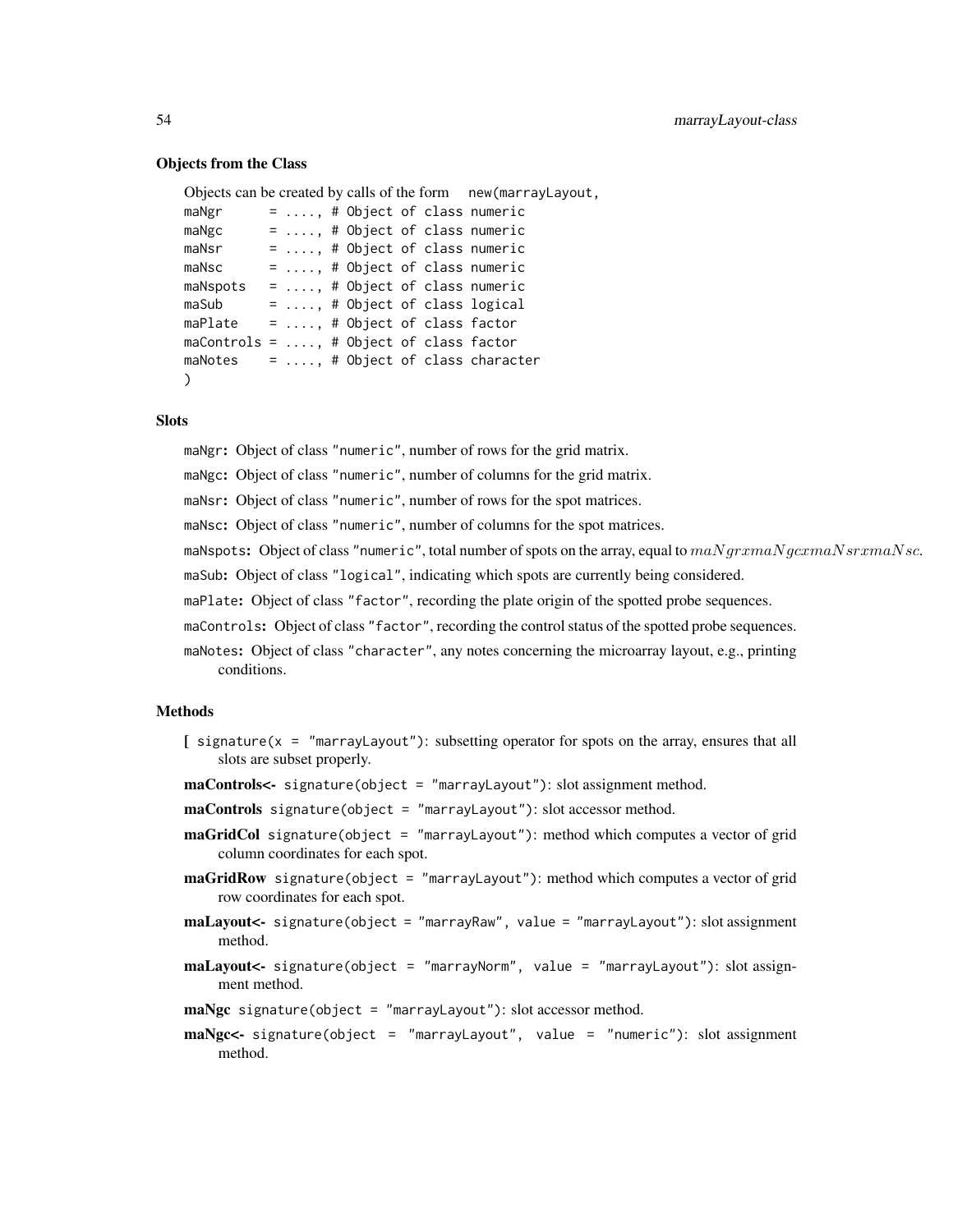- maNgr signature(object = "marrayLayout"): slot accessor method.
- maNgr<- signature(object = "marrayLayout", value = "numeric"): slot assignment method.
- maNotes signature(object = "marrayLayout"): slot accessor method.
- maNotes<- signature(object = "marrayLayout", value = "character"): slot assignment method.

maNsc signature(object = "marrayLayout"): slot accessor method.

- maNsc<- signature(object = "marrayLayout", value = "numeric"): slot assignment method.
- maNspots signature(object = "marrayLayout"): slot accessor method.
- maNspots<- signature(object = "marrayLayout", value = "numeric"): slot assignment method.
- maNsr signature(object = "marrayLayout"): slot accessor method.
- maNsr<- signature(object = "marrayLayout", value = "numeric"): slot assignment method.
- maPlate signature(object = "marrayLayout"): slot accessor method.
- maPlate<- signature(object = "marrayLayout"): slot assignment method.
- **maPrintTip** signature(object = "marrayLayout"): method which computes a vector of printtip-group indices for each spot.
- maSpotCol signature(object = "marrayLayout"): method which computes a vector of spot column coordinates for each spot.
- **maSpotRow** signature(object = "marrayLayout"): method which computes a vector of spot row coordinates for each spot.

maSub signature(object = "marrayLayout"): slot accessor method.

- $\text{maSub}$  signature(object = "marrayLayout", value = "logical"): slot assignment method.
- maSub<- signature(object = "marrayLayout", value = "numeric"): slot assignment method.

**print** signature( $x = "marrayLayout")$  $x = "marrayLayout")$  $x = "marrayLayout")$ : print method for "marrayLayout" class.

## Author(s)

Sandrine Dudoit, <http://www.stat.berkeley.edu/~sandrine>.

# References

S. Dudoit and Y. H. Yang. (2002). Bioconductor R packages for exploratory analysis and normalization of cDNA microarray data. In G. Parmigiani, E. S. Garrett, R. A. Irizarry and S. L. Zeger, editors, *The Analysis of Gene Expression Data: Methods and Software*, Springer, New York.

#### See Also

[marrayRaw](#page-58-0), [marrayNorm](#page-55-0), [marrayInfo](#page-51-0) and [\[-methods](#page-83-0).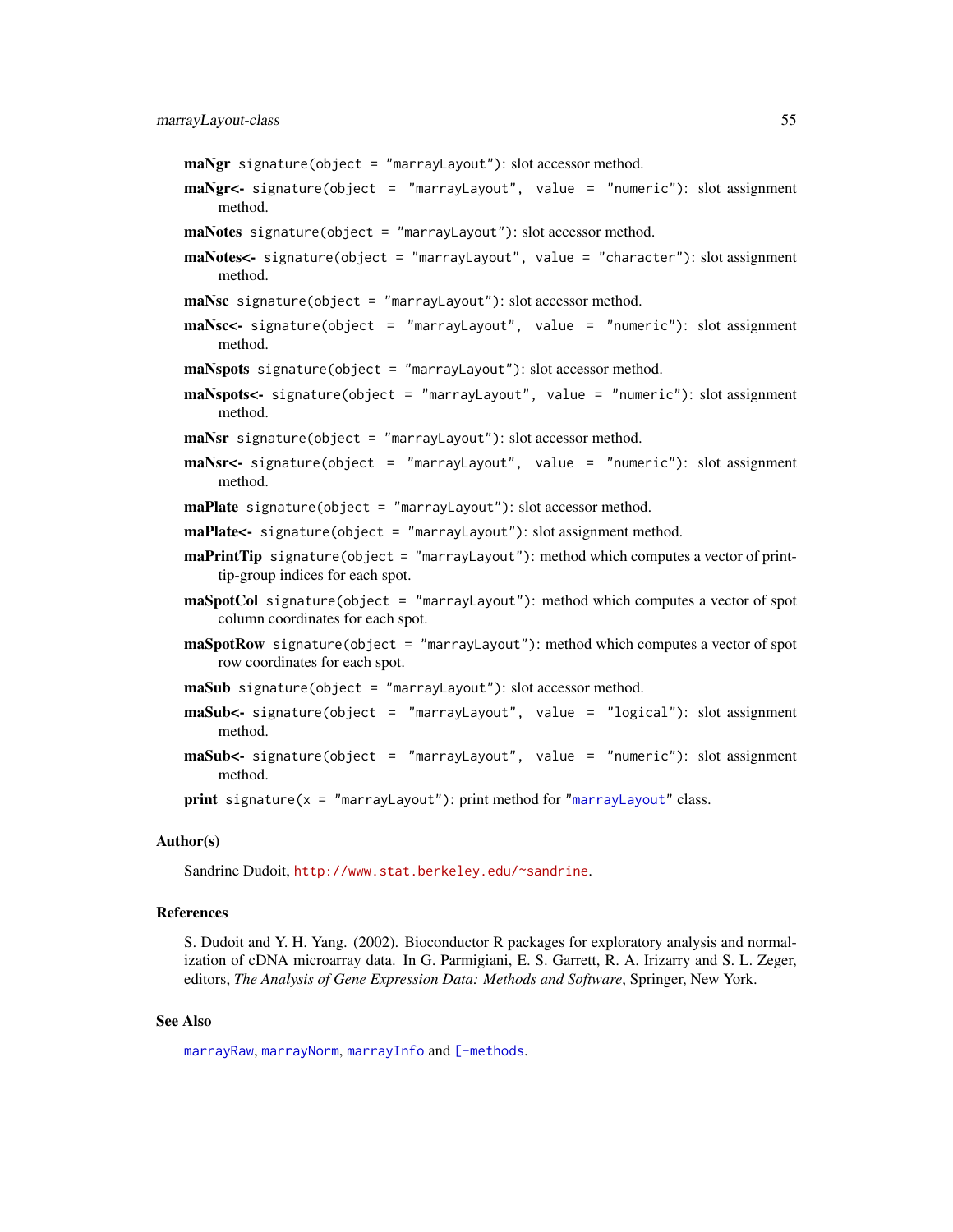## Examples

## See marrayRaw

marrayNorm-class *Class "marrayNorm", classes and methods for post-normalization cDNA microarray intensity data*

# <span id="page-55-0"></span>Description

This class represents post-normalization intensity data for a batch of cDNA microarrays. A *batch of arrays* consists of a collection of arrays with the same layout (["marrayLayout"](#page-52-0)). The class contains slots for the average log-intensities A, the normalized log-ratios M, the location and scale normalization values, the layout of the arrays, and descriptions of the target samples hybridized to the arrays and probe sequences spotted onto the arrays.

## Objects from the Class

```
Objects can be created by calls of the form new(marrayNorm,
maA = ...., # Object of class matrix
maM = \dots, # Object of class matrix
maMloc = \dots, # Object of class matrix
maMscale = \dots, # Object of class matrix
maw = \ldots, # Object of class matrix
maLayout = \dots, # Object of class marrayLayout
maGnames = ...., # Object of class marrayInfo
maTargets = ...., # Object of class marrayInfo
maNotes = ...., # Object of class character
maNormCall = ...., # Object of class call
)
```
#### **Slots**

- maA: Object of class "matrix", average log-intensities (base 2) A, rows correspond to spotted probe sequences, columns to arrays in the batch.
- maM: Object of class "matrix", intensity log-ratios (base 2) M, rows correspond to spotted probe sequences, columns to arrays in the batch.
- maMloc: Object of class "matrix", location normalization values, rows correspond to spotted probe sequences, columns to arrays in the batch.
- maMscale: Object of class "matrix", scale normalization values, rows correspond to spotted probe sequences, columns to arrays in the batch.
- maW: Object of class "matrix", spot quality weights, rows correspond to spotted probe sequences, columns to arrays in the batch.

maLayout: Object of class ["marrayLayout"](#page-52-0), layout parameters for cDNA microarrays.

maGnames: Object of class ["marrayInfo"](#page-51-0), description of spotted probe sequences.

maTargets: Object of class ["marrayInfo"](#page-51-0), description of target samples hybridized to the arrays.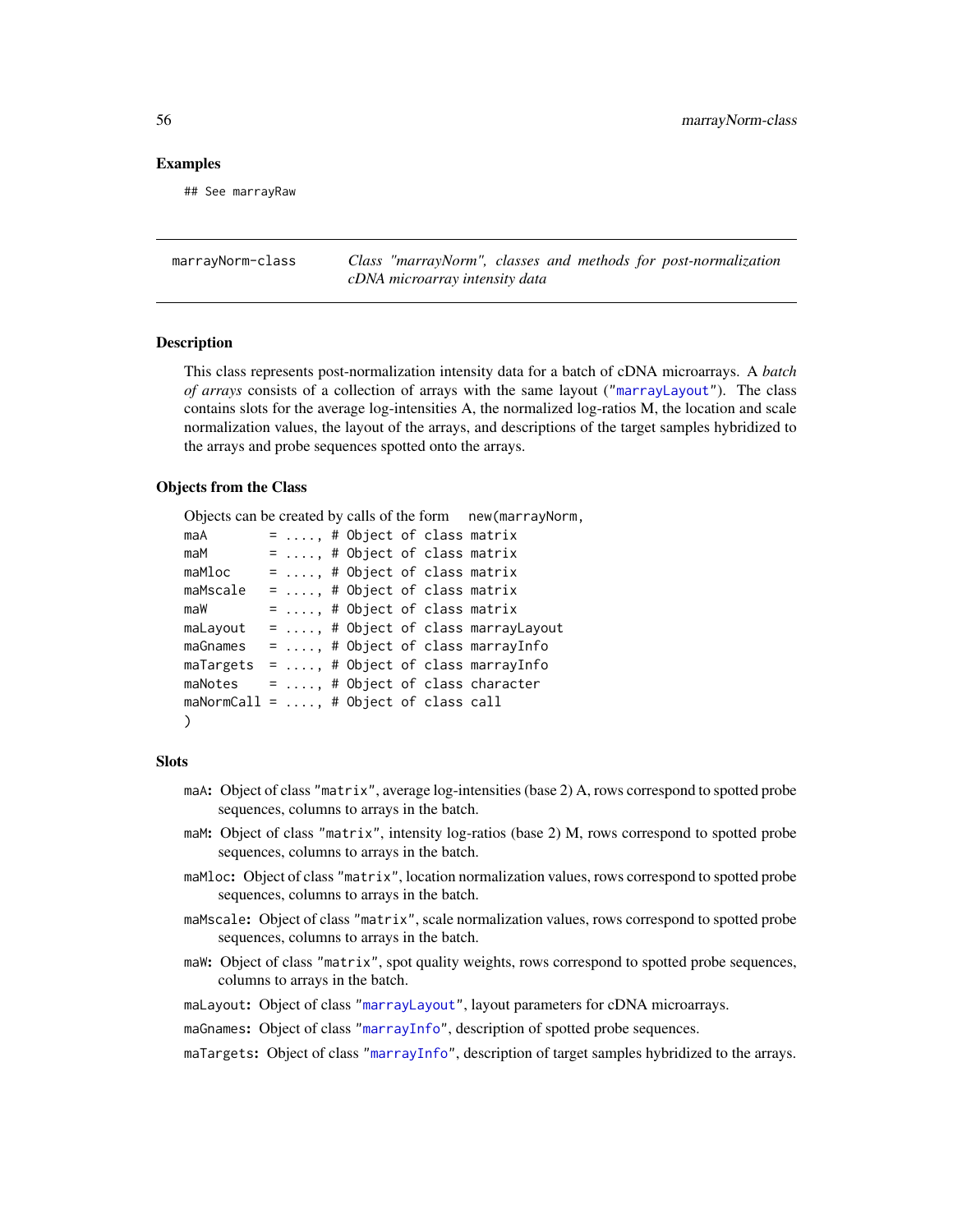- maNotes: Object of class "character", any notes concerning the microarray experiments, e.g. hybridization or scanning conditions.
- maNormCall: Object of class "call", function call for normalizing the batch of arrays.

# Methods

- $\int$  signature(x = "marrayNorm"): subsetting operator for spots on the array and arrays in the batch, ensures that all slots are subset properly.
- coerce signature(from = "marrayRaw", to = "marrayNorm"): coerce an object of class ["marrayRaw"](#page-58-0) into an object of class [marrayNorm](#page-55-0).
- maA signature(object = "marrayNorm"): slot accessor method.
- maA<- signature(object = "marrayNorm", value = "matrix"): slot assignment method.
- maControls<- signature(object = "marrayNorm"): slot assignment method.
- maControls signature(object = "marrayNorm"): slot accessor method.
- maGnames signature(object = "marrayNorm"): slot accessor method.
- maGnames<- signature(object = "marrayNorm", value = "marrayInfo"): slot assignment method.
- **maGridCol** signature(object = "marrayNorm"): method which computes a vector of grid column coordinates for each spot.
- **maGridRow** signature(object = "marrayNorm"): method which computes a vector of grid row coordinates for each spot.
- maLayout signature(object = "marrayNorm"): slot accessor method.
- maLayout<- signature(object = "marrayNorm", value = "marrayLayout"): slot assignment method.
- maM signature(object = "marrayNorm"): slot accessor method.

```
maM<- signature(object = "marrayNorm", value = "matrix"): slot assignment method.
maMloc signature(object = "marrayNorm"): slot accessor method.
```
- maMloc<- signature(object = "marrayNorm", value = "matrix"): slot assignment method. maMscale signature(object = "marrayNorm"): slot accessor method.
- maMscale<- signature(object = "marrayNorm", value = "matrix"): slot assignment method.

maNgc signature(object = "marrayNorm"): slot accessor method.

```
maNgc<- signature(object = "marrayNorm", value = "numeric"): slot assignment method.
\text{max} signature(object = "marrayNorm"): slot accessor method.
```

```
maNgr<- signature(object = "marrayNorm", value = "numeric"): slot assignment method.
\text{m}aNormCall signature(object = "marrayNorm"): slot accessor method.
```
- maNotes signature(object = "marrayNorm"): slot accessor method.
- maNotes<- signature(object = "marrayNorm", value = "character"): slot assignment method.
- maNsamples signature(object = "marrayNorm"): slot accessor method.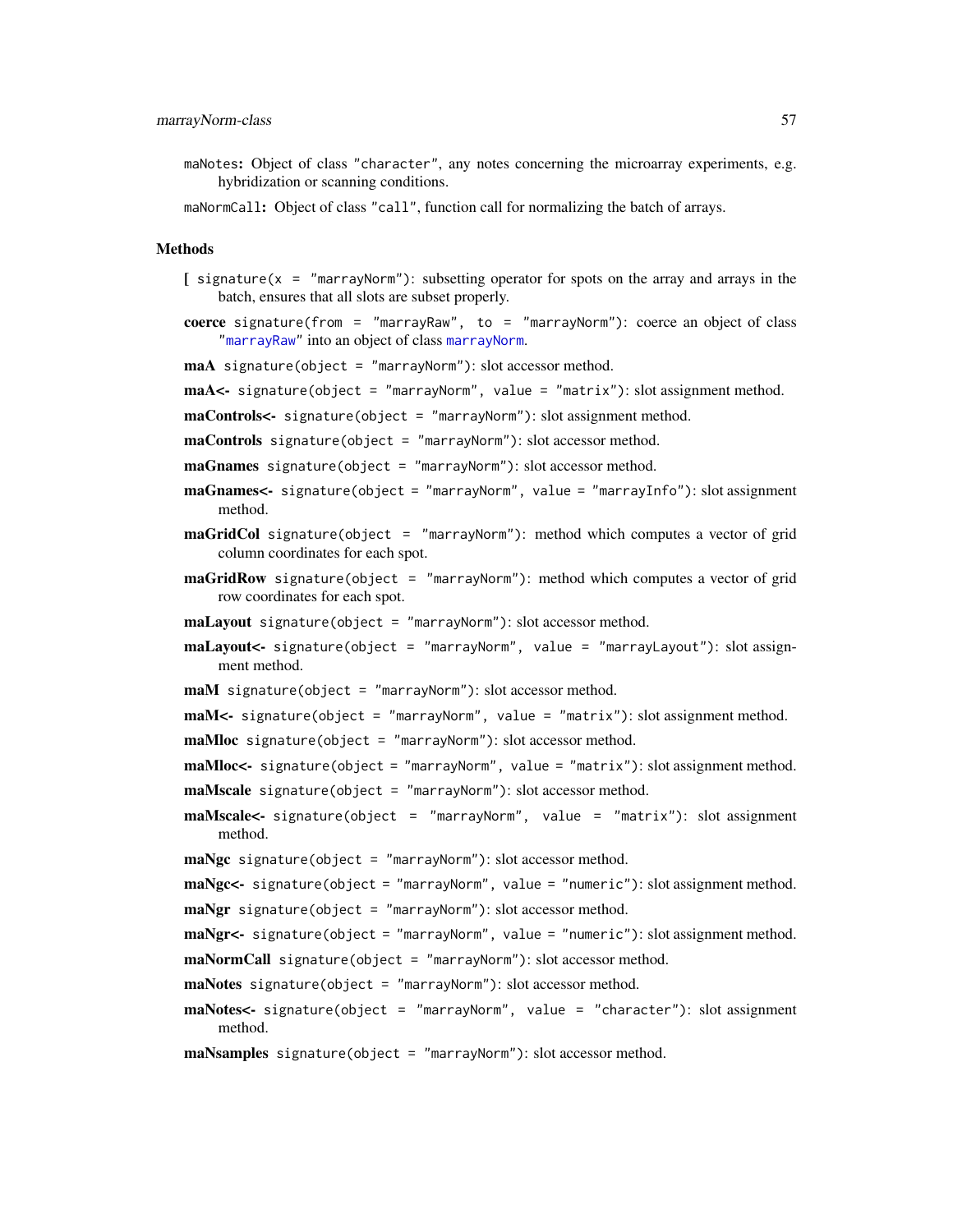maNsc signature(object = "marrayNorm"): slot accessor method.

maNsc<- signature(object = "marrayNorm", value = "numeric"): slot assignment method.

- maNspots signature(object = "marrayNorm"): slot accessor method.
- maNspots<- signature(object = "marrayNorm", value = "numeric"): slot assignment method.

maNsr signature(object = "marrayNorm"): slot accessor method.

- maNsr<- signature(object = "marrayNorm", value = "numeric"): slot assignment method.
- maPlate signature(object = "marrayNorm"): slot accessor method.
- maPlate<- signature(object = "marrayNorm"): slot assignment method.
- **maPrintTip** signature(object = "marrayNorm"): method which computes a vector of printtip-group indices for each spot.
- maSpotCol signature(object = "marrayNorm"): method which computes a vector of spot column coordinates for each spot.
- maSpotRow signature(object = "marrayNorm"): method which computes a vector of spot row coordinates for each spot.

maSub signature(object = "marrayNorm"): slot accessor method.

maSub<- signature(object = "marrayNorm"): slot assignment method.

- maTargets signature(object = "marrayNorm"): slot accessor method.
- maTargets<- signature(object = "marrayNorm", value = "marrayInfo"): slot assignment method.
- maW signature(object = "marrayNorm"): slot accessor method.

```
maW<- signature(object = "marrayNorm", value = "matrix"): slot assignment method.
```
print signature( $x = "marrayNorm"$  $x = "marrayNorm"$ ): print method for "marrayNorm" class.

#### Author(s)

Sandrine Dudoit, <http://www.stat.berkeley.edu/~sandrine>.

#### References

S. Dudoit and Y. H. Yang. (2002). Bioconductor R packages for exploratory analysis and normalization of cDNA microarray data. In G. Parmigiani, E. S. Garrett, R. A. Irizarry and S. L. Zeger, editors, *The Analysis of Gene Expression Data: Methods and Software*, Springer, New York.

## See Also

[marrayLayout](#page-52-0), [marrayRaw](#page-58-0), [marrayInfo](#page-51-0)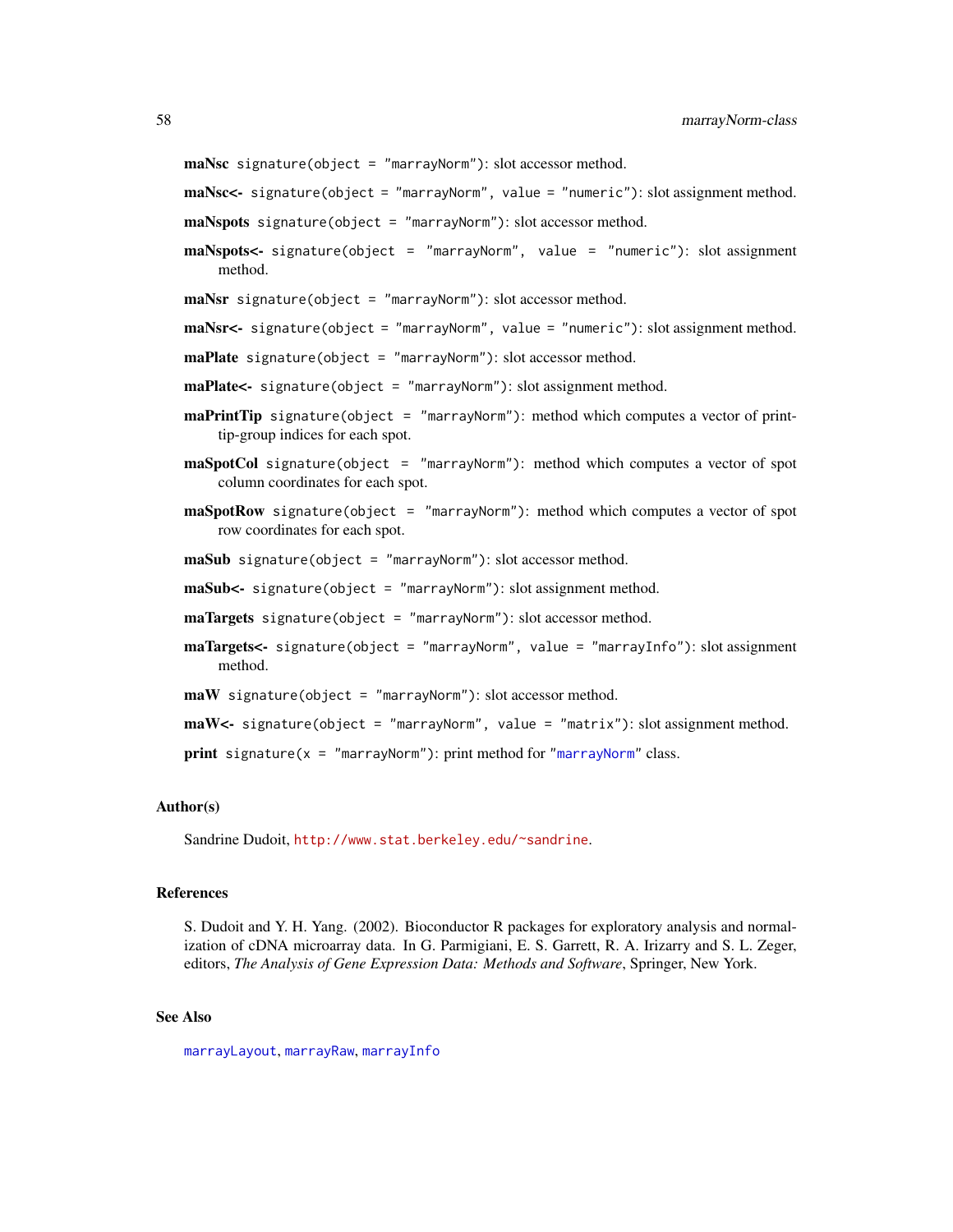# marrayRaw-class 59

# Examples

```
# Examples use swirl dataset, for description type ? swirl
data(swirl)
# Median normalization
mnorm<-maNorm(swirl[,2:3],norm="m")
# Object of class marrayNorm for the second and third swirl arrays
mnorm
# Function call
maNormCall(mnorm)
# Object of class marrayInfo -- Probe sequences
maGnames(mnorm)
# Object of class marrayInfo -- Target samples
maTargets(mnorm)
# Density plot of log-ratios M for third array
plot(density(maM(mnorm[,2])), lwd=2, col=2, main="Density plots of log-ratios M")
lines(density(maM(swirl[,3])), lwd=2)
abline(v=0)
legend(2,1,c("Pre-normalization","Post-normalization"))
```

| marrayRaw-class | Class "marrayRaw", classes and methods for pre-normalization cDNA |
|-----------------|-------------------------------------------------------------------|
|                 | microarray intensity data                                         |

## <span id="page-58-0"></span>Description

This class represents pre-normalization intensity data for a batch of cDNA microarrays. A *batch of arrays* consists of a collection of arrays with the same layout (["marrayLayout"](#page-52-0)). The class contains slots for the green (Cy3) and red (Cy5) foreground and background intensities, the layout of the arrays, and descriptions of the target samples hybridized to the arrays and probe sequences spotted onto the arrays.

# Objects from the Class

```
Objects can be created by calls of the form new(marrayRaw,
maRf = ...., # Object of class matrix
maGf = ..., # Object of class matrix
maRb = ...., # Object of class matrix
maGb = ..., # Object of class matrix
maW = ...., # Object of class matrix
maLayout = ...., # Object of class marrayLayout
maGnames = ...., # Object of class marrayInfo
```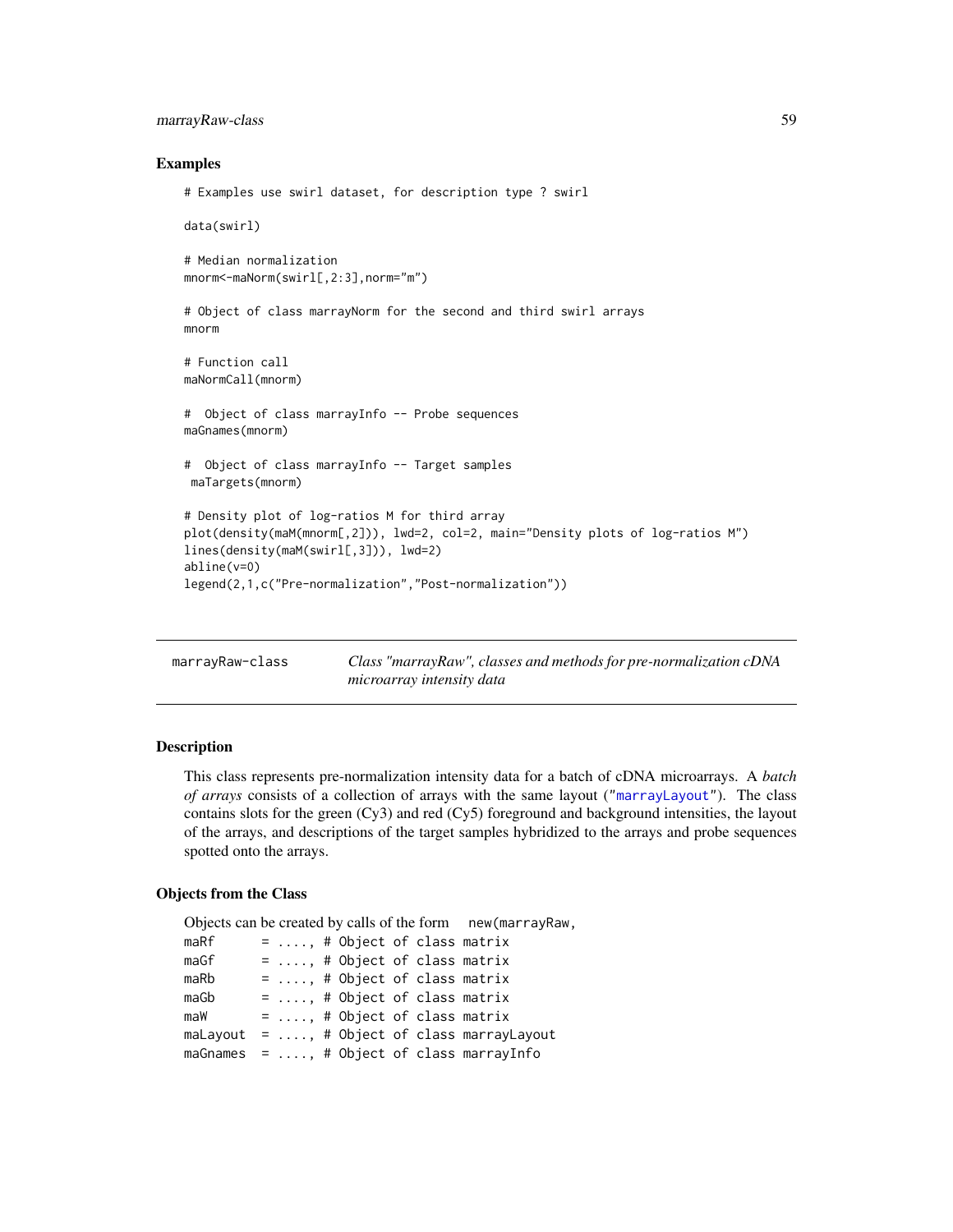```
maTargets = ...., # Object of class marrayInfo
maNotes = ...., # Object of class character
\lambda
```
## **Slots**

- maRf: Object of class "matrix", red foreground intensities, rows correspond to spotted probe sequences, columns to arrays in the batch.
- maGf: Object of class "matrix", green foreground intensities, rows correspond to spotted probe sequences, columns to arrays in the batch.
- maRb: Object of class "matrix", red background intensities, rows correspond to spotted probe sequences, columns to arrays in the batch.
- maGb: Object of class "matrix", green background intensities, rows correspond to spotted probe sequences, columns to arrays in the batch.
- maW: Object of class "matrix", spot quality weights, rows correspond to spotted probe sequences, columns to arrays in the batch.
- maLayout: Object of class ["marrayLayout"](#page-52-0), layout parameters for the cDNA microarrays.
- maGnames: Object of class ["marrayInfo"](#page-51-0), description of spotted probe sequences.
- maTargets: Object of class ["marrayInfo"](#page-51-0), description of target samples hybridized to the arrays.
- maNotes: Object of class "character", any notes concerning the microarray experiments, e.g. hybridization or scanning conditions.

## Methods

- $[$  signature(x = "marrayRaw"): subsetting operator for spots on the array and arrays in the batch, ensures that all slots are subset properly.
- coerce signature(from = "marrayRaw", to = "marrayNorm"): coerce an object of class ["marrayRaw"](#page-58-0) into an object of class ["marrayNorm"](#page-55-0).
- maA signature(object = "marrayRaw"): function which computes average log-intensities (base 2) A for an object of class ["marrayRaw"](#page-58-0).

maControls<- signature(object = "marrayRaw"): slot assignment method.

maControls signature(object = "marrayRaw"): slot accessor method.

maGb signature(object = "marrayRaw"): slot accessor method.

 $mAGb$  <- signature(object = "marrayRaw", value = "matrix"): slot assignment method.

 $m a G b$  <- signature(object = "marrayRaw", value = "NULL"): slot assignment method.

maGf signature(object = "marrayRaw"): slot accessor method.

 $maGf$  - signature(object = "marrayRaw", value = "matrix"): slot assignment method.

- maGnames signature(object = "marrayRaw"): slot accessor method.
- maGnames<- signature(object = "marrayRaw", value = "marrayInfo"): slot assignment method.
- maGridCol signature(object = "marrayRaw"): method which computes a vector of grid column coordinates for each spot.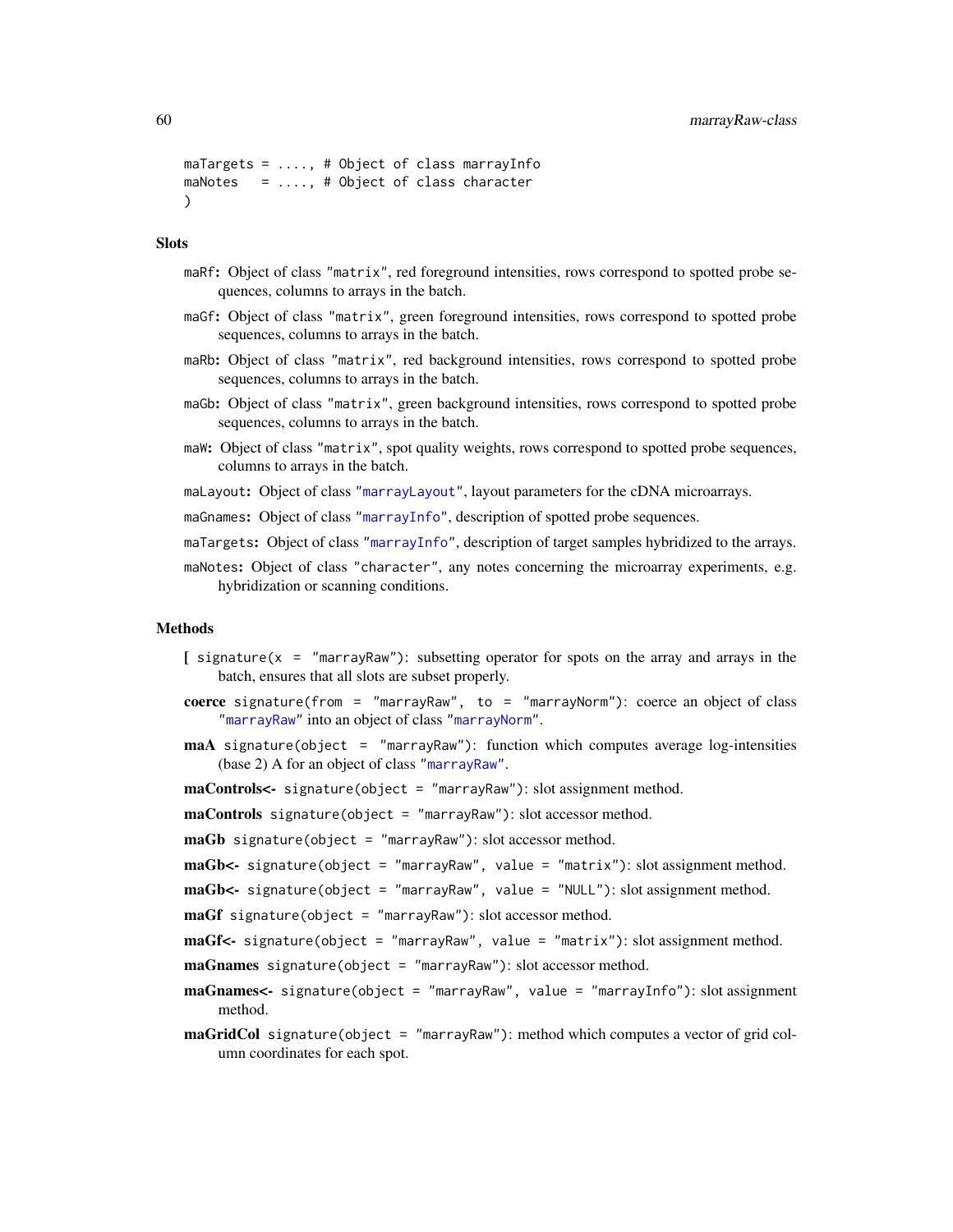- $maGridRow$  signature(object = "marrayRaw"): method which computes a vector of grid row coordinates for each spot.
- maLayout signature(object = "marrayRaw"): slot accessor method.
- maLayout<- signature(object = "marrayRaw", value = "marrayLayout"): slot assignment method.
- maLG signature(object = "marrayRaw"): method which computes green log-intensities (base 2) for an object of class ["marrayRaw"](#page-58-0).
- $m$ aLR signature(object = "marrayRaw"): method which computes red log-intensive (base2) for an object of class ["marrayRaw"](#page-58-0).
- maM signature(object = "marrayRaw"): method which computes intensity log-ratios (base 2) M for an object of class ["marrayRaw"](#page-58-0).
- maNgc signature(object = "marrayRaw"): slot accessor method.
- maNgc<- signature(object = "marrayRaw", value = "numeric"): slot assignment method.
- maNgr signature(object = "marrayRaw"): slot accessor method.

maNgr<- signature(object = "marrayRaw", value = "numeric"): slot assignment method.  $maNotes$  signature(object = "marrayRaw"): slot accessor method.

- maNotes<- signature(object = "marrayRaw", value = "character"): slot assignment method.
- maNsamples signature(object = "marrayRaw"): slot accessor method.
- maNsc signature(object = "marrayRaw"): slot accessor method.
- maNsc<- signature(object = "marrayRaw", value = "numeric"): slot assignment method. maNspots signature(object = "marrayRaw"): slot accessor method.
- maNspots<- signature(object = "marrayRaw", value = "numeric"): slot assignment method.
- maNsr signature(object = "marrayRaw"): slot accessor method.

 $\text{maxS}$  r signature(object = "marrayRaw", value = "numeric"): slot assignment method.

- maPlate signature(object = "marrayRaw"): slot accessor method.
- maPlate<- signature(object = "marrayRaw"): slot assignment method.
- **maPrintTip** signature(object = "marrayRaw"): method which computes a vector of print-tipgroup indices for each spot.

maRb signature(object = "marrayRaw"): slot accessor method.

 $mRb$  <- signature(object = "marrayRaw", value = "matrix"): slot assignment method.

maRb<- signature(object = "marrayRaw", value = "NULL"): slot assignment method.

 $\text{maRf}$  signature(object = "marrayRaw"): slot accessor method.

- $mRf$ <- signature(object = "marrayRaw", value = "matrix"): slot assignment method.
- maSpotCol signature(object = "marrayRaw"): method which computes a vector of spot column coordinates for each spot.
- $$ coordinates for each spot.
- maSub signature(object = "marrayRaw"): slot accessor method.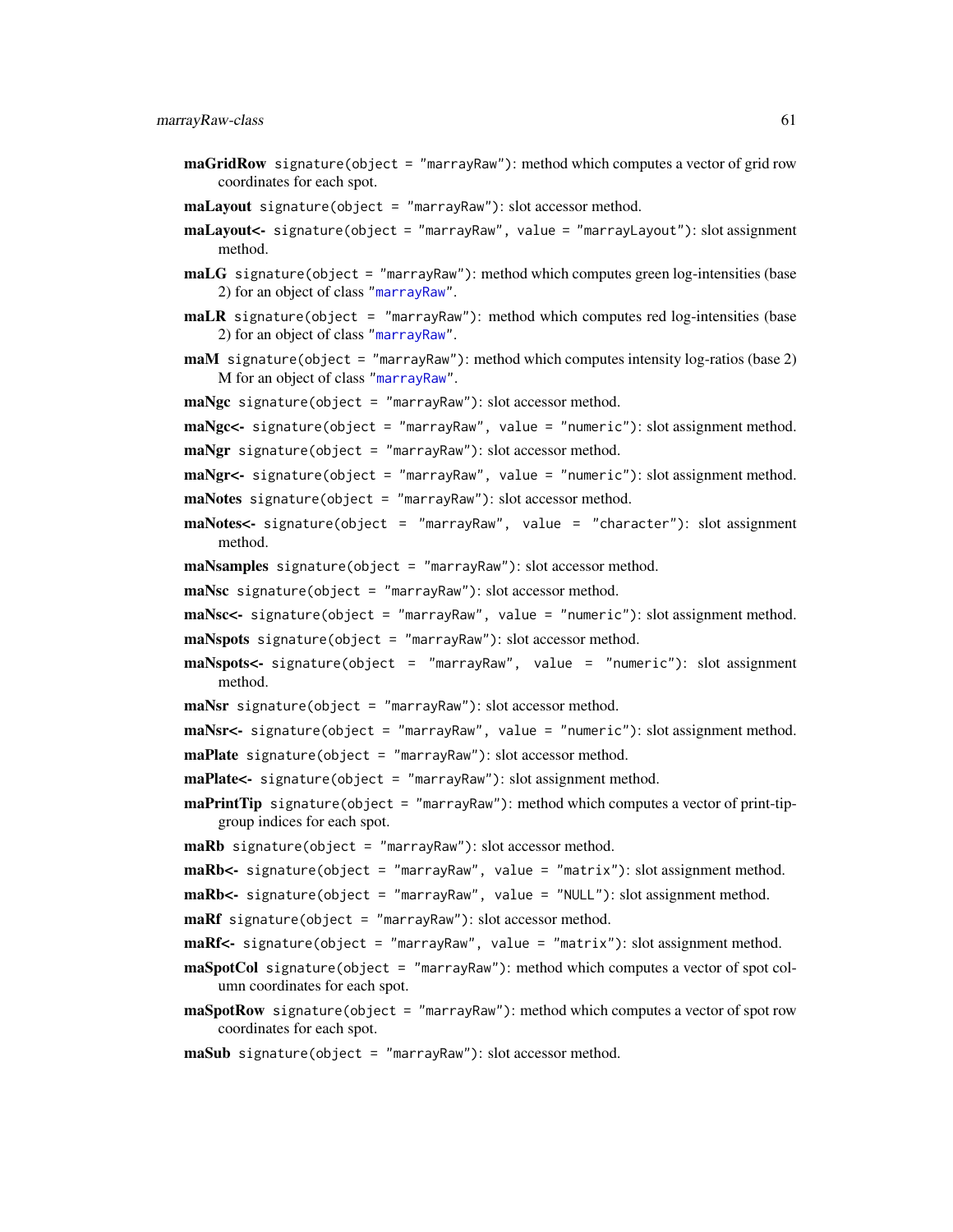```
maSub<- signature(object = "marrayRaw"): slot assignment method.
maTargets signature(object = "marrayRaw"): slot accessor method.
maTargets<- signature(object = "marrayRaw", value = "marrayInfo"): slot assignment
    method.
maW signature(object = "marrayRaw"): slot accessor method.
maw \leftarrow signature(object = "marrayRaw", value = "matrix"): slot assignment method.
print signature("marrayRaw"): print method for "marrayRaw" class.
```
## Author(s)

Sandrine Dudoit, <http://www.stat.berkeley.edu/~sandrine>.

#### References

S. Dudoit and Y. H. Yang. (2002). Bioconductor R packages for exploratory analysis and normalization of cDNA microarray data. In G. Parmigiani, E. S. Garrett, R. A. Irizarry and S. L. Zeger, editors, *The Analysis of Gene Expression Data: Methods and Software*, Springer, New York.

## See Also

[marrayLayout](#page-52-0), [marrayNorm](#page-55-0), [marrayInfo](#page-51-0).

#### Examples

```
# Examples use swirl dataset, for description type ? swirl
require(limma)
data(swirl)
# Object of class marrayRaw for the 4 swirl arrays
swirl
# Object of class marrayLayout
maLayout(swirl)
# Access only the first 100 spots of the third array
swirl[1:100,3]
# Accessor methods -- How many spots on the array
maNspots(swirl)
# Density plot of log-ratios M for third array
plot(density(maM(swirl[,3])))
# Assignment methods -- Replace maNotes slot
maNotes(swirl)
maNotes(swirl)<-"This is a zebrafish microarray"
maNotes(swirl)
```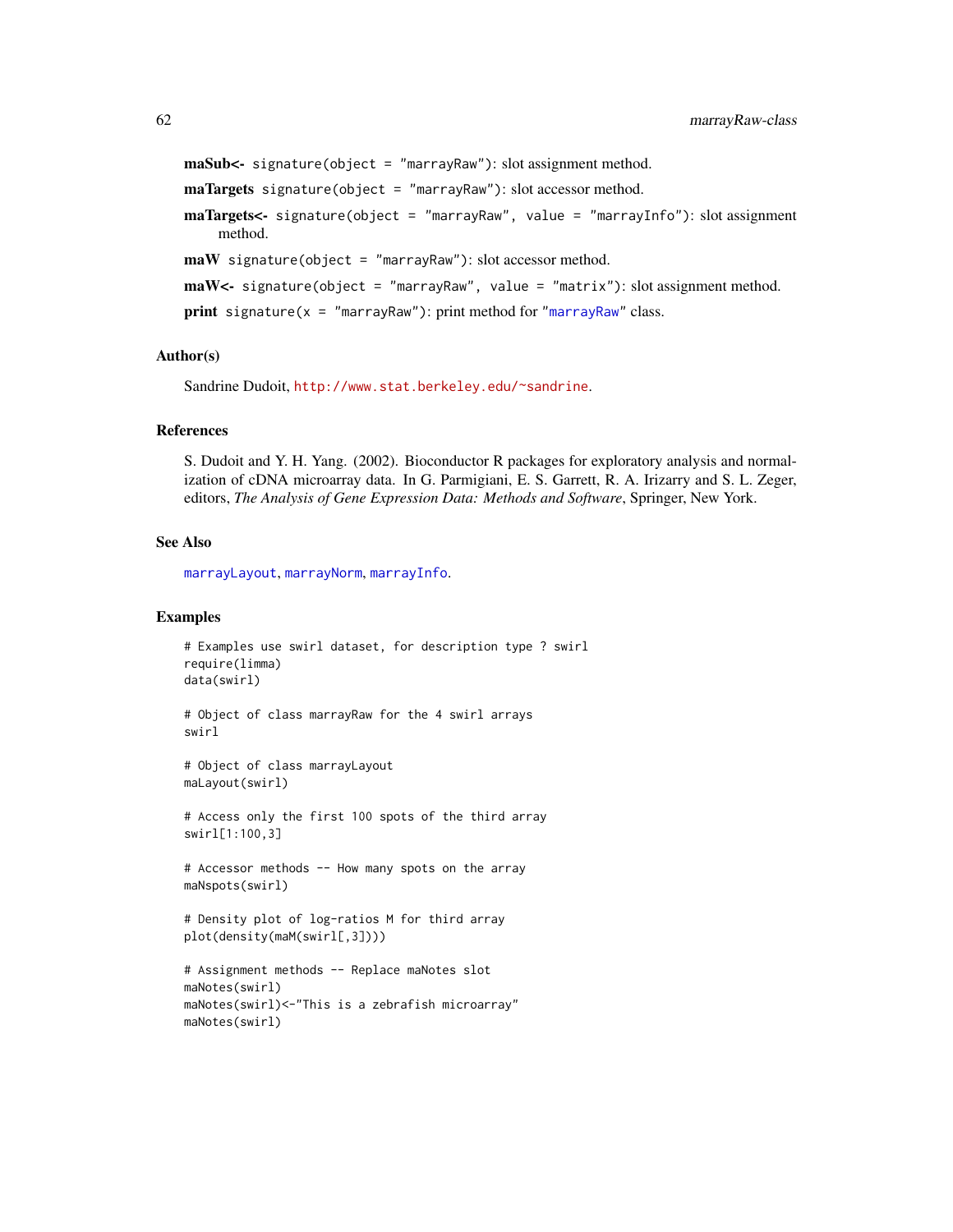Select genes by considering the [union](#page-0-0) or [intersect](#page-0-0) of multiple statistics.

# Usage

```
maSelectGnames(statdata, crit1 = 50, crit2 = crit1, sub = TRUE, selectstat, operate = c("intersect", "ur
```
# Arguments

| statdata   | A numerical matrix where the rows corresponds to genes and the columns cor-<br>responds to various statistics corresponding to a particular gene.                                                            |
|------------|--------------------------------------------------------------------------------------------------------------------------------------------------------------------------------------------------------------|
| crit1      | The number of points to be selected. If crit $1 < 1$ , the crit $1*100\%$ spots with the<br>smallest M values will be selected. If crit $\geq$ 1, the crit spots with the smallest<br>M values are selected. |
| crit2      | Similar to "crit1". If crit2 < 1, the crit2*100% spots with the largest M values<br>will be selected. If crit2 $>= 1$ , the crit2 spots with the largest M values are<br>selected.                           |
| sub        | A "logical" or "numeric" vector indicating the subset of genes to be consider.                                                                                                                               |
| selectstat | A integer value indicating the statistics where the final ranking is based on.                                                                                                                               |
| operate    | The operation used to combined different rankings                                                                                                                                                            |

# Details

This functions calls [stat.gnames](#page-77-0) to select say the 100 most extreme genes from various statistics and combined the different gene lists by either union or intersection.

# Value

A vector of numeric values.

#### Author(s)

Jean Yee Hwa Yang

### See Also

[stat.gnames](#page-77-0), [order](#page-0-0)

# Examples

```
X <- matrix(rnorm(1000), 100,10)
Xstat <- cbind(mean=apply(X, 1, mean, na.rm=TRUE),
               var=apply(X, 1, var, na.rm=TRUE))
maSelectGnames(Xstat, crit1=50)
```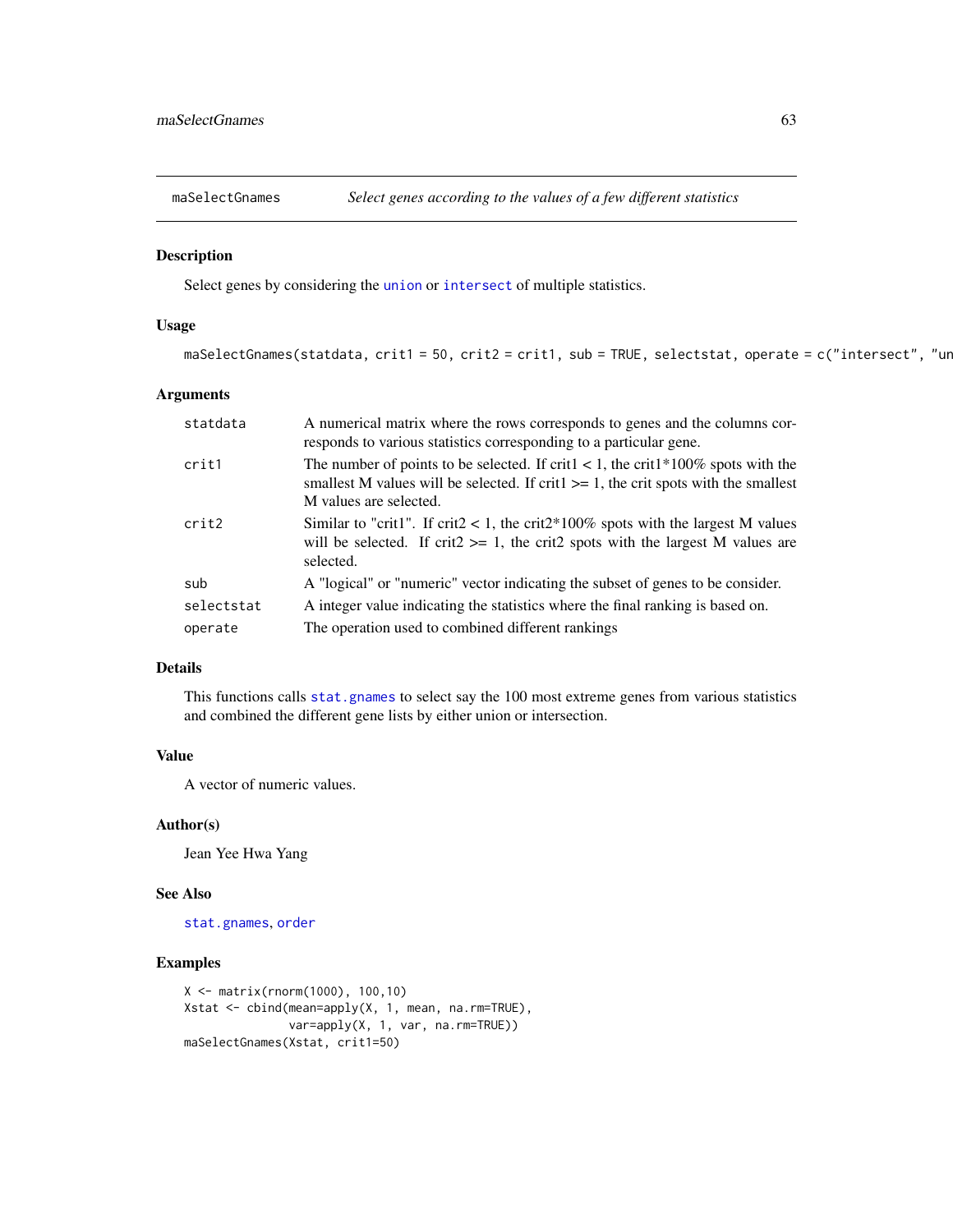<span id="page-63-0"></span>

This function may be used to highlight a subset of points on an existing plot, such as a plot produced by [plot](#page-67-0), [maPlot](#page-48-0), or [maPlot.func](#page-50-0).

# Usage

maText(subset=NULL, labels=as.character(1:length(subset)), ...)

# Arguments

| subset                  | A "logical" or "numeric" vector indicating the subset of points to highlight.   |
|-------------------------|---------------------------------------------------------------------------------|
| labels                  | One or more character strings or expressions specifying the text to be written. |
| $\cdot$ $\cdot$ $\cdot$ | Optional graphical parameters, see par.                                         |

# Value

A function with bindings for subset, labels, and .... This latter function takes as arguments x and y, the absissa and ordinates of points on the plot.

# Author(s)

Sandrine Dudoit, <http://www.stat.berkeley.edu/~sandrine>.

# References

S. Dudoit and Y. H. Yang. (2002). Bioconductor R packages for exploratory analysis and normalization of cDNA microarray data. In G. Parmigiani, E. S. Garrett, R. A. Irizarry and S. L. Zeger, editors, *The Analysis of Gene Expression Data: Methods and Software*, Springer, New York.

# See Also

[text](#page-0-0), [maPlot](#page-48-0), [maPlot.func](#page-50-0).

# Examples

# See examples for maPlot.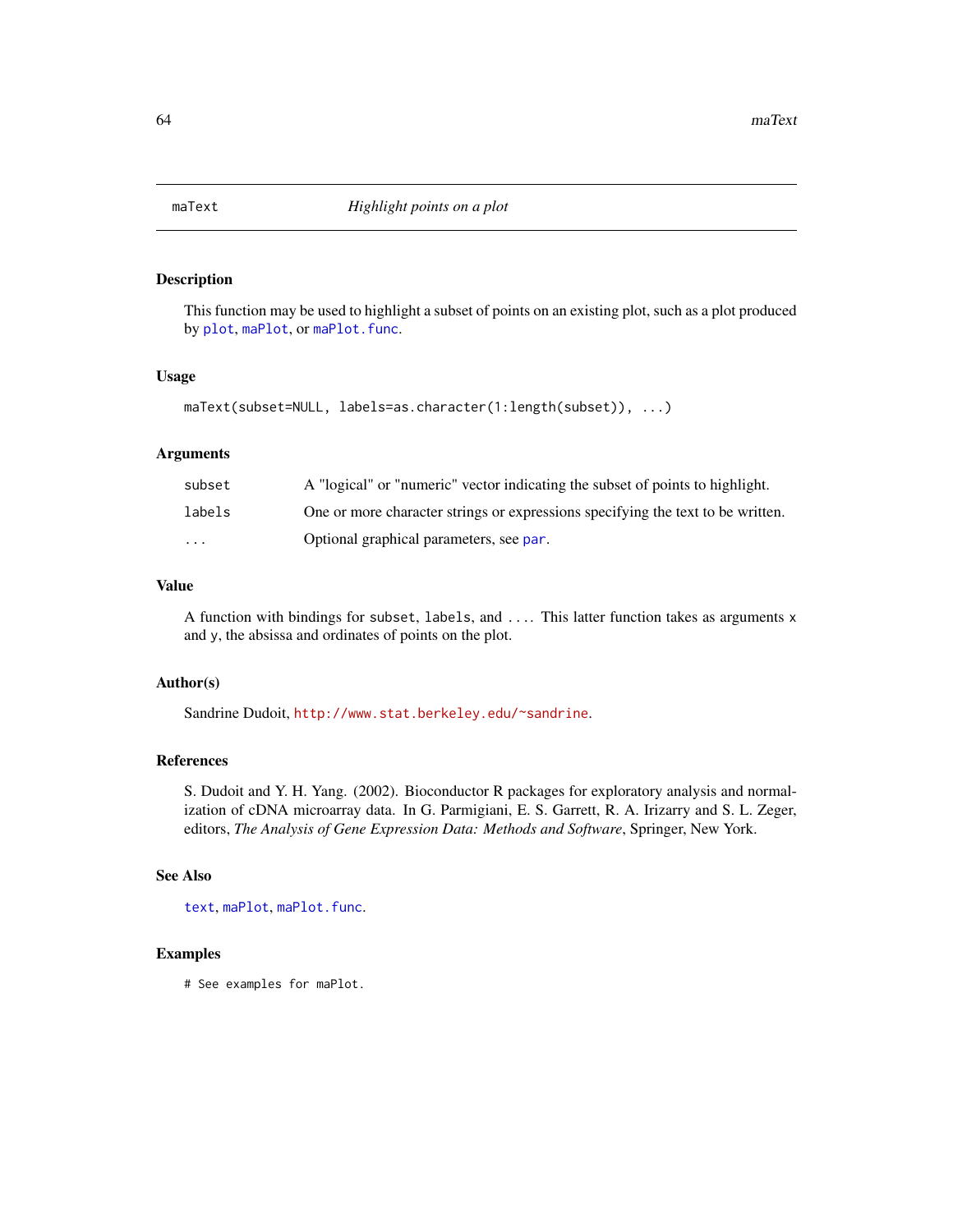This function determines which values in a numeric vector are above or below user supplied cutoffs.

#### Usage

 $maTop(x, h=1, l=1)$ 

# Arguments

| X | A "numeric" vector.         |
|---|-----------------------------|
| h | A "numeric", upper cut-off. |
|   | A "numeric", lower cut-off. |

# Value

A "logical" vector indicating which entries are above or below the cut-offs.

# Author(s)

Sandrine Dudoit, <http://www.stat.berkeley.edu/~sandrine>.

## References

S. Dudoit and Y. H. Yang. (2002). Bioconductor R packages for exploratory analysis and normalization of cDNA microarray data. In G. Parmigiani, E. S. Garrett, R. A. Irizarry and S. L. Zeger, editors, *The Analysis of Gene Expression Data: Methods and Software*, Springer, New York.

# See Also

[maPlot](#page-48-0), [maImage](#page-24-0), [quantile](#page-0-0).

# Examples

# See examples for maPlot.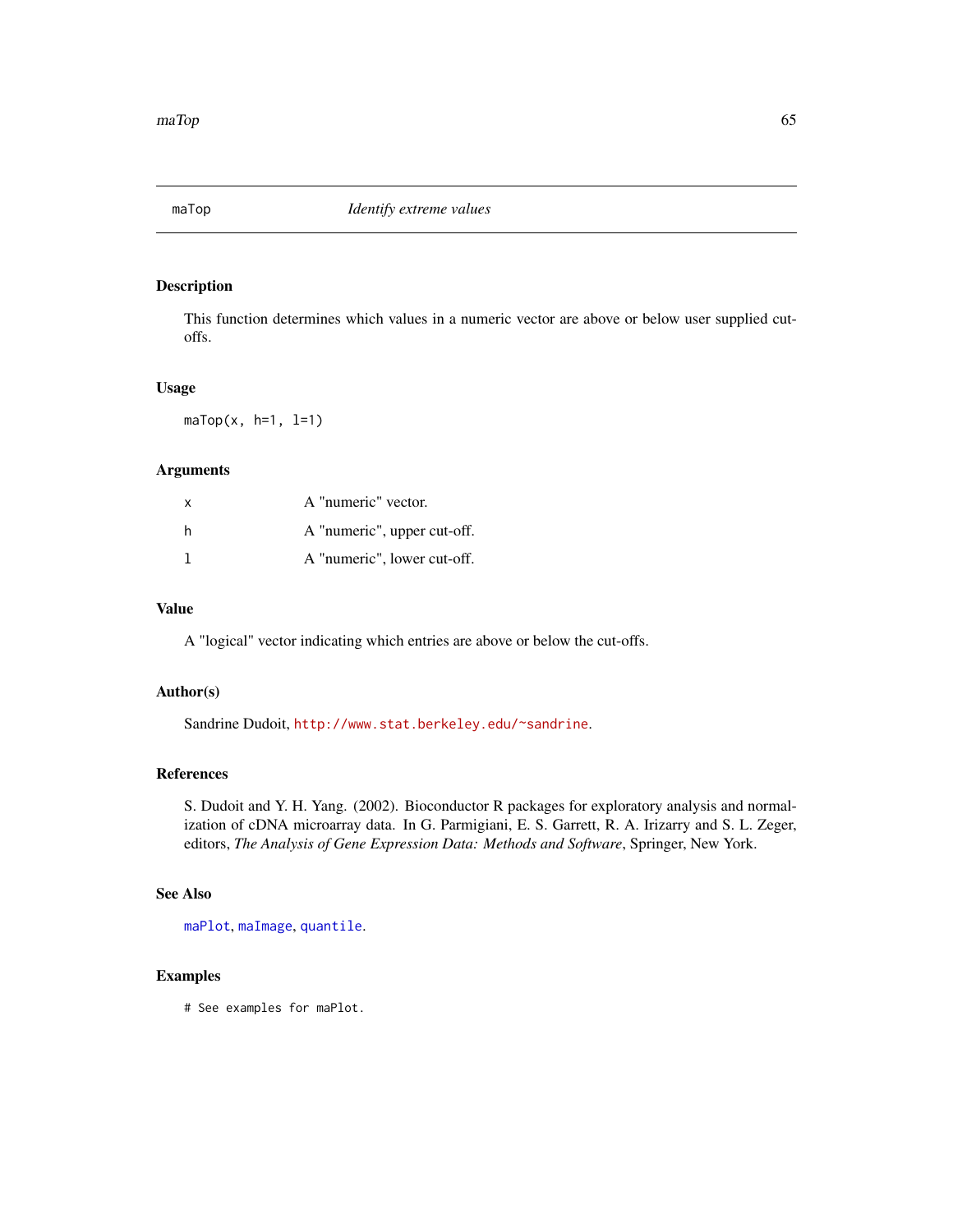Taking target file information and flip the dye swaps experiments.

# Usage

```
maTwoSamples(targetfile, normdata, Trt, Ctl, targetID = "TargetName", slidesID = "Slides", dyesID = "Dy
```
# Arguments

| A data frame containing target samples information.                                                                   |
|-----------------------------------------------------------------------------------------------------------------------|
| A R object of class 'marrayNorm'                                                                                      |
| A character string representing "treatment" sample.                                                                   |
| A character string representing "controls" sample.                                                                    |
| A character string representing the column name in 'targetfile' containing target<br>samples information.             |
| A character string representing the column name in 'targetfile' containing the<br>slide label.                        |
| A character string representing the column name in 'targetfile' containing dye<br>labeled information.                |
| The character use to represent the Cy5 dye.                                                                           |
| A character string representing the data directory. By default this is set to the<br>current working directory ("."). |
| Save and tab delimited file                                                                                           |
|                                                                                                                       |

# Value

An objects of 'marrayNorm' with the dye assignment adjusted.

# Author(s)

Yee Hwa (Jean) Yang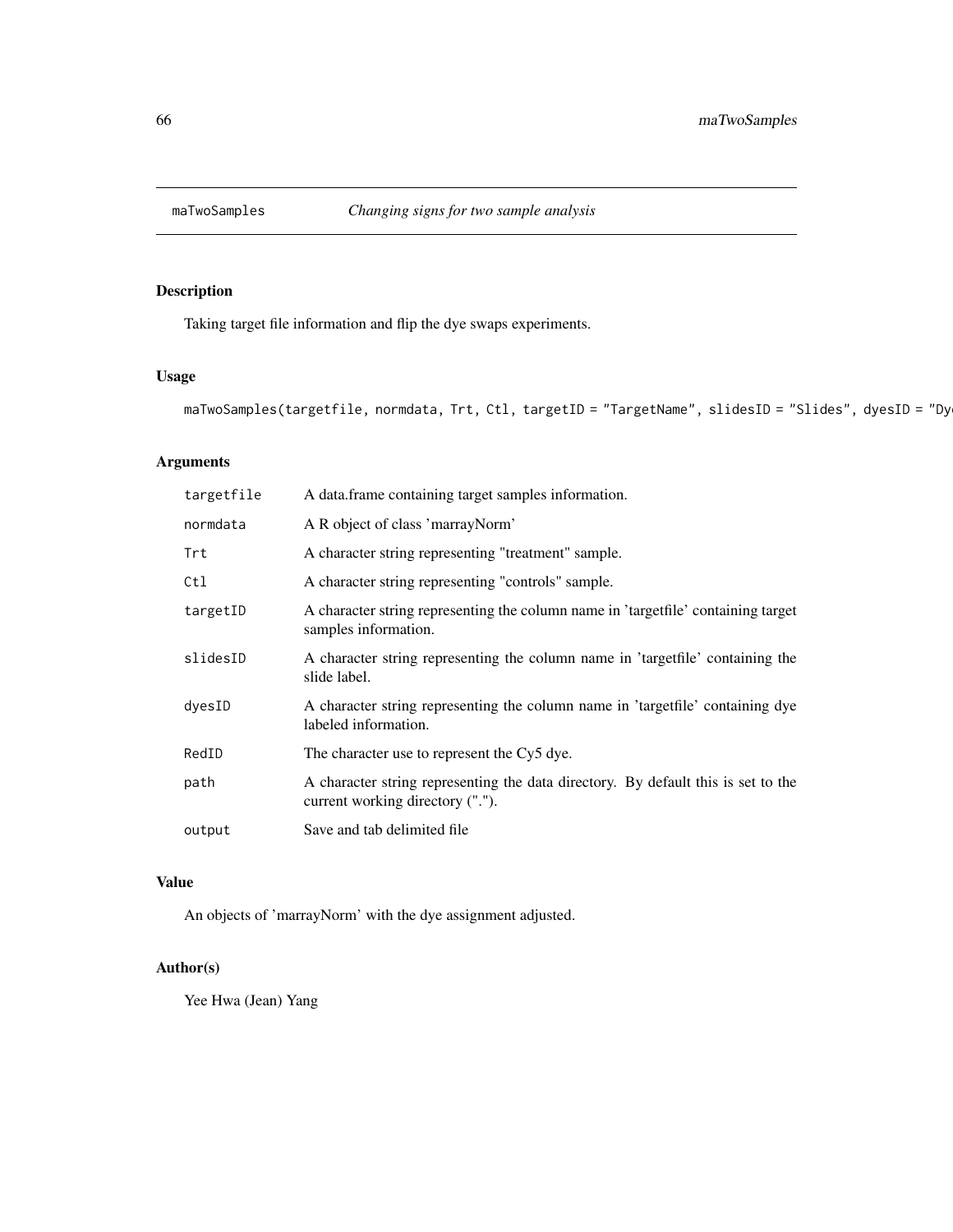Basic statistical functions for handling missing values or NA.

In log.na, sum.na, mean.na and var.na, quantile.na, length.na, missing values are omitted from the calculation.

The function cor.na calls cor with the argument use="pairwise.complete.obs".

The function order.na only handles vector arguments and not lists. However, it gives the option of omitting the NAs (na.last=NA), of placing the NAs at the start of the ordered vector (na.last=F) or at the end (na.last=T).

The function [scale](#page-0-0), na is a modified version of scale which allows NAs in the variance calculation. If scale  $=$  T, the function f in scale.na uses var.na to perform the variance calculation. The function [prod](#page-0-0).na is similar to the prod function with na.rm=TRUE. This function returns the product of all the values present in its arguments, omitting any missing values.

## Author(s)

Yee Hwa Yang, <jean@biostat.berkeley.edu>

#### See Also

[log](#page-0-0), [sum](#page-0-0), [mean](#page-0-0), [var](#page-0-0), [cor](#page-0-0), [order](#page-0-0), [scale](#page-0-0), [prod](#page-0-0).

opVersionID *Determine the operon oligo set ID*

## **Description**

This functions looks the operon ID and determine whether it belongs to "Human Genome Oligo Set V1", "Human Genome Oligo Set V2", "Mouse Genome Oligo Set V1" or "Mouse Genome Oligo Set V2".

## Usage

opVersionID(opID)

#### Arguments

opID A character strings representing operon ID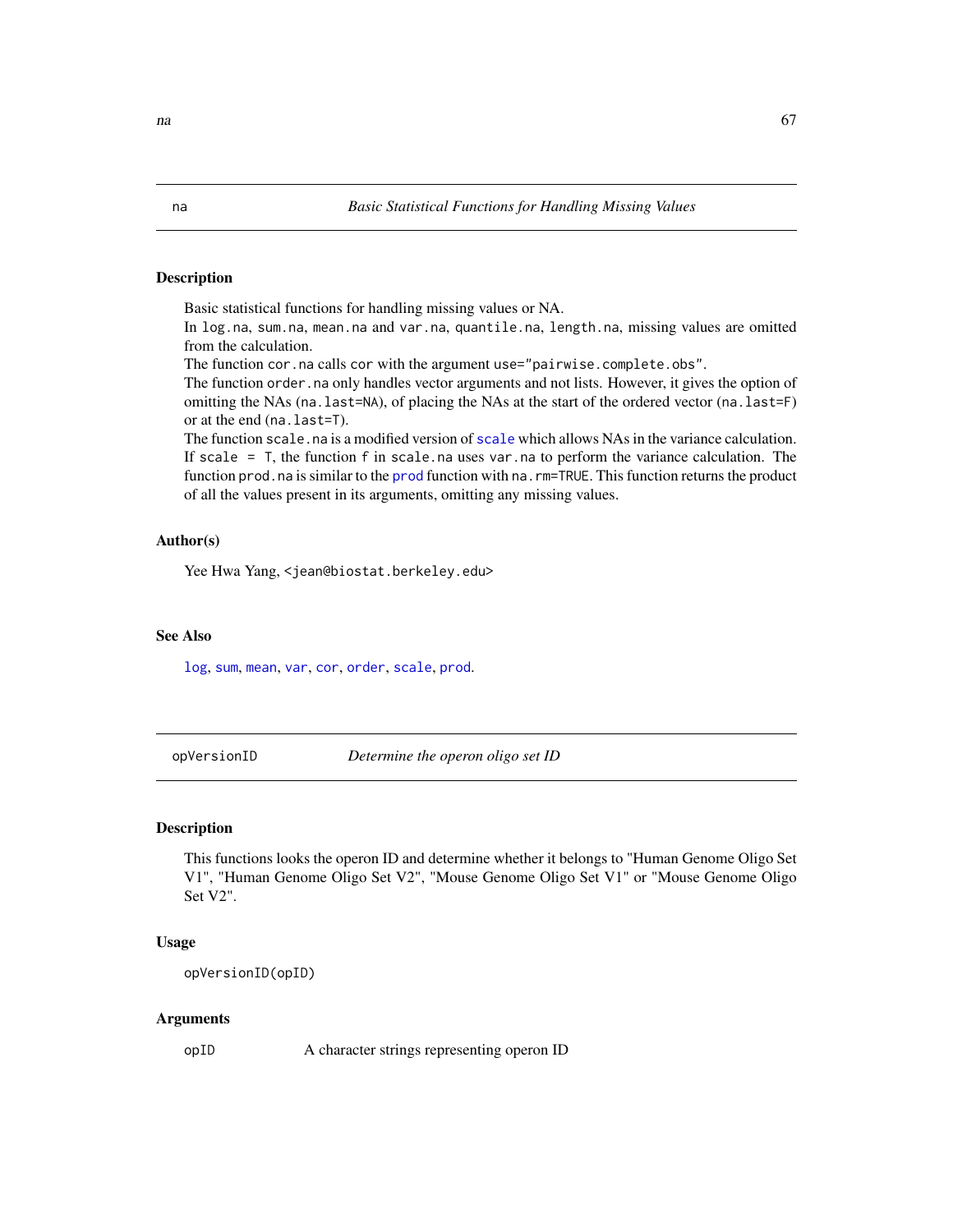# Value

A value "operonh1", "operonh2", "operonm1" or "operonm2" to represents "Human Genome Oligo Set V1", "Human Genome Oligo Set V2", "Mouse Genome Oligo Set V1" or "Mouse Genome Oligo Set V2".

# Author(s)

Jean Yee Hwa Yang

# References

<http://oparray.operon.com/>

#### See Also

[URLstring](#page-47-0), [htmlPage](#page-7-0)

# Examples

```
opVersionID("M000205_01")
URLstring[opVersionID("M000205_01")]
```
<span id="page-67-0"></span>plot *Scatter-plots for cDNA microarray spot statistics*

# Description

The function maPlot or plot produces scatter-plots of microarray spot statistics for the classes ["marrayRaw"](#page-58-0), ["marrayNorm"](#page-55-0). It also allows the user to highlight and annotate subsets of points on the plot, and display fitted curves from robust local regression or other smoothing procedures.

#### Usage

```
## S3 method for class marrayRaw
plot(x, xvar = "maA", yvar = "maM", zvar = "maPrintTip", lines.func, text.func, legend.func, ...)## S3 method for class marrayNorm
plot(x, xvar = "maA", yvar = "maM", zvar = "maPrintTip", lines.func, text.func, legend.func, ...)addText(object, xvar="maA", yvar="maM", subset=NULL, labels=as.character(1:length(subset)), ...)
addPoints(object, xvar="maA", yvar="maM", subset=TRUE, ...)
addLines(object, xvar="maA", yvar="maM", zvar="maPrintTip", subset=TRUE, ...)
## S4 method for signature marrayRaw
text(x, xvar = "maA", yvar = "maM", ...)
## S4 method for signature marrayNorm
text(x, xvar = "maA", yvar = "maM", ...)## S4 method for signature marrayRaw
lines(x, xvar = "maA", yvar = "maM", zvar = "maPrintTip", ...)## S4 method for signature marrayNorm
```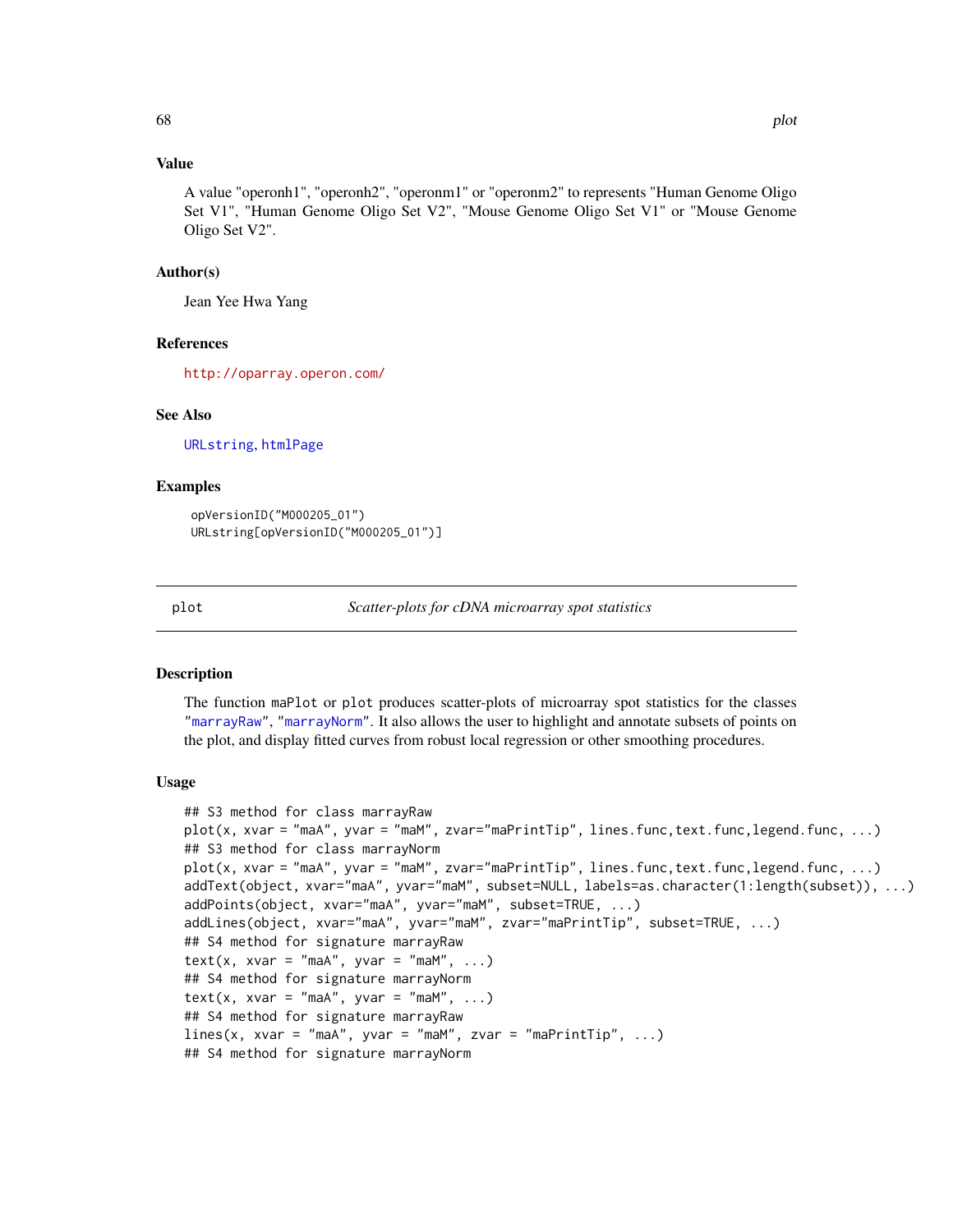```
lines(x, xvar = "maA", yvar = "maM", zvar = "maPrintTip", ...)## S4 method for signature marrayRaw
points(x, xvar = "maA", yvar = "maM", \ldots)
## S4 method for signature marrayNorm
points(x, xvar = "maA", yvar = "maM", ...)
```
# Arguments

| x           | Microarray object of class "marrayRaw", "marrayNorm".                                                                                                                                                                                                          |
|-------------|----------------------------------------------------------------------------------------------------------------------------------------------------------------------------------------------------------------------------------------------------------------|
| object      | Microarray object of class "marrayRaw", "marrayNorm".                                                                                                                                                                                                          |
| xvar        | Name of accessor function for the abscissa spot statistic, typically a slot name<br>for the microarray object x, such as maA.                                                                                                                                  |
| yvar        | Name of accessor function for the ordinate spot statistic, typically a slot name<br>for the microarray object x, such as maM.                                                                                                                                  |
| zvar        | Name of accessor method for the spot statistic used to stratify the data, typi-<br>cally a slot name for the microarray layout object (see "marrayLayout") such<br>as maPlate or a method such as maPrintTip. If zvar is NULL, the data are not<br>stratified. |
| lines.func  | Function for computing and plotting smoothed fits of y as a function of x, sep-<br>arately within values of zvar, e.g. maLoessLines. If lines. func is NULL, no<br>fitting is performed.                                                                       |
| text.func   | Function for highlighting a subset of points, e.g., maText. If text. func is NULL,<br>no points are highlighted.                                                                                                                                               |
| legend.func | Function for adding a legend to the plot, e.g. maLegendLines. If legend. func<br>is NULL, there is no legend.                                                                                                                                                  |
| subset      | logical vector or numeric values indicating the subset of points to be plotted.                                                                                                                                                                                |
| labels      | One or more character strings or expressions specifying the text to be written.                                                                                                                                                                                |
| $\cdots$    | Optional graphical parameters, see par.                                                                                                                                                                                                                        |
|             |                                                                                                                                                                                                                                                                |

# Details

This function calls the general function maPlot. func, which is not specific to microarray data. If there are more than one array in the batch, the plot is done for the first array, by default. Default graphical parameters are chosen for convenience using the function [maDefaultPar](#page-20-0) (e.g. color palette, axis labels, plot title) but the user has the option to overwrite these parameters at any point.

# Author(s)

Jean Yee Hwa Yang

# References

S. Dudoit and Y. H. Yang. (2002). Bioconductor R packages for exploratory analysis and normalization of cDNA microarray data. In G. Parmigiani, E. S. Garrett, R. A. Irizarry and S. L. Zeger, editors, *The Analysis of Gene Expression Data: Methods and Software*, Springer, New York.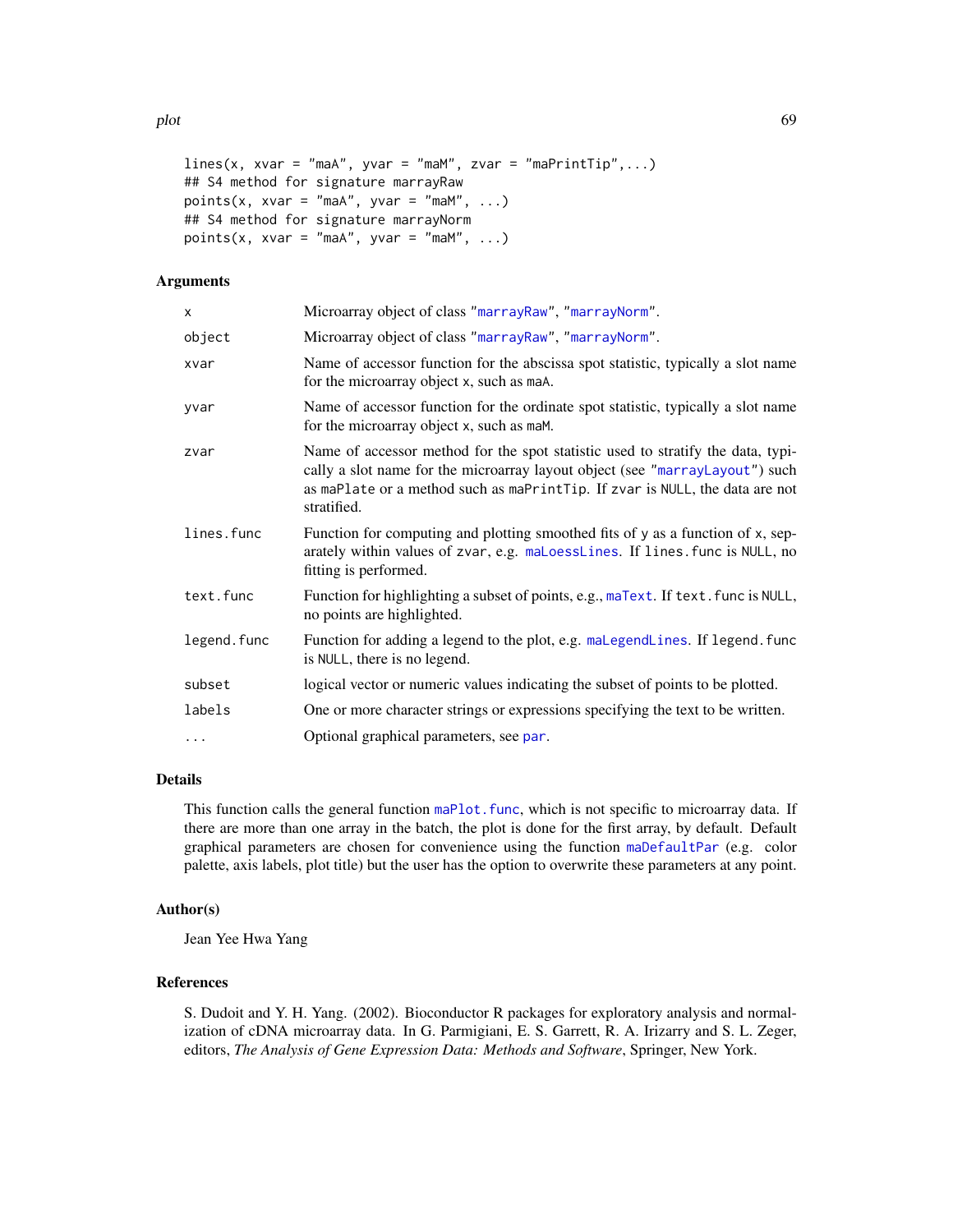## See Also

[maPlot.func](#page-50-0), [maDefaultPar](#page-20-0), [maLoessLines](#page-30-0), [maLegendLines](#page-28-0), [maText](#page-63-0), [plot](#page-67-0), [lowess](#page-0-0), [loess](#page-0-0), [legend](#page-0-0).

## Examples

# To see the demo type demo(marrayPlots)

```
# Examples use swirl dataset, for description type ? swirl
data(swirl)
# Pre-normalization MA-plot for the Swirl 93 array, with the lowess fits for
# individual print-tip-groups.
# - Default arguments
plot(swirl[,3])
# Lowess fit using all spots
plot(swirl[,3], zvar=NULL, legend.func=NULL)
# Loess fit using all spots
```
plot(swirl[,3], zvar=NULL, legend.func=maLegendLines(legend="All spots",col="green"), lines.func=maLoessLines(l

read.Galfile *Reading GenePix Gal file*

#### Description

Reading a standard Gal file containing gene information.

## Usage

```
read.Galfile(galfile, path = ".", info.id = c("ID", "Name"),
layout.id =c(Block="Block", Row="Row", Column="Column"),
labels = "ID", notes = "", sep = "\t", skip = NULL, ncolumns=4, ...)
```
#### Arguments

| galfile   | a character string representing the Gal file.                                                                                                       |
|-----------|-----------------------------------------------------------------------------------------------------------------------------------------------------|
| path      | a character string representing the data directory. By default this is set to the<br>current working directory (".").                               |
| info.id   | the column numbers or names in 'fname' that contain the required information.                                                                       |
| layout.id | the column names in 'fname' that specified the printer layout information.                                                                          |
| labels    | the column number in frame which contains the names that the user would like<br>to use to label spots or arrays (e.g. for default titles in maPlot. |
| notes     | object of class character, vector of explanatory text                                                                                               |
| sep       | the field separator character. Values on each line of the file are separated by this<br>character. The default is to read a tab delimited file.     |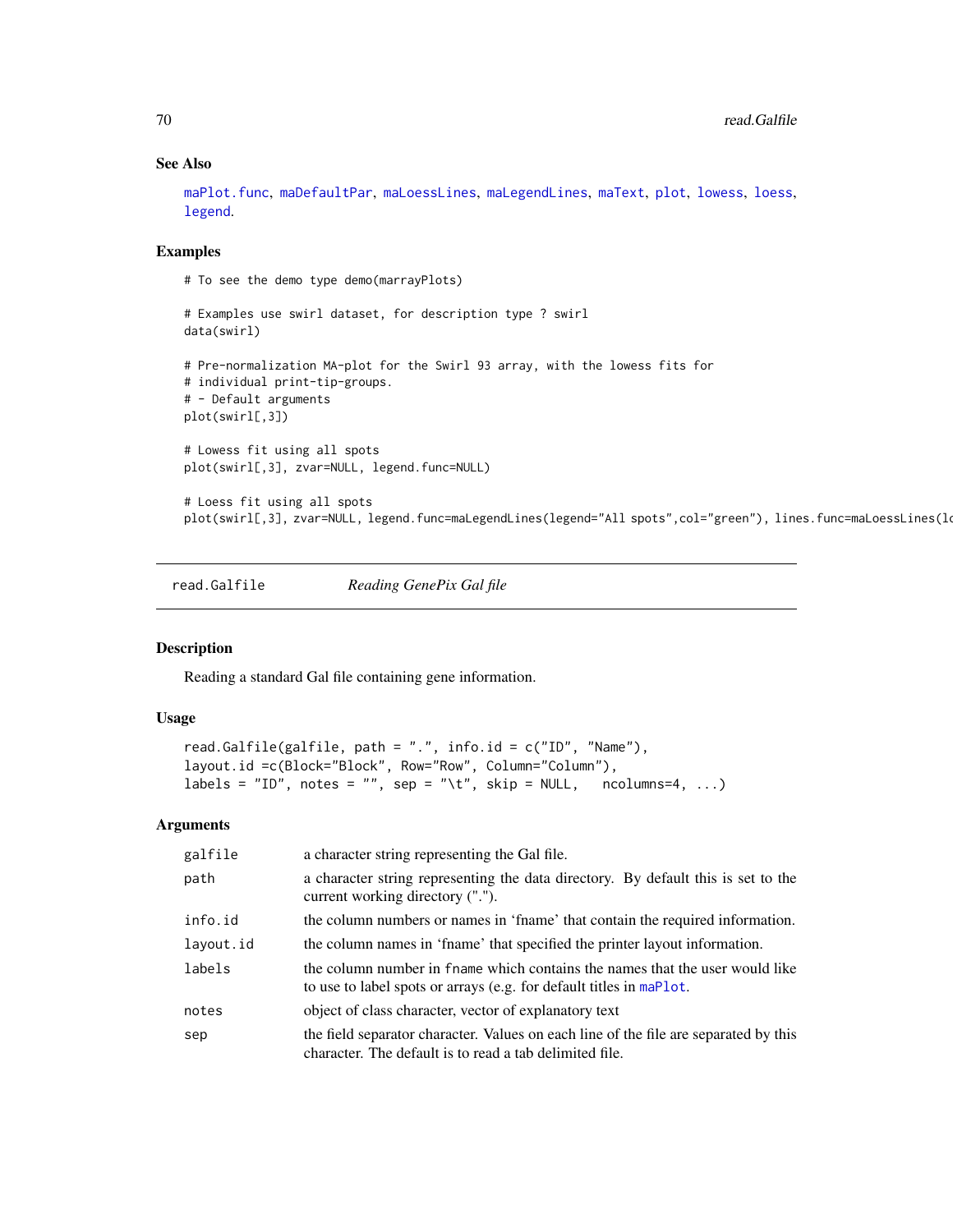# read.marrayInfo 71

| skip     | the number of lines of the data file to skip before beginning to read data.             |
|----------|-----------------------------------------------------------------------------------------|
| ncolumns | an integer representing the number of columns of sub-array (print-tips) on a<br>slides. |
| $\cdots$ | further arguments to scan.                                                              |

# Value

| gnames | An object of class marray Info.   |
|--------|-----------------------------------|
| lavout | An object of class marray Layout. |

# Author(s)

Yee Hwa (Jean) Yang

# See Also

[read.marrayInfo](#page-70-0), [read.marrayLayout](#page-71-0)

# Examples

```
library(marray)
datadir <- system.file("swirldata", package="marray")
try <- read.Galfile(galfile="fish.gal", path=datadir)
names(try)
try$layout
try$gnames
```
<span id="page-70-0"></span>read.marrayInfo *Create objects of class marrayInfo*

# Description

This function creates objects of class [marrayInfo](#page-51-0). The [marrayInfo](#page-51-0) class is used to store information regarding the target mRNA samples co-hybridized on the arrays or the spotted probe sequences (e.g. data frame of gene names, annotations, and other identifiers).

# Usage

```
read.marrayInfo(fname, info.id=NULL, labels=NULL, notes=fname, sep="\t",skip=0, quote="\"", ...)
```
#### Arguments

| fname   | the name of the file that stores information on target samples or probe sequences.<br>This is usually a file obtained from a database.              |
|---------|-----------------------------------------------------------------------------------------------------------------------------------------------------|
| info.id | the column numbers in frame that contain the required information.                                                                                  |
| labels  | the column number in frame which contains the names that the user would like<br>to use to label spots or arrays (e.g. for default titles in maPlot. |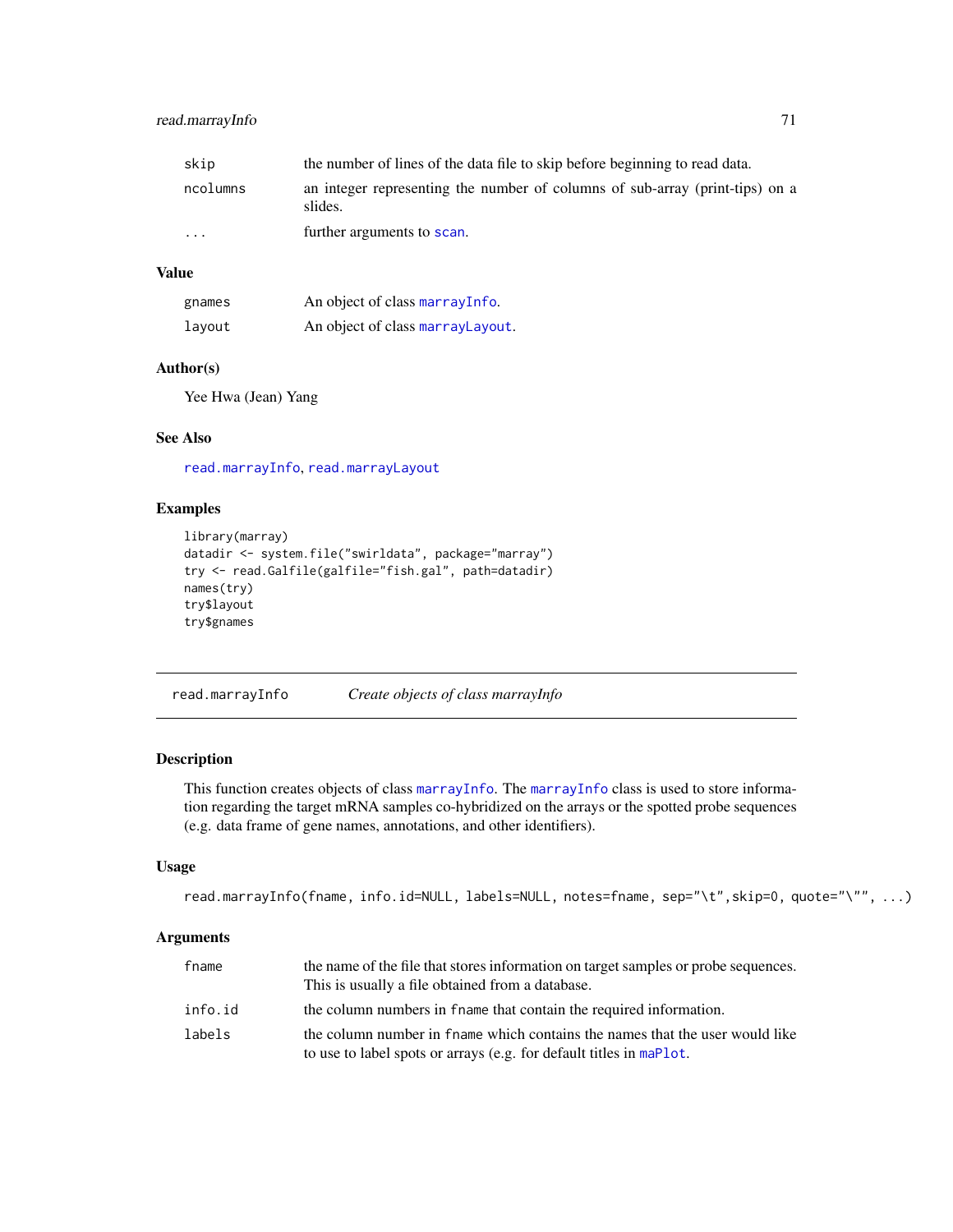| notes    | object of class character, vector of explanatory text                                                                                           |
|----------|-------------------------------------------------------------------------------------------------------------------------------------------------|
| sep      | the field separator character. Values on each line of the file are separated by this<br>character. The default is to read a tab delimited file. |
| skip     | the number of lines of the data file to skip before beginning to read data.                                                                     |
| quote    | the set of quoting characters. By default, this is disable by setting 'quote="\""'.                                                             |
| $\cdots$ | further arguments to scan.                                                                                                                      |

# Value

An object of class [marrayInfo](#page-51-0).

# Author(s)

Jean Yang, <yeehwa@stat.berkeley.edu>

# References

http://www.bioconductor.org/

# Examples

```
datadir <- system.file("swirldata", package="marray")
## Reading target sample information
swirl.samples <- read.marrayInfo(file.path(datadir, "SwirlSample.txt"))
## Reading probe sequence information
swirl.gnames <- read.marrayInfo(file.path(datadir, "fish.gal"),
                                info.id=4:5, labels=5, skip=21)
```
<span id="page-71-0"></span>read.marrayLayout *Create objects of class marrayLayout*

# Description

This function creates objects of class [marrayLayout](#page-52-0) to store layout parameters for two-color cDNA microarrays.

# Usage

```
read.marrayLayout(fname = NULL, ngr, ngc, nsr, nsc, pl.col = NULL, ctl.col = NULL, sub.col = NULL, notes
```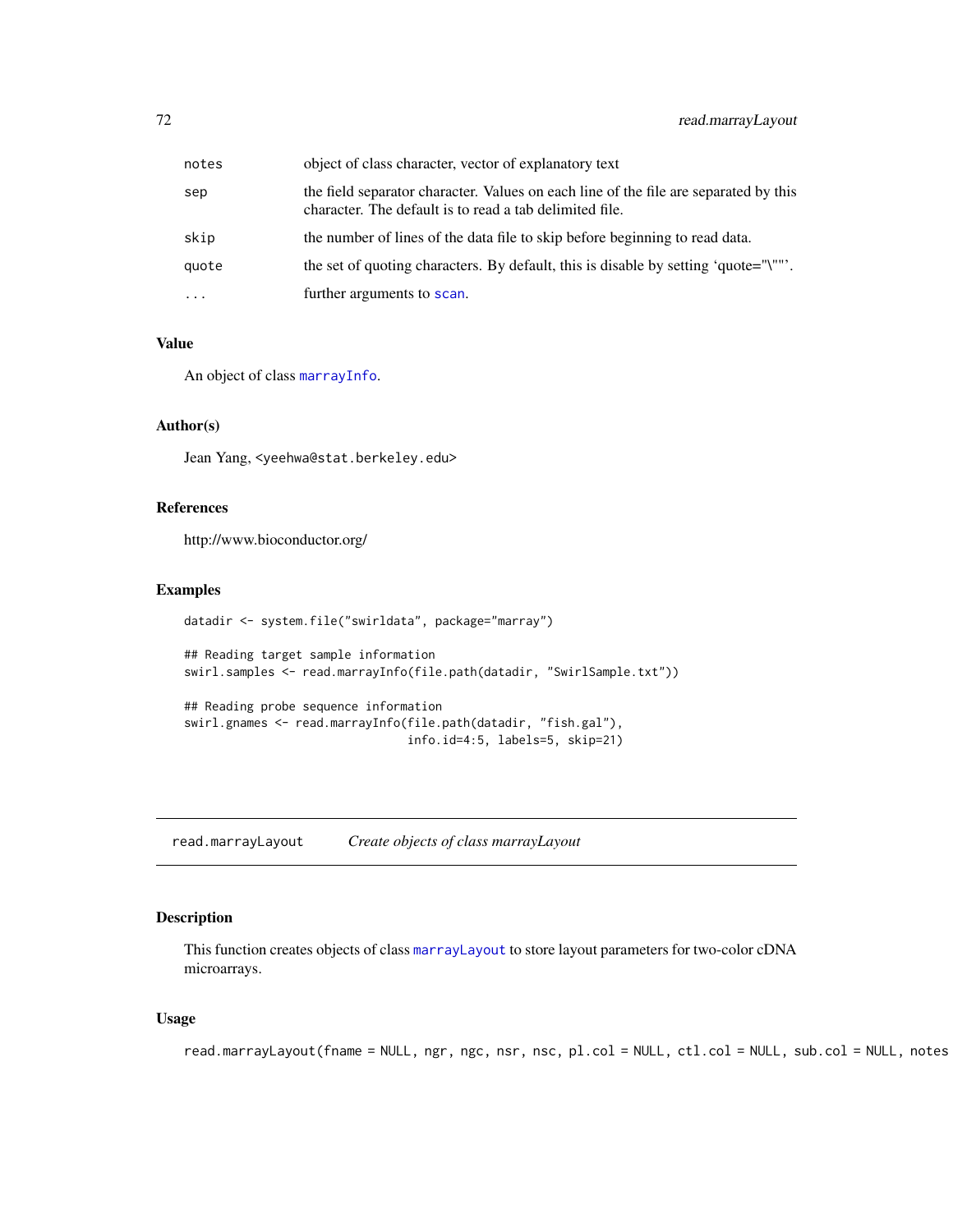## Arguments

| fname    | the name of the file that stores plate and control information. This is usually a<br>file obtained from a database.                             |
|----------|-------------------------------------------------------------------------------------------------------------------------------------------------|
| ngr      | the number of rows of grids per image.                                                                                                          |
| ngc      | the number of columns of grids per image.                                                                                                       |
| nsr      | the number of rows of spots per grid.                                                                                                           |
| nsc      | the number of columns of spots per grid.                                                                                                        |
| pl.col   | the column number in frame that contains plate information.                                                                                     |
| ctl.col  | the column number in frame that contains control information.                                                                                   |
| sub.col  | the column number in frame that contains full ID information.                                                                                   |
| notes    | object of class character, vector of explanatory text.                                                                                          |
| skip     | the number of lines of the data file to skip before beginning to read data.                                                                     |
| sep      | the field separator character. Values on each line of the file are separated by this<br>character. The default is to read a tab delimited file. |
| quote    | the set of quoting characters. By default, this is disable by setting 'quote="\""'.                                                             |
| $\cdots$ | further arguments to scan.                                                                                                                      |

## Value

An object of class [marrayLayout](#page-52-0).

## Author(s)

Jean Yang <yeehwa@stat.berkeley.edu>

## References

http://www.bioconductor.org/

#### Examples

datadir <- system.file("swirldata", package="marray")

```
### Reading in control information from file
skip <- grep("Row", readLines(file.path(datadir,"fish.gal"), n=100)) - 1
swirl.layout <- read.marrayLayout(fname=file.path(datadir,"fish.gal"), ngr=4, ngc=4,
nsr=22, nsc=24, ctl.col=4, skip=skip)
```

```
### Setting control information.
swirl.gnames <- read.marrayInfo(file.path(datadir,"fish.gal"), info.id=4:5, labels=5, skip=21)
x <- maInfo(swirl.gnames)[,1]
y <- rep(0, maNspots(swirl.layout))
y[x == "control"] \leftarrow 1slot(swirl.layout, "maControls") <- as.factor(y)
```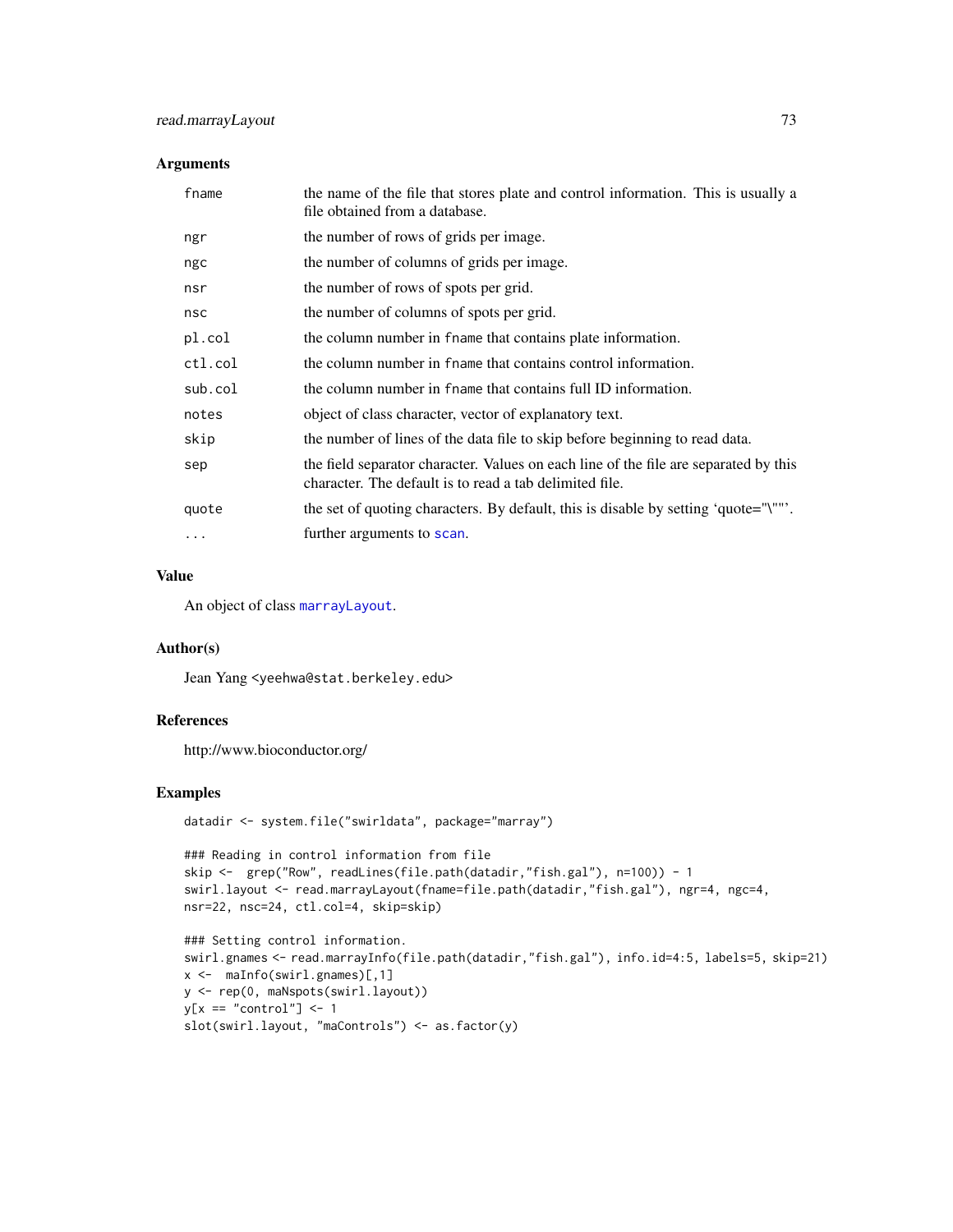#### Description

This function reads in cDNA microarray data from a directory and creates objects of class ["marrayRaw"](#page-58-0) from spot quantification data files obtained from image analysis software or databases.

#### Usage

```
read.marrayRaw(fnames, path=".", name.Gf=NULL, name.Gb=NULL, name.Rf=NULL,
name.Rb=NULL,name.W=NULL, layout=NULL, gnames=NULL, targets=NULL,
notes=NULL, skip=NULL, sep=" ", quote="\"", DEBUG=FALSE, ...)
read.GenePix(fnames = NULL, path = NULL, name.Gf = "F532 Median",
name.Gb ="B532 Median", name.Rf = "F635 Median", name.Rb = "B635 Median",
name.W ="Flags", layout = NULL, gnames = NULL, targets = NULL,
notes = NULL, skip=NULL, sep = "", quote = "\\". EEBUG=FALSE, ...)read.SMD(fnames = NULL, path = NULL, name.Gf = "Ch1 Intensity (Median)",
name.Gb = "Ch1 Background (Median)", name.Rf = "Ch2 Intensity (Median)",
name.Rb = "Ch2 Background (Median)", name.W = NULL, info.id = c("Name",
"Clone ID"), layout = NULL, gnames = NULL, targets = NULL, notes = NULL, skip = NULL, sep = "\t", quote = \overline{a}
```

```
read. Spot(fnames = NULL, path = ".", name. Gf = "Gmean", name. Gb =
"morphG", name.Rf = "Rmean", name.Rb = "morphR", name.W = NULL, layout =
NULL, gnames = NULL, targets = NULL, notes = NULL, skip = NULL, sep = "\t", quote = "\"", DEBUG=FALSE, ...)
```
read.Agilent(fnames = NULL, path=NULL, name.Gf = "gMedianSignal", name.Gb = "gBGMedianSignal", name.Rf

widget.marrayRaw(ext = c("spot", "xls", "gpr"), skip = 0, sep = "\t", quote = "\"",  $\dots$ )

#### Arguments

| fnames  | a vector of character strings containing the file names of each spot quantification<br>data file. These typically end in . spot for the software Spot or . gpr for the<br>software GenePix.                |
|---------|------------------------------------------------------------------------------------------------------------------------------------------------------------------------------------------------------------|
| path    | a character string representing the data directory. By default this is set to the<br>current working directory ("."). In the case where frames contains the full path<br>name, path should be set to NULL. |
| name.Gf | character string for the column header for green foreground intensities.                                                                                                                                   |
| name.Gb | character string for the column header for green background intensities.                                                                                                                                   |
| name.Rf | character string for the column header for red foreground intensities.                                                                                                                                     |
| name.Rb | character string for the column header for red background intensities.                                                                                                                                     |
| name.W  | character string for the column header for spot quality weights.                                                                                                                                           |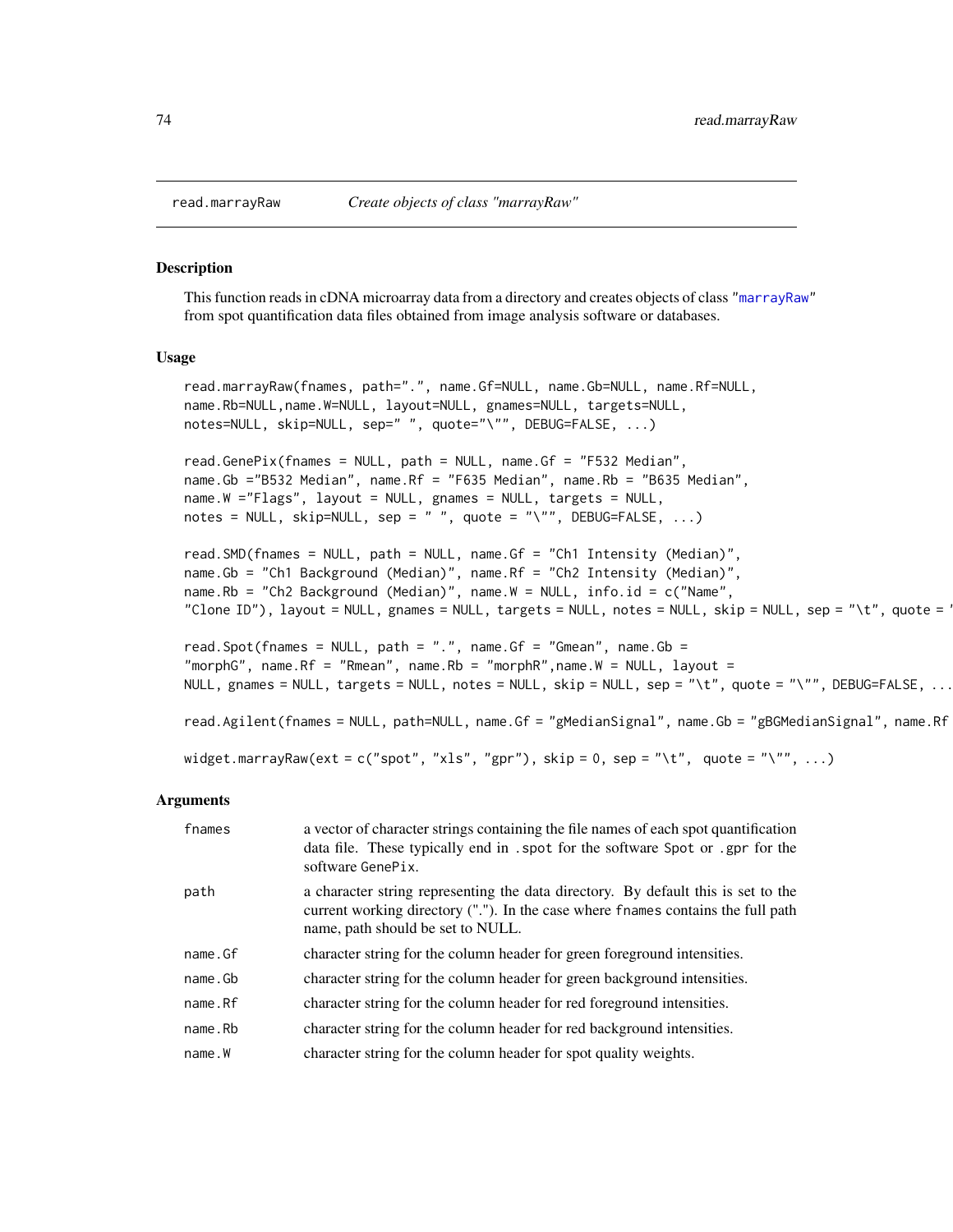## read.marrayRaw 75

| layout       | object of class "marrayLayout", containing microarray layout parameters.                                                                                                                                                                                                         |
|--------------|----------------------------------------------------------------------------------------------------------------------------------------------------------------------------------------------------------------------------------------------------------------------------------|
| gnames       | object of class "marrayInfo" containing probe sequence information.                                                                                                                                                                                                              |
| targets      | object of class "marrayInfo" containing target sample information.                                                                                                                                                                                                               |
| notes        | object of class "character", vector of explanatory text.                                                                                                                                                                                                                         |
| info.id      | object of class "character", vector containing the name of the colums of the<br>SMD file containing oligo information you want to retrieve. By default, this is<br>set to read Homo sapiens data. You may need to modify this argument if your<br>are working on another genome. |
| skip         | the number of lines of the data file to skip before beginning to read in data.                                                                                                                                                                                                   |
| sep          | the field separator character. Values on each line of the file are separated by this<br>character. The default is to read a tab delimited file.                                                                                                                                  |
| quote        | the set of quoting characters. By default, this is disabled by setting quote=" $\gamma$ ".                                                                                                                                                                                       |
| ext          | a characters string representing suffix of different image analysis output files.                                                                                                                                                                                                |
| <b>DEBUG</b> | a logical value, if TRUE, a series of echo statements will be printed.                                                                                                                                                                                                           |
| $\cdots$     | further arguments to scan.                                                                                                                                                                                                                                                       |

## Value

An object of class ["marrayRaw"](#page-58-0).

## Author(s)

Jean Yang, <yeehwa@stat.berkeley.edu>

## References

<http://www.bioconductor.org/>.

## See Also

[scan](#page-0-0), [read.marrayLayout](#page-71-0), [read.marrayInfo](#page-70-0)

```
datadir <- system.file("swirldata", package="marray")
## Quick guide
swirl.targets <- read.marrayInfo(file.path(datadir, "SwirlSample.txt"))
data <- read.Spot(path=datadir, targets=swirl.targets)
## Alternate commands
skip <- grep("Row", readLines(file.path(datadir,"fish.gal"), n=100)) - 1
swirl.layout <- read.marrayLayout(ngr=4, ngc=4, nsr=22, nsc=24)
swirl.targets <- read.marrayInfo(file.path(datadir, "SwirlSample.txt"))
```

```
swirl.gnames <- read.marrayInfo(file.path(datadir, "fish.gal"),
```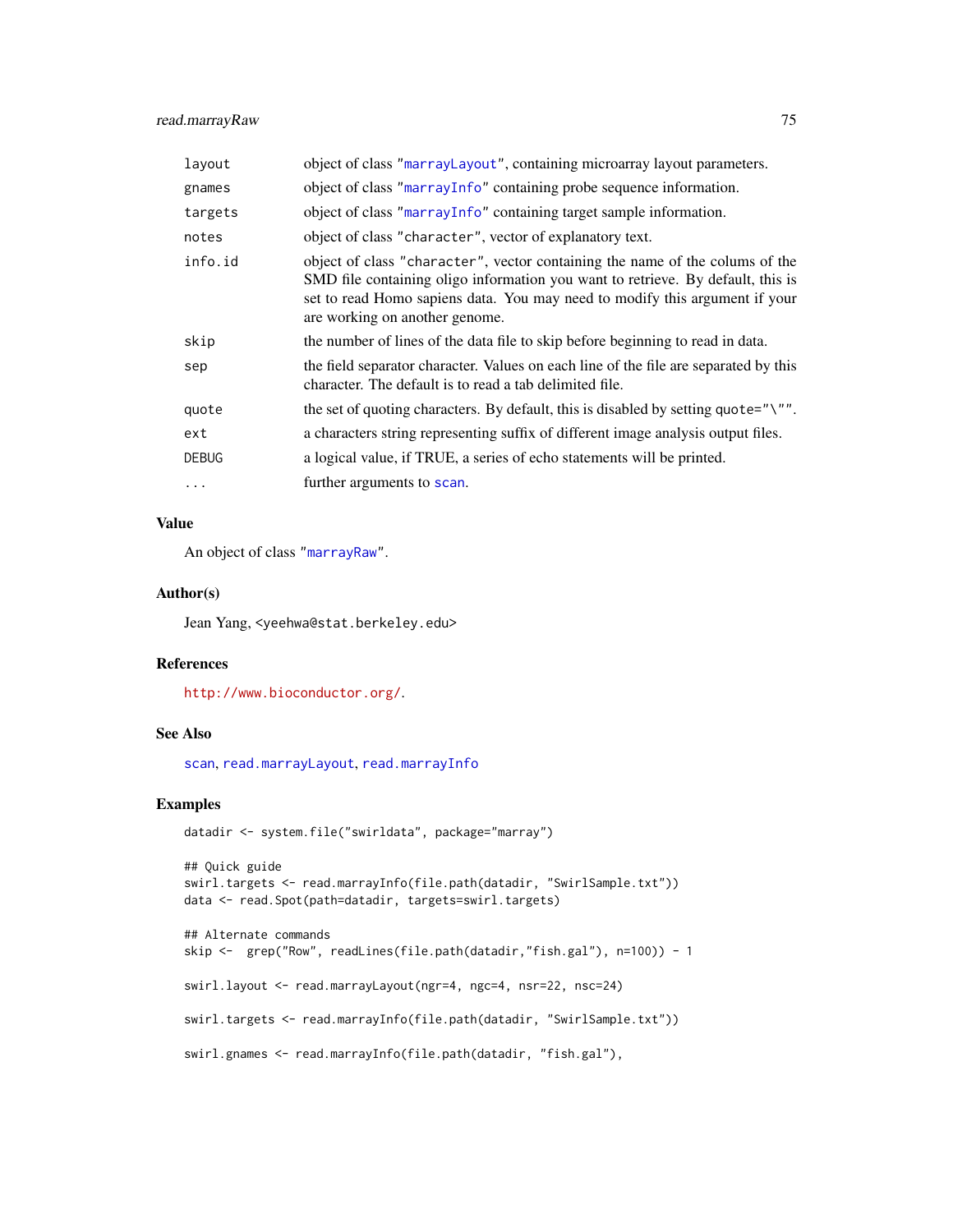```
info.id=4:5, labels=5, skip=skip)
```

```
x <- maInfo(swirl.gnames)[,1]
y <- rep(0, maNspots(swirl.layout))
y[x == "control"] \leftarrow 1slot(swirl.layout, "maControls") <- as.factor(y)
fnames <- dir(path=datadir,pattern="spot")
swirl<- read.Spot(fnames, path=datadir,
                       layout = swirl.layout,
                       gnames = swirl.gnames,
                       targets = swirl.targets)
```
#### rm.na *Remove missing values*

## Description

Remove NA's, NAN's and INF's from a vector.

### Usage

rm.na(x)

## Arguments

x A numeric vector

#### Value

A vector with all NA's remove.

## Author(s)

Jean Yang

```
x \leftarrow \text{round}(\text{rnorm}(10), 2)x[c(2,4,5)] <- NA
x
rm.na(x)
```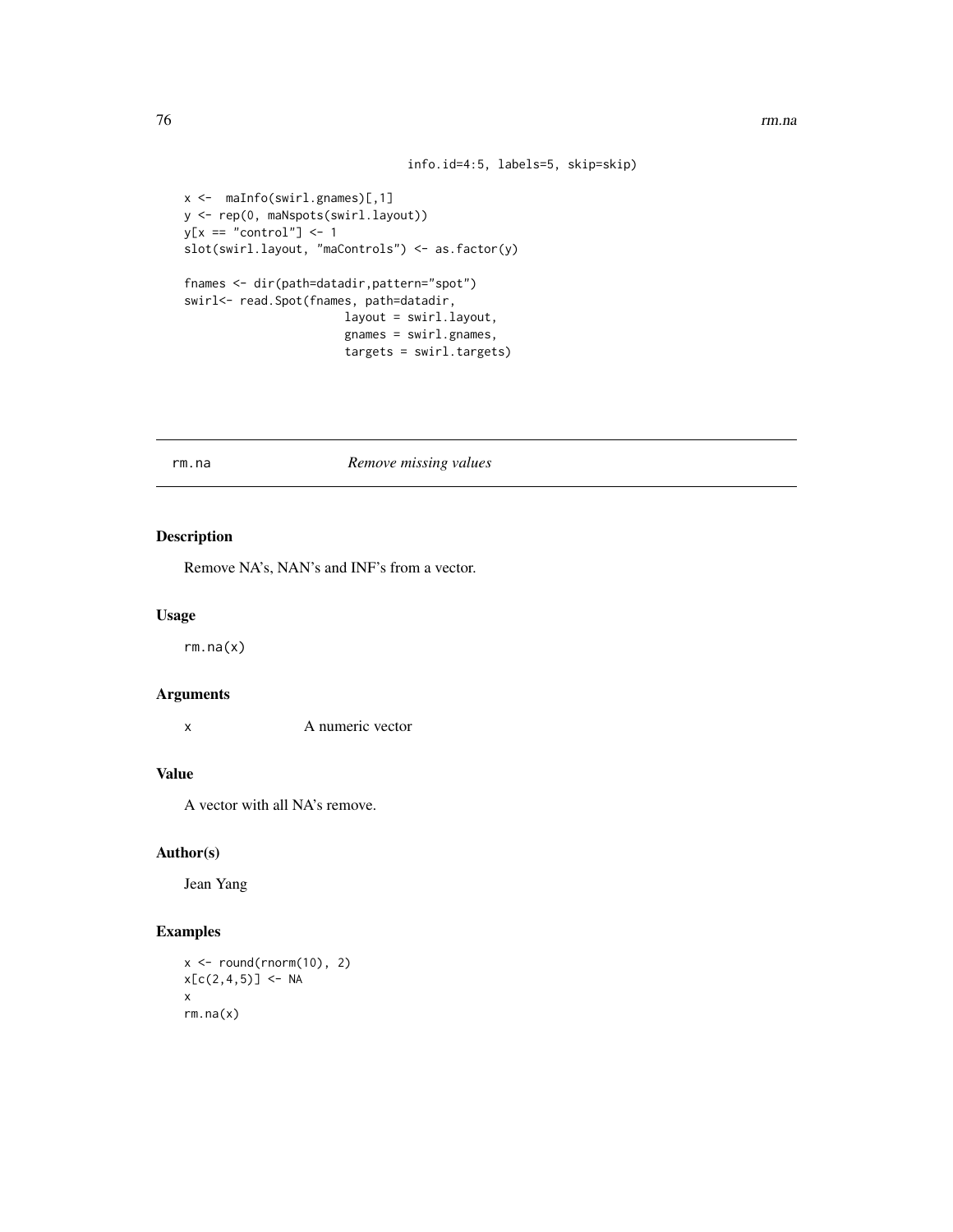<span id="page-76-0"></span>ShowLargeObject-class *Show Large Data Object - class*

#### Description

A virtual class including the data classes marrayRaw, marrayNorm, marrayInfo, marrayLayout, PrinterInfo, RGData and MAData, all of which typically contain large quantities of numerical data in vector, matrices and data.frames.

#### Methods

A show method is defined for objects of class ShowLargeObject which uses printHead to print only the leading elements or rows of components or slots which contain large quantities of data.

## Author(s)

modifid from Gordon Smyth's function

stat.confband.text *Rank genes according to the value of a statistic.*

## Description

Select values based on intensities binning.

## Usage

stat.confband.text(M, A, crit1=0.025, crit2=crit1, nclass=5)

#### Arguments

| A      | a vector giving the x-coordinates of the points in the scatter plot. In the microar-<br>ray context, this could be a vector of average log intensities. ie A                                                |
|--------|-------------------------------------------------------------------------------------------------------------------------------------------------------------------------------------------------------------|
| M      | a vector giving the y-coordinates of the points in the scatter plot. In the microar-<br>ray context, this could be a vector of log intensity ratios.                                                        |
| crit1  | The number of points to be selected. If crit $1 < 1$ , the crit $1*100\%$ spots with the<br>smallest M values will be selected. If crit $\ge$ 1, the crit spots with the smallest<br>M values are selected. |
| crit2  | Similar to "crit1". If crit2 < 1, the crit2*100% spots with the largest M values<br>will be selected. If crit $2 \ge 1$ , the crit $2$ spots with the largest M values are<br>selected.                     |
| nclass | A single number giving the approximate number of intensity depedent groups to<br>consider.                                                                                                                  |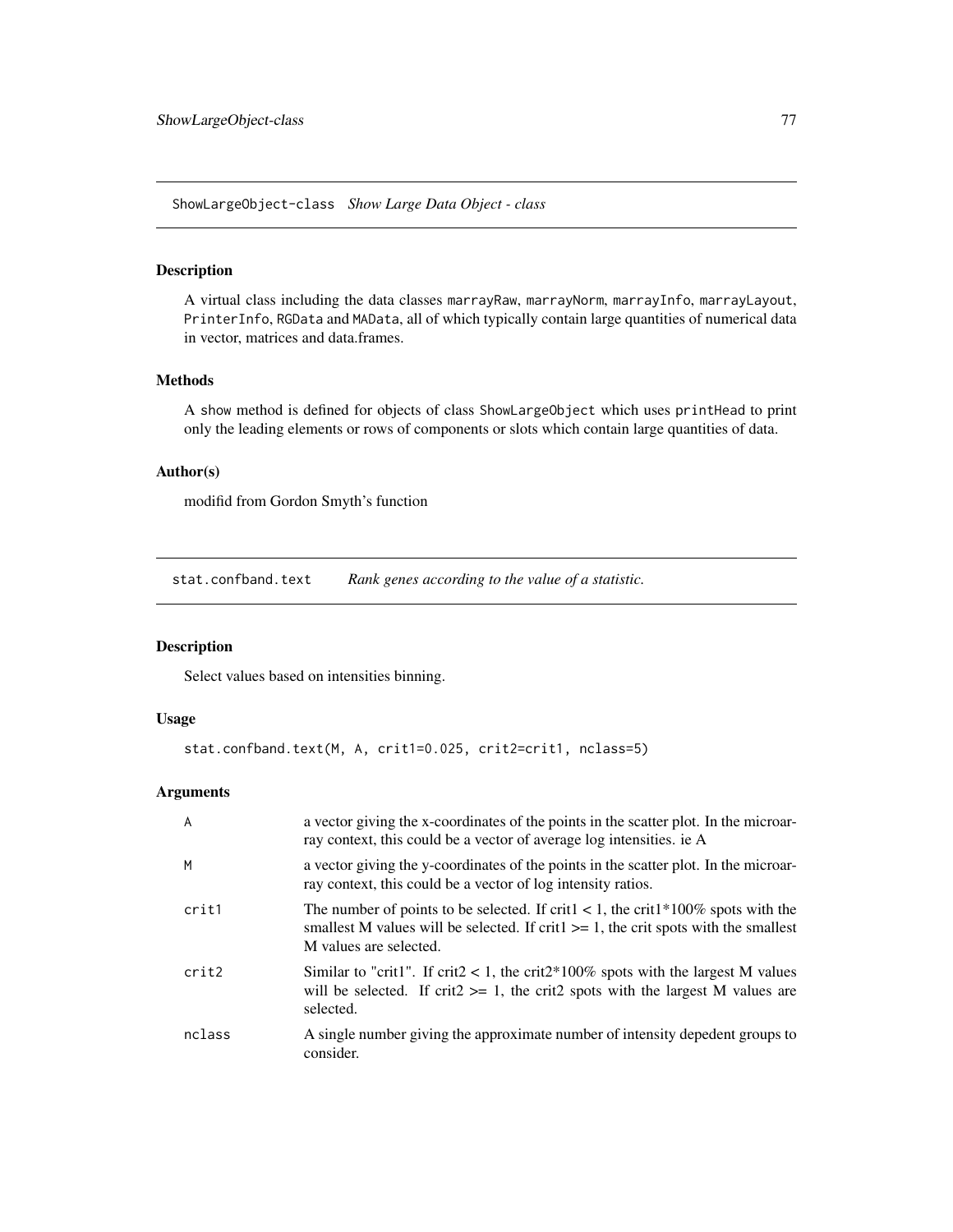## Value

A vector of selected spot index.

#### See Also

[stat.gnames](#page-77-0)

#### Examples

```
library(marray)
data(swirl)
aveA <- apply(maA(swirl), 1, mean.na)
aveM <- apply(maM(swirl), 1, mean.na)
stat.confband.text(aveM, aveA, crit1=20, crit2=50, nclass=5)
```
<span id="page-77-0"></span>stat.gnames *Sort Genes According to the Value of a Statistic*

#### Description

Lists genes and corresponding statistics in decreasing order of the statistics. This function applies to any type of statistic, including log ratios, one and two-sample t-statistics, and F-statistics. Missing values are ignored, as in [sort\(](#page-0-0)..., na.last=NA).

## Usage

```
stat.gnames(x, gnames, crit= 50)
```
#### Arguments

| $\mathsf{x}$ | a numeric vector containing the statistics for each gene. Missing values (NAs)<br>are allowed.                                                                                                                    |
|--------------|-------------------------------------------------------------------------------------------------------------------------------------------------------------------------------------------------------------------|
| gnames       | a character vector containing the gene names.                                                                                                                                                                     |
| crit         | specifies the number of genes to be returned. If crit $< 1$ , the crit <sup>*</sup> 100% genes<br>with the largest x values are listed. If crit $\geq$ 1, the crit genes with the largest x<br>values are listed. |

#### Value

List containing the following components

| gnames | gene names sorted in decreasing order of the statistics in x. |
|--------|---------------------------------------------------------------|
|        | statistics sorted in decreasing order.                        |

## Author(s)

Yee Hwa Yang, <yeehwa@stat.berkeley.edu> Sandrine Dudoit, <sandrine@stat.berkeley.edu>

<span id="page-77-1"></span>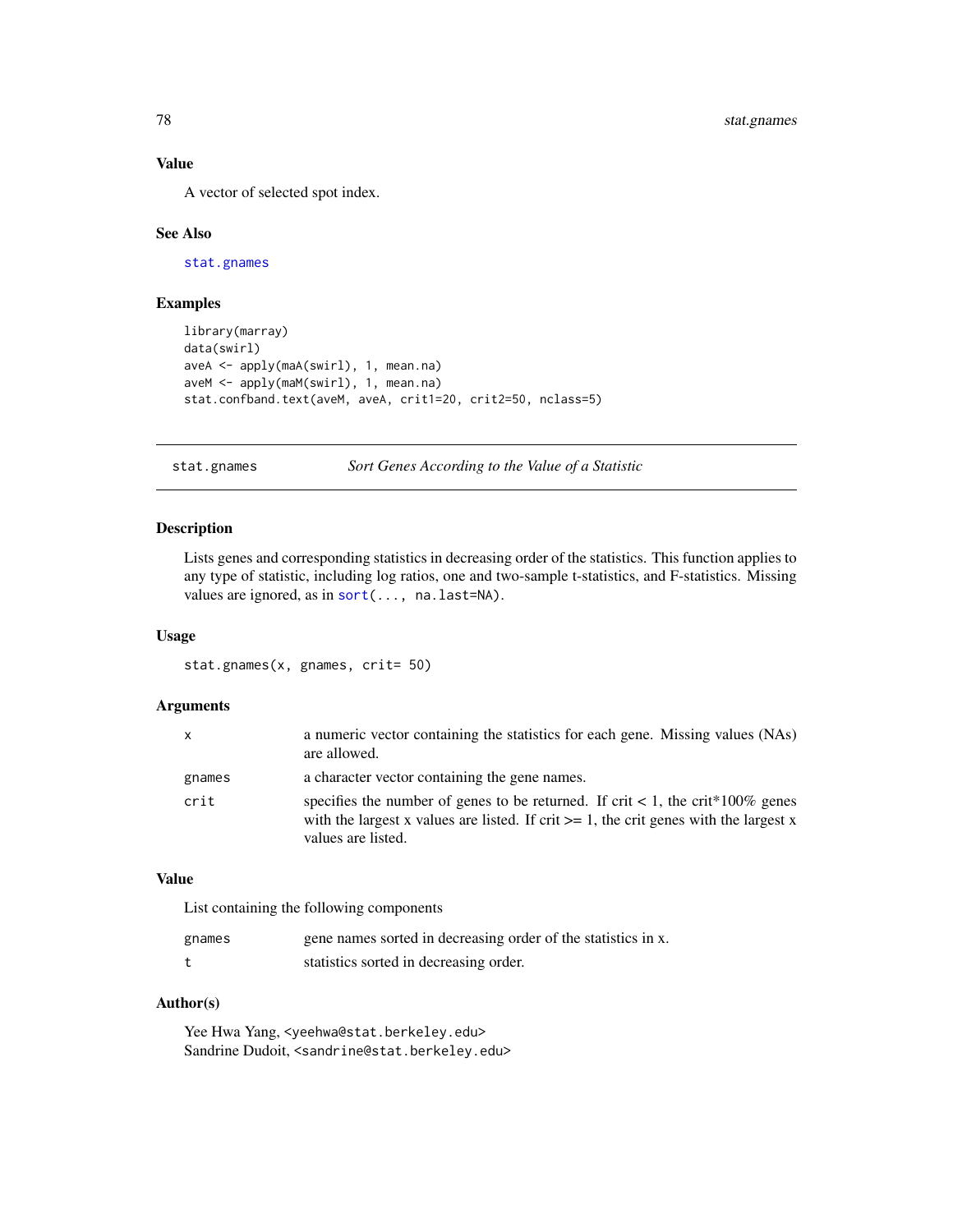<span id="page-78-0"></span>summary-methods 79

#### See Also

[order](#page-0-0), [sort](#page-0-0).

## Examples

```
data(swirl)
aveM <- apply(maM(swirl), 1, mean.na)
Gnames <- maGeneTable(swirl)
stat.gnames(abs(aveM), Gnames, crit=10)
stat.gnames(aveM, Gnames, crit=0.01)
```
#### summary-methods *Printing summary methods for microarray objects*

## Description

Print methods were defined for the microarray classes, ["marrayInfo"](#page-51-0), ["marrayLayout"](#page-52-0), ["marrayRaw"](#page-58-0), ["marrayNorm"](#page-55-0). These methods produce summaries of the intensity and textual data stored in different classes of microarray objects.

#### Methods

- $x = \text{ANY}$  generic print method
- x = marrayLayout for an object of class ["marrayLayout"](#page-52-0), the method prints main layout parameters such as the number of spots and the dimensions of the spot and grid matrices.
- $x =$ **marrayInfo** for an object of class ["marrayInfo"](#page-51-0), the method prints the first 10 rows of the "maInfo" and "maLabels" slots.
- x = marrayRaw for an object of class ["marrayRaw"](#page-58-0), the method prints a short description of the microarray layout "maLayout" and the target samples hybridized to the arrays "maTargets", and a summary of the distribution of the log-ratio statistics "maM".
- x = marrayNorm for an object of class ["marrayNorm"](#page-55-0), the method prints a short description of the microarray layout "maLayout" and the target samples hybridized to the arrays "maTargets", and a summary of the distribution of the log-ratio statistics "maM".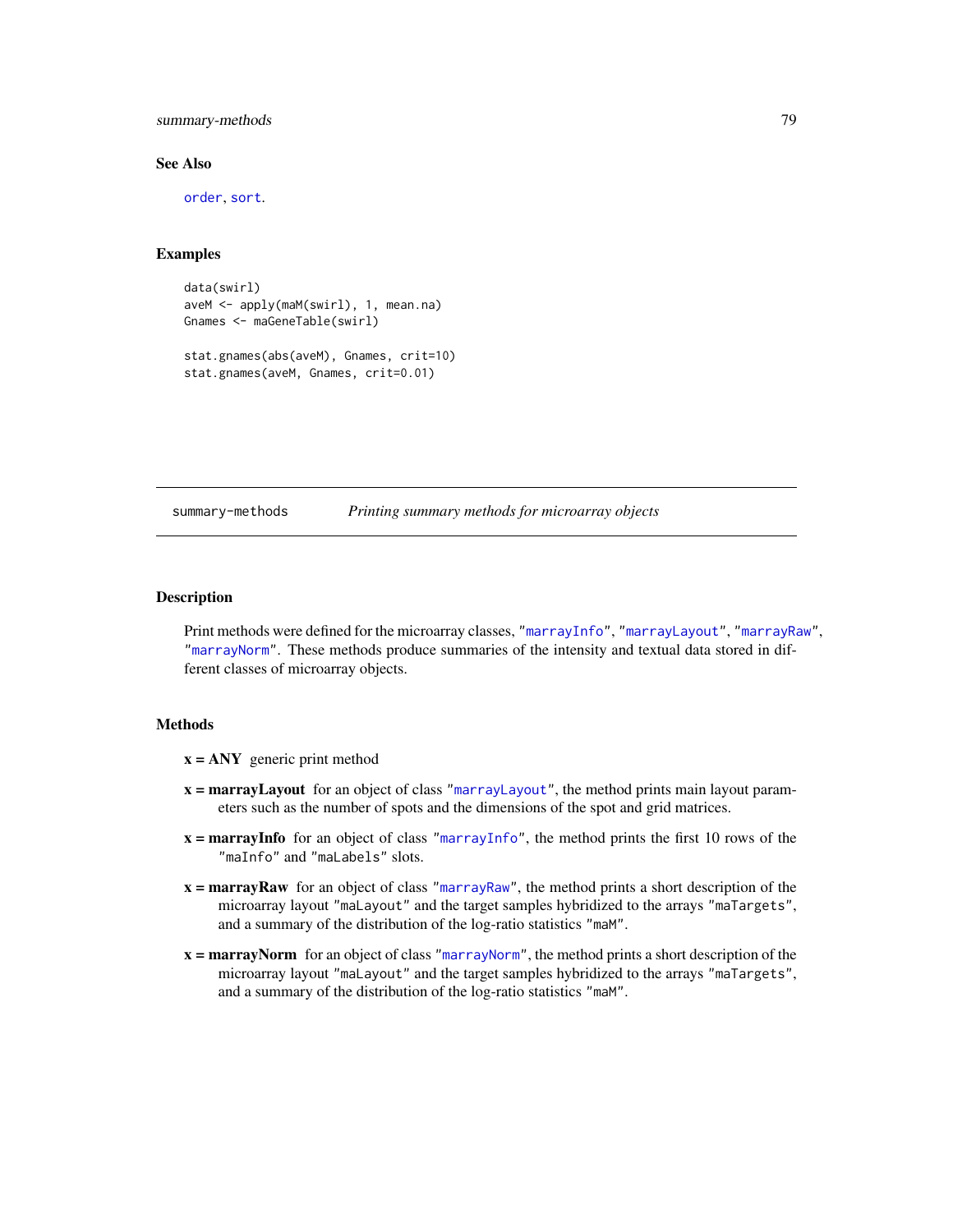<span id="page-79-0"></span>swirl *Gene expression data from Swirl zebrafish cDNA microarray experiment*

#### **Description**

The swirlRaw dataset consists of an object swirl of class [marrayRaw](#page-58-0), which represents prenormalization intensity data for a batch of cDNA microarrays.

This experiment was carried out using zebrafish as a model organism to study early development in vertebrates. Swirl is a point mutant in the BMP2 gene that affects the dorsal/ventral body axis. Ventral fates such as blood are reduced, whereas dorsal structures such as somites and notochord are expanded. A goal of the Swirl experiment is to identify genes with altered expression in the swirl mutant compared to wild-type zebrafish. Two sets of dye-swap experiments were performed, for a total of four replicate hybridizations. For each of these hybridizations, target cDNA from the swirl mutant was labeled using one of the Cy3 or Cy5 dyes and the target cDNA wild-type mutant was labeled using the other dye. Target cDNA was hybridized to microarrays containing 8,448 cDNA probes, including 768 controls spots (e.g. negative, positive, and normalization controls spots). Microarrays were printed using  $4 \times 4$  print-tips and are thus partitioned into a  $4 \times 4$  grid matrix. Each grid consists of a  $22 \times 24$  spot matrix that was printed with a single print-tip. Here, spot row and plate coordinates should coincide, as each row of spots corresponds to probe sequences from the same 384 well-plate.

Each of the four hybridizations produced a pair of 16-bit images, which were processed using the image analysis software package Spot. Raw images of the Cy3 and Cy5 fluorescence intensities for all fourhybridizations are available at [http://fgl.lsa.berkeley.edu/Swirl/index.](http://fgl.lsa.berkeley.edu/Swirl/index.html) [html](http://fgl.lsa.berkeley.edu/Swirl/index.html).the dataset includes four output files swirl.1.spot, swirl.2.spot, swirl.3.spot, and swirl.4.spot from the Spot package. Each of these files contains 8,448 rows and 30 columns; rows correspond to spots and columns to different statistics from the Spot image analysis output. The file fish.gal is a gal file generated by the GenePix program; it contains information on individual probe sequences, such as gene names, spot ID, spot coordinates. Hybridization information for the mutant and wild-type target samples is stored in SwirlSample.txt.

#### Usage

data(swirl)

#### Source

These data were provided by Katrin Wuennenberg-Stapleton from the Ngai Lab at UC Berkeley. The swirl embryos for this experiment were provided by David Kimelman and David Raible at the University of Washington.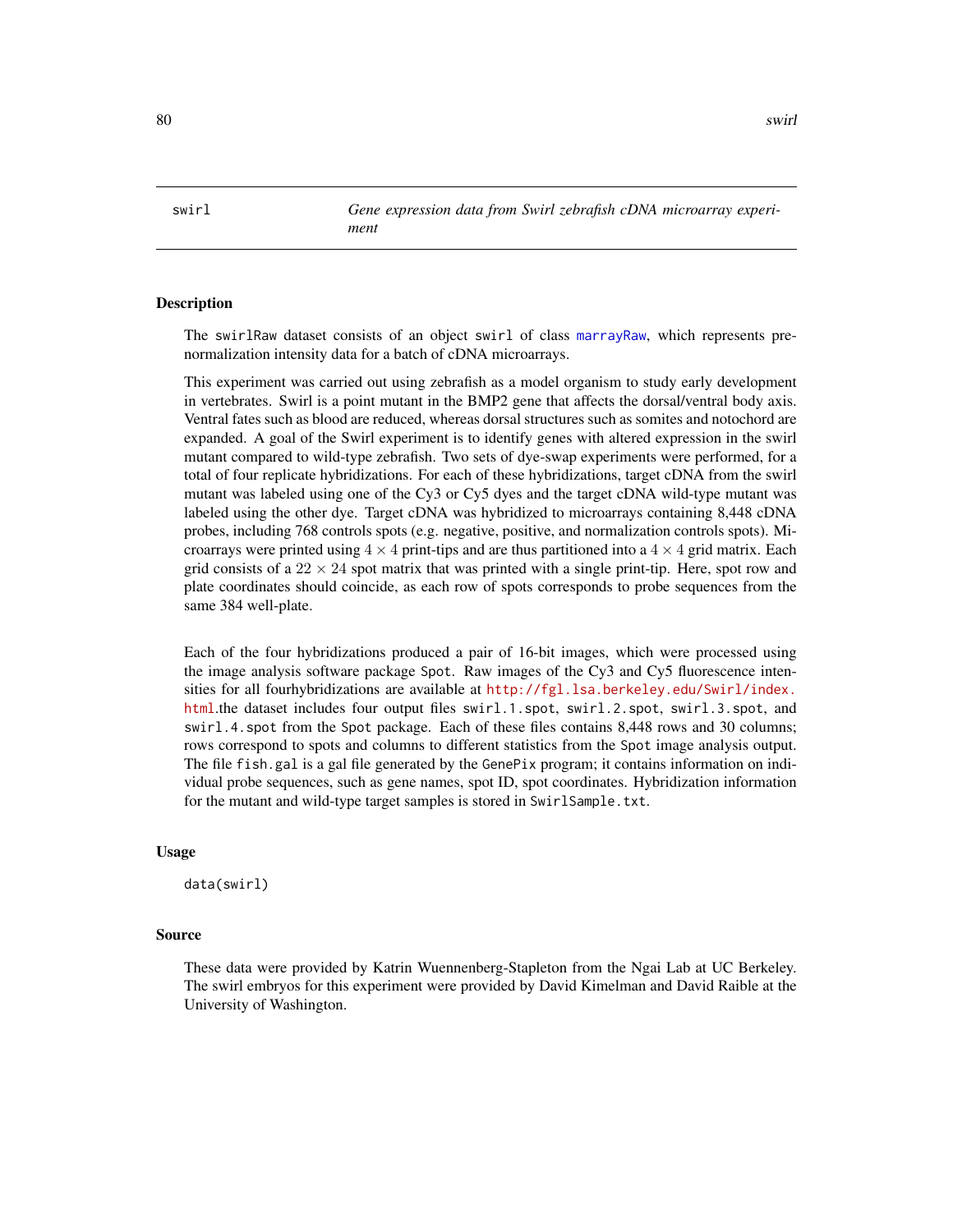<span id="page-80-1"></span><span id="page-80-0"></span>write.list *Data Output*

## Description

Writes information from a list into a text file.

## Usage

```
write.list(x, filename = "data", append = FALSE, closefile = TRUE, outfile)
```
## Arguments

| $\mathsf{x}$ | the list object to be written.                              |
|--------------|-------------------------------------------------------------|
| filename     | a character string representing the file name.              |
| append       | logical; if true, the data x is appended to file filename.  |
| closefile    | logical indicating if the file connection should be closed. |
| outfile      | file name or connections.                                   |

## Details

This function may be called recursively if there exists list structure within a list.

## Author(s)

Jean Yee Hwa Yang

## See Also

[write.table](#page-0-0), [write](#page-0-0)

```
data(swirl)
test <- list(A = 1:10, B= maM(swirl)[1:10,], C=list(x=1:10, y=1:4),
              D = \text{summary}(\text{maA}(\text{swirl},1]))write.list(test, filename="test.txt")
```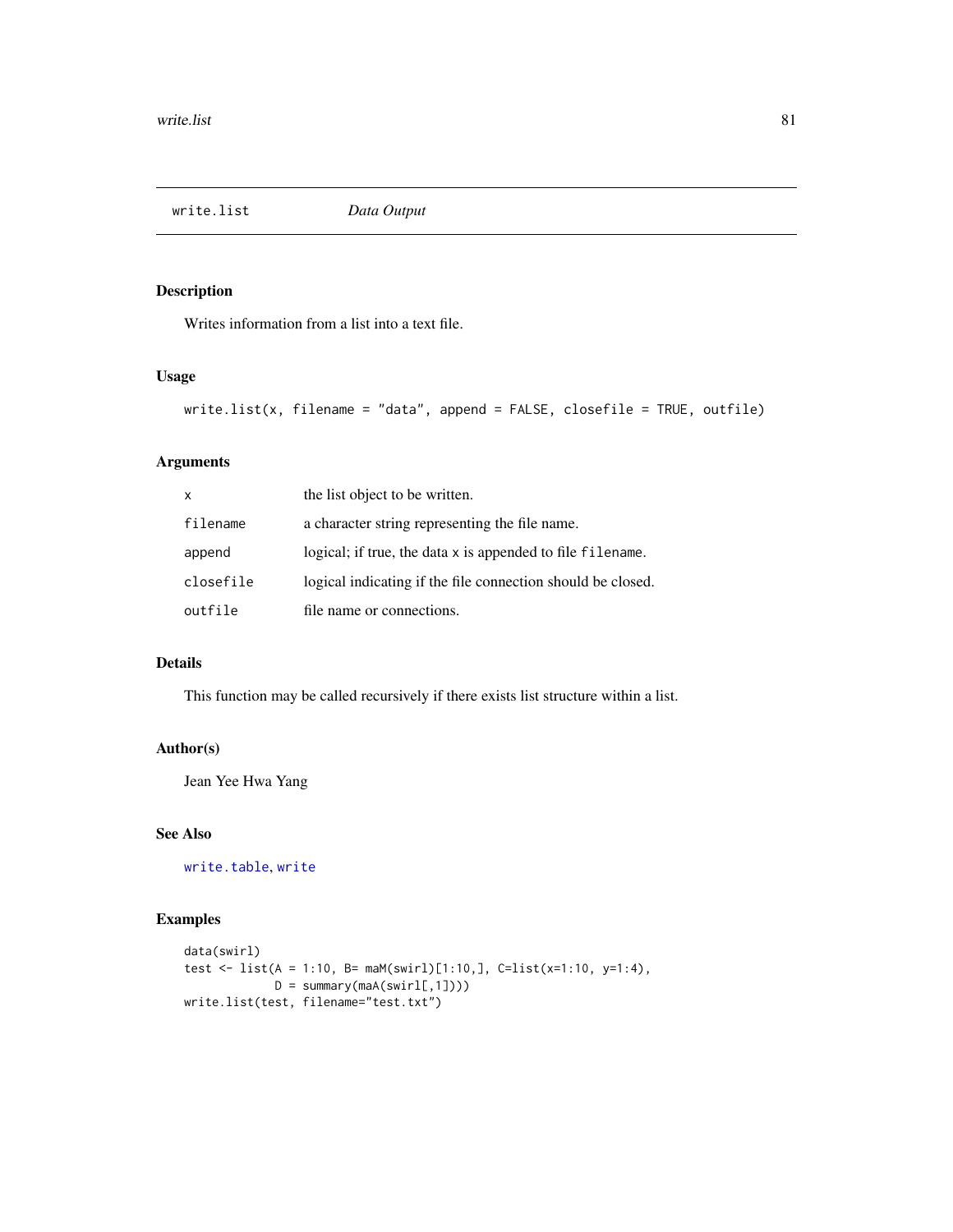<span id="page-81-0"></span>write.marray *Data Output*

## Description

Calls the function write.table with predefine argument. The entries in each line (row) are separated by tab.

## Usage

```
write.marray(mraw, file="maRawResults.xls", val="maM", ...)
```
## Arguments

| mraw      | the object to be written, either a marray Raw or marray Norm object. |
|-----------|----------------------------------------------------------------------|
| file      | a character string representing the file name.                       |
| val       | a character string representing the slotNames to be written.         |
| $\ddotsc$ | further arguments to write.table.                                    |

## Details

see [write.table](#page-0-0)

## Author(s)

Jean Yee Hwa Yang

## See Also

[write.table](#page-0-0), [write.list](#page-80-0)

```
data(swirl)
write.marray(swirl[1:10,])
```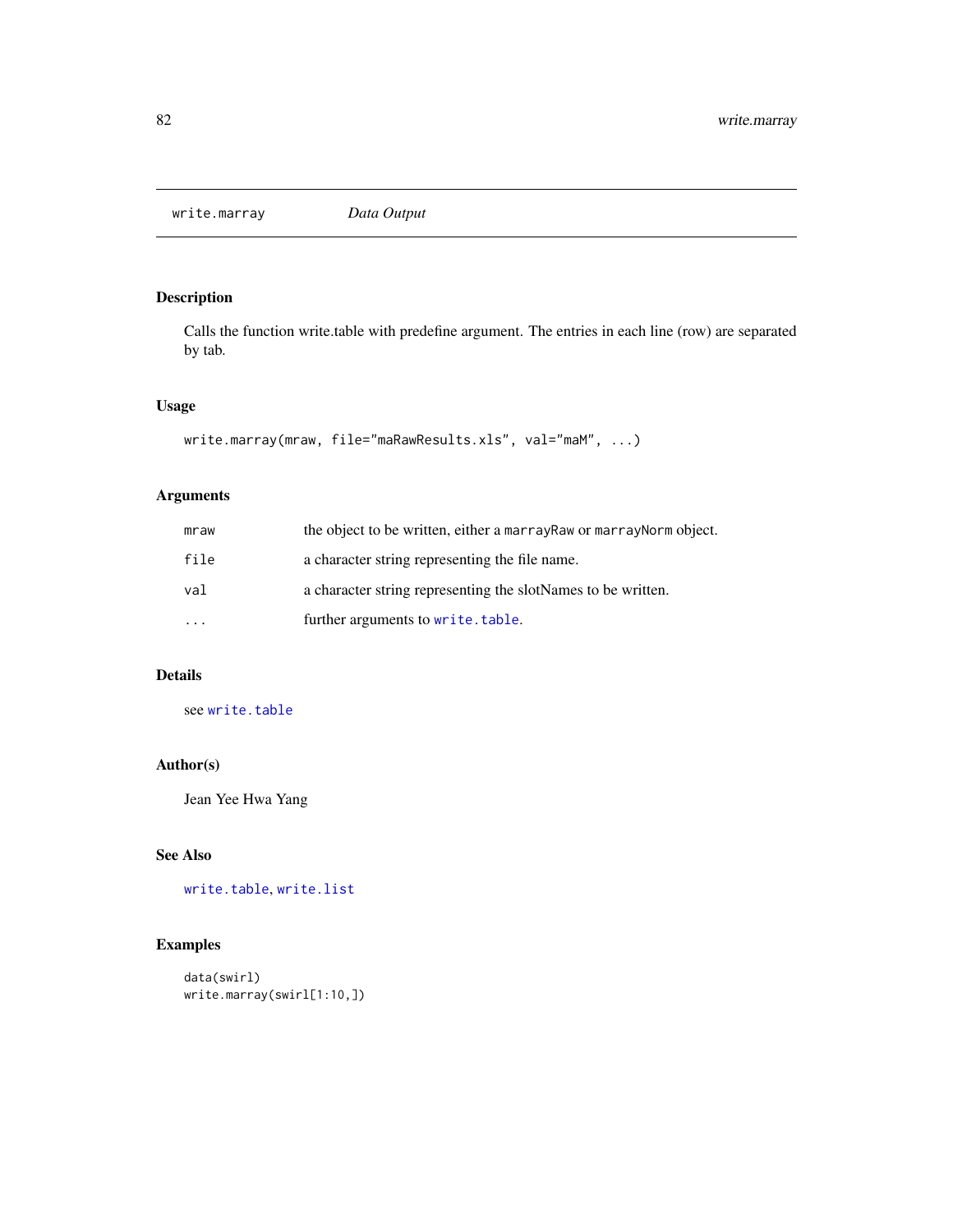<span id="page-82-0"></span>

## Description

Calls the function write.table with predefine argument. The entries in each line (row) are separated by tab.

## Usage

```
write.xls(res, file = "test.xls", ...)
```
## Arguments

| res      | the object to be written, typically a data frame. If not, it is attempted to coerce x<br>to a data frame. |
|----------|-----------------------------------------------------------------------------------------------------------|
| file     | a character string representing the file name.                                                            |
| $\cdots$ | further arguments to write.table.                                                                         |

## Details

see [write.table](#page-0-0)

## Author(s)

Jean Yee Hwa Yang

## See Also

[write.table](#page-0-0), [write.list](#page-80-0)

```
data(swirl)
write.xls(maM(swirl)[1:10,], "normM.xls")
```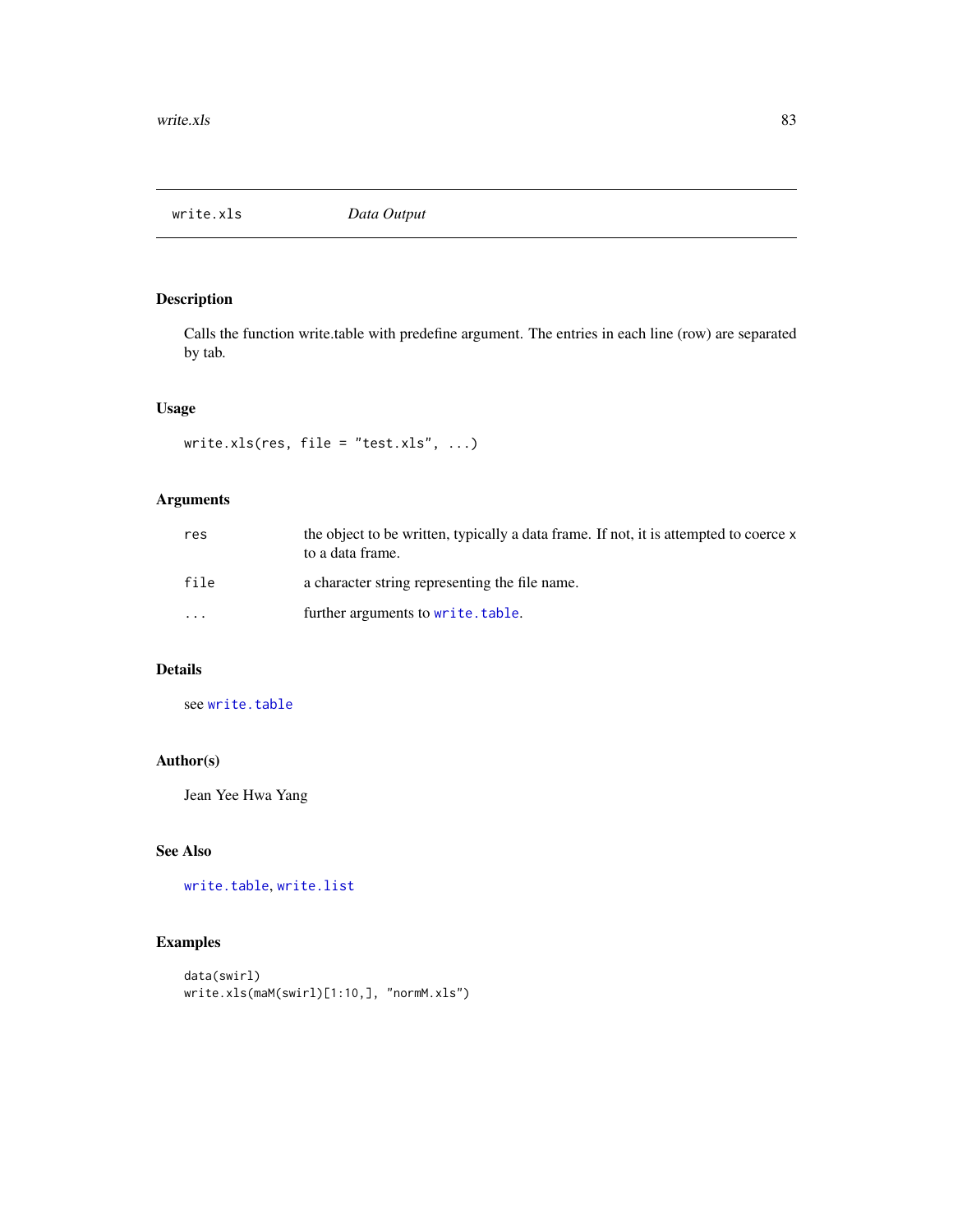<span id="page-83-0"></span>

## Description

Subsetting methods were defined for the microarray classes, [marrayInfo](#page-51-0), [marrayLayout](#page-52-0),[marrayRaw](#page-58-0) and [marrayNorm](#page-55-0). These methods create instances of the given class, for a subset of spots and/or arrays in a batch.

#### Methods

- $x = ANY$  generic method.
- $x =$ **marrayInfo**  $x[i, j]$  extract object of class ["marrayInfo"](#page-51-0) for spots or arrays with indices i and labels with indices j.
- $x =$ **marrayLayout**  $x[i]$  extract object of class ["marrayLayout"](#page-52-0) for spots with indices i.
- $x =$ **marrayRaw**  $x[i, j]$  extract object of class ["marrayRaw"](#page-58-0) for spots with indices i and arrays with indices j.
- $x =$ **marrayNorm**  $x[i, j]$  extract object of class ["marrayNorm"](#page-55-0) for spots with indices i and arrays with indices j.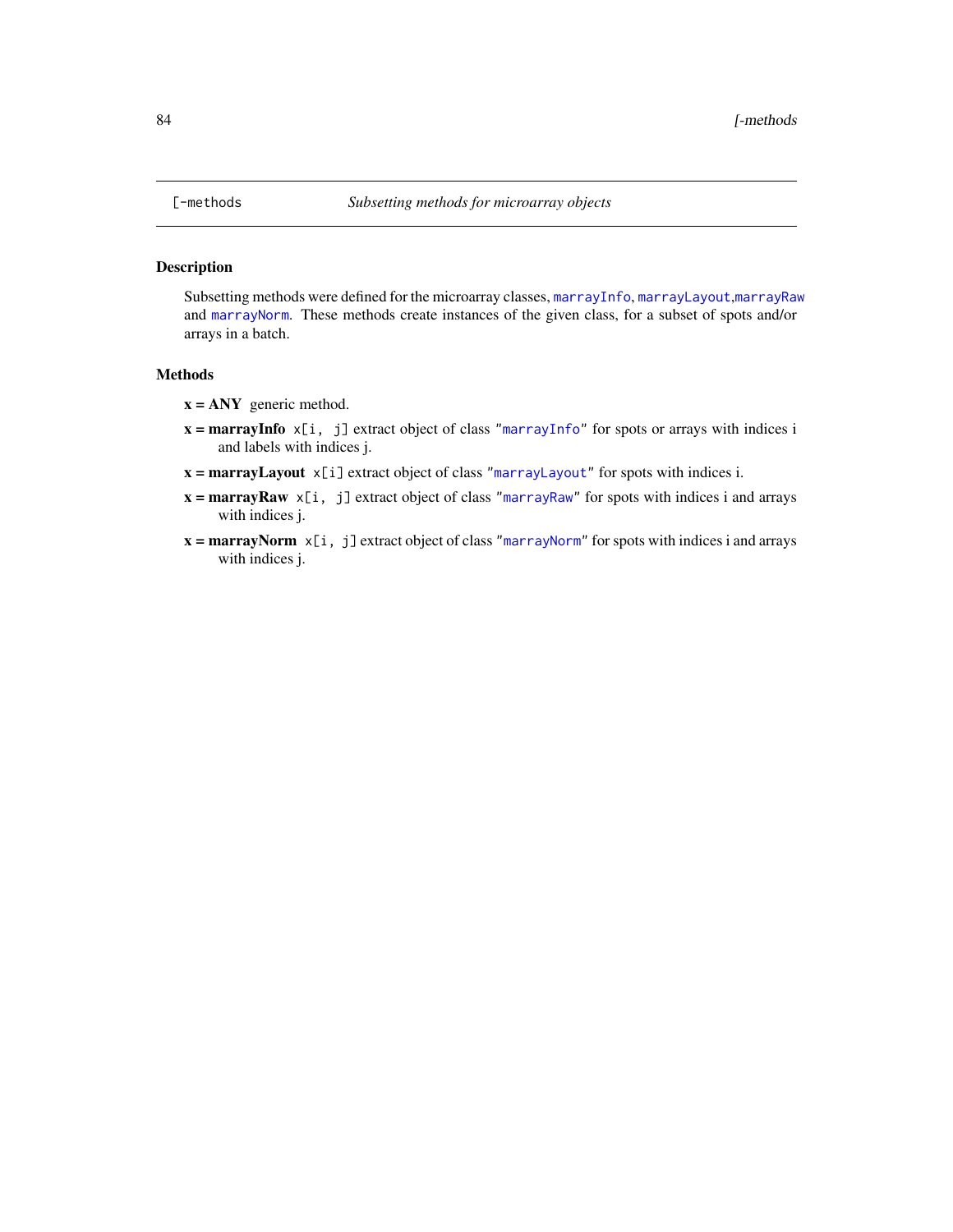# **Index**

∗Topic aplot maColorBar, [14](#page-13-0) maLegendLines, [29](#page-28-0) maLoessLines, [31](#page-30-0) maText, [64](#page-63-0) ∗Topic arith na, [67](#page-66-0) ∗Topic array dim, [6](#page-5-0) ∗Topic classes marrayInfo-class, [52](#page-51-1) marrayLayout-class, [53](#page-52-1) marrayNorm-class, [56](#page-55-1) marrayRaw-class, [59](#page-58-1) ShowLargeObject-class, [77](#page-76-0) ∗Topic color maDefaultPar, [21](#page-20-0) maPalette, [47](#page-46-0) ∗Topic connection read.marrayInfo, [71](#page-70-1) read.marrayLayout, [72](#page-71-1) ∗Topic datasets swirl, [80](#page-79-0) ∗Topic data ShowLargeObject-class, [77](#page-76-0) ∗Topic dplot maDefaultPar, [21](#page-20-0) ∗Topic file checkTargetInfo, [5](#page-4-0) htmlPage, [8](#page-7-0) read.Galfile, [70](#page-69-0) read.marrayInfo, [71](#page-70-1) read.marrayLayout, [72](#page-71-1) read.marrayRaw, [74](#page-73-0) write.list, [81](#page-80-1) write.marray, [82](#page-81-0) write.xls, [83](#page-82-0) ∗Topic hplot boxplot, [3](#page-2-0)

image, [10](#page-9-0) maBoxplot, [13](#page-12-0) maColorBar, [14](#page-13-0) maImage, [25](#page-24-0) maImage.func, [27](#page-26-0) maPlot, [49](#page-48-0) maPlot.func, [51](#page-50-0) plot, [68](#page-67-0) ∗Topic iplot maDefaultPar, [21](#page-20-0) ∗Topic manip cbind, [4](#page-3-0) findID, [7](#page-6-0) maCompCoord, [15](#page-14-0) maCompInd, [16](#page-15-0) maCompLayout, [17](#page-16-0) maCoord2Ind, [20](#page-19-0) maGenControls, [23](#page-22-0) maInd2Coord, [28](#page-27-0) maNum2Logic, [46](#page-45-0) mapGeneInfo, [48](#page-47-0) maSelectGnames, [63](#page-62-0) maTwoSamples, [66](#page-65-0) opVersionID, [67](#page-66-0) rm.na, [76](#page-75-0) stat.confband.text, [77](#page-76-0) ∗Topic methods [-methods, [84](#page-83-0) coerce-methods, [6](#page-5-0) Internal functions, [12](#page-11-0) maCompCoord, [15](#page-14-0) maCompInd, [16](#page-15-0) maCompPlate, [19](#page-18-0) maCoord2Ind, [20](#page-19-0) maGeneTable, [24](#page-23-0) maInd2Coord, [28](#page-27-0) maNorm, [35](#page-34-0) maNormMain, [41](#page-40-0) maNormScale, [44](#page-43-0)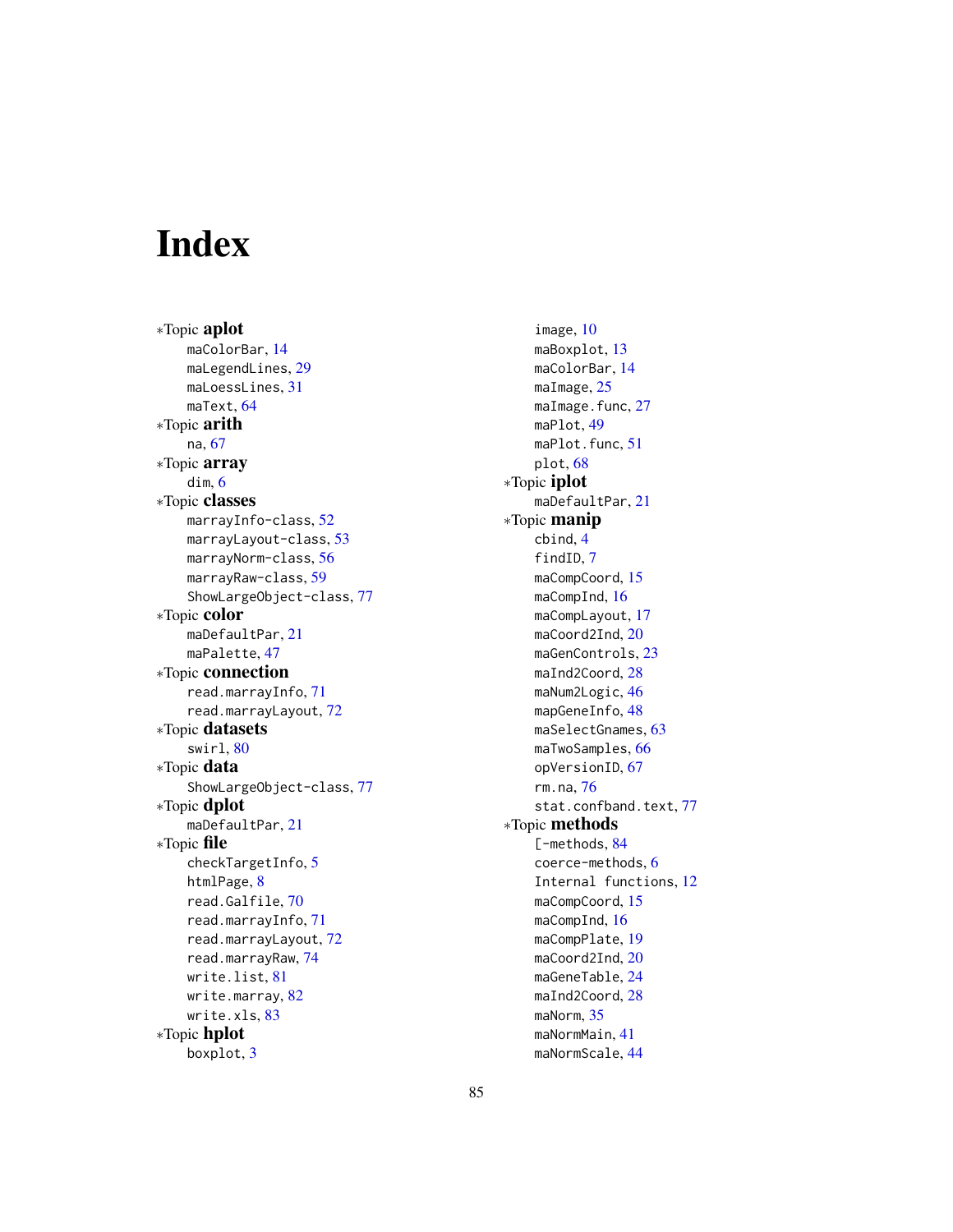summary-methods, [79](#page-78-0) ∗Topic misc maDotsDefaults, [22](#page-21-0) maDotsMatch, [23](#page-22-0) maTop, [65](#page-64-0) stat.gnames, [78](#page-77-1) ∗Topic robust maMAD, [33](#page-32-0) maMed, [34](#page-33-0) maNormMAD, [40](#page-39-0) maNormMed, [43](#page-42-0) ∗Topic smooth ma2D, [12](#page-11-0) maCompNormA, [18](#page-17-0) maLoess, [30](#page-29-0) maLoessLines, [31](#page-30-0) maNorm, [35](#page-34-0) maNorm2D, [37](#page-36-0) maNormLoess, [38](#page-37-0) maNormMain, [41](#page-40-0) maNormScale, [44](#page-43-0) ∗Topic univar maMAD, [33](#page-32-0) maMed, [34](#page-33-0) maNormMAD, [40](#page-39-0) maNormMed, [43](#page-42-0) [ *(*[-methods*)*, [84](#page-83-0) [,marrayInfo-method *(*marrayInfo-class*)*, [52](#page-51-1) [,marrayLayout-method *(*marrayLayout-class*)*, [53](#page-52-1) [,marrayNorm-method *(*marrayNorm-class*)*, [56](#page-55-1) [,marrayRaw-method *(*marrayRaw-class*)*, [59](#page-58-1) [-methods, [84](#page-83-0) addLines *(*plot*)*, [68](#page-67-0) addPoints *(*plot*)*, [68](#page-67-0) addText *(*plot*)*, [68](#page-67-0) as *(*coerce-methods*)*, [6](#page-5-0) boxplot, [3,](#page-2-0) *14*

boxplot,marrayNorm-method *(*boxplot*)*, [3](#page-2-0) boxplot,marrayRaw-method *(*boxplot*)*, [3](#page-2-0)

cbind, [4,](#page-3-0) *5* cbind,marrayNorm-method *(*marrayNorm-class*)*, [56](#page-55-1) cbind,marrayRaw-method *(*marrayRaw-class*)*, [59](#page-58-1) checkTargetInfo, [5](#page-4-0) coerce *(*coerce-methods*)*, [6](#page-5-0) coerce,marrayRaw,marrayNorm-method *(*marrayNorm-class*)*, [56](#page-55-1) coerce-methods, [6](#page-5-0) controlCode *(*maGenControls*)*, [23](#page-22-0) cor, *67* cor.na *(*na*)*, [67](#page-66-0) data.frame, *25* dim, [6,](#page-5-0) *7* ecdf, *18* factor, *19* findID, [7](#page-6-0) fish.gal *(*swirl*)*, [80](#page-79-0) formals, *23* grep, *8*, *24* gsubAnchor *(*Internal functions*)*, [12](#page-11-0) htmlPage, [8,](#page-7-0) *48*, *68* image, [10,](#page-9-0) *14, 15*, *26*, *28*, *47* image,marrayNorm-method *(*image*)*, [10](#page-9-0) image,marrayRaw-method *(*image*)*, [10](#page-9-0) Internal functions, [12](#page-11-0) intersect, *63* legend, *30*, *50, 51*, *70* length.na *(*na*)*, [67](#page-66-0) lines,marrayNorm-method *(*plot*)*, [68](#page-67-0) lines,marrayRaw-method *(*plot*)*, [68](#page-67-0) loess, *12, 13*, *30–32*, *35–39*, *50, 51*, *70* log, *67* log.na *(*na*)*, [67](#page-66-0) lowess, *32*, *50, 51*, *70* ma2D, [12,](#page-11-0) *38*, *42* maA *(*marrayNorm-class*)*, [56](#page-55-1) maA,marrayNorm-method *(*marrayNorm-class*)*, [56](#page-55-1) maA,marrayRaw-method *(*marrayRaw-class*)*, [59](#page-58-1) maA<- *(*marrayNorm-class*)*, [56](#page-55-1) maA<-,marrayNorm,matrix-method *(*marrayNorm-class*)*, [56](#page-55-1)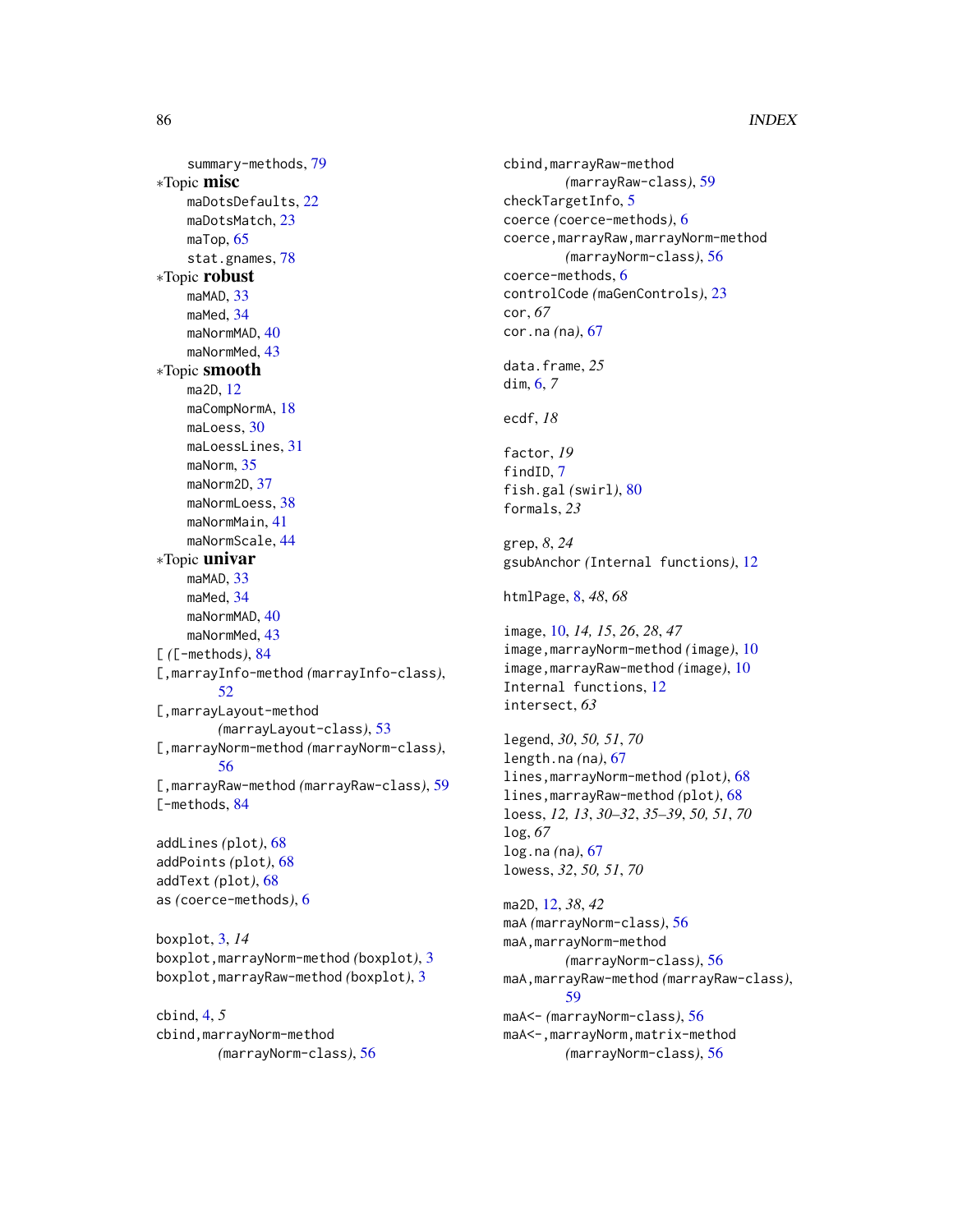maBoxplot, *4*, [13,](#page-12-0) *21, 22* maColorBar, *11*, [14,](#page-13-0) *26*, *28*, *47* maCompCoord, [15,](#page-14-0) *17*, *20*, *25*, *29* maCompInd, [16,](#page-15-0) *16*, *20*, *29* maCompLayout, [17](#page-16-0) maCompNormA, [18,](#page-17-0) *41, 42* maCompNormEq, *42* maCompNormEq *(*maCompNormA*)*, [18](#page-17-0) maCompPlate, [19](#page-18-0) maControls *(*marrayLayout-class*)*, [53](#page-52-1) maControls,marrayLayout-method *(*marrayLayout-class*)*, [53](#page-52-1) maControls,marrayNorm-method *(*marrayNorm-class*)*, [56](#page-55-1) maControls,marrayRaw-method *(*marrayRaw-class*)*, [59](#page-58-1) maControls<- *(*marrayLayout-class*)*, [53](#page-52-1) maControls<-,marrayLayout-method *(*marrayLayout-class*)*, [53](#page-52-1) maControls<-,marrayNorm-method *(*marrayNorm-class*)*, [56](#page-55-1) maControls<-,marrayRaw-method *(*marrayRaw-class*)*, [59](#page-58-1) maCoord2Ind, *16, 17*, [20,](#page-19-0) *29* mad, *34*, *41* maDefaultPar, *3, 4*, *13, 14*, [21,](#page-20-0) *22, 23*, *50*, *69, 70* maDotsDefaults, *21*, [22,](#page-21-0) *23* maDotsMatch, [23](#page-22-0) maGb *(*marrayRaw-class*)*, [59](#page-58-1) maGb,marrayRaw-method *(*marrayRaw-class*)*, [59](#page-58-1) maGb<- *(*marrayRaw-class*)*, [59](#page-58-1) maGb<-,marrayRaw,matrix-method *(*marrayRaw-class*)*, [59](#page-58-1) maGb<-,marrayRaw,NULL-method *(*marrayRaw-class*)*, [59](#page-58-1) maGenControls, [23](#page-22-0) maGeneTable, [24](#page-23-0) maGf *(*marrayRaw-class*)*, [59](#page-58-1) maGf,marrayRaw-method *(*marrayRaw-class*)*, [59](#page-58-1) maGf<- *(*marrayRaw-class*)*, [59](#page-58-1) maGf<-,marrayRaw,matrix-method *(*marrayRaw-class*)*, [59](#page-58-1) maGnames *(*marrayRaw-class*)*, [59](#page-58-1) maGnames, marrayNorm-method *(*marrayNorm-class*)*, [56](#page-55-1)

maGnames,marrayRaw-method *(*marrayRaw-class*)*, [59](#page-58-1) maGnames<- *(*marrayRaw-class*)*, [59](#page-58-1) maGnames<-,marrayNorm,marrayInfo-method *(*marrayInfo-class*)*, [52](#page-51-1) maGnames<-,marrayRaw,marrayInfo-method *(*marrayInfo-class*)*, [52](#page-51-1) maGnames<-,marraySpots,marrayInfo-method *(*marrayInfo-class*)*, [52](#page-51-1) maGridCol *(*marrayLayout-class*)*, [53](#page-52-1) maGridCol,marrayLayout-method *(*marrayLayout-class*)*, [53](#page-52-1) maGridCol,marrayNorm-method *(*marrayNorm-class*)*, [56](#page-55-1) maGridCol,marrayRaw-method *(*marrayRaw-class*)*, [59](#page-58-1) maGridRow *(*marrayLayout-class*)*, [53](#page-52-1) maGridRow,marrayLayout-method *(*marrayLayout-class*)*, [53](#page-52-1) maGridRow,marrayNorm-method *(*marrayNorm-class*)*, [56](#page-55-1) maGridRow,marrayRaw-method *(*marrayRaw-class*)*, [59](#page-58-1) maImage, *11*, *14, 15*, *22*, [25,](#page-24-0) *27, 28*, *47*, *65* maImage.func, *10, 11*, *14, 15*, *26*, [27,](#page-26-0) *47* maInd2Coord, *16, 17*, *20*, [28](#page-27-0) maInfo *(*marrayInfo-class*)*, [52](#page-51-1) maInfo,marrayInfo-method *(*marrayInfo-class*)*, [52](#page-51-1) maInfo<- *(*marrayInfo-class*)*, [52](#page-51-1) maInfo<-,marrayInfo,data.frame-method *(*marrayInfo-class*)*, [52](#page-51-1) maLabels *(*marrayInfo-class*)*, [52](#page-51-1) maLabels,marrayInfo-method *(*marrayInfo-class*)*, [52](#page-51-1) maLabels<- *(*marrayInfo-class*)*, [52](#page-51-1) maLabels<-,marrayInfo,character-method *(*marrayInfo-class*)*, [52](#page-51-1) maLabels<-,marrayInfo,numeric-method *(*marrayInfo-class*)*, [52](#page-51-1) maLayout *(*marrayRaw-class*)*, [59](#page-58-1) maLayout,marrayNorm-method *(*marrayNorm-class*)*, [56](#page-55-1) maLayout,marrayRaw-method *(*marrayRaw-class*)*, [59](#page-58-1) maLayout<- *(*marrayRaw-class*)*, [59](#page-58-1) maLayout<-,marrayNorm,marrayLayout-method *(*marrayLayout-class*)*, [53](#page-52-1)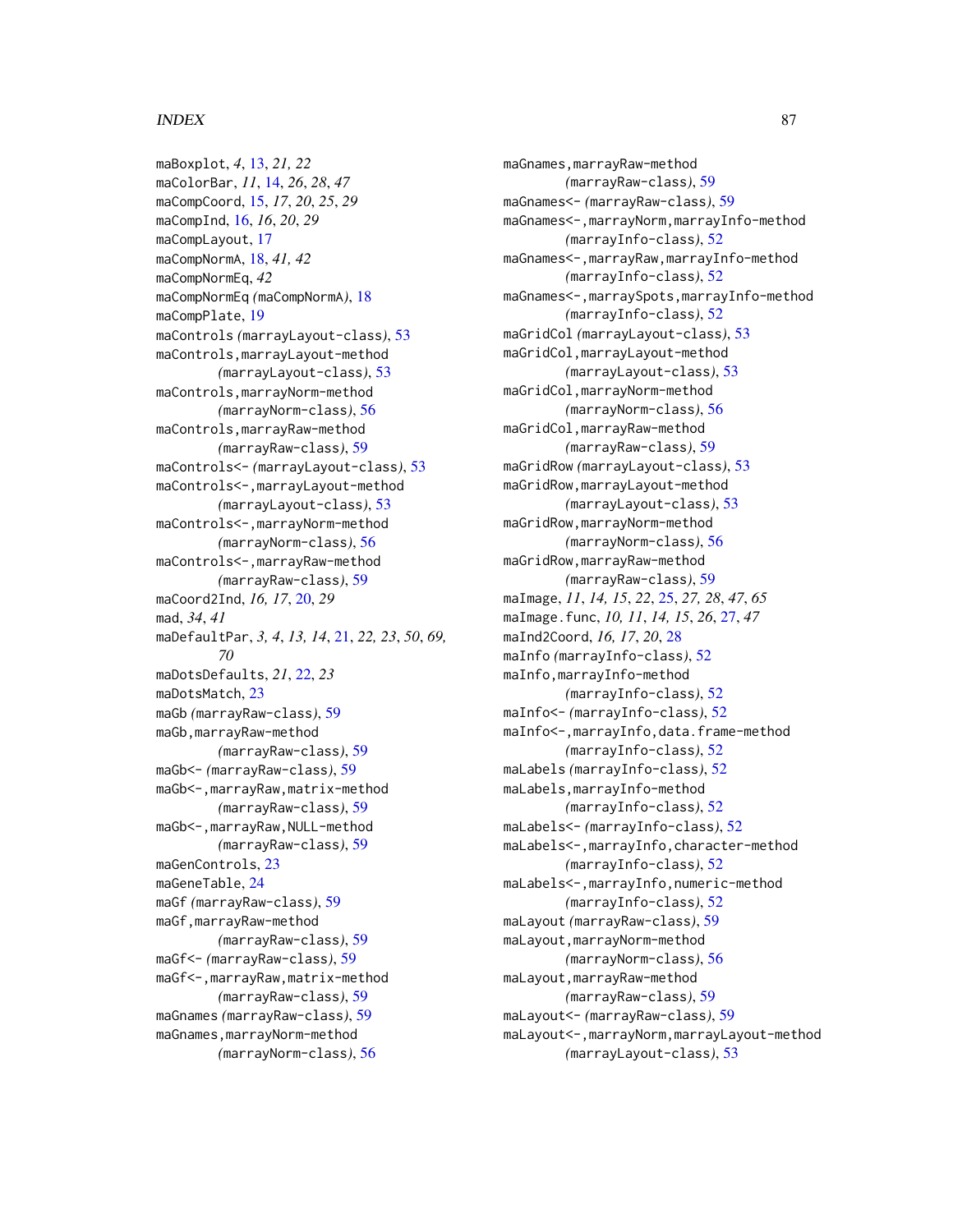maLayout<-,marrayRaw,marrayLayout-method *(*marrayLayout-class*)*, [53](#page-52-1) maLegendLines, *21*, [29,](#page-28-0) *49–51*, *69, 70* maLG *(*marrayRaw-class*)*, [59](#page-58-1) maLG,marrayNorm-method *(*marrayNorm-class*)*, [56](#page-55-1) maLG,marrayRaw-method *(*marrayRaw-class*)*, [59](#page-58-1) maLoess, [30,](#page-29-0) *39*, *42* maLoessLines, *21*, [31,](#page-30-0) *49–51*, *69, 70* maLowessLines *(*maLoessLines*)*, [31](#page-30-0) maLR *(*marrayRaw-class*)*, [59](#page-58-1) maLR,marrayNorm-method *(*marrayNorm-class*)*, [56](#page-55-1) maLR,marrayRaw-method *(*marrayRaw-class*)*, [59](#page-58-1) maM *(*marrayNorm-class*)*, [56](#page-55-1) maM,marrayNorm-method *(*marrayNorm-class*)*, [56](#page-55-1) maM,marrayRaw-method *(*marrayRaw-class*)*, [59](#page-58-1) maM<- *(*marrayNorm-class*)*, [56](#page-55-1) maM<-,marrayNorm,matrix-method *(*marrayNorm-class*)*, [56](#page-55-1) maMAD, [33,](#page-32-0) *40–42* maMed, [34,](#page-33-0) *42*, *44* maMloc *(*marrayNorm-class*)*, [56](#page-55-1) maMloc,marrayNorm-method *(*marrayNorm-class*)*, [56](#page-55-1) maMloc<- *(*marrayNorm-class*)*, [56](#page-55-1) maMloc<-,marrayNorm,matrix-method *(*marrayNorm-class*)*, [56](#page-55-1) maMscale *(*marrayNorm-class*)*, [56](#page-55-1) maMscale,marrayNorm-method *(*marrayNorm-class*)*, [56](#page-55-1) maMscale<- *(*marrayNorm-class*)*, [56](#page-55-1) maMscale<-,marrayNorm,matrix-method *(*marrayNorm-class*)*, [56](#page-55-1) maNgc *(*marrayLayout-class*)*, [53](#page-52-1) maNgc,marrayLayout-method *(*marrayLayout-class*)*, [53](#page-52-1) maNgc,marrayNorm-method *(*marrayNorm-class*)*, [56](#page-55-1) maNgc,marrayRaw-method *(*marrayRaw-class*)*, [59](#page-58-1) maNgc<- *(*marrayLayout-class*)*, [53](#page-52-1) maNgc<-,marrayLayout,numeric-method *(*marrayLayout-class*)*, [53](#page-52-1)

maNgc<-,marrayNorm,numeric-method *(*marrayNorm-class*)*, [56](#page-55-1) maNgc<-,marrayRaw,numeric-method *(*marrayRaw-class*)*, [59](#page-58-1) maNgr *(*marrayLayout-class*)*, [53](#page-52-1) maNgr,marrayLayout-method *(*marrayLayout-class*)*, [53](#page-52-1) maNgr,marrayNorm-method *(*marrayNorm-class*)*, [56](#page-55-1) maNgr,marrayRaw-method *(*marrayRaw-class*)*, [59](#page-58-1) maNgr<- *(*marrayLayout-class*)*, [53](#page-52-1) maNgr<-,marrayLayout,numeric-method *(*marrayLayout-class*)*, [53](#page-52-1) maNgr<-,marrayNorm,numeric-method *(*marrayNorm-class*)*, [56](#page-55-1) maNgr<-,marrayRaw,numeric-method *(*marrayRaw-class*)*, [59](#page-58-1) maNorm, [35,](#page-34-0) *41, 42*, *46* maNorm2D, *12, 13*, [37,](#page-36-0) *41, 42* maNormCall *(*marrayNorm-class*)*, [56](#page-55-1) maNormCall,marrayNorm-method *(*marrayNorm-class*)*, [56](#page-55-1) maNormLoess, *18*, *30, 31*, [38,](#page-37-0) *41, 42* maNormMAD, *33, 34*, [40,](#page-39-0) *41, 42* maNormMain, *13*, *18, 19*, *31*, *34–40*, [41,](#page-40-0) *41*, *43–46* maNormMed, *34, 35*, *41, 42*, [43](#page-42-0) maNormScale, *36*, *41, 42*, [44](#page-43-0) maNotes *(*marrayInfo-class*)*, [52](#page-51-1) maNotes,marrayInfo-method *(*marrayInfo-class*)*, [52](#page-51-1) maNotes,marrayLayout-method *(*marrayLayout-class*)*, [53](#page-52-1) maNotes,marrayNorm-method *(*marrayNorm-class*)*, [56](#page-55-1) maNotes,marrayRaw-method *(*marrayRaw-class*)*, [59](#page-58-1) maNotes<- *(*marrayInfo-class*)*, [52](#page-51-1) maNotes<-,marrayInfo,character-method *(*marrayInfo-class*)*, [52](#page-51-1) maNotes<-,marrayLayout,character-method *(*marrayLayout-class*)*, [53](#page-52-1) maNotes<-,marrayNorm,character-method *(*marrayNorm-class*)*, [56](#page-55-1) maNotes<-,marrayRaw,character-method *(*marrayRaw-class*)*, [59](#page-58-1) maNsamples *(*marrayRaw-class*)*, [59](#page-58-1)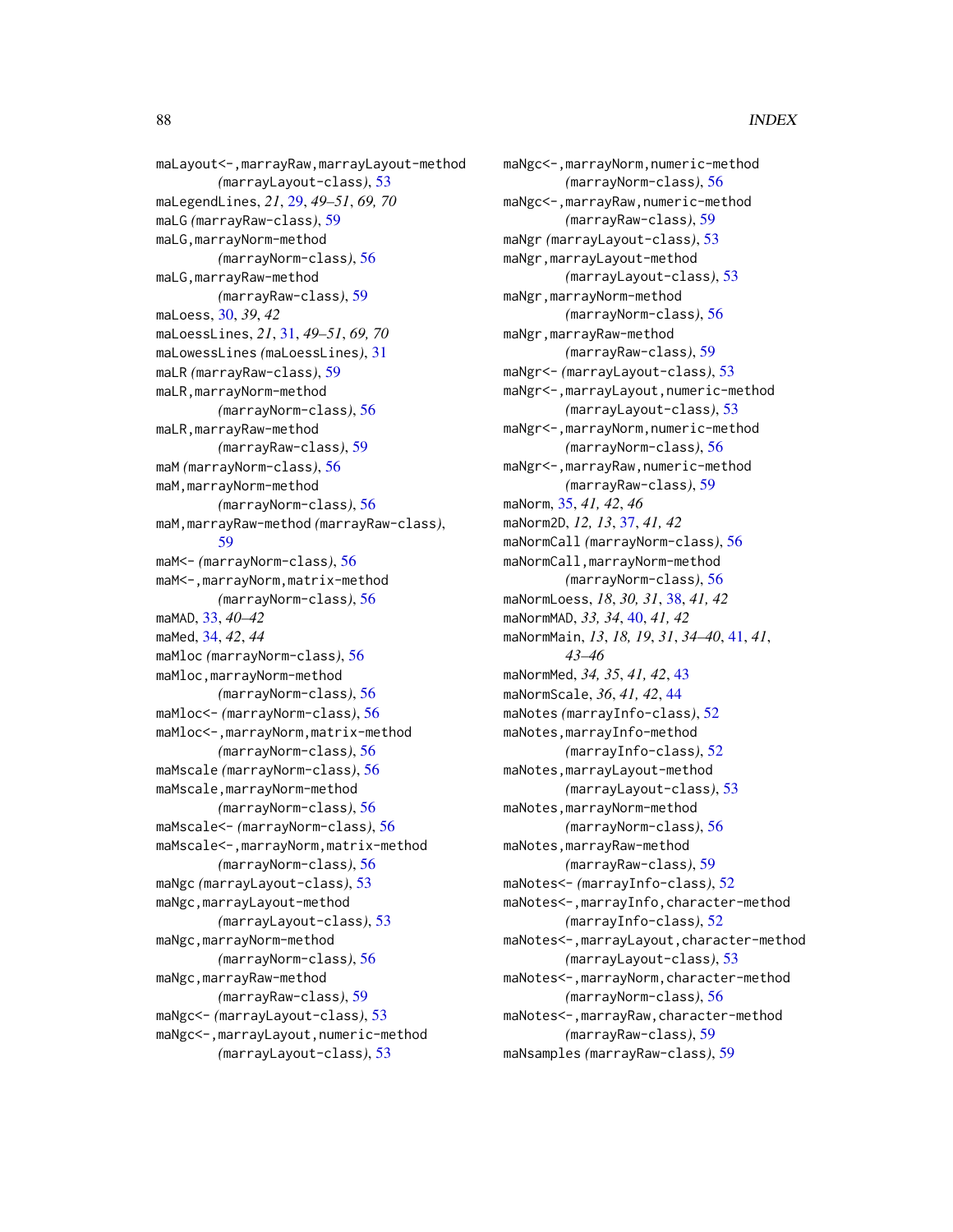maNsamples,marrayNorm-method *(*marrayNorm-class*)*, [56](#page-55-1) maNsamples,marrayRaw-method *(*marrayRaw-class*)*, [59](#page-58-1) maNsc *(*marrayLayout-class*)*, [53](#page-52-1) maNsc,marrayLayout-method *(*marrayLayout-class*)*, [53](#page-52-1) maNsc,marrayNorm-method *(*marrayNorm-class*)*, [56](#page-55-1) maNsc,marrayRaw-method *(*marrayRaw-class*)*, [59](#page-58-1) maNsc<- *(*marrayLayout-class*)*, [53](#page-52-1) maNsc<-,marrayLayout,numeric-method *(*marrayLayout-class*)*, [53](#page-52-1) maNsc<-,marrayNorm,numeric-method *(*marrayNorm-class*)*, [56](#page-55-1) maNsc<-,marrayRaw,numeric-method *(*marrayRaw-class*)*, [59](#page-58-1) maNspots *(*marrayLayout-class*)*, [53](#page-52-1) maNspots,marrayLayout-method *(*marrayLayout-class*)*, [53](#page-52-1) maNspots,marrayNorm-method *(*marrayNorm-class*)*, [56](#page-55-1) maNspots,marrayRaw-method *(*marrayRaw-class*)*, [59](#page-58-1) maNspots<- *(*marrayLayout-class*)*, [53](#page-52-1) maNspots<-,marrayLayout,numeric-method *(*marrayLayout-class*)*, [53](#page-52-1) maNspots<-,marrayNorm,numeric-method *(*marrayNorm-class*)*, [56](#page-55-1) maNspots<-,marrayRaw,numeric-method *(*marrayRaw-class*)*, [59](#page-58-1) maNsr *(*marrayLayout-class*)*, [53](#page-52-1) maNsr,marrayLayout-method *(*marrayLayout-class*)*, [53](#page-52-1) maNsr,marrayNorm-method *(*marrayNorm-class*)*, [56](#page-55-1) maNsr,marrayRaw-method *(*marrayRaw-class*)*, [59](#page-58-1) maNsr<- *(*marrayLayout-class*)*, [53](#page-52-1) maNsr<-,marrayLayout,numeric-method *(*marrayLayout-class*)*, [53](#page-52-1) maNsr<-,marrayNorm,numeric-method *(*marrayNorm-class*)*, [56](#page-55-1) maNsr<-,marrayRaw,numeric-method *(*marrayRaw-class*)*, [59](#page-58-1) maNum2Logic, [46](#page-45-0) maPalette, *10, 11*, *14, 15*, *26*, *28*, [47](#page-46-0)

mapGeneInfo, [48](#page-47-0) maPlate *(*marrayLayout-class*)*, [53](#page-52-1) maPlate,marrayLayout-method *(*marrayLayout-class*)*, [53](#page-52-1) maPlate,marrayNorm-method *(*marrayNorm-class*)*, [56](#page-55-1) maPlate,marrayRaw-method *(*marrayRaw-class*)*, [59](#page-58-1) maPlate<- *(*marrayLayout-class*)*, [53](#page-52-1) maPlate<-,marrayLayout-method *(*marrayLayout-class*)*, [53](#page-52-1) maPlate<-,marrayNorm-method *(*marrayNorm-class*)*, [56](#page-55-1) maPlate<-,marrayRaw-method *(*marrayRaw-class*)*, [59](#page-58-1) maPlot, *21, 22*, *29–32*, [49,](#page-48-0) *51*, *64, 65*, *70, 71* maPlot.func, *29–32*, *50*, [51,](#page-50-0) *64*, *69, 70* maPrintTip *(*marrayLayout-class*)*, [53](#page-52-1) maPrintTip,marrayLayout-method *(*marrayLayout-class*)*, [53](#page-52-1) maPrintTip,marrayNorm-method *(*marrayNorm-class*)*, [56](#page-55-1) maPrintTip,marrayRaw-method *(*marrayRaw-class*)*, [59](#page-58-1) maRb *(*marrayRaw-class*)*, [59](#page-58-1) maRb,marrayRaw-method *(*marrayRaw-class*)*, [59](#page-58-1) maRb<- *(*marrayRaw-class*)*, [59](#page-58-1) maRb<-,marrayRaw,matrix-method *(*marrayRaw-class*)*, [59](#page-58-1) maRb<-,marrayRaw,NULL-method *(*marrayRaw-class*)*, [59](#page-58-1) maRf *(*marrayRaw-class*)*, [59](#page-58-1) maRf,marrayRaw-method *(*marrayRaw-class*)*, [59](#page-58-1) maRf<- *(*marrayRaw-class*)*, [59](#page-58-1) maRf<-,marrayRaw,matrix-method *(*marrayRaw-class*)*, [59](#page-58-1) marrayInfo, *25*, *53*, *55, 56*, *58*, *60*, *62*, *71, 72*, *75*, *79*, *84* marrayInfo *(*marrayInfo-class*)*, [52](#page-51-1) marrayInfo-class, [52](#page-51-1) marrayLayout, *3*, *13*, *16, 17*, *19–21*, *25*, *27–29*, *49*, *53*, *55, 56*, *58–60*, *62*, *69*, *71–73*, *75*, *79*, *84* marrayLayout *(*marrayLayout-class*)*, [53](#page-52-1) marrayLayout-class, [53](#page-52-1) marrayNorm, *3*, *6*, *10*, *13*, *19*, *21*, *24, 25*, *35,*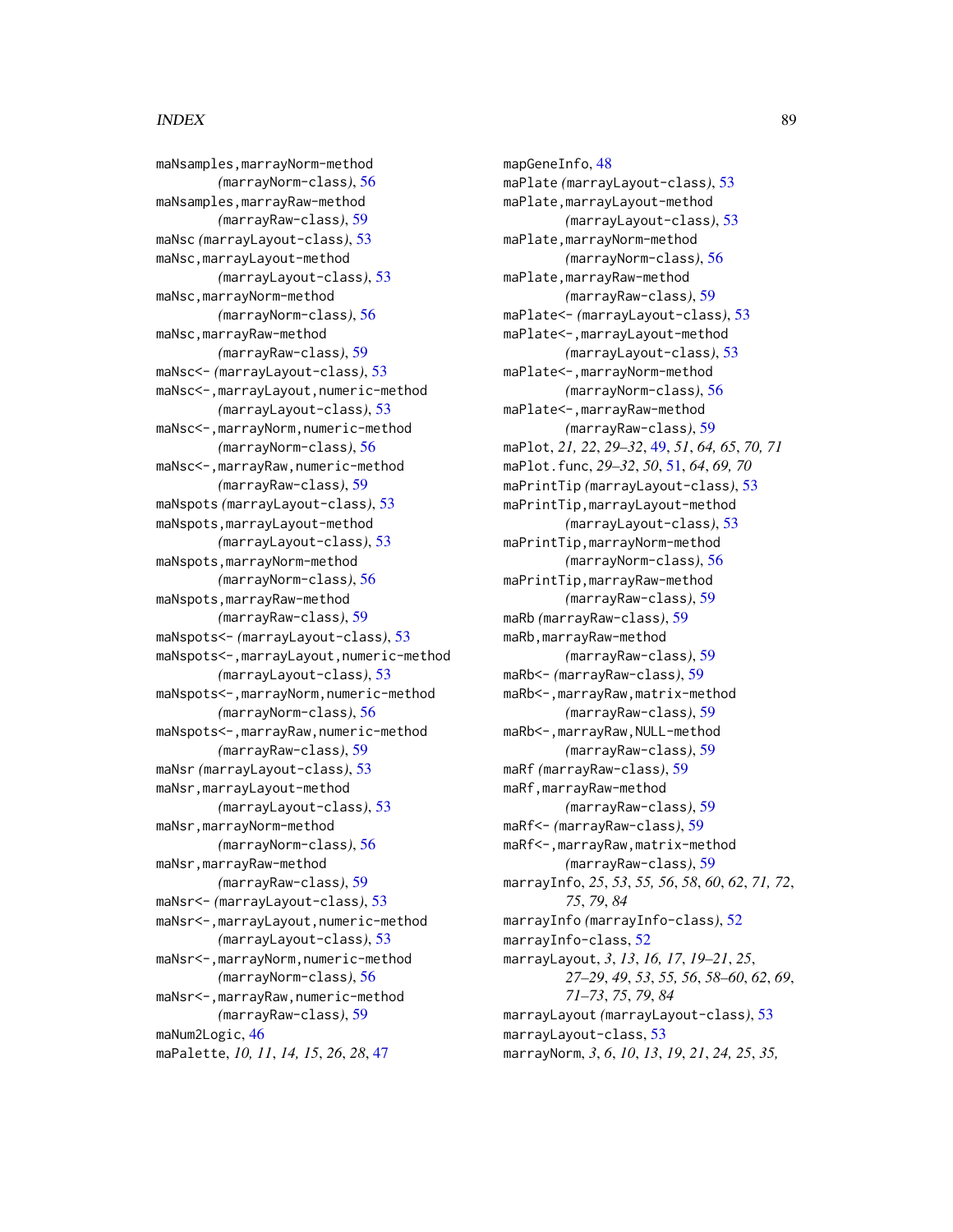*36*, *38–42*, *44, 45*, *49*, *53*, *55*, *57, 58*, *60*, *62*, *68, 69*, *79*, *84* marrayNorm *(*marrayNorm-class*)*, [56](#page-55-1) marrayNorm-class, [56](#page-55-1) marrayRaw, *3*, *6*, *10*, *13*, *19*, *21*, *24, 25*, *35*, *38–41*, *44, 45*, *49*, *53*, *55*, *57, 58*, *60–62*, *68, 69*, *74, 75*, *79, 80*, *84* marrayRaw *(*marrayRaw-class*)*, [59](#page-58-1) marrayRaw-class, [59](#page-58-1) maSelectGnames, [63](#page-62-0) maSpotCol *(*marrayLayout-class*)*, [53](#page-52-1) maSpotCol,marrayLayout-method *(*marrayLayout-class*)*, [53](#page-52-1) maSpotCol,marrayNorm-method *(*marrayNorm-class*)*, [56](#page-55-1) maSpotCol,marrayRaw-method *(*marrayRaw-class*)*, [59](#page-58-1) maSpotRow *(*marrayLayout-class*)*, [53](#page-52-1) maSpotRow,marrayLayout-method *(*marrayLayout-class*)*, [53](#page-52-1) maSpotRow,marrayNorm-method *(*marrayNorm-class*)*, [56](#page-55-1) maSpotRow,marrayRaw-method *(*marrayRaw-class*)*, [59](#page-58-1) maSub *(*marrayLayout-class*)*, [53](#page-52-1) maSub,marrayLayout-method *(*marrayLayout-class*)*, [53](#page-52-1) maSub,marrayNorm-method *(*marrayNorm-class*)*, [56](#page-55-1) maSub,marrayRaw-method *(*marrayRaw-class*)*, [59](#page-58-1) maSub<- *(*marrayLayout-class*)*, [53](#page-52-1) maSub<-,marrayLayout,logical-method *(*marrayLayout-class*)*, [53](#page-52-1) maSub<-,marrayLayout,numeric-method *(*marrayLayout-class*)*, [53](#page-52-1) maSub<-,marrayNorm-method *(*marrayNorm-class*)*, [56](#page-55-1) maSub<-,marrayRaw-method *(*marrayRaw-class*)*, [59](#page-58-1) maTargets *(*marrayRaw-class*)*, [59](#page-58-1) maTargets,marrayNorm-method *(*marrayNorm-class*)*, [56](#page-55-1) maTargets,marrayRaw-method *(*marrayRaw-class*)*, [59](#page-58-1) maTargets<- *(*marrayRaw-class*)*, [59](#page-58-1) maTargets<-,marrayNorm,marrayInfo-method *(*marrayInfo-class*)*, [52](#page-51-1)

maTargets<-,marrayRaw,marrayInfo-method *(*marrayInfo-class*)*, [52](#page-51-1) maText, *21*, *49–51*, [64,](#page-63-0) *69, 70* maTop, [65](#page-64-0) maTwoSamples, [66](#page-65-0) maW *(*marrayRaw-class*)*, [59](#page-58-1) maW,marrayNorm-method *(*marrayNorm-class*)*, [56](#page-55-1) maW,marrayRaw-method *(*marrayRaw-class*)*, [59](#page-58-1) maW<- *(*marrayRaw-class*)*, [59](#page-58-1) maW<-,marrayNorm,matrix-method *(*marrayNorm-class*)*, [56](#page-55-1) maW<-,marrayRaw,matrix-method *(*marrayRaw-class*)*, [59](#page-58-1) mean, *67* mean.na *(*na*)*, [67](#page-66-0) median, *35*, *44*

#### na, [67](#page-66-0)

opVersionID, [67](#page-66-0) order, *63*, *67*, *79* order.na *(*na*)*, [67](#page-66-0) par, *3*, *10*, *13, 14*, *26*, *28, 29*, *32*, *47*, *49*, *51*, *64*, *69* plot, *29*, *31*, *50, 51*, *64*, [68,](#page-67-0) *70* plot.gene.cluster *(*Internal functions*)*, [12](#page-11-0) plot.marrayNorm *(*plot*)*, [68](#page-67-0) plot.marrayRaw *(*plot*)*, [68](#page-67-0) points,marrayNorm-method *(*plot*)*, [68](#page-67-0) points,marrayRaw-method *(*plot*)*, [68](#page-67-0) print,marrayInfo-method *(*marrayInfo-class*)*, [52](#page-51-1) print,marrayLayout-method *(*marrayLayout-class*)*, [53](#page-52-1) print,marrayNorm-method *(*marrayNorm-class*)*, [56](#page-55-1) print,marrayRaw-method *(*marrayRaw-class*)*, [59](#page-58-1) prod, *67* prod.na *(*na*)*, [67](#page-66-0) quantile, *65* quantile.na *(*na*)*, [67](#page-66-0)

rbind,marrayInfo-method *(*marrayInfo-class*)*, [52](#page-51-1)